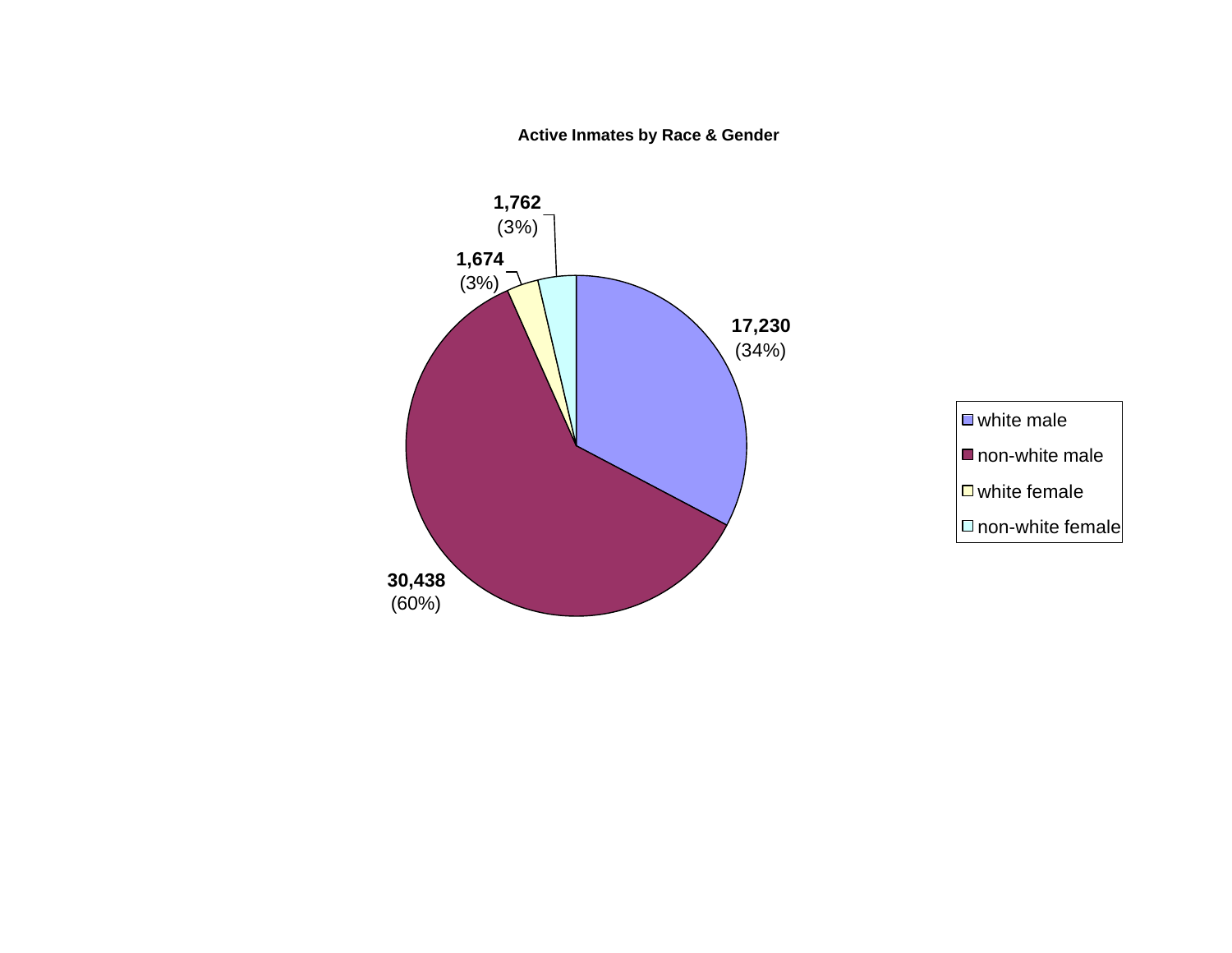**Active Inmates by Security Level**

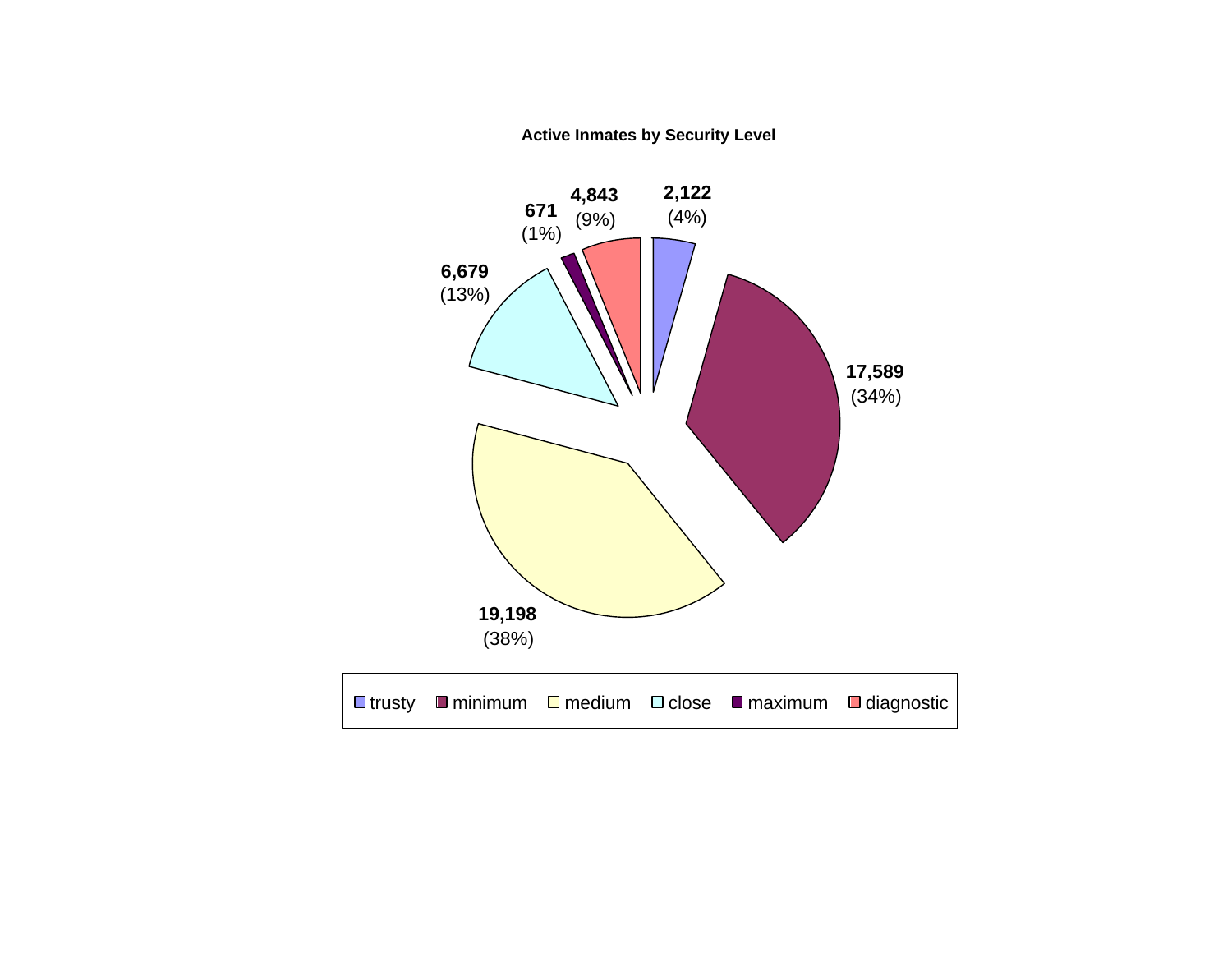### **Active Inmates by Sentence Length**

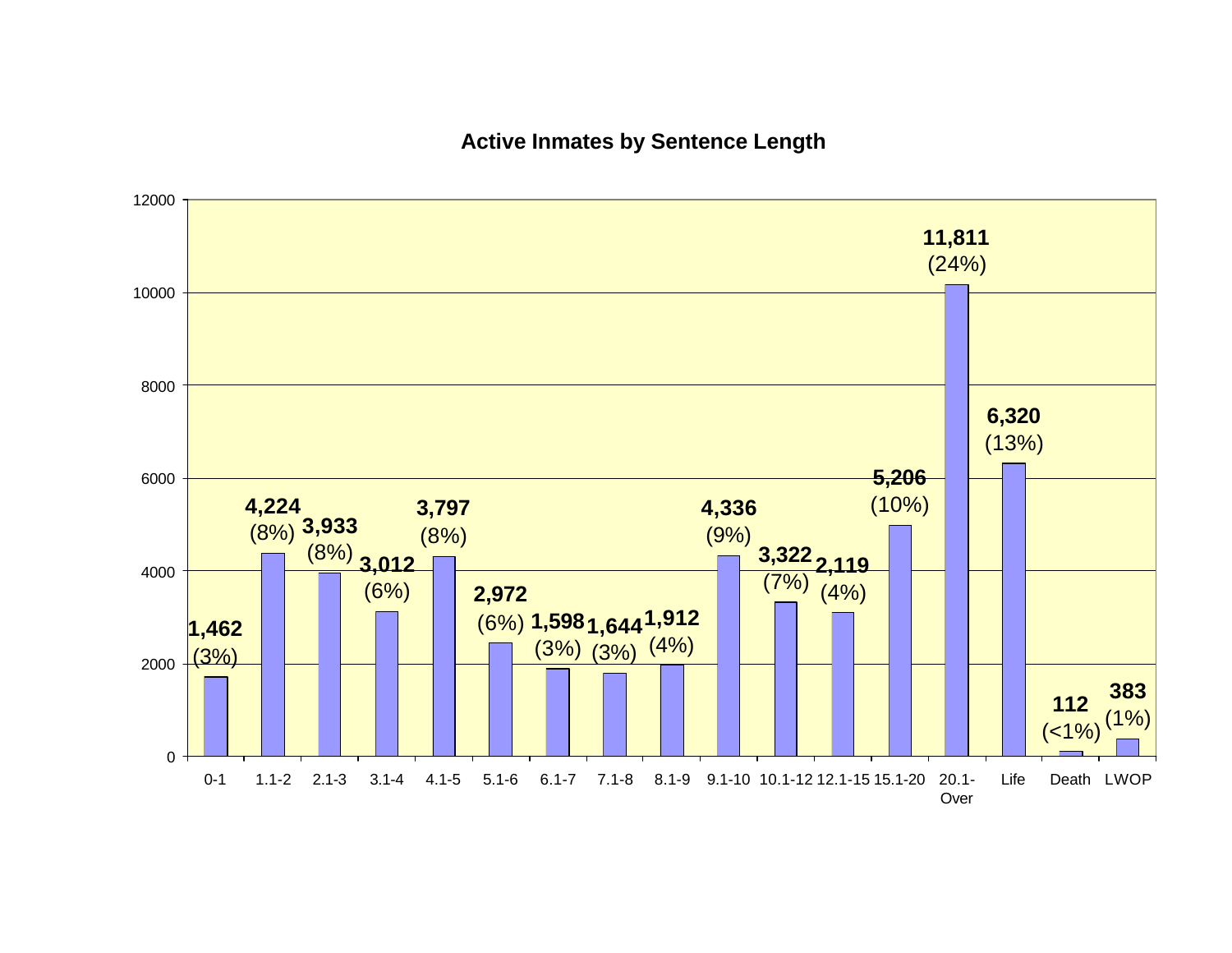**Active Inmates with Probation to follow Prison**

![](_page_3_Figure_1.jpeg)

![](_page_3_Figure_2.jpeg)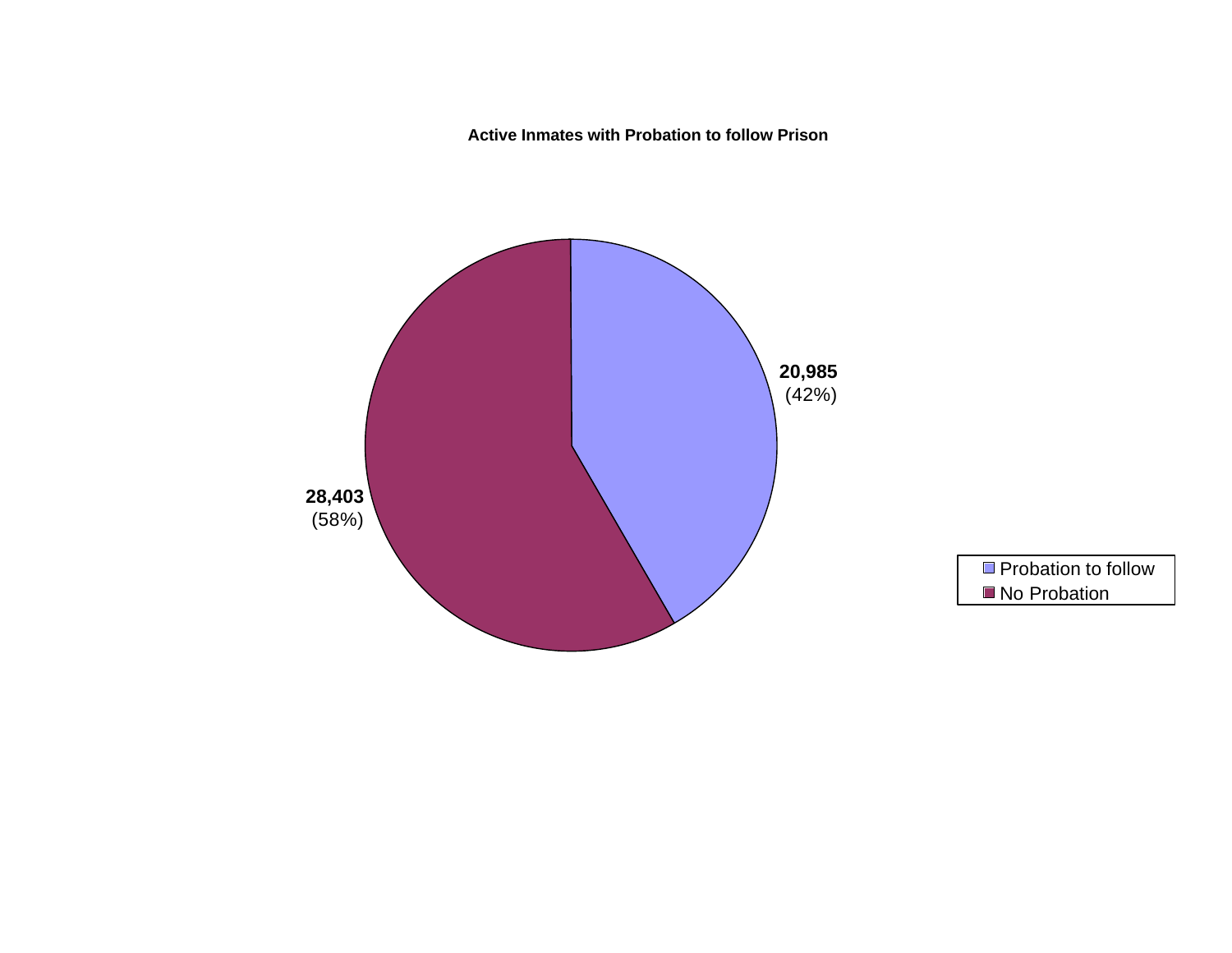**Active Inmates By Institution Type** 

![](_page_4_Figure_1.jpeg)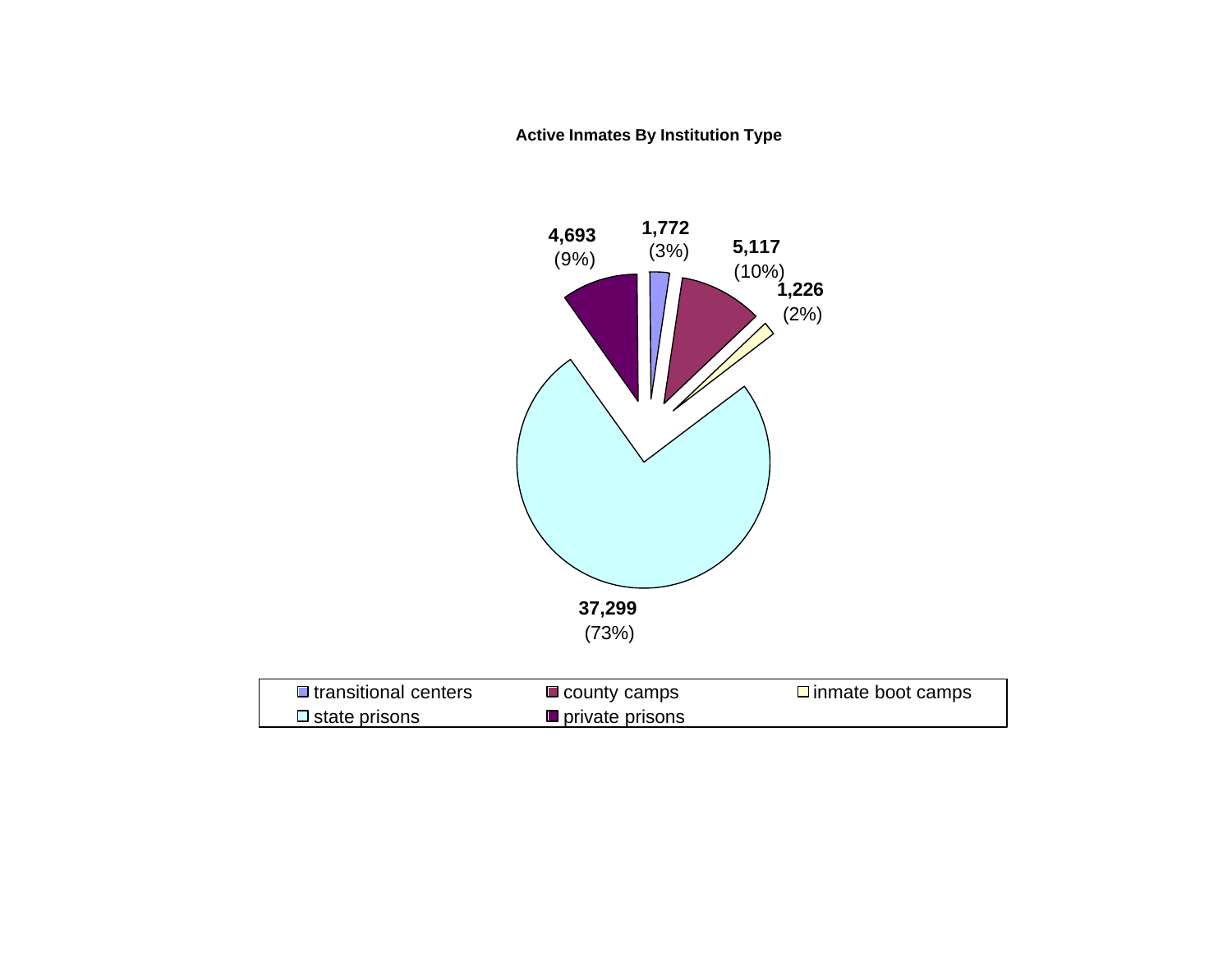**Active Inmates by Crime Type**

![](_page_5_Figure_1.jpeg)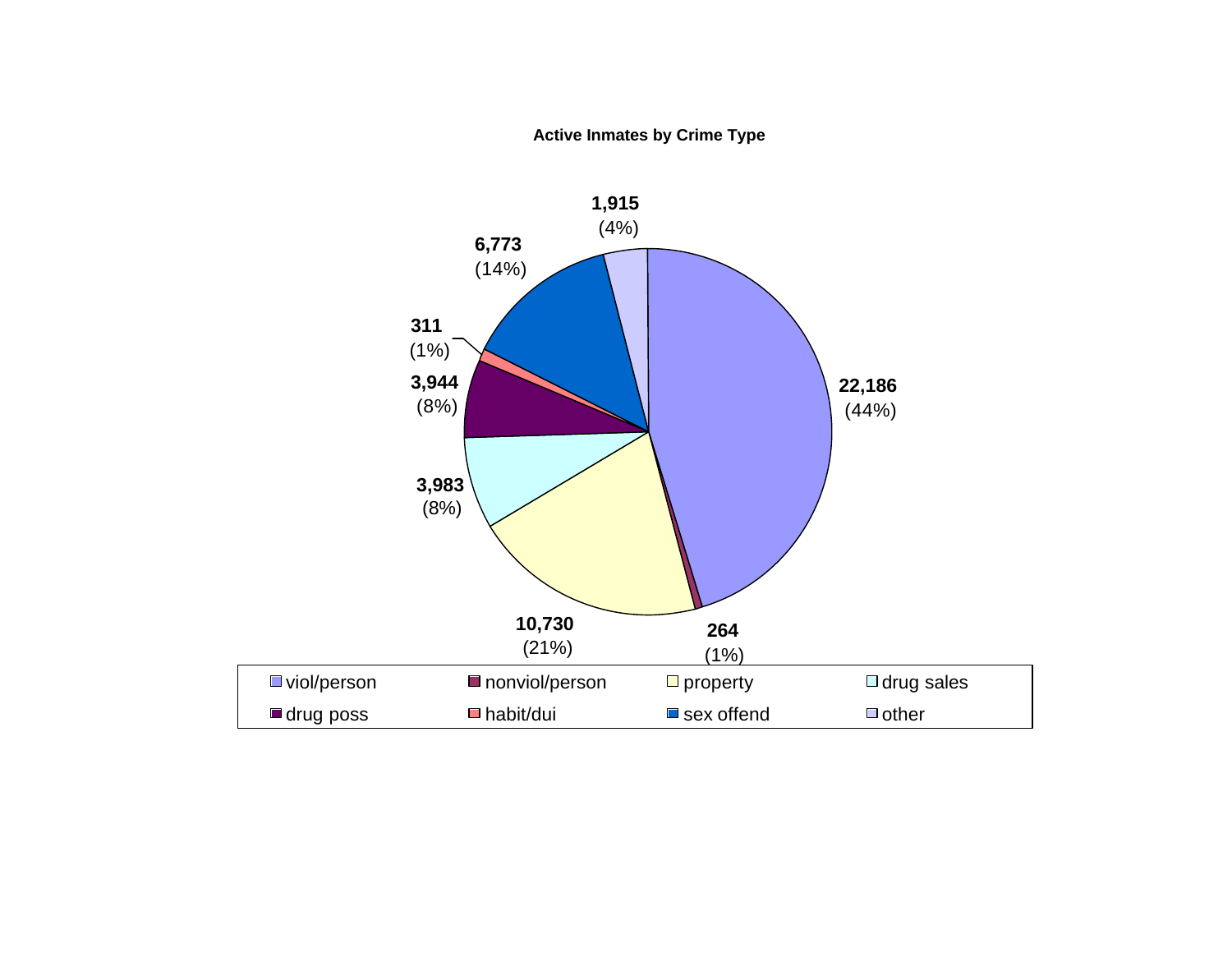Georgia Department of Corrections Page 1 Run  $12/24/04$  13:03 pm Decision Support

Inmate statistical profile

TABLE OF CONTENTS FOR ACTIVE PRISONERS EXCLUDING JAIL

Title PAGE ----- ---- RACE AND SEX............................ 2 Culture Fair IQ Scores...................... 3 Self-Rpt Socioeconomic Class............ 4 Self-Rpt Environment To Age 16.......... 5 Self-Rpt Education Level................ 6 Functional Reading Level (WRAT Scores).. 7 Functional Math Level (WRAT Scores)..... 8 Functional Spelling Level (WRAT Scores). 9 Self-Rpt Guardian Status To Age 16......10 Self-Rpt Employment Status Before Prison11 Self-Rpt Marital Status At Admission....12 Self-Rpt Number Of Children At Admission13 Self-Rpt Religious Affiliation..........14 Self-Rpt Family Behavior Patterns \*.....15 Inmate Diagnostic Behavior Problem \*....16 Physical Profile (General Condition)....17 Security Status..............................18 Number Of Sentences.....................19 Number Of Disciplinaries................20 Number Of Escapes........................21 Number Of Prior Georgia Incarcerations \*22 Number Of Transfers.....................23 County Of Conviction....................24 Circ Of Conviction.........................29 Home County.............................31 Prison Sentence In Years................36 Probation To Follow Prison..............37 Admission Type.............................38 Release Type...............................39 Inst By Group..............................40 Institution.............................41 Misdemeanors And Felonies...............44 Crimes By Group..........................45 Most Serious Offense....................46 Most Serious Crime Type..................52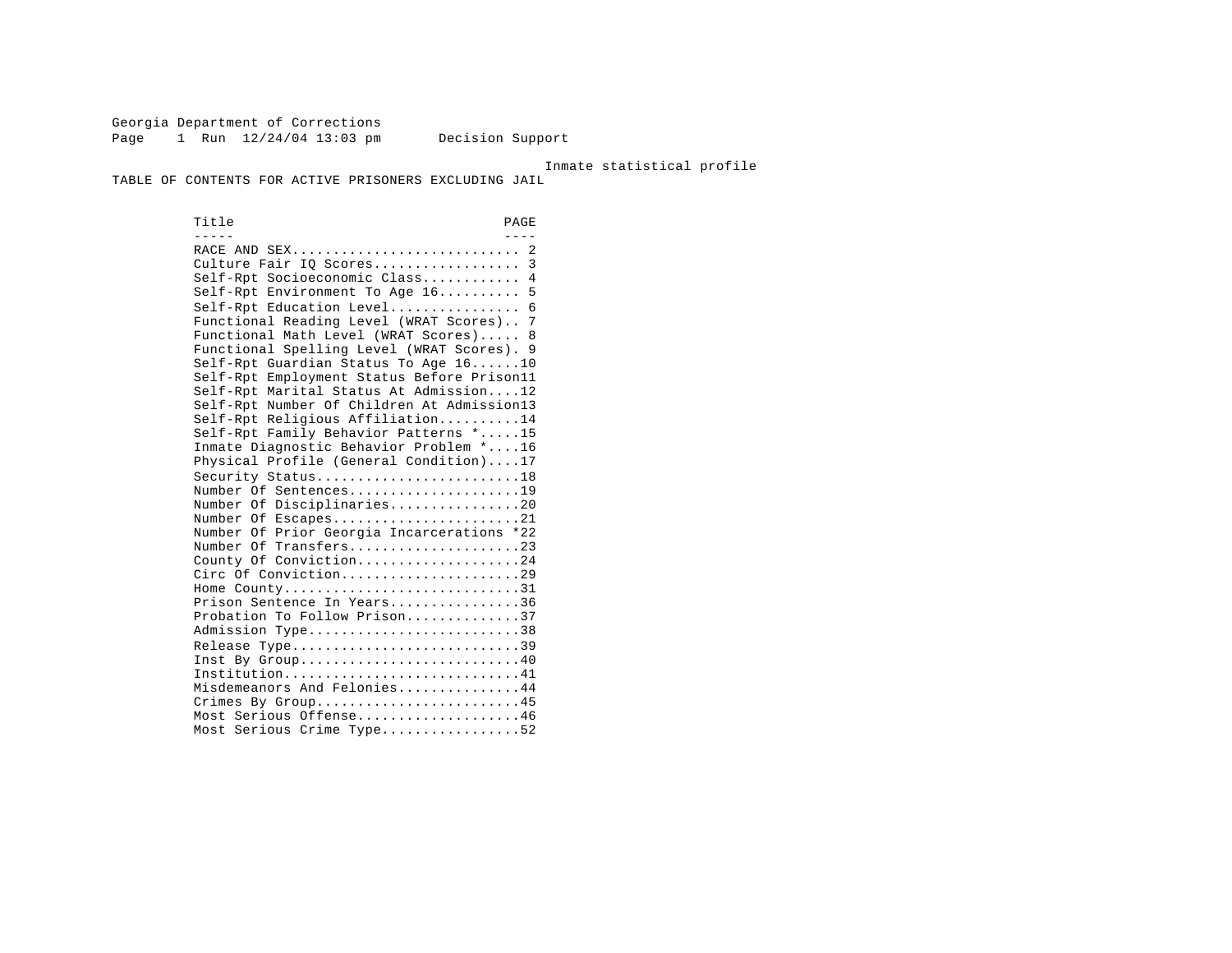Inmate statistical profile

Sample: ACTIVE PRISONERS EXCLUDING JAIL **Requestor:** OFFICE OF PLANNING & ANALYSIS Active inmates 12/24/2004

RACE AND SEX by current age & sex

| RACE AND SEX                                                     | Age<br>$00 - 21$             | Age<br>$ 22 - 39 $                                                                 | M E N<br>Age<br>$8   40 - 54$                                 | Age<br>$8 55-99$                                           | Men<br>% Total                                   | Age<br>$ 00-21 $<br>°                            | Age<br>$ 22-39 $                    | W O M E N<br>Age<br>୫∣40-54              | Women<br>Age<br>$ \$ 55-99 \$ \[Total \; \] Total \; \; | Grand                                                  |
|------------------------------------------------------------------|------------------------------|------------------------------------------------------------------------------------|---------------------------------------------------------------|------------------------------------------------------------|--------------------------------------------------|--------------------------------------------------|-------------------------------------|------------------------------------------|---------------------------------------------------------|--------------------------------------------------------|
| WHITE MALE<br>NON WHITE MALE<br>WHITE FEMALE<br>NON WHITE FEMALE | 903<br>2246<br>$\Omega$<br>0 | 34 5493<br>29  9522<br>71   18885<br>66<br>0 <sup>1</sup><br>0<br>$\mathbf 0$<br>0 | 8296<br>0 <sup>1</sup><br>0<br>$\mathbf{0}$<br>$\overline{0}$ | 40 1312<br>56 17230<br>44 30438<br>60 1011<br>$\circ$<br>0 | 36  <br>64<br>$\overline{0}$<br>0<br>$\mathbf 0$ | $\mathbf{0}$<br>$\Omega$<br>76<br>46<br>54<br>89 | $\Omega$<br>997<br>49<br>1050<br>51 | 0<br>544<br>48<br>57<br>589<br>52 <br>34 | 631<br>1674<br>-49<br>37<br>1762<br>51                  | 17230<br>-34<br>30438<br>60<br>1674<br>3<br>1762<br>-3 |
| Total reported                                                   |                              |                                                                                    |                                                               | 3149 100 28407 100 13789 100 2323 100 47668 100            |                                                  | 165 100 2047 100 1133 100                        |                                     |                                          | 91 100 3436 100 51104 100                               |                                                        |
| Percent reported                                                 | 100.0                        | 100.0                                                                              | 100.0                                                         | 100.0                                                      | $100.0$                                          | 100.0                                            | 100.0                               | 100.0                                    | 100.0<br>100.0                                          | 100.0                                                  |
| NOT REPORTED                                                     |                              | $\Omega$                                                                           | $\mathbf 0$                                                   | $\Omega$                                                   |                                                  | $\Omega$                                         | $\Omega$                            |                                          |                                                         |                                                        |
| Total                                                            | 3149                         | 28407                                                                              | 13789                                                         | 2323                                                       | 47668                                            | 165                                              | 2047                                | 1133                                     | 3436<br>91                                              | 51104                                                  |
| AVERAGE AGE                                                      | 19.95                        | 29.96                                                                              | 45.36                                                         | 60.34                                                      | 35.24                                            | 20.13                                            | 31.06                               | 44.86                                    | 60.09<br>35.85                                          | 35.28                                                  |

Page 2 Run 12/24/04 13:03 pm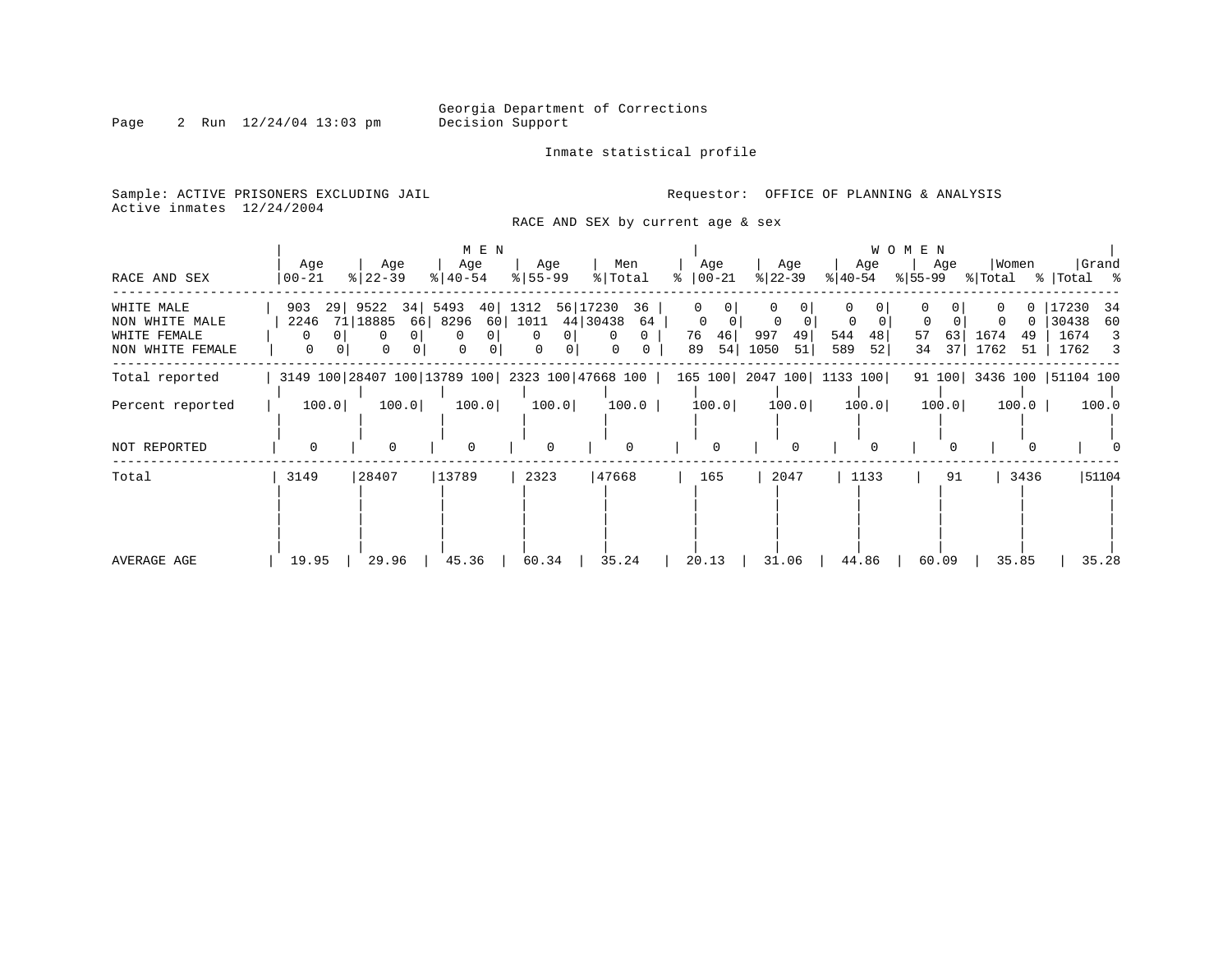Inmate statistical profile

Page 3 Run 12/24/04 13:03 pm

Active inmates 12/24/2004

Sample: ACTIVE PRISONERS EXCLUDING JAIL **Requestor:** OFFICE OF PLANNING & ANALYSIS

Culture Fair IQ Scores by current age & sex

|                           |                                                  |                      | M E N              |                              |                |                       |                                 |                  | <b>WOMEN</b>          |                         |                       |
|---------------------------|--------------------------------------------------|----------------------|--------------------|------------------------------|----------------|-----------------------|---------------------------------|------------------|-----------------------|-------------------------|-----------------------|
| IQ Score                  | Age<br>$ 00 - 21$                                | Age<br>$8   22 - 39$ | Age<br>$8140 - 54$ | Age<br>$\frac{1}{6}$   55-99 | Men<br>% Total | Age<br>$ 00-21$<br>፟፠ | Age<br>$ 22-39 $                | Age<br>$ 40-54 $ | Age<br>$ 55-99 $      | Women<br>% Total        | Grand<br>%   Total %  |
| LESS THAN 70<br>70 AND UP | 92<br>2558 97 24675 97 11575 93 1902 93 40710 96 | 3   793              | 3   872            | 7 138                        | 7 1895         | 4                     | 4 3 137 8 219<br>137 97 1600 92 | 23<br>753<br>771 | 29<br>37 <br>49<br>63 | 389<br>13<br>2539<br>87 | 2284 5<br>43249<br>95 |
| Total reported            | 2650 100 25468 100 12447 100 2040 100 42605 100  |                      |                    |                              |                |                       | 141 100 1737 100                | 972 100          | 78 100                | 2928 100   45533 100    |                       |
| Percent reported          | 84.2                                             | 89.7                 | 90.3               | 87.8                         | 89.4           | 85.5                  | 84.9                            | 85.8             | 85.7                  | 85.2                    | 89.1                  |
| NOT REPORTED              | 499                                              | 2939                 | 1342               | 283                          | 5063           | 24                    | 310                             | 161              | 13                    | 508                     | 5571                  |
| Total                     | 3149                                             | 28407                | 13789              | 2323                         | 47668          | 165                   | 2047                            | 1133             | 91                    | 3436                    | 51104                 |
| AVERAGE IO                | 98.14                                            | 99.61                | 96.03              | 95.15                        | 98.26          | 101.09                | 95.89                           | 86.66            | 79.90                 | 92.65                   | 97.90                 |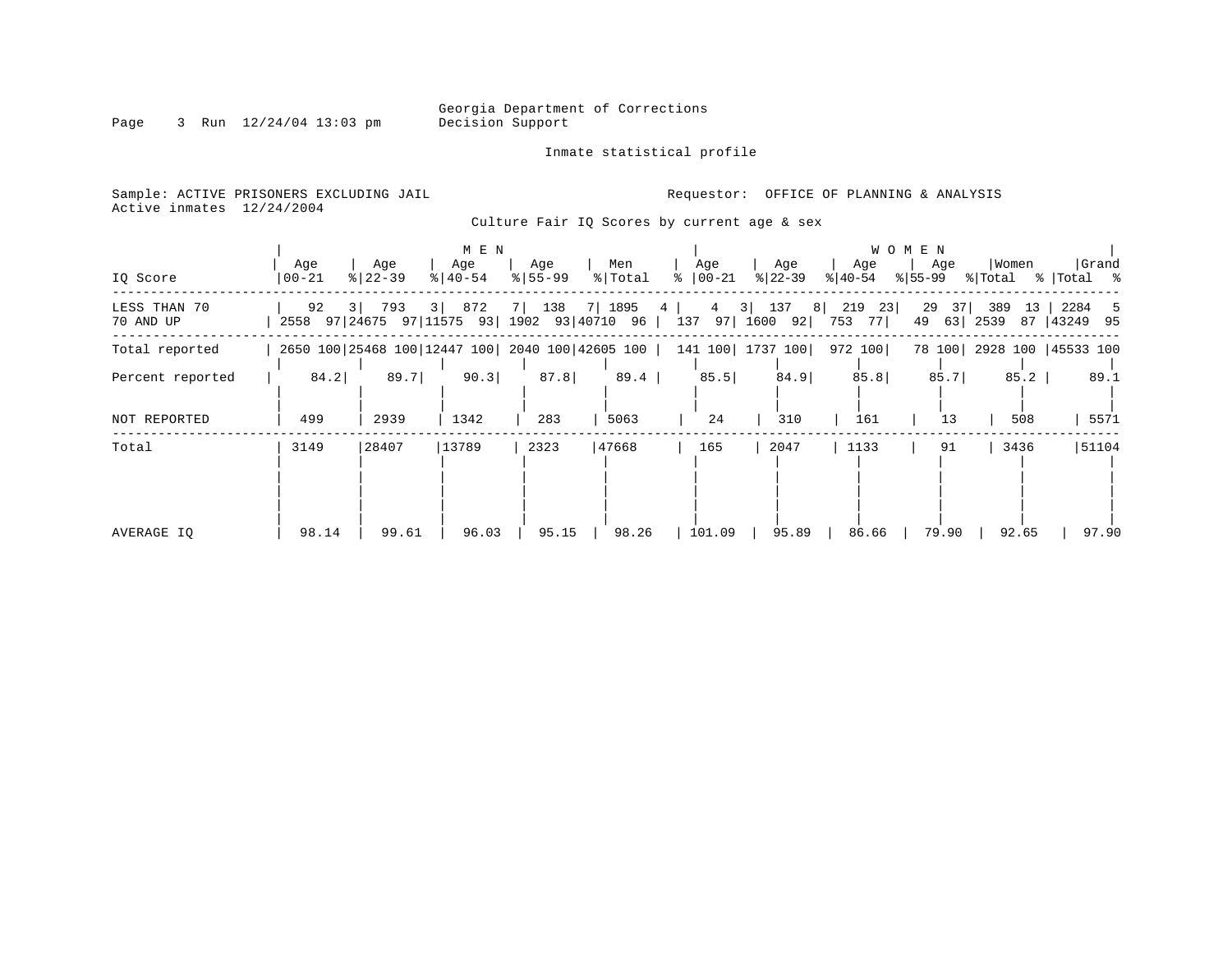Page 4 Run 12/24/04 13:03 pm

#### Inmate statistical profile

Sample: ACTIVE PRISONERS EXCLUDING JAIL **Requestor:** OFFICE OF PLANNING & ANALYSIS Active inmates 12/24/2004

Self-Rpt Socioeconomic Class by current age & sex

|                     |                            |                     | M E N                      |                               |                            |                 |                            | W O M E N                             |                            |          |             |
|---------------------|----------------------------|---------------------|----------------------------|-------------------------------|----------------------------|-----------------|----------------------------|---------------------------------------|----------------------------|----------|-------------|
|                     | Age                        | Age                 | Age                        | Age                           | Men                        | Age             | Age                        | Age                                   | Age                        | Women    | Grand       |
| Socioeconomic Class | $ 00 - 21 $                | $8 22-39$           | $8   40 - 54$              | $8 55-99$                     | % Total                    | $ 00 - 21$<br>ႜ | $ 22-39 $                  | $8 40-54$<br>$8155 - 99$              |                            | % Total  | %   Total % |
| WELFARE             | 0<br>0 <sup>1</sup>        | 0<br>0 I            | 0 <sup>1</sup>             | $\circ$<br>$\Omega$           | $\mathbf{0}$               | 0               | 0 <sup>1</sup>             | 0 <sup>1</sup>                        | 0<br>0                     |          | $\Omega$    |
| OCC EMPLOY          |                            | 0                   | $\Omega$<br>0 <sup>1</sup> |                               | $\Omega$<br>$\mathbf{0}$   | $\Omega$        | $\circ$<br>0               | 0 <sup>1</sup><br>$\Omega$            | $\Omega$                   | $\Omega$ |             |
| MINIMUM STD         | $\Omega$<br>0 <sup>1</sup> | 0<br>0 <sup>1</sup> | 0 <sup>1</sup>             | 0 <sup>1</sup><br>$\Omega$    | $\mathbf{0}$               | 0 <sup>1</sup>  | $\overline{0}$             | 0 <sup>1</sup>                        | 0                          |          |             |
| MIDDLE              | $\Omega$                   | $\Omega$            | $\Omega$                   | $\mathbf 0$<br>0 <sup>1</sup> | 0 <sup>1</sup><br>$\Omega$ | $\Omega$        | 0 <sup>1</sup><br>$\Omega$ | $\circ$<br>0 <sup>1</sup><br>$\Omega$ | $\Omega$<br>0 <sup>1</sup> | 0        |             |
| OTHER               | 68 100                     | 302 100             | 100<br>113                 | 19 100                        | 502 100                    | 1 100           | 35 100                     | 100<br>19                             | 1 100                      | 56 100   | 558 100     |
| Total reported      | 68 100                     | 302 100             | 100<br>113                 | 19 100                        | 502 100                    | 1 100           | 35 100                     | 19 100                                | 1 100                      | 56 100   | 558 100     |
| Percent reported    | 2.2                        | 1.1                 | .8                         | .8                            | 1.1                        | .61             | 1.7                        | 1.7                                   | 1.1                        | 1.6      | 1.1         |
|                     |                            |                     |                            |                               |                            |                 |                            |                                       |                            |          |             |
| NOT RPTD            | 3081                       | 28105               | 13676                      | 2304                          | 47166                      | 164             | 2012                       | 1114                                  | 90                         | 3380     | 50546       |
| Total               | 3149                       | 28407               | 13789                      | 2323                          | 47668                      | 165             | 2047                       | 1133                                  | 91                         | 3436     | 51104       |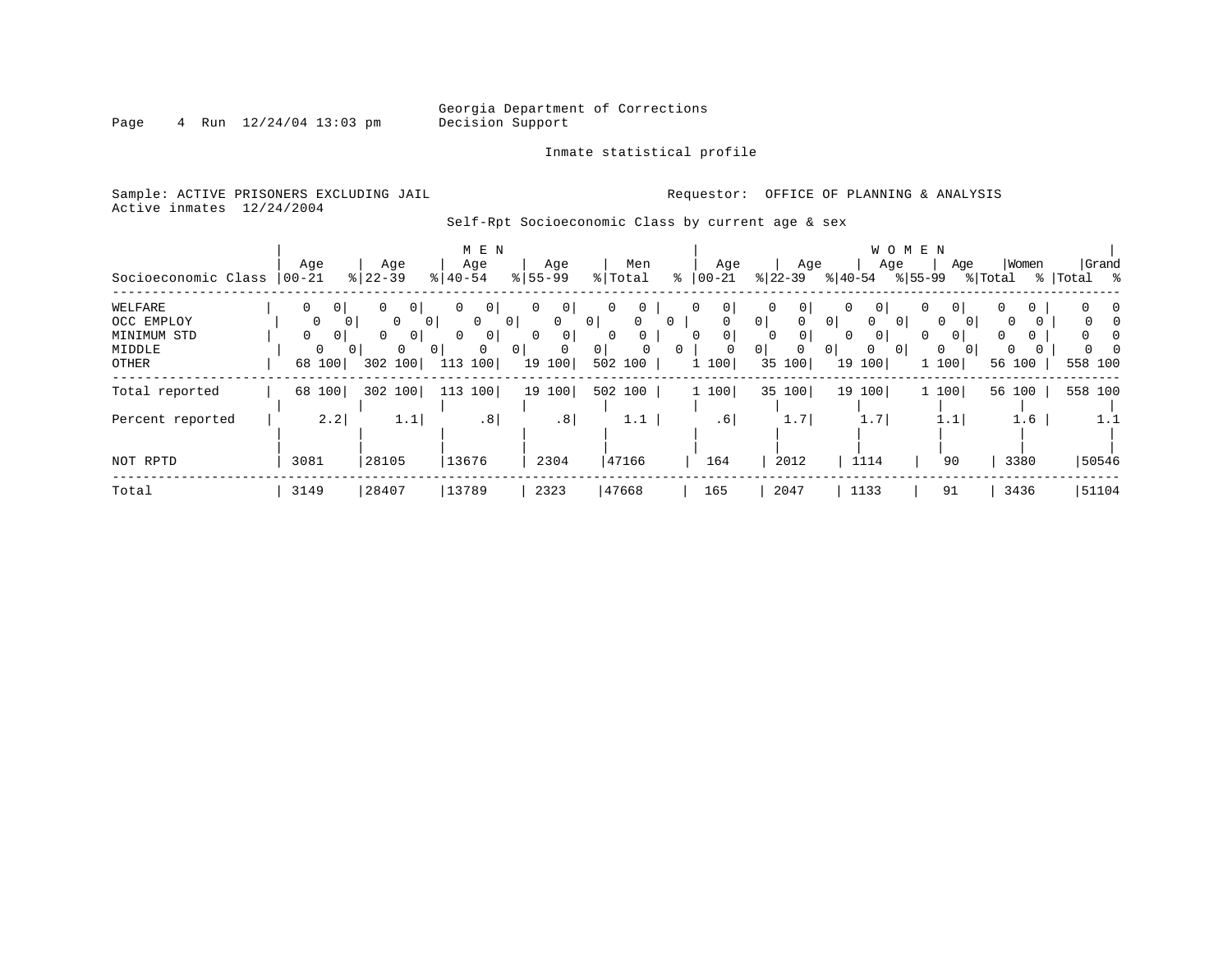Page 5 Run 12/24/04 13:03 pm

#### Inmate statistical profile

Sample: ACTIVE PRISONERS EXCLUDING JAIL **Requestor:** OFFICE OF PLANNING & ANALYSIS Active inmates 12/24/2004

### Self-Rpt Environment To Age 16 by current age & sex

|                  |           |                |               |                | M E N         |                |              |                |                            |              |                            |                |                     |                | W O M E N           |                       |                |          |        |                       |
|------------------|-----------|----------------|---------------|----------------|---------------|----------------|--------------|----------------|----------------------------|--------------|----------------------------|----------------|---------------------|----------------|---------------------|-----------------------|----------------|----------|--------|-----------------------|
|                  | Age       |                | Age           |                | Age           |                | Age          |                | Men                        |              | Age                        |                | Age                 |                | Age                 |                       | Age            |          | Women  | Grand                 |
| Environment      | $00 - 21$ |                | $8   22 - 39$ |                | $8   40 - 54$ |                | $8155 - 99$  |                | % Total                    | ႜ            | $ 00 - 21$                 |                | $ 22-39 $           | $ 40-54 $      |                     | $\frac{1}{6}$   55-99 |                | % Total  |        | %   Total<br>$\sim$ 8 |
| RURAL/FARM       | 0         | 0 <sup>1</sup> | 0             | 0 <sup>1</sup> | 0             | 0 <sup>1</sup> | $\mathbf{0}$ | 0              | 0<br>$\mathbf{0}$          |              | 0 <br>$\Omega$             |                | $\circ$<br>0        | 0              | 0 <sup>1</sup>      | 0                     | 0 <sup>1</sup> | 0        | 0      |                       |
| RURAL/NFARM      | 0         | 0 <sup>1</sup> | 0             | 0              | $\mathbf 0$   | 0              | 0            | $\overline{0}$ | $\overline{0}$             |              | $\mathbf{0}$               | 0 <sup>1</sup> | $\mathbf 0$         | 0 <sup>1</sup> | 0<br>0 <sup>1</sup> | 0                     | 0              | 0        |        | 0                     |
| S.M.S.A          | 0         | $\circ$        | 0             | $\overline{0}$ | $\Omega$      | 0 <sup>1</sup> | 0            | 0              | $\overline{0}$<br>$\Omega$ |              | 0 <sup>1</sup><br>$\Omega$ | $\mathbf 0$    | 0 <sup>1</sup>      | $\Omega$       | 0 <sup>1</sup>      | 0                     | 0 <sup>1</sup> | $\Omega$ | 0      |                       |
| <b>URBAN</b>     | $\Omega$  | 0              | 0             | $\mathbf{0}$   | 0             | 0 <sup>1</sup> |              | 0 <sup>1</sup> | 0                          | $\mathbf{0}$ |                            | 0 <sup>1</sup> | 0                   | 0 <sup>1</sup> | 0<br>0 <sup>1</sup> | 0                     | 0              | 0        |        |                       |
| SMALL TOWN       | $\Omega$  | $\mathbf{0}$   | 0             | 0 <sup>1</sup> |               | $\circ$        | $\Omega$     | 0              | $\mathbf{0}$<br>0          |              | 0 <sup>1</sup><br>$\Omega$ |                | 0 <sup>1</sup><br>0 | $\Omega$       | 0 <sup>1</sup>      | 0                     | $\mathbf{0}$   | $\Omega$ | 0      |                       |
| OTHER            |           | 10100          | 128           | 100            |               | 65 100         |              | 11 100         | 214                        | 100          | 0                          | 0              | 11 100              |                | 9 100               | 0                     | 0              |          | 20 100 | 234 100               |
| Total reported   | 10        | 100            | 128           | 100            | 65            | 100            |              | 100<br>11      |                            | 214 100      | $\mathbf 0$                | 0              | 100<br>11           |                | 9 100               | $\Omega$              | 0 <sup>1</sup> | 20       | 100    | 234 100               |
| Percent reported |           | $\cdot$ 3      |               | .5             |               | . 5            |              | . 5            |                            | .4           |                            | $\cdot$ 0      | .5 <sup>1</sup>     |                | .8                  |                       | $\cdot$ 0      |          | .6     |                       |
| NOT RPTD         | 3139      |                | 28279         |                | 13724         |                | 2312         |                | 47454                      |              | 165                        |                | 2036                |                | 1124                | 91                    |                | 3416     |        | 50870                 |
| Total            | 3149      |                | 28407         |                | 13789         |                | 2323         |                | 47668                      |              | 165                        |                | 2047                | 1133           |                     | 91                    |                | 3436     |        | 51104                 |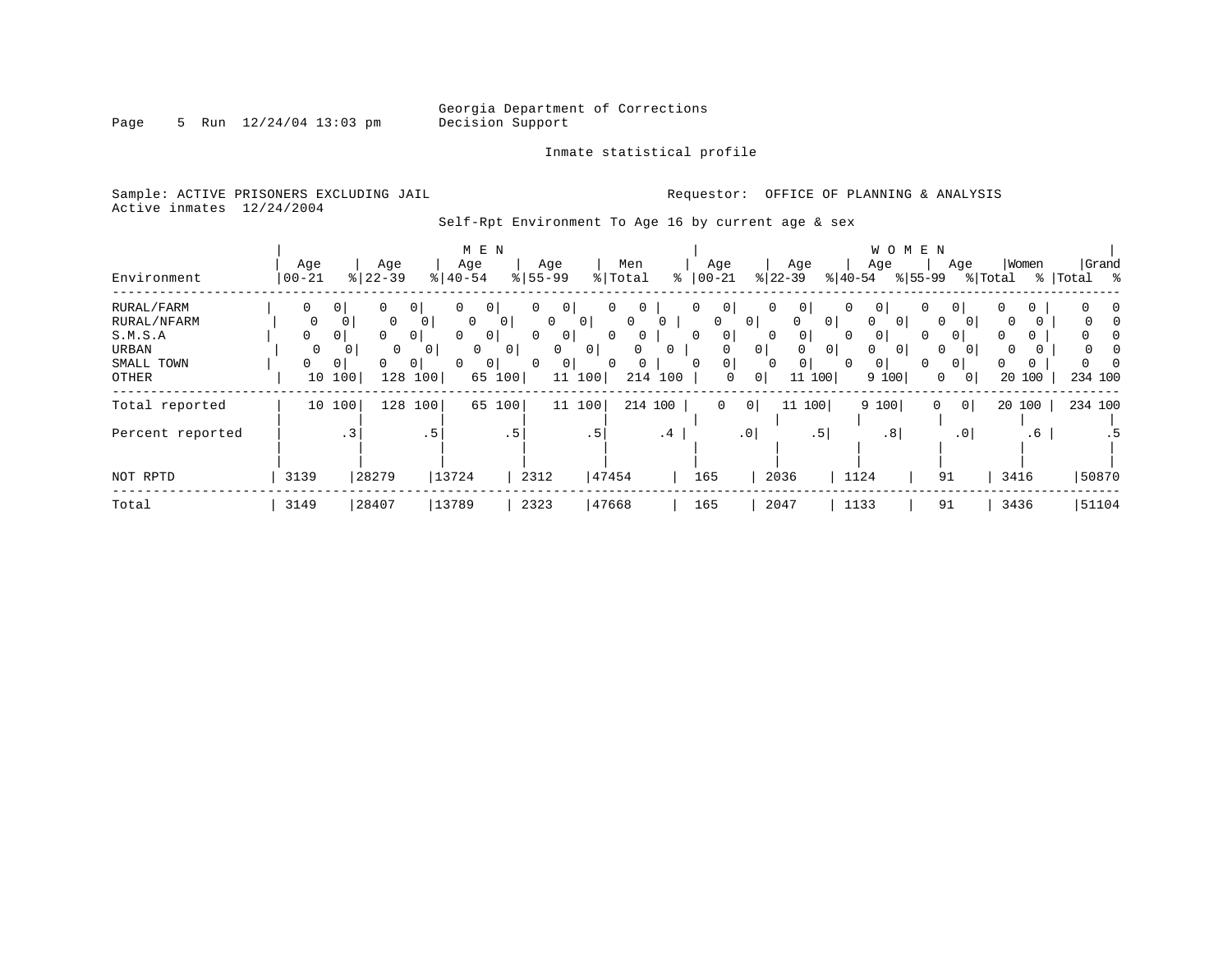Page 6 Run  $12/24/04$  13:03 pm

Inmate statistical profile

Sample: ACTIVE PRISONERS EXCLUDING JAIL **Requestor:** OFFICE OF PLANNING & ANALYSIS Active inmates 12/24/2004

Self-Rpt Education Level by current age & sex

| Education Level                                                                                              | Age<br>$ 00-21 $                                                                  | Age<br>$ 22-39 $                                                      | M E N<br>Age<br>$ 40-54 $                                   | Aqe<br>$8 55-99$ | Men<br>% Total                                                                                                                                                                                                   | Aqe<br>$\frac{1}{6}$   00-21                                                               | Age<br>% 22-39                                    | <b>WOMEN</b><br>Aqe<br>$ 40-54 $<br>%∣55-99                                                              | Women<br>Aqe<br>% Total % Total %                                                                                                                          | Grand                                                                              |
|--------------------------------------------------------------------------------------------------------------|-----------------------------------------------------------------------------------|-----------------------------------------------------------------------|-------------------------------------------------------------|------------------|------------------------------------------------------------------------------------------------------------------------------------------------------------------------------------------------------------------|--------------------------------------------------------------------------------------------|---------------------------------------------------|----------------------------------------------------------------------------------------------------------|------------------------------------------------------------------------------------------------------------------------------------------------------------|------------------------------------------------------------------------------------|
| LESS THAN GRADE 7<br>GRADE 7<br>GRADE 8<br>GRADE 9<br>GRADE 10<br>GRADE 11<br>GRADE 12<br>MORE THAN GRADE 12 | 36<br>3 <sup>1</sup><br>71<br>14 <br>399<br>677<br>187<br>$32 \quad 1 \quad 2343$ | 591<br>647<br>2 <br>2489<br>24   4603 17   1697 13   224 10   7201 16 | 441<br>386<br>3   147<br>9 1143<br>9 2062 16 387 17 4824 11 | $3 $ 328 15 1396 | $\overline{\mathbf{3}}$<br>$7 \mid 1251 \mid 3 \mid$<br>9 256 11 4287 10 19 13 175<br>767 27 6028 22 2176 17 237 11 9208 20<br>643 23 5412 20 1828 14 186 8 8069 18 39<br>7 4690 17 3397 26 470 21 8744 19<br>13 | 1 <br>$0 \qquad 0 \mid$<br>34 22 228 13 103 10<br>31<br>20<br>26 <br>270<br>15<br>$9 \mid$ | 31<br>2<br>47<br>3 <br>278<br>15 112 11<br>475 27 | 24<br>2 <sub>1</sub><br>26<br>3 <br>3<br>10 73<br>$7$  <br>5<br>$16$ 134 13<br>$7^{\circ}$<br>$309$ $31$ | 8<br>10 l<br>64<br>2<br>76<br>4<br>3<br>6 272<br>5<br>-9<br>6 370<br>12<br>14<br>17 457 15<br>8 428<br>14<br>10 278 16 218 22 16 19 527 17<br>26 31 823 27 | 1460<br>1327 3<br>4559 9<br>7571 16<br>9665 20<br>8497<br>18<br>9271 19<br>5647 12 |
| Total reported                                                                                               |                                                                                   |                                                                       |                                                             |                  | 2812 100 26803 100 13130 100   2235 100   44980 100   152 100   1782 100   999 100                                                                                                                               |                                                                                            |                                                   |                                                                                                          | 84 100 3017 100 47997 100                                                                                                                                  |                                                                                    |
| Percent reported                                                                                             | 89.3                                                                              | 94.4                                                                  | 95.2                                                        | 96.2             | 94.4                                                                                                                                                                                                             | 92.1                                                                                       | 87.1                                              | 88.2                                                                                                     | 92.3<br>87.8                                                                                                                                               | 93.9                                                                               |
| NOT REPORTED                                                                                                 | 337                                                                               | 1604                                                                  | 659                                                         | 88               | 2688                                                                                                                                                                                                             | 13                                                                                         | 265                                               | 134                                                                                                      | 419                                                                                                                                                        | 3107                                                                               |
| Total                                                                                                        | 3149                                                                              | 28407                                                                 | 13789                                                       | 2323             | 47668                                                                                                                                                                                                            | 165                                                                                        | 2047                                              | 1133                                                                                                     | 91<br>3436                                                                                                                                                 | 51104                                                                              |
| AVG EDUCATION LEVEL                                                                                          | 9.79                                                                              | 10.75                                                                 | 11.49                                                       | 10.55            | 10.90                                                                                                                                                                                                            | 11.05                                                                                      | 13.67                                             | 13.95                                                                                                    | 12.39<br>13.59                                                                                                                                             | 11.07                                                                              |

\* NOTE: THE FIELD LABLED "LESS THAN GRADE 7" WAS CORRECTED IN MARCH 1989: MISSING DATA FOR INMATES STILL IN DIAGNOSTICS NOW HAS BEEN REMOVED FROM THIS FIELD AND IDENTIFIED AS "NOT REPORTED" INFORMATION.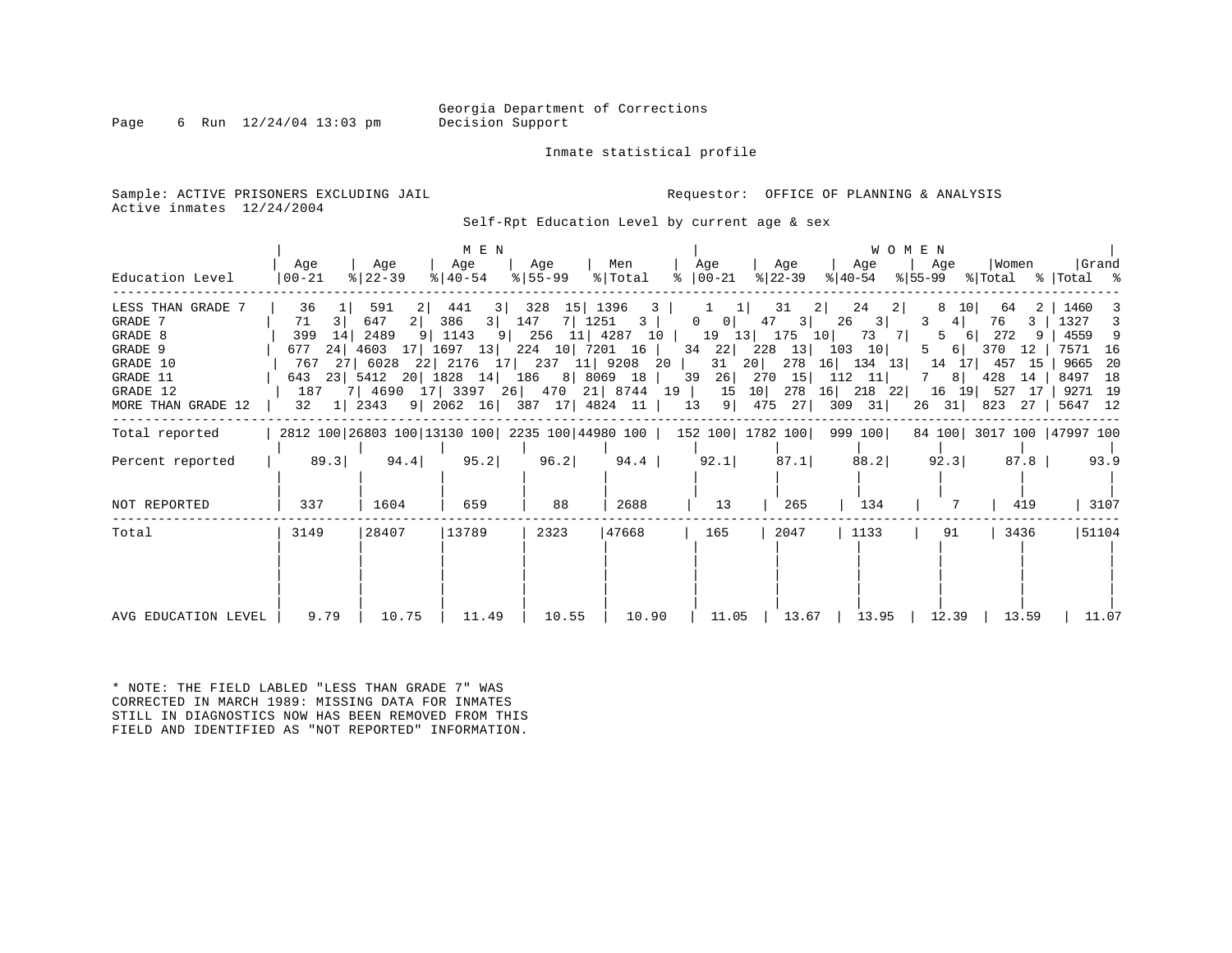Inmate statistical profile

Page 7 Run 12/24/04 13:03 pm

Active inmates 12/24/2004

Sample: ACTIVE PRISONERS EXCLUDING JAIL **Requestor:** OFFICE OF PLANNING & ANALYSIS

Functional Reading Level (WRAT Scores) by current age & sex

| WRAT Reading Score                                                                                           | Age<br>$00 - 21$                                              | Age<br>$ 22-39 $                                                                   | M E N<br>Age<br>$\frac{1}{6}$   40-54                            | Age<br>$8 55-99$                                                  | Men<br>% Total                                                          | Age<br>$ 00-21$<br>ႜ                                   | Age<br>$ 22-39 $                                             | Age<br>$ 40-54 $                                         | <b>WOMEN</b><br>Age<br>$ 55-99 $           | Women<br>% Total                                                | Grand<br>%   Total %                                                           |
|--------------------------------------------------------------------------------------------------------------|---------------------------------------------------------------|------------------------------------------------------------------------------------|------------------------------------------------------------------|-------------------------------------------------------------------|-------------------------------------------------------------------------|--------------------------------------------------------|--------------------------------------------------------------|----------------------------------------------------------|--------------------------------------------|-----------------------------------------------------------------|--------------------------------------------------------------------------------|
| LESS THAN GRADE 6<br>6TH THRU 8TH GRADE<br>GRADE 9<br>GRADE 10<br>GRADE 11<br>GRADE 12<br>MORE THAN GRADE 12 | 1238<br>586<br>22<br>243<br>9<br>117<br>115<br>359<br>14<br>1 | 47 11069<br>43 <br>5553<br>22<br>2372<br>9<br>1237<br>5<br>1229<br>4125<br>16<br>3 | 5910<br>47<br>2682<br>21<br>960<br>487<br>479<br>1975<br>16<br>2 | 997<br>393<br>19<br>144<br>85<br>75<br>371<br>18<br>$\Omega$<br>0 | 48 19214<br>45<br>9214<br>22<br>3719<br>1926<br>1898<br>6830<br>16<br>6 | 75<br>53<br>23<br>32<br>11<br>8<br>6<br>10<br>$\Omega$ | 951<br>55<br>326<br>19<br>148<br>82<br>69<br>162<br>$\Omega$ | 579<br>60<br>168<br>17<br>65<br>40<br>34<br>86<br>0<br>0 | 50<br>63<br>15<br>19<br>6<br>0<br>$\Omega$ | 1655<br>56<br>541<br>18<br>230<br>132<br>113<br>260<br>$\Omega$ | 20869<br>46<br>9755<br>21<br>3949<br>9<br>2058<br>2011<br>4<br>7090<br>16<br>6 |
| Total reported                                                                                               |                                                               | 2659 100 25588 100 12495 100 2065 100 42807 100                                    |                                                                  |                                                                   |                                                                         |                                                        | 141 100 1738 100                                             | 972 100                                                  |                                            | 80 100 2931 100 45738 100                                       |                                                                                |
| Percent reported                                                                                             | 84.4                                                          | 90.1                                                                               | 90.6                                                             | 88.9                                                              | 89.8                                                                    | 85.5                                                   | 84.9                                                         | 85.8                                                     | 87.9                                       | 85.3                                                            | 89.5                                                                           |
| NOT REPORTED                                                                                                 | 490                                                           | 2819                                                                               | 1294                                                             | 258                                                               | 4861                                                                    | 24                                                     | 309                                                          | 161                                                      | 11                                         | 505                                                             | 5366                                                                           |
| Total                                                                                                        | 3149                                                          | 28407                                                                              | 13789                                                            | 2323                                                              | 47668                                                                   | 165                                                    | 2047                                                         | 1133                                                     | 91                                         | 3436                                                            | 51104                                                                          |
| AVG READING SCORE                                                                                            | 6.72                                                          | 6.88                                                                               | 6.55                                                             | 6.49                                                              | 6.75                                                                    | 5.44                                                   | 5.34                                                         | 5.02                                                     | 4.47                                       | 5.21                                                            | 6.65                                                                           |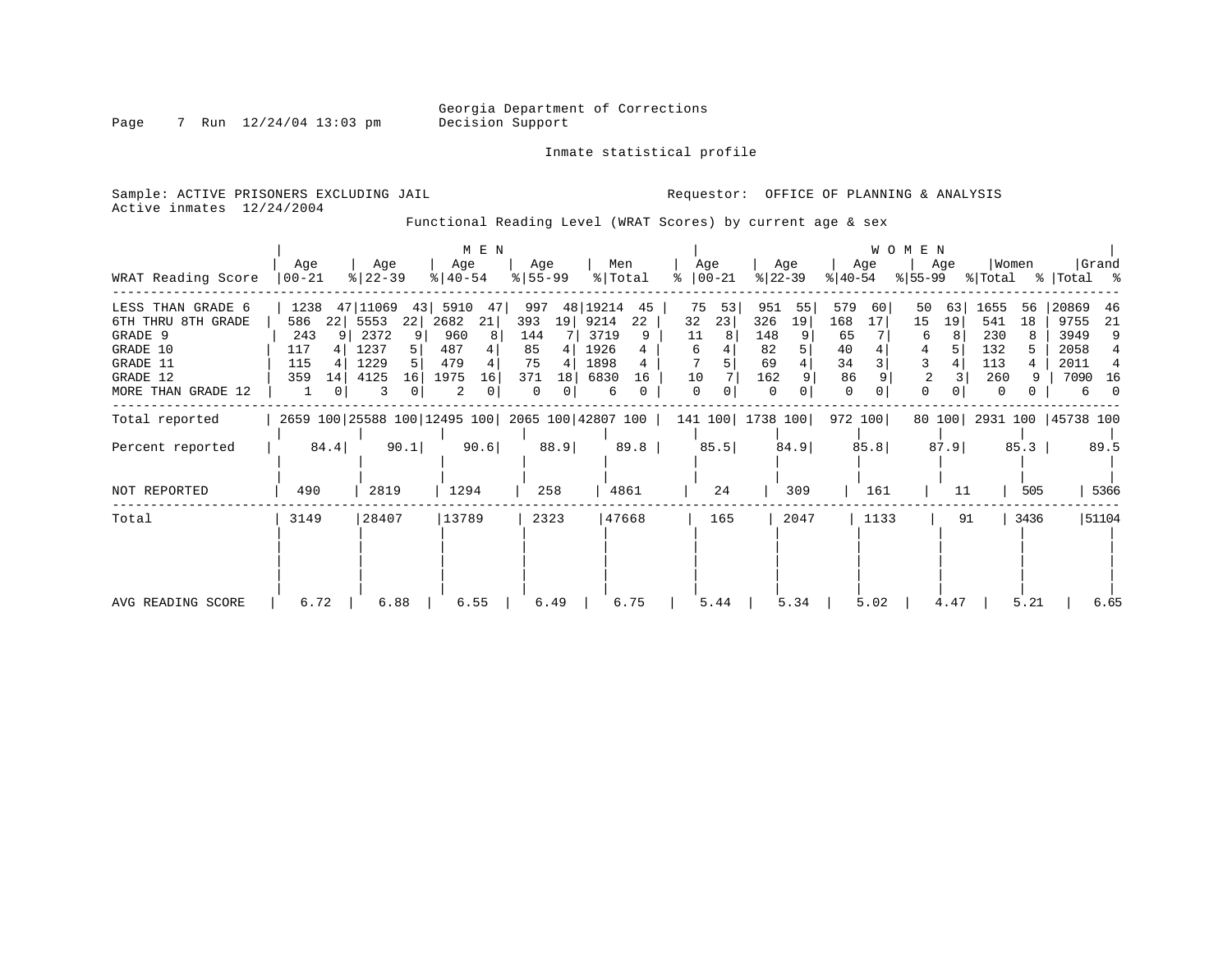Inmate statistical profile

Page 8 Run 12/24/04 13:03 pm

Sample: ACTIVE PRISONERS EXCLUDING JAIL **Requestor:** OFFICE OF PLANNING & ANALYSIS Active inmates 12/24/2004

Functional Math Level (WRAT Scores) by current age & sex

|                    | Age                   | Age                                             | $M$ E $N$<br>Age | Age       | Men            | Age            | Age              | Age                    | <b>WOMEN</b><br>Age | Women                     | Grand       |
|--------------------|-----------------------|-------------------------------------------------|------------------|-----------|----------------|----------------|------------------|------------------------|---------------------|---------------------------|-------------|
| WRAT Math Score    | $ 00-21$              | $ 22-39 $                                       | $8   40 - 54$    | $8 55-99$ | % Total        | ႜ<br>$ 00-21 $ | $ 22-39 $        | $ 40-54 $              | $ 55-99 $           | % Total                   | %   Total % |
| LESS THAN GRADE 6  | 992                   | 7963<br>37 I                                    | 31 4937<br>39    | 947       | 46 14839<br>35 | 36<br>26       | 428<br>25        | 375<br>39              | 35<br>44            | 874<br>30                 | 15713<br>34 |
| 6TH THRU 8TH GRADE | 1257                  | 47 12379<br>48                                  | 5259<br>42       | 635       | 31 19530<br>46 | 72<br>51       | 862<br>50        | 387<br>40              | 27<br>34            | 1348<br>46                | 20878<br>46 |
| GRADE 9            | 200<br>81             | 2470<br>10                                      | 964<br>8         | 148       | 3782<br>9      | 10<br>14       | 216<br>12        | 100<br>10 <sup>1</sup> | 6<br>8              | 336<br>11                 | 4118<br>9   |
| GRADE 10           | 121<br>5 <sup>1</sup> | 1462<br>6 I                                     | 644              | 140       | 2367<br>6      | 10             | 131              | 56<br>6                | 6                   | 202                       | 2569<br>6   |
| GRADE 11           | 58                    | 829                                             | 391              | 101       | 1379           |                | 75               | 37                     | 6                   | 122                       | 1501<br>3   |
| GRADE 12           | 30                    | 490                                             | 311              | 97        | 928            |                | 25               | 18                     | 2                   | 49                        | 977<br>2    |
| MORE THAN GRADE 12 | 1                     | 9                                               | 3                | $\Omega$  | 13             |                |                  | $\Omega$               | 0                   |                           | 14          |
| Total reported     |                       | 2659 100 25602 100 12509 100 2068 100 42838 100 |                  |           |                |                | 141 100 1738 100 | 973 100                |                     | 80 100 2932 100 45770 100 |             |
| Percent reported   | 84.4                  | 90.1                                            | 90.7             | 89.0      | 89.9           | 85.5           | 84.9             | 85.9                   | 87.9                | 85.3                      | 89.6        |
| NOT REPORTED       | 490                   | 2805                                            | 1280             | 255       | 4830           | 24             | 309              | 160                    | 11                  | 504                       | 5334        |
|                    |                       |                                                 |                  |           |                |                |                  |                        |                     |                           |             |
| Total              | 3149                  | 28407                                           | 13789            | 2323      | 47668          | 165            | 2047             | 1133                   | 91                  | 3436                      | 51104       |
|                    |                       |                                                 |                  |           |                |                |                  |                        |                     |                           |             |
|                    |                       |                                                 |                  |           |                |                |                  |                        |                     |                           |             |
|                    |                       |                                                 |                  |           |                |                |                  |                        |                     |                           |             |
|                    |                       |                                                 |                  |           |                |                |                  |                        |                     |                           |             |
| AVG MATH SCORE     | 6.61                  | 6.96                                            | 6.62             | 6.39      | 6.81           | 7.16           | 7.29             | 6.64                   | 6.10                | 7.04                      | 6.83        |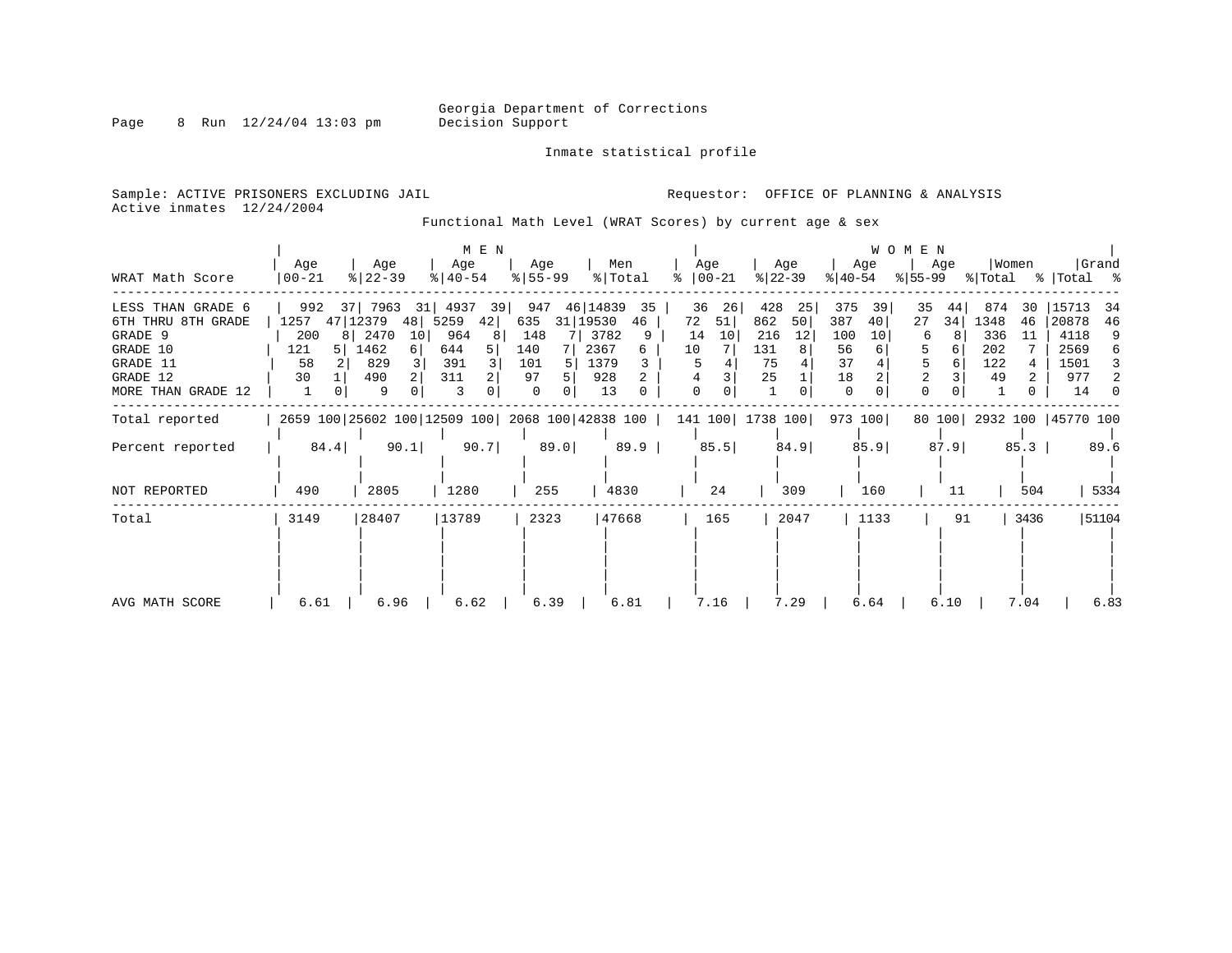Inmate statistical profile

Page 9 Run 12/24/04 13:03 pm

Active inmates 12/24/2004

Sample: ACTIVE PRISONERS EXCLUDING JAIL **Requestor:** OFFICE OF PLANNING & ANALYSIS

Functional Spelling Level (WRAT Scores) by current age & sex

|                                                                                                              |                                                               |                                                                                                           | $M$ E $N$                                  |                                        |                                                                            |                                                                   |                                                                            |                                                            | W O M E N                                                |                                                                             |                                                                                |
|--------------------------------------------------------------------------------------------------------------|---------------------------------------------------------------|-----------------------------------------------------------------------------------------------------------|--------------------------------------------|----------------------------------------|----------------------------------------------------------------------------|-------------------------------------------------------------------|----------------------------------------------------------------------------|------------------------------------------------------------|----------------------------------------------------------|-----------------------------------------------------------------------------|--------------------------------------------------------------------------------|
| WRAT Spelling Score                                                                                          | Aqe<br>$00 - 21$                                              | Age<br>$8   22 - 39$                                                                                      | Age<br>$8   40 - 54$                       | Age<br>$8 55-99$                       | Men<br>% Total                                                             | Aqe<br>$ 00-21 $                                                  | Age<br>$ 22-39 $                                                           | Age<br>$ 40-54 $                                           | Age<br>$ 55-99 $                                         | Women<br>% Total                                                            | Grand<br>% Total %                                                             |
| LESS THAN GRADE 6<br>6TH THRU 8TH GRADE<br>GRADE 9<br>GRADE 10<br>GRADE 11<br>GRADE 12<br>MORE THAN GRADE 12 | 1225<br>794<br>30<br>227<br>195<br>7 I<br>95<br>4<br>123<br>0 | 46 10974 43 6966 56 1208<br>7721<br>30 3074<br>9 2096<br>8<br>2014<br>8 <sup>1</sup><br>1017<br>1768<br>6 | 25<br>665<br>623<br>5  <br>346<br>826<br>2 | 460<br>91<br>81<br>4<br>53<br>175<br>8 | 58 20373<br>48<br>22 12049<br>28<br>3079<br>2913<br>1511<br>4<br>2892<br>9 | 51<br>36<br>47<br>33<br>18<br>13<br>9<br>6<br>10<br>6<br>$\Omega$ | 577<br>33<br>562<br>32<br>196<br>-11<br>202<br>12<br>110<br>91<br>$\Omega$ | 441<br>45<br>291<br>30<br>72<br>84<br>45<br>40<br>$\Omega$ | 50<br>40<br>18<br>23<br>6<br>9<br>11<br>6<br>2<br>0<br>0 | 1109<br>38<br>918<br>31<br>292<br>10<br>304<br>10<br>170<br>139<br>$\Omega$ | 21482<br>47<br>12967<br>28<br>3371<br>7<br>3217<br>7<br>1681<br>3031<br>7<br>9 |
| Total reported                                                                                               |                                                               |                                                                                                           |                                            |                                        | 2659 100 25596 100 12502 100 2069 100 42826 100                            |                                                                   | 141 100 1738 100                                                           | 973 100                                                    | 80 100                                                   | 2932 100   45758 100                                                        |                                                                                |
| Percent reported                                                                                             | 84.4                                                          | 90.1                                                                                                      | 90.7                                       | 89.1                                   | 89.8                                                                       | 85.5                                                              | 84.9                                                                       | 85.9                                                       | 87.9                                                     | 85.3                                                                        | 89.5                                                                           |
| NOT REPORTED                                                                                                 | 490                                                           | 2811                                                                                                      | 1287                                       | 254                                    | 4842                                                                       | 24                                                                | 309                                                                        | 160                                                        | 11                                                       | 504                                                                         | 5346                                                                           |
| Total                                                                                                        | 3149                                                          | 28407                                                                                                     | 13789                                      | 2323                                   | 47668                                                                      | 165                                                               | 2047                                                                       | 1133                                                       | 91                                                       | 3436                                                                        | 51104                                                                          |
| AVG SPELLING SCORE                                                                                           | 6.44                                                          | 6.64                                                                                                      | 5.75                                       | 5.50                                   | 6.31                                                                       | 6.52                                                              | 6.85                                                                       | 6.00                                                       | 5.83                                                     | 6.53                                                                        | 6.32                                                                           |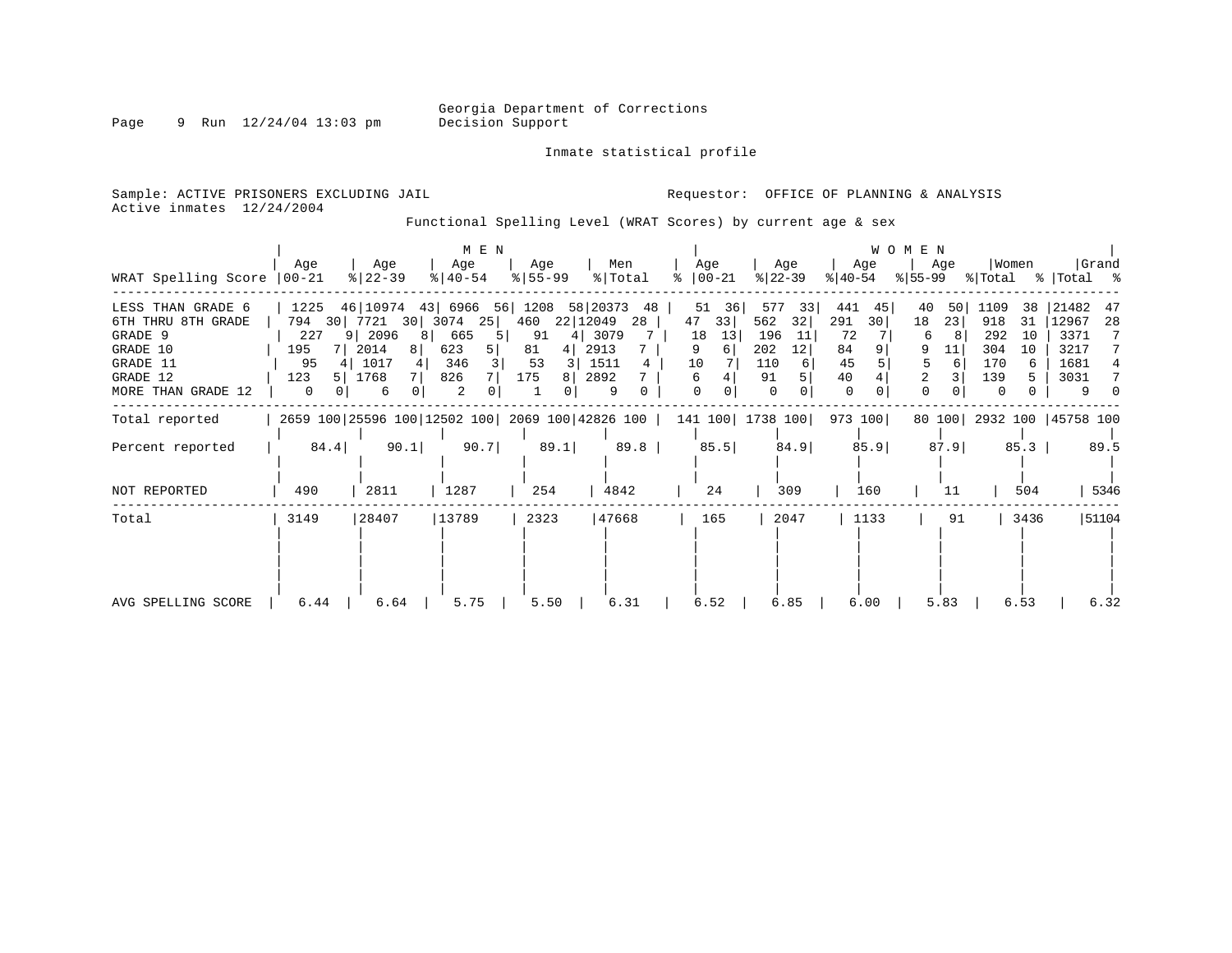Inmate statistical profile

Page  $10$  Run  $12/24/04$   $13:03$  pm

Sample: ACTIVE PRISONERS EXCLUDING JAIL **Requestor:** OFFICE OF PLANNING & ANALYSIS Active inmates 12/24/2004

Self-Rpt Guardian Status To Age 16 by current age & sex

|                  |                                                 |     |                  |                        |                    | M E N |                  |                   |      |                |                      |         |           |          |                           |          | W O M E N |      |                 |       |                            |       |
|------------------|-------------------------------------------------|-----|------------------|------------------------|--------------------|-------|------------------|-------------------|------|----------------|----------------------|---------|-----------|----------|---------------------------|----------|-----------|------|-----------------|-------|----------------------------|-------|
| Guardian Status  | Age<br>$00 - 21$                                |     | Age<br>$ 22-39 $ |                        | Age<br>$8140 - 54$ |       | Age<br>$8 55-99$ |                   |      | Men<br>% Total | Age<br>$8   00 - 21$ |         | $ 22-39 $ | Age      | $ 40-54 $                 | Age      | % 55−99   | Age  | % Total         | Women | %   Total %                | Grand |
| ORPHANAGE        | 3149                                            |     |                  | 97 28407 980 13789 221 |                    |       |                  | 2323 305 47668 61 |      |                |                      | 165 717 |           | 2047 806 |                           | 1133 471 |           |      | 91 910 3436 944 |       | 51104                      | -52   |
| FATHER ONLY      | 0                                               |     |                  |                        |                    | 0     | 0                | $\Omega$          | 0    | 0              | 0                    | 0       | 0         | $\Omega$ | O.                        |          | O.        |      |                 |       |                            |       |
| FTR MTR HD       |                                                 |     |                  |                        | $\Omega$           |       |                  | n                 |      |                |                      |         |           |          |                           |          | $\Omega$  |      |                 |       |                            |       |
| MOTHER ONLY      | 0                                               |     |                  |                        |                    | 0     |                  |                   |      |                |                      |         |           |          |                           |          |           |      |                 |       |                            |       |
| MTR FTR HD       |                                                 |     | $\Omega$         |                        | 0                  |       |                  |                   |      |                |                      |         |           |          |                           |          |           |      |                 |       |                            |       |
| OTH FEMALE       |                                                 |     |                  |                        |                    |       |                  |                   |      |                |                      |         |           |          |                           |          |           |      |                 |       |                            |       |
| OTH MALE         |                                                 |     |                  |                        |                    |       |                  |                   |      |                |                      |         |           |          |                           |          |           |      |                 |       |                            |       |
| STEP-PARNTS      |                                                 |     |                  |                        |                    |       |                  |                   |      |                |                      |         |           |          |                           |          |           |      |                 |       |                            |       |
| FOSTER HOME      |                                                 |     |                  |                        |                    |       |                  |                   |      |                |                      |         |           |          |                           |          |           |      |                 |       |                            |       |
| GRAND PRNTS      | 241                                             | 84  | 2263             | 78                     | 836                | 74    | 132              | 74                | 3472 |                | 21                   | 91      | 243       | 96       | 71                        | 92       | 8         | 80   | 343             | 94    | 3815                       | 79    |
| OTHER            | 41                                              | 14  | 614              | 21                     | 269                | 24    | 38               | 21                | 962  | 21             | 2                    | 9       | 9         |          | 5                         | 6        |           | 10   | 17              | 5.    | 979                        | -20   |
| Total reported   | 3431 100 31284 100 14894 100 2493 100 52102 100 |     |                  |                        |                    |       |                  |                   |      |                |                      |         |           |          | 188 100 2299 100 1209 100 |          |           |      |                 |       | 100 100 3796 100 55898 100 |       |
| Percent reported |                                                 | 9.1 |                  | 10.2                   |                    | 8.2   |                  | 7.7               |      | 9.4            |                      | 13.9    |           | 12.4     |                           | 6.8      |           | 11.0 |                 | 10.6  |                            | 9.5   |
|                  |                                                 |     |                  |                        |                    |       |                  |                   |      |                |                      |         |           |          |                           |          |           |      |                 |       |                            |       |
| NOT RPTD         | 2862                                            |     | 25507            |                        | 12660              |       |                  | 2145              |      | 43174          |                      | 142     |           | 1793     |                           | 1056     |           | 81   |                 | 3072  |                            | 46246 |
| Total            | 3149                                            |     | 28407            |                        | 13789              |       |                  | 2323              |      | 47668          |                      | 165     |           | 2047     |                           | 1133     |           | 91   |                 | 3436  |                            | 51104 |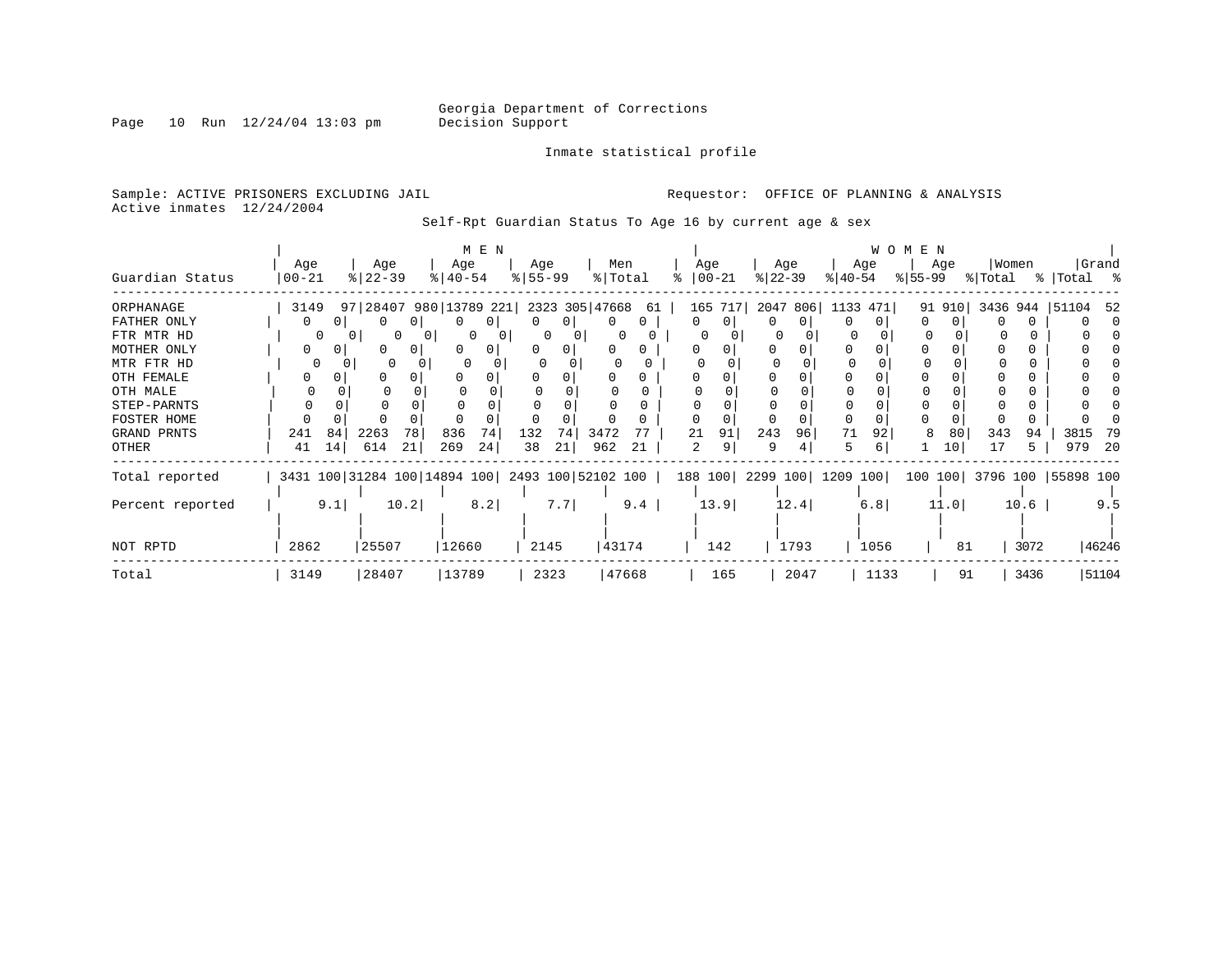Inmate statistical profile

Page 11 Run  $12/24/04$  13:03 pm

Sample: ACTIVE PRISONERS EXCLUDING JAIL **Requestor:** OFFICE OF PLANNING & ANALYSIS Active inmates 12/24/2004

Self-Rpt Employment Status Before Prison by current age & sex

| Employment       | Age<br>$00 - 21$ |                 | Age<br>$8   22 - 39$ |           | M E N<br>Age<br>$\frac{1}{6}$   40-54 | Age<br>$\frac{8}{5}$   55-99 |           | Men<br>%   Total | ి         | Age<br>$ 00 - 21$ |             | Age<br>$ 22-39 $ |              | Age<br>$ 40-54$ | W<br>O M       | E N<br>Age<br>$ 55-99$ |                 | Women<br>% Total |              | %   Total | Grand<br>ိ |
|------------------|------------------|-----------------|----------------------|-----------|---------------------------------------|------------------------------|-----------|------------------|-----------|-------------------|-------------|------------------|--------------|-----------------|----------------|------------------------|-----------------|------------------|--------------|-----------|------------|
| FULL TIME        | 0                | 0               | 0                    | 0         | 0 <sup>1</sup><br>0                   | $\mathbf 0$                  | 0         | $\Omega$         | 0         | 0                 | 0           | 0                | $\mathbf{0}$ | $\mathbf 0$     | 0              | 0                      | 0               |                  | 0            |           |            |
| PART TIME        | 0                |                 | 0                    | 0         | 0<br>0                                | $\Omega$                     | 0         | 0                | 0         | 0                 | 0           | $\Omega$         | 0            | 0               | 0              | 0                      |                 |                  | 0            |           |            |
| UNEMPL < 6M      |                  |                 | 0                    |           |                                       |                              |           |                  |           |                   |             |                  |              |                 |                | 0                      |                 |                  |              |           |            |
| UNEMPL > 6M      |                  |                 |                      |           |                                       |                              |           |                  | 0         |                   |             |                  |              | $\Omega$        |                | $\Omega$               |                 |                  | 0            |           |            |
| NEVER WORKD      |                  |                 | 0                    |           |                                       |                              |           | 0                | 0         | 0                 |             | $\Omega$         | 0            | 0               |                | 0                      |                 |                  | υ            |           |            |
| STUDENT          |                  |                 | $\mathbf 0$          | 0         |                                       |                              |           |                  |           | 0                 |             | O                | 0            | $\Omega$        |                | 0                      |                 |                  |              |           |            |
| INCAPABLE        |                  |                 | 0                    |           | 0                                     |                              | 0         | 0                |           | 0                 | 0           |                  | 0            | 0               |                | $\Omega$               | 0 <sup>1</sup>  |                  |              |           |            |
| <b>OTHER</b>     | 0                |                 | $\Omega$             | O         | $\Omega$<br>0                         |                              | 0         |                  |           | 0                 | 0           | 0                | 0            | 0               | 0              | 0                      | $\overline{0}$  |                  |              |           |            |
| Total reported   | 0                | 0               | 0                    | 0         | 0<br>$\overline{0}$                   | 0                            | 0         | 0                | 0         | 0                 | $\mathbf 0$ | 0                | 0            | 0               | $\overline{0}$ | 0                      | 0               | 0                | $\mathbf{0}$ | 0         |            |
| Percent reported |                  | .0 <sub>1</sub> |                      | $\cdot$ 0 | $\cdot$ 0                             |                              | $\cdot$ 0 |                  | $\cdot$ 0 |                   | $\cdot$ 0   |                  | .0           |                 | .0             |                        | .0 <sub>1</sub> |                  | $\cdot$ 0    |           |            |
|                  |                  |                 |                      |           |                                       |                              |           |                  |           |                   |             |                  |              |                 |                |                        |                 |                  |              |           |            |
| NOT RPTD         | 3149             |                 | 28407                | 13789     |                                       | 2323                         |           | 47668            |           | 165               |             | 2047             |              | 1133            |                | 91                     |                 | 3436             |              |           | 51104      |
| Total            | 3149             |                 | 28407                | 13789     |                                       | 2323                         |           | 47668            |           | 165               |             | 2047             |              | 1133            |                | 91                     |                 | 3436             |              |           | 51104      |

\* NOTE: THE FIELD LABELD "OTHER" WAS CORRECTED IN APRIL 1989; INMATES CODED "PRE-OTIS NOT REPORTED" NOW HAVE BEEN REMOVED FROM THIS FIELD AND IDENTIFIED AS "NOT REPORTED".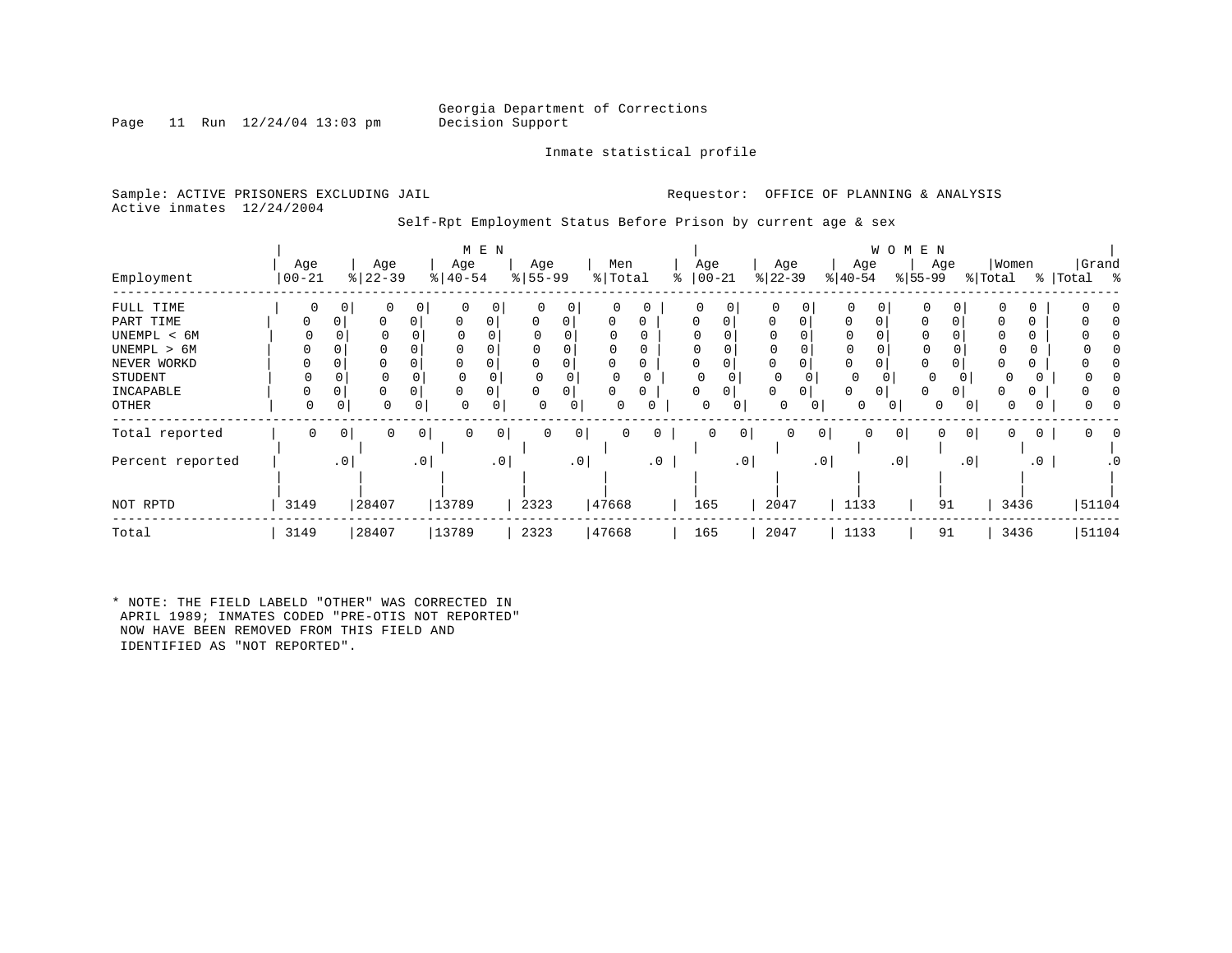Page  $12$  Run  $12/24/04$   $13:03$  pm

Inmate statistical profile

Sample: ACTIVE PRISONERS EXCLUDING JAIL **Requestor:** OFFICE OF PLANNING & ANALYSIS Active inmates 12/24/2004

Self-Rpt Marital Status At Admission by current age & sex

|                  |                                                 |                                                           | M E N               |                     |                      |                                |                          |                                                       | W O M E N |            |                           |
|------------------|-------------------------------------------------|-----------------------------------------------------------|---------------------|---------------------|----------------------|--------------------------------|--------------------------|-------------------------------------------------------|-----------|------------|---------------------------|
|                  | Age                                             | Age                                                       | Age                 | Age                 | Men                  | Age                            | Age                      | Age                                                   | Age       | Women      | Grand                     |
| Marital Status   | $00 - 21$                                       | $8122 - 39$                                               | $8140 - 54$         | $8155 - 99$         | % Total              | $\approx$ $ 00-21$             |                          | $ 22-39 $ $ 40-54 $ $ 55-99 $ $ Total$ $ Total$ $ 8 $ |           |            |                           |
| SINGLE           | 2736 97 19046 71 5290 40                        |                                                           |                     |                     | 388 17 27460 61      | 146                            | 94 1105                  | 60 378 37                                             | 14        | 16 1643    | 53 29103 60               |
| MARRIED          | 34                                              | 2737                                                      | 10 2234             | 17 <sup>1</sup>     | 570 25 5575          | 12<br>4                        | 245<br>$3 \mid$          | 13<br>187 18                                          | 17<br>-20 | 453<br>-15 | 6028<br>13                |
| SEPARATED        | 0 <sup>1</sup><br>6                             | 968                                                       | 4 1129<br>$9$       | 10<br>233           | 2336 5               | 3                              | 182<br>10                | 138<br>13                                             | 8.<br>91  | 333<br>-11 | 2669<br>-6                |
| DIVORCED         | 2                                               | 1779                                                      | 7 2885              | 22                  | 685 30 5351 12       | $\overline{0}$                 | 206 11<br>0 <sup>1</sup> | 206<br>20 <sub>1</sub>                                | 22<br>26  | 434<br>14  | 5785 12                   |
| WIDOWED          | $\circ$                                         | 86<br>$\begin{array}{c} \circ \\ \circ \circ \end{array}$ | 266<br>$2 \mid$     | 7 L<br>164          | 516<br>$\mathbf{1}$  | $0$  <br>$\Omega$              | 32<br>2                  | 69<br>7 I                                             | 21<br>25  | 122        | 638                       |
| COMMON LAW       | 38                                              | 2261                                                      | 8 1345 10 204       |                     | 9 3848               | 9<br>$\overline{0}$            | 65<br>0 <sup>1</sup>     | 51<br>41<br>5                                         |           | 119        | 3967<br>8                 |
| OTHER            | 0 <sup>1</sup><br>$\Omega$                      | 13<br>0 <sup>1</sup>                                      | 6<br>0 <sup>1</sup> | 0 <sup>1</sup><br>4 | 23<br>$\overline{0}$ | $\mathbf{0}$<br>0 <sup>1</sup> | 0 <sup>1</sup>           | $\mathbf{0}$<br>$\Omega$                              | 0         |            | 24 0                      |
| Total reported   | 2816 100 26890 100 13155 100 2248 100 45109 100 |                                                           |                     |                     |                      |                                |                          | 155 100  1836 100  1029 100                           |           |            | 85 100 3105 100 48214 100 |
| Percent reported | 89.4                                            | 94.7                                                      | 95.4                | 96.8                | 94.6                 | 93.9                           | 89.7                     | 90.8                                                  | 93.4      | 90.4       | 94.3                      |
|                  |                                                 |                                                           |                     |                     |                      |                                |                          |                                                       |           |            |                           |
| NOT RPTD         | 333                                             | 1517                                                      | 634                 | 75                  | 2559                 | 10                             | 211                      | 104                                                   | 6         | 331        | 2890                      |
| Total            | 3149                                            | 28407                                                     | 13789               | 2323                | 47668                | 165                            | 2047                     | 1133                                                  | 91        | 3436       | 51104                     |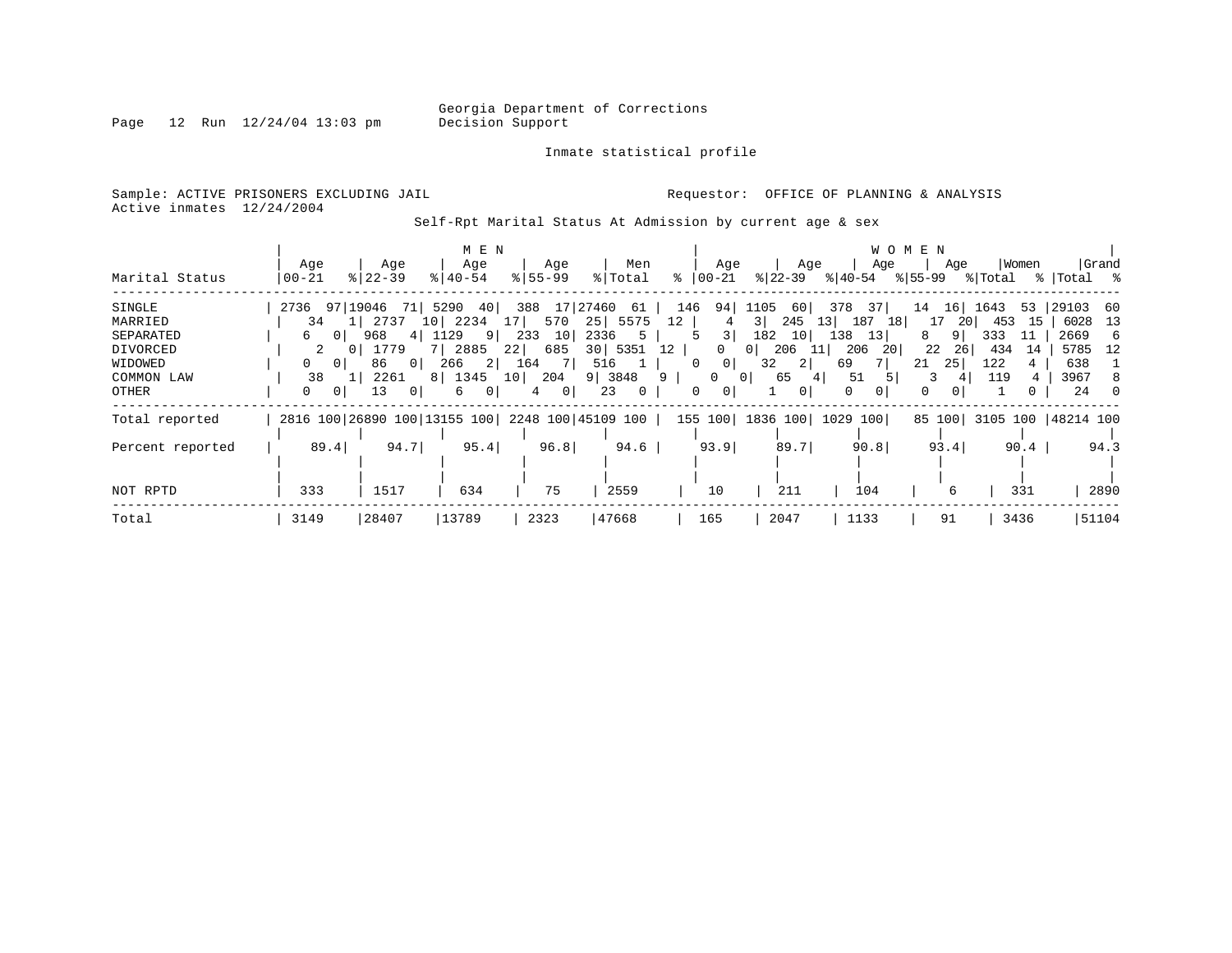Inmate statistical profile

Page 13 Run  $12/24/04$  13:03 pm

Sample: ACTIVE PRISONERS EXCLUDING JAIL **Requestor:** OFFICE OF PLANNING & ANALYSIS Active inmates 12/24/2004

Self-Rpt Number Of Children At Admission by current age & sex

|                                       |                                                   |                                                                                 | M E N            |                    |                               |                                            |                       |                                                                                 | WOMEN                     |                           |                                 |
|---------------------------------------|---------------------------------------------------|---------------------------------------------------------------------------------|------------------|--------------------|-------------------------------|--------------------------------------------|-----------------------|---------------------------------------------------------------------------------|---------------------------|---------------------------|---------------------------------|
| Number Of Children                    | Aqe<br>$ 00 - 21 $                                | Aqe<br>$ 22-39 $                                                                | Age<br>$ 40-54 $ | Age<br>$ 55 - 99 $ | Men<br>% Total                | Age<br>%   00−21                           | Age                   | Age<br>$ 22-39 $ $ 40-54 $ $ 55-99 $ $ Total$ $ Total$ $ 8 $                    | Aqe                       | Women                     | Grand                           |
| NO CHILDREN<br>ONE CHILD              |                                                   | 2257 78 11827 44 3903 30 412 19 18399 41<br>495 17 6588 24 2878 22 373 17 10334 |                  |                    |                               | 108 69<br>23  <br>29                       | 19                    | 412 22 144 14<br>362 19 197 19                                                  | $11 \quad 13$<br>10<br>12 | 675<br>598<br>19          | 21   19074<br>39<br>10932<br>23 |
| TWO CHILDREN<br>THREE CHILDREN        | 117<br>33                                         | 4 4357 16 2698 21 451 20 7623 17<br>1 2386                                      |                  |                    | 9 1738 13 400 18 4557 10      | 8<br>13<br>$\overline{4}$                  | 446 24<br>3 34819 234 | 283 27<br>23                                                                    | 23<br>271<br>20<br>24     | 765<br>24<br>606<br>19    | 8388<br>17<br>5163<br>- 11      |
| <b>FOUR CHILDREN</b><br>FIVE CHILDREN | 0 <sup>1</sup><br>6<br>$\Omega$<br>0 <sup>1</sup> | 1056 4<br>507                                                                   | 2 470            | 4 143              | 893 7 250 11 2205 5<br>6 1120 | 0<br>$\overline{0}$<br>2  <br>$\mathbf{1}$ | 176<br>9 <br>76       | 9 <sup>1</sup><br>95<br>39<br>4                                                 | 9<br>11<br>3<br>41        | 280<br>9.<br>119          | 2485<br>5<br>1239<br>3          |
| MORE THAN 5 CHILDREN                  | $\overline{0}$<br>0                               | 359<br>$1 \mid$                                                                 | 401              |                    | 3   174 8   934 2             | 1                                          | 47<br>3               | 45<br>4                                                                         | 9<br>11                   | 102                       | 1036<br>$\overline{2}$          |
| Total reported                        |                                                   |                                                                                 |                  |                    |                               |                                            |                       | 2908 100 27080 100 12981 100 2203 100 45172 100   156 100   1867 100   1037 100 |                           | 85 100 3145 100 48317 100 |                                 |
| Percent reported                      | 92.3                                              | 95.3                                                                            | 94.1             | 94.8               | 94.8                          | 94.5                                       | 91.2                  | 91.5                                                                            | 93.4                      | 91.5                      | 94.5                            |
| NOT REPORTED                          | 241                                               | 1327                                                                            | 808              | 120                | 2496                          | 9                                          | 180                   | 96                                                                              |                           | 291                       | 2787                            |
| Total                                 | 3149                                              | 28407                                                                           | 13789            | 2323               | 47668                         | 165                                        | 2047                  | 1133                                                                            | 91                        | 3436                      | 51104                           |
| AVG NUM CHILDREN                      | .29                                               | 1.18                                                                            | 1.72             | 2.50               | 1.34                          | .50                                        | 1.97                  | 2.26                                                                            | 2.73                      | 2.01                      | 1.39                            |

\* NOTE: THE FIELD LABLED "NO CHILDREN" WAS CORRECTED IN MARCH 1989: MISSING DATA FOR INMATES STILL IN DIAGNOSTICS NOW HAS BEEN REMOVED FROM THIS FIELD AND IDENTIFIED AS "NOT REPORTED" INFORMATION.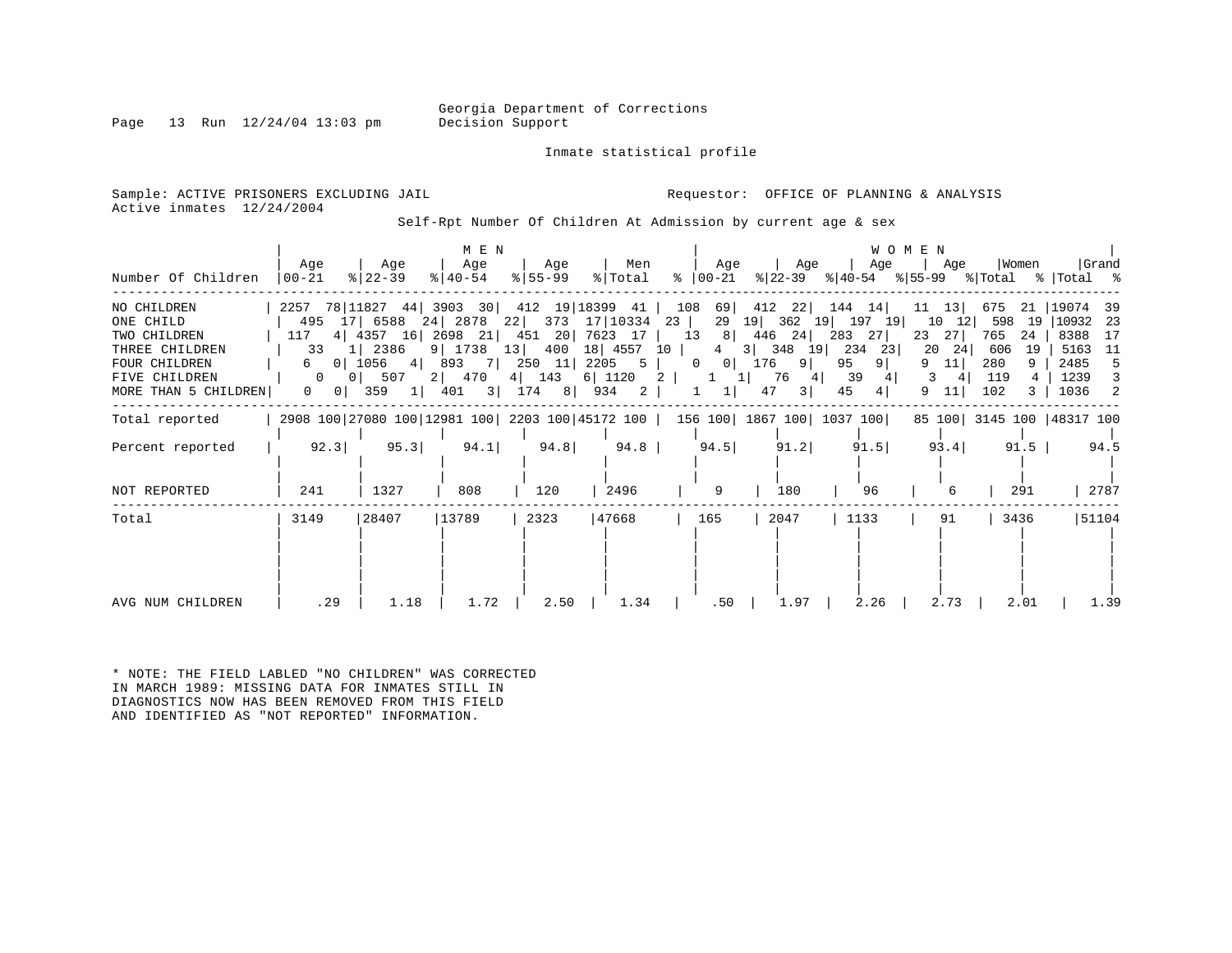Inmate statistical profile

Sample: ACTIVE PRISONERS EXCLUDING JAIL **Requestor:** OFFICE OF PLANNING & ANALYSIS Active inmates 12/24/2004

Self-Rpt Religious Affiliation by current age & sex

|                  |                        |                    | M E N                   |                      |                          |          |               |                   |                          | WOMEN                    |                          |                     |
|------------------|------------------------|--------------------|-------------------------|----------------------|--------------------------|----------|---------------|-------------------|--------------------------|--------------------------|--------------------------|---------------------|
|                  | Age                    | Age                | Age                     | Age                  | Men                      |          | Age           | Age               | Age                      | Aqe                      | Women                    | Grand               |
| Religion         | $00 - 21$              | $8   22 - 39$      | $8   40 - 54$           | $8 55-99$            | % Total                  | ႜ        | $ 00 - 21$    | $ 22-39$          | $ 40-54$                 | $ 55-99 $                | % Total                  | %   Total<br>ွ န    |
| ISLAM            | $\Omega$               | O                  | 0<br>0                  |                      | 0                        |          | 0             |                   | O<br>n                   | O                        |                          |                     |
| CATHOLIC         | O                      | O                  | $\Omega$<br>0<br>n      | 0                    | U<br>O                   |          | $\Omega$<br>C | ∩<br><sup>0</sup> | 0<br>O                   | $\Omega$<br>O            | <sup>0</sup>             |                     |
| <b>BAPTIST</b>   | $\Omega$<br>$\Omega$   | O                  | 0<br>$\Omega$<br>$\cap$ | $\Omega$<br>$\Omega$ | <sup>0</sup><br>$\Omega$ |          | $\Omega$<br>0 | 0<br>0            | $\Omega$<br>$\Omega$     | O<br>0                   | O<br>0                   |                     |
| METHODIST        | 119                    | 1199               | 463<br>9<br>10          | 98<br>15             | 1879<br>9                |          | 8<br>14       | 88<br>16          | 37<br>16                 | 5<br>33                  | 138<br>16                | 2017                |
| EPISCOPLN        | $\Omega$               | N                  | 0<br>$\Omega$<br>0      | 0<br>$\Omega$        | $\Omega$<br>0            |          | 0<br>O        | 0<br>0            | <sup>0</sup><br>$\Omega$ | 0                        | $\Omega$                 |                     |
| PRESBYTRN        |                        |                    | 0<br>n<br>O             | $\Omega$<br>n        | O                        |          | U<br>- 0      | 0                 | 0                        | O<br>$\Omega$            | U                        |                     |
| CHC OF GOD       |                        | U                  | 0<br>U<br>$\Omega$      | 0<br>U               | O<br>U                   |          | $\Omega$<br>n | 0                 | U                        | 0                        | ∩                        |                     |
| HOLINESS         | $\Omega$               | $\Omega$<br>n      |                         | 0<br>0               | 0                        |          | 0             |                   | 0<br>0                   | $\Omega$                 |                          |                     |
| <b>JEWISH</b>    |                        |                    | 0<br>O.                 | 0                    |                          |          | O             | 0                 | 0                        | 0                        |                          |                     |
| ANGLICAN         | 0                      | 3<br>0             | 3<br>0                  | 0<br>0               | 0<br>6                   |          |               | 0                 | 0<br>0<br>0              | 0<br>$\Omega$            |                          |                     |
| GRK ORTHDX       |                        |                    | 0                       | O<br>0               | 4<br>0                   |          | $\Omega$<br>0 | 0<br>$\Omega$     | 01<br>U                  | 0                        |                          |                     |
| HINDU            | 0                      | 5<br>0             | $\Omega$<br>0           | 0                    | 0<br>6                   | 0        | O             | 0<br>0            | 0<br>0<br>0              | 0<br>0                   |                          |                     |
| <b>BUDDHIST</b>  | 0<br>4                 | 30                 | 0<br>0<br>6             | 0                    | 41<br>0                  |          | 0             | 0<br>$\Omega$     | 01<br>O                  | 0                        | O                        | 41                  |
| TAOIST           | $\Omega$               |                    | 0<br>O                  | $\Omega$<br>U        | $\overline{0}$<br>U      | $\Omega$ | U             | 0<br>0            | 0<br>0                   | <sup>0</sup><br>$\Omega$ | O<br>n                   | $\cap$              |
| SHINTOIST        |                        | 5                  | 0<br>$\overline{4}$     | 0<br>$\Omega$        | 10<br>$\Omega$           |          | ∩             | 0<br>$\Omega$     |                          | O                        | $\Omega$                 | 10                  |
| SEVEN D AD       | 9                      | 64                 | 0<br>37                 | 9                    | 1 <sup>1</sup><br>119    |          | 2             |                   | 0                        | O<br>$\Omega$            | 10<br>-1                 | 129                 |
| JEHOVAH WT       | 16                     | 222                | 105<br>2                | 2<br>10              | 353                      |          | 0             | 15<br>3           |                          | 0<br>0                   | 24<br>3.                 | 377<br>2            |
| LATR DAY S       | 2                      | 28                 | q<br>0                  | б<br>0               | 45                       | 0        | U<br>0        |                   | 2                        | $\Omega$<br>O            | 5<br>-1                  | 50<br>n             |
| <b>OUAKER</b>    | $\Omega$<br>$\Omega$   |                    | $\Omega$<br>O           | 0<br>0               | 0                        |          | 0<br>O        | 0<br>O            | 0<br>0                   | 0<br>O                   | $\Omega$<br><sup>n</sup> | $\Omega$            |
| OTHER PROD       | 570                    | 3871<br>34 I       | 974<br>28               | 142<br>22            | 22 <br>5557              | 27       | 44<br>75      | 335<br>61         | 134<br>59                | 47                       | 520<br>61                | 28<br>6077          |
| <b>NONE</b>      | 523<br>31 <sup>1</sup> | 32<br>4444         | 32 <br>1431             | 193<br>30            | 6591<br>32               |          | 8<br>5        | 54<br>10          | 17<br>7                  | 0<br>0                   | 76<br>9                  | 31<br>6667          |
| OTHER            | 357                    | 2879<br>21         | 1035<br>21              | 151<br>23            | 23<br>4422<br>22         |          | 2             | 31<br>6           | 20<br>9                  | 3<br>20                  | 55<br>6                  | 21<br>4477          |
| Total reported   |                        | 1602 100 12751 100 | 4070 100                |                      | 611 100 19034 100        |          | 59 100        | 535 100           | 220 100                  | 15 100                   |                          | 829 100   19863 100 |
| Percent reported | 53.1                   |                    | 32.3<br>48.3            | 28.0                 | 43.0                     |          | 35.8          | 27.0              | 20.0                     | 16.5                     | 24.8                     | 41.8                |
|                  |                        |                    |                         |                      |                          |          |               |                   |                          |                          |                          |                     |
|                  |                        |                    |                         |                      |                          |          |               |                   |                          |                          |                          |                     |
| NOT RPTD         | 1476                   | 14689              | 9341                    | 1672                 | 27178                    |          | 106           | 1495              | 906                      | 76                       | 2583                     | 29761               |
| Total            | 3149                   | 28407              | 13789                   | 2323                 | 47668                    |          | 165           | 2047              | 1133                     | 91                       | 3436                     | 51104               |

Page  $14$  Run  $12/24/04$   $13:03$  pm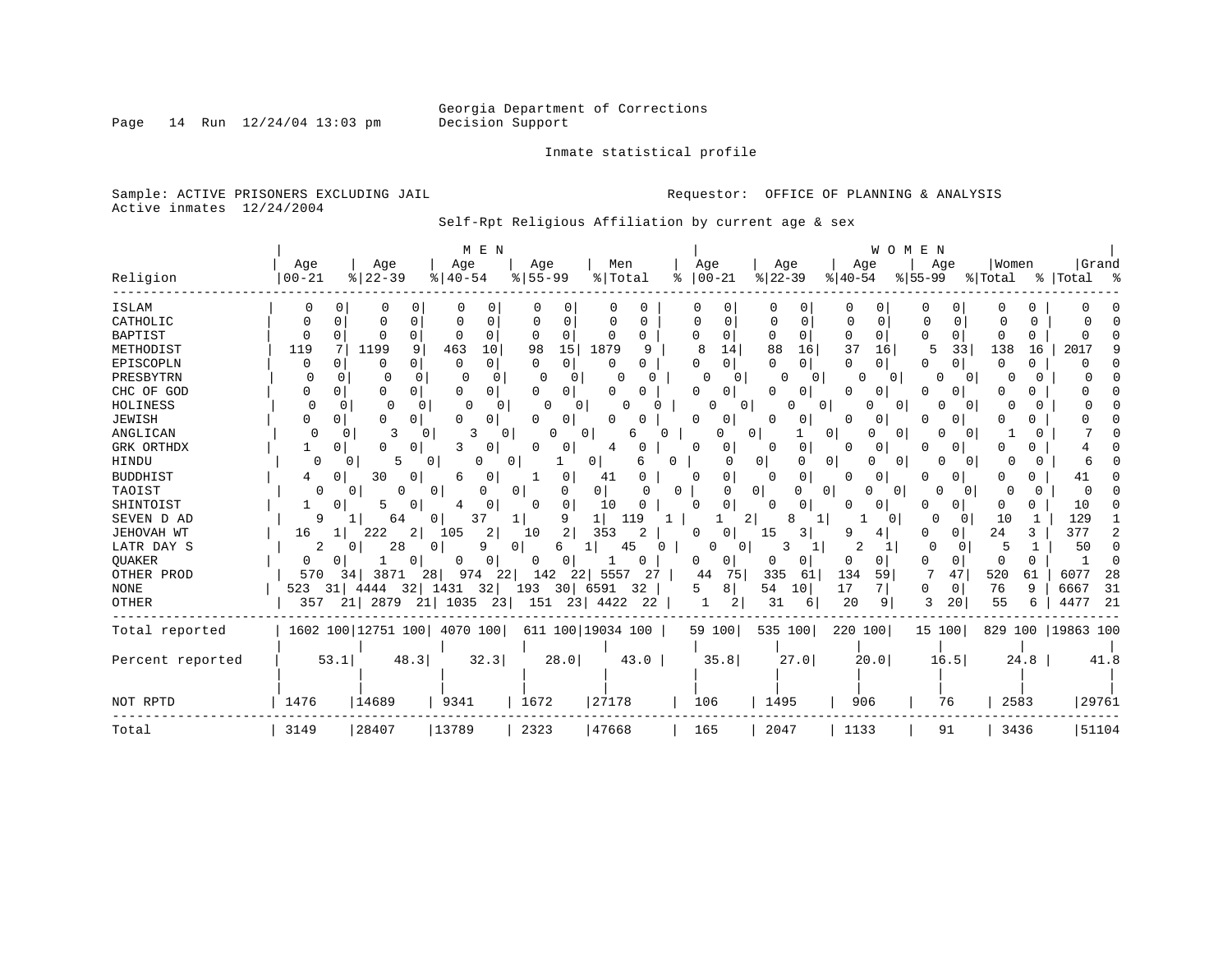Page 15 Run  $12/24/04$  13:03 pm

Inmate statistical profile

Sample: ACTIVE PRISONERS EXCLUDING JAIL **Requestor:** OFFICE OF PLANNING & ANALYSIS Active inmates 12/24/2004

Self-Rpt Family Behavior Patterns \* by current age & sex

|                  |                      |                       | M E N                 |                     |                                                 |                   |           |                           | WOMEN       |            |                            |
|------------------|----------------------|-----------------------|-----------------------|---------------------|-------------------------------------------------|-------------------|-----------|---------------------------|-------------|------------|----------------------------|
|                  | Age                  | Age                   | Age                   | Age                 | Men                                             | Age               | Age       | Age                       | Age         | Women      | Grand                      |
| Family Behavior  | $00 - 21$            | $ 22-39 $             | $ 40-54 $             | $8 55-99$           | % Total                                         | $8   00 - 21$     | $ 22-39 $ | $ 40-54 $                 | $8155 - 99$ | % Total    | %   Total %                |
| CRIMINLTY        | 945                  | 22 7882               | 3767<br>22            | 482<br>24           | 24 13076                                        | 63<br>-20  <br>23 | 707<br>19 | 365<br>-20                | 20<br>15    | 1155<br>19 | 14231<br>-22               |
| ALCOHOLISM       | 475<br>11            | 4598<br>13            | 2722<br>18            | 360                 | 18 8155 14                                      | 38<br>12          | 448<br>12 | 277<br>16                 | 20<br>15    | 783<br>13  | 8938<br>14                 |
| DRUG ABUSE       | 395                  | 9   3049              | 1115<br>8             | 108<br>7 I          | 5   4667<br>8                                   | 32<br>10          | 390<br>11 | 169                       | 10<br>8     | 601<br>10  | 5268<br>8                  |
| DOMINERING       | 0 <sup>1</sup>       | 61<br>0 I             | 56<br>$\circ$         | 8<br>0 <sup>1</sup> | 126<br>$\mathbf{0}$                             | 5.                | 257       | 157<br>9                  | 16<br>12    | 447        | 573                        |
| MIGRANT          | 15                   | 169<br>0 <sup>1</sup> | 119<br>0 <sup>1</sup> | 19                  | 322                                             |                   | 9         | 2                         | 0           | 12         | 334                        |
| INFL BTGS        | 65<br>2 <sub>1</sub> | 938<br>3 I            | 640<br>4              | 133                 | 1776<br>3                                       | 21                | 289<br>8  | 150                       | 13<br>10    | 473        | 2249                       |
| PERMISSIVE       | 0 <sup>1</sup><br>4  | 48                    | 36                    | 12                  | 100                                             | 19                | 230<br>6  | 80                        |             | 331<br>6   | 431                        |
| FATH ABSNT       | 1846                 | 44 15120<br>421       | 35<br>5399            | 659                 | 32 23024<br>40                                  | 67<br>21          | 796<br>21 | 329<br>18                 | 29<br>22    | 1221<br>21 | 24245<br>38                |
| MOTH ABSNT       | 475<br>11            | 3896<br>11            | 1455<br>9             | 215<br>11           | 6041<br>10                                      | 27                | 269       | 90                        | 12          | 398        | 6439<br>10                 |
| NONE             | 18                   | 353                   | 178                   | 36<br>2             | 585                                             | 10<br>31          | 318<br>9  | 164                       | 9           | 522<br>9.  | 1107<br>-2.                |
| Total reported   |                      |                       |                       |                     | 4239 100 36114 100 15487 100 2032 100 57872 100 |                   |           | 316 100 3713 100 1783 100 |             |            | 131 100 5943 100 63815 100 |
|                  |                      |                       |                       |                     |                                                 |                   |           |                           |             |            |                            |
| Percent reported | 78.1                 | 81.9                  | 82.4                  | $83.0$              | 81.9                                            | 76.4              | 74.4      | 70.9                      | 79.1        | 73.4       | 81.3                       |
|                  |                      |                       |                       |                     |                                                 |                   |           |                           |             |            |                            |
| <b>OTHER</b>     | 690                  | 5135                  | 2423                  | 395                 | 8643                                            | 39                | 525       | 330                       | 19          | 913        | 9556                       |
| Total            | 3149                 | 28407                 | 13789                 | 2323                | 47668                                           | 165               | 2047      | 1133                      | 91          | 3436       | 51104                      |

\* NOTE: SINCE THERE CAN BE UP TO FIVE BEHAVIOR CODES PER INMATE, THE NUMBER OF CASES REPORTED IN THE DETAIL LINES AND THE TOTAL REPORTED LINE MAY EXCEED THE TOTAL NUMBER OF CASES. IN SHORT, THIS TABLE COUNTS THE NUMBER OF BEHAVIOR PROBLEMS, NOT INMATES.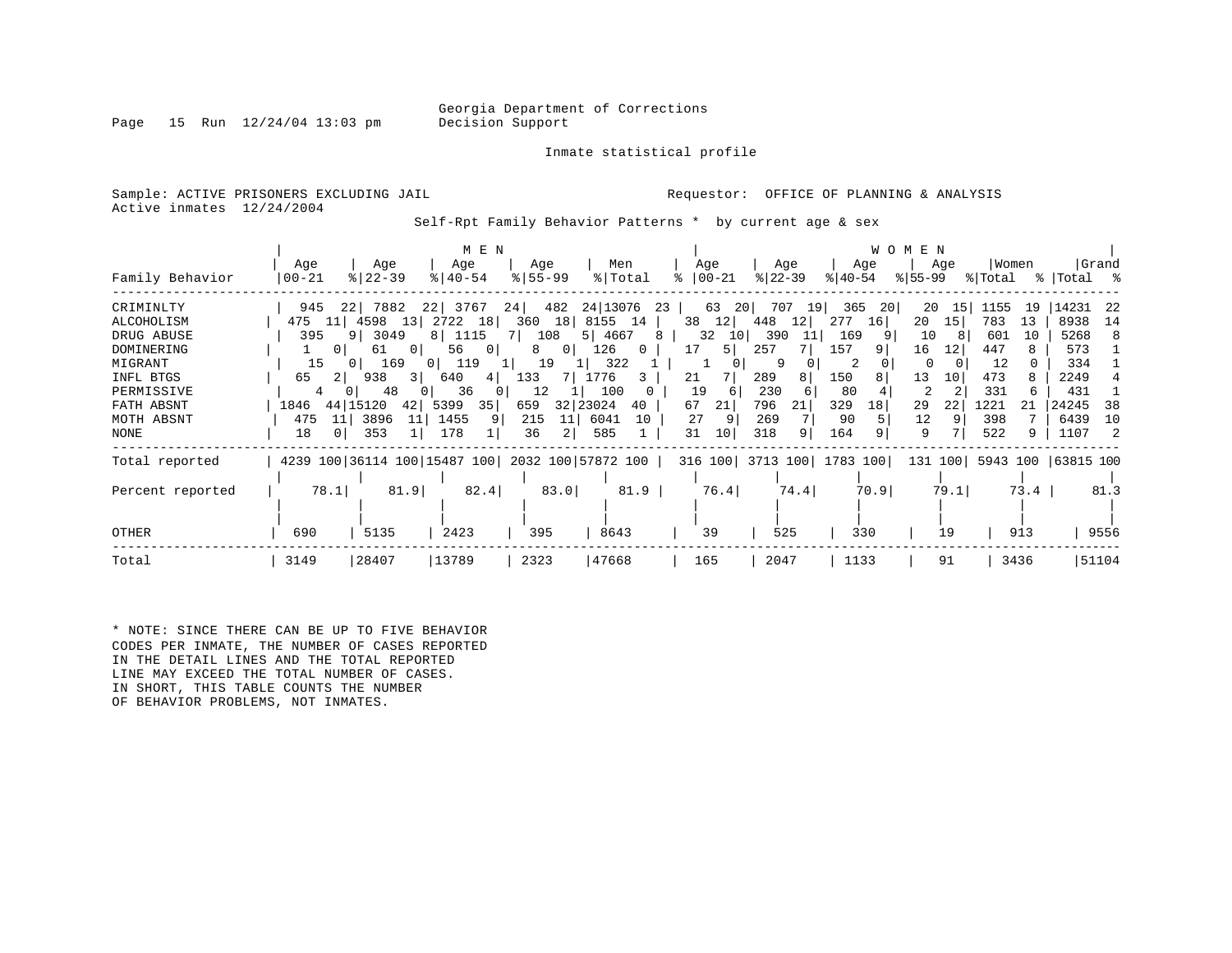Page 16 Run  $12/24/04$  13:03 pm

Inmate statistical profile

Sample: ACTIVE PRISONERS EXCLUDING JAIL **Requestor:** OFFICE OF PLANNING & ANALYSIS Active inmates 12/24/2004

Inmate Diagnostic Behavior Problem \* by current age & sex

| Diagnostic Problem | Age<br>$ 00-21$        | Age<br>$8$   22-39 | M E N<br>Age<br>$8140 - 54$                     | Age<br>$8155 - 99$ | Men<br>% Total | Age<br>$ 00-21$ | Aqe<br>$ 22-39 $     | Age<br>$ 40-54$   | <b>WOMEN</b><br>Aqe<br>$ 55-99 $ | Women<br>% Total           | Grand<br>% Total % |
|--------------------|------------------------|--------------------|-------------------------------------------------|--------------------|----------------|-----------------|----------------------|-------------------|----------------------------------|----------------------------|--------------------|
| <b>ALCOHOLIC</b>   | 74                     | 1052<br>2          | 965<br>4                                        | 201<br>5           | 2292<br>3      | 2<br>5          | 131<br>4             | 124               | 11<br>8                          | 271                        | 2563               |
| ALCOH ABSE         | 729<br>13 <sup>1</sup> | 6911<br>13         | 4293<br>16                                      | 622<br>16 12555    | 14             | 4               | 123<br>4             | 103<br>6          | 10                               | 240                        | 12795<br>13        |
| DRUG EXP           | 699<br>12              | 8245<br>15         | 3516<br>13                                      | 9 12814<br>354     | 14             | 23<br>9         | 279<br>9             | 166               | 10                               | 478                        | 13292<br>14        |
| DRUG ABSE          | 1272                   | 22 10436<br>20     | 5336<br>20                                      | 10 17413<br>369    | 19             | 67<br>25        | 881<br>29            | 514<br>29         | 17<br>12                         | 1479<br>28                 | 20<br>18892        |
| NARC ADDCT         | 51                     | 802                | 2<br>578                                        | 49                 | 1480           | 2<br>6          | $\mathfrak{D}$<br>69 | 46                | 2                                | 123                        | 1603               |
| EPILEPTIC          | 24                     | 266<br>$\Omega$    | 225                                             | 35                 | 550            |                 | 87                   | 51                | 6                                | 149                        | 699                |
| MANIPULTVE         | 963                    | 7737<br>14         | 2878<br>11                                      | 309<br>8           | 11887<br>13    |                 | 40                   | 28                |                                  | 73                         | 11960<br>13        |
| <b>ASSAULTIVE</b>  | 1321<br>231            | 11834<br>22        | 5425<br>20                                      | 970<br>26 19550    | 22             | 77<br>29        | 640                  | 333<br>19         | 35<br>24                         | 1085<br>21                 | 20635<br>22        |
| ESCPE TEND         | 66                     | 990                | 775<br>3                                        | 160<br>4           | 1991           | 3               | 84                   | 46<br>3           | 3                                | 134<br>3                   | 2125<br>2          |
| SUICIDAL           | 94                     | 1021               | 584<br>2                                        | 86<br>21           | 1785           | 14<br>5.        | 171<br>6             | 94<br>5           | h                                | 285<br>5.                  | 2070               |
| WITHDRAWN          | 15                     | 157                | 112<br>$\Omega$                                 | 33                 | 31             | 10              | 88                   | 53<br>3.          | 3 I<br>5                         | 156                        | 473                |
| PR RLTY CT         | 66                     | 590                | 323                                             | 53                 | 1032           | 2               | 57<br>2              | 23                | 3<br>2                           | 87                         | 1119               |
| HOMOSEXUAL         |                        | 148<br>- 0         | 101<br>$\Omega$                                 | 22                 | 278            | 19              | 130                  | 48<br>4           | 3 I                              | 199                        | 477                |
| <b>NONE</b>        | 73                     | 995                | 643<br>$\overline{2}$                           | 235<br>6           | 1946<br>2      | 0               | 10<br>0              | 34<br>2           | 8<br>11                          | 55                         | 2001               |
| OTHER              | 34                     | 539                | 405<br>2 <sup>1</sup>                           | $3 \mid$<br>95     | 1073           | $\Omega$        | 0 <sup>1</sup><br>9  | 0                 | 0 I<br>5.                        | 21                         | 1094               |
| NOT RPTD           | 183<br>3 I             | 1585<br>3          | 610<br>2                                        | 200<br>5           | 2578<br>3      | 10<br>26        | 261<br>9             | 118               | 15<br>10                         | 420<br>8.                  | 2998               |
| Total reported     |                        |                    | 5674 100 53366 100 26786 100 3796 100 89622 100 |                    |                | 264 100         |                      | 3060 100 1790 100 |                                  | 143 100 5257 100 94879 100 |                    |
| Percent reported   | 99.9                   | 99.8               | 99.9                                            | 99.9               | 99.8           | 100.0           | 100.0                | 99.8              | 100.0                            | $99.9$                     | 99.8               |
| <b>UNKNOWN</b>     | 3                      | 58                 | 17                                              | 3                  | 81             | $\Omega$        | $\Omega$             |                   |                                  |                            | 83                 |
| Total              | 3149                   | 28407              | 13789                                           | 2323               | 47668          | 165             | 2047                 | 1133              | 91                               | 3436                       | 51104              |

\* NOTE: SINCE THERE CAN BE UP TO FIVE BEHAVIOR CODES PER INMATE, THE NUMBER OF CASES REPORTED IN THE DETAIL LINES AND THE TOTAL REPORTED LINE MAY EXCEED THE TOTAL NUMBER OF CASES. IN SHORT, THIS TABLE COUNTS THE NUMBER OF BEHAVIOR PROBLEMS, NOT INMATES.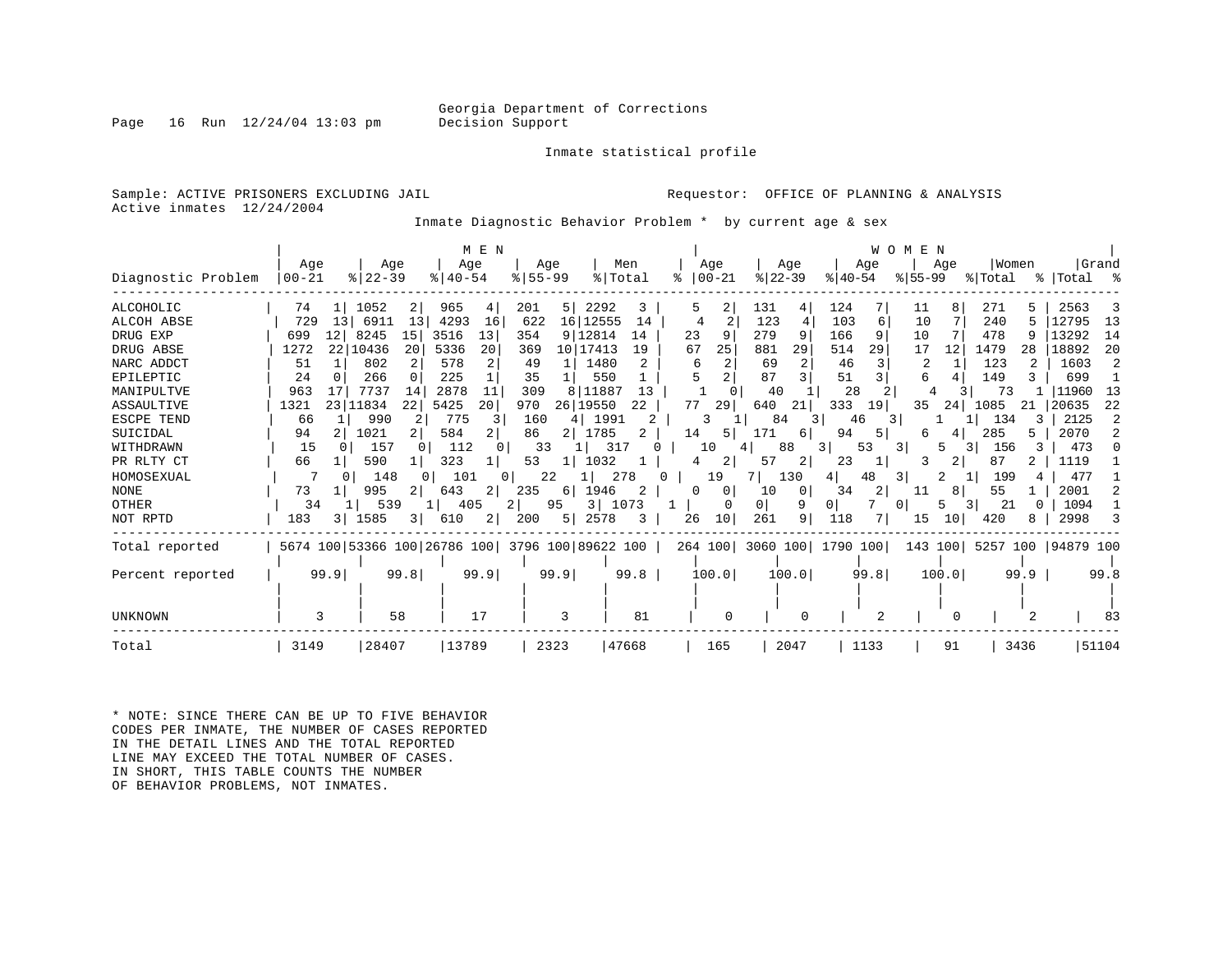Page  $17$  Run  $12/24/04$  13:03 pm

#### Inmate statistical profile

Sample: ACTIVE PRISONERS EXCLUDING JAIL **Requestor:** OFFICE OF PLANNING & ANALYSIS Active inmates 12/24/2004

Physical Profile (General Condition) by current age & sex

|                                            |           |          |                              |                |           | M E N    |                                                 |                    |         |      |           |          |                |                  |          |                | W O M E N |                        |            |               |                    |       |
|--------------------------------------------|-----------|----------|------------------------------|----------------|-----------|----------|-------------------------------------------------|--------------------|---------|------|-----------|----------|----------------|------------------|----------|----------------|-----------|------------------------|------------|---------------|--------------------|-------|
|                                            | Age       |          | Age                          |                | Age       |          | Age                                             |                    | Men     |      |           | Age      |                | Age              |          | Age            |           | Age                    |            | Women         |                    | Grand |
| Physical Profile                           | 00-21     |          | $8122 - 39$                  |                | $8 40-54$ |          | $8155 - 99$                                     |                    | % Total |      | %   00-21 |          | $ 22-39 $      |                  | % 40-54  |                | % 55-99   |                        | % Total    |               | %  Total %         |       |
| NO LIMITATION                              | 2547      |          | 4 2740                       |                |           |          | 95 21872 84 8096 63 686 31 33201 76 106 79 1135 | 758 34 6611 15     |         |      |           |          |                | 68 454 47<br>462 |          |                |           |                        | 13 15 1708 | 60 I          | 34909 75           |       |
| DEFECT NO MAJOR LIMT<br>DEFECT MAJOR LIMIT | 118<br>21 |          | 1420                         | 5 1795         | 11 2995   | 23<br>14 | 740 33                                          |                    | 3976 9  |      |           | 28<br>1  | 21<br>62       | 4                | 82       | 28 429 44<br>8 |           | 44 52<br>$26 \quad 31$ | 963<br>171 | 34<br>6       | 7574 16<br>4147 9  |       |
| VERY MAJOR DEFECT                          | $\Omega$  | $\Omega$ | 26                           | 0 <sup>1</sup> |           | 32       | 48<br>0 <sup>1</sup>                            | 2                  | 106     |      | $\Omega$  | $\Omega$ | 0 <sup>1</sup> |                  | $\Omega$ | 4              | $\Omega$  |                        |            | 8<br>$\Omega$ |                    | 114 0 |
|                                            |           |          |                              |                |           |          |                                                 |                    |         |      |           |          |                |                  |          |                |           |                        |            |               |                    |       |
| Total reported                             |           |          | 2686 100 26058 100 12918 100 |                |           |          |                                                 | 2232 100 43894 100 |         |      |           |          |                | 135 100 1662 100 |          | 969 100        |           | 84 100                 |            |               | 2850 100 46744 100 |       |
| Percent reported                           |           | 85.3     |                              | 91.7           |           | 93.7     |                                                 | 96.1               |         | 92.1 |           | 81.8     |                | 81.2             |          | 85.5           |           | 92.3                   |            | 82.9          |                    | 91.5  |
|                                            |           |          |                              |                |           |          |                                                 |                    |         |      |           |          |                |                  |          |                |           |                        |            |               |                    |       |
| <b>NOT REPORTED</b>                        | 463       |          | 2349                         |                | 871       |          | 91                                              |                    | 3774    |      | 30        |          | 385            |                  |          | 164            |           |                        |            | 586           |                    | 4360  |
| Total                                      | 3149      |          | 28407                        |                | 13789     |          | 2323                                            |                    | 47668   |      | 165       |          | 2047           |                  |          | 1133           |           | 91                     |            | 3436          |                    | 51104 |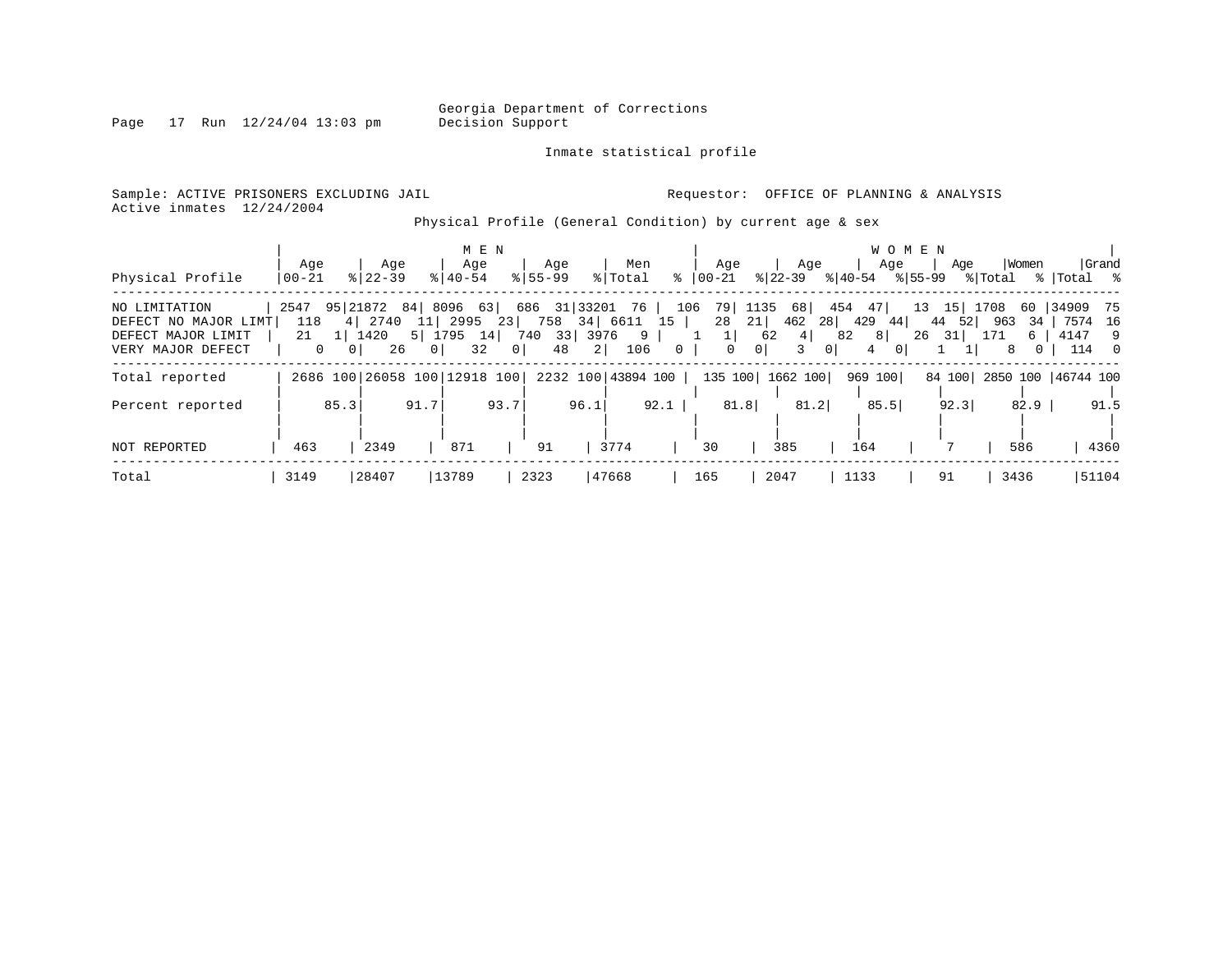Inmate statistical profile

Sample: ACTIVE PRISONERS EXCLUDING JAIL **Requestor:** OFFICE OF PLANNING & ANALYSIS Active inmates 12/24/2004

Security Status by current age & sex

| Security         | Age<br>  00-21 | Age<br>$8$   22-39      | M E N<br>Age<br>$8140 - 54$                     | Age<br>$8155 - 99$   | Men<br>% Total | Age<br>$ 00-21 $<br>፠ | Age<br>$ 22-39 $             | <b>WOMEN</b><br>Age<br>$ 40-54 $ | Age<br>$ 55-99 $ | Women<br>% Total | Grand<br>%   Total %      |
|------------------|----------------|-------------------------|-------------------------------------------------|----------------------|----------------|-----------------------|------------------------------|----------------------------------|------------------|------------------|---------------------------|
| DIAG INCOM       |                |                         |                                                 |                      |                |                       | 0 <sup>1</sup>               |                                  | 0 <sup>1</sup>   |                  |                           |
| WRK RELEAS       |                |                         |                                                 | 0                    |                | 0 <sup>1</sup><br>0   | $\mathbf{0}$<br>$\mathbf{0}$ | $\Omega$<br>0                    | 0                |                  |                           |
| TRUSTY           | 33             | 1102                    | 817<br>6                                        | 76<br>3              | 2028           |                       | 46                           | 2 <br>45<br>4                    | 2                | 94               | 2122                      |
| MINIMUM          | 25<br>782      | 8975<br>32 <sub>1</sub> | 5049<br>37 I                                    | 37   15671 33<br>865 |                | 65<br>39              | 1094<br>53                   | 698<br>62                        | 67<br>61         | 1918<br>56       | 17589<br>34               |
| MEDIUM           | 1264           | 40   10922              | 38 5244<br>38                                   | 1028 44 18458 39     |                | 52                    | 32<br>462                    | 23 <sub>1</sub><br>207<br>18     | 19<br>21         | 740              | -38<br>22   19198         |
| CLOSE            | 171<br>544     | 4258<br>15              | 1425<br>10 <sub>1</sub>                         | 10 6463<br>236       | 14             | 15<br>24              | 147<br>7                     | 4<br>41                          |                  | 216              | -13<br>6679               |
| MAXIMUM          | 20             | 466                     | 2 159                                           | 23<br>$1 \mid$       | 668            | $\Omega$              | $\overline{0}$<br>2          | 01<br>0 <sup>1</sup>             | $\Omega$         |                  | 671                       |
| DIAGNOSTIC       | 505 16 2683    | 9 1095                  | 8                                               | 4 4378<br>95         | 9              | 14 <br>23             | 14<br>296                    | 141<br>12                        | $5 \mid$<br>5.   | 465<br>14        | 4843 9                    |
| Total reported   |                |                         | 3148 100 28407 100 13789 100 2323 100 47667 100 |                      |                | 165 100               | 2047 100  1133 100           |                                  |                  |                  | 91 100 3436 100 51103 100 |
| Percent reported | 100.0          | 100.0                   | 100.0                                           | 100.0                | 100.0          | 100.0                 | 100.0                        | 100.0                            | 100.0            | 100.0            | 100.0                     |
|                  |                |                         |                                                 |                      |                |                       |                              |                                  |                  |                  |                           |
| NOT RPTD         |                | $\Omega$                | $\Omega$                                        | $\Omega$             |                | $\Omega$              | $\Omega$                     | $\Omega$                         | 0                | $\Omega$         |                           |
| Total            | 3149           | 28407                   | 13789                                           | 2323                 | 47668          | 165                   | 2047                         | 1133                             | 91               | 3436             | 51104                     |

\* NOTE: BEGINNING IN JULY 1987, THE FACILITIES DIVISION NO LONGER CODED INMATES AS BEING WORK RELEASE

Page 18 Run  $12/24/04$  13:03 pm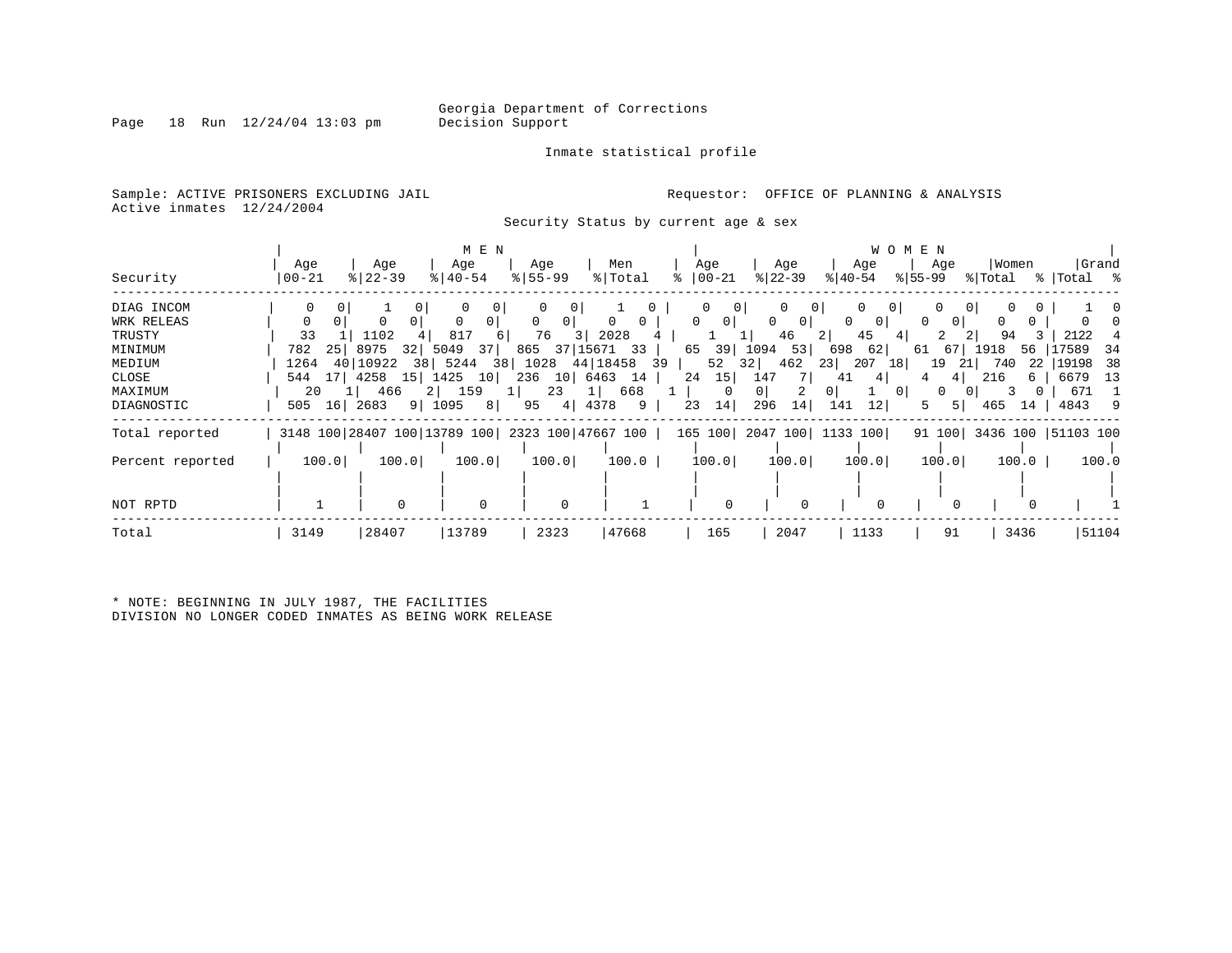Inmate statistical profile

Sample: ACTIVE PRISONERS EXCLUDING JAIL **Requestor:** OFFICE OF PLANNING & ANALYSIS

Active inmates 12/24/2004

Number Of Sentences by current age & sex

|                                                              |                                                          |                                                                                                 | M E N                                                                  |                                                                                                                    |                                                                                 |                                                                                  |                                                                                     | <b>WOMEN</b>                                                                                     |                                                                            |                                                                        |
|--------------------------------------------------------------|----------------------------------------------------------|-------------------------------------------------------------------------------------------------|------------------------------------------------------------------------|--------------------------------------------------------------------------------------------------------------------|---------------------------------------------------------------------------------|----------------------------------------------------------------------------------|-------------------------------------------------------------------------------------|--------------------------------------------------------------------------------------------------|----------------------------------------------------------------------------|------------------------------------------------------------------------|
| Number Of Sentences                                          | Age<br>$ 00 - 21$                                        | Age<br>$8   22 - 39$                                                                            | Age<br>$8   40 - 54$                                                   | Age<br>$ 55 - 99 $                                                                                                 | Men<br>% Total<br>$\approx$                                                     | Age<br>$ 00-21$                                                                  | Age<br>$ 22-39 $<br>୫∣40-54                                                         | Age<br>Age<br>%∣55-99                                                                            | Women<br>% Total                                                           | Grand<br>%   Total %                                                   |
| ONE<br>TWO<br>THREE<br>FOUR<br><b>FIVE</b><br>MORE THAN FIVE | 1406<br>46<br>829<br>27<br>394<br>13<br>198<br>106<br>98 | 10437<br>37<br>7298<br>26<br>16<br>4490<br>2668<br>10 <sup>1</sup><br>1469<br>5 I<br>1576<br>61 | 5119<br>38<br>26<br>3588<br>2184<br>16<br>1235<br>9<br>625<br>797<br>6 | 44 17981<br>1019<br>26 12315<br>600<br>7398<br>14<br>330<br>4270<br>169<br>7 I<br>97<br>4   2297<br>86<br>4   2557 | 77<br>38<br>45<br>26<br>16<br>9<br>5<br>5                                       | 935<br>48<br>28<br>513<br>14<br>23<br>263<br>127<br>4<br>3<br>5<br>2 <br>3<br>51 | 565<br>48<br>26<br>261<br>13<br>135<br>71<br>7  <br>$3 \mid$<br>33<br>61<br>18<br>3 | 52<br>42<br>47<br>24<br>26<br>29<br>10<br>12<br>7 I<br>8<br>9 <sup>1</sup><br>3<br>31<br>2 <br>0 | 1619<br>49<br>845<br>26<br>11<br>431<br>-13<br>213<br>6<br>102<br>31<br>72 | 19600<br>-39<br>13160<br>26<br>7829<br>16<br>4483<br>9<br>2399<br>2629 |
| Total reported                                               |                                                          |                                                                                                 |                                                                        |                                                                                                                    | 3031 100 27938 100 13548 100 2301 100 46818 100   160 100   1950 100   1083 100 |                                                                                  |                                                                                     |                                                                                                  | 89 100 3282 100 50100 100                                                  |                                                                        |
| Percent reported                                             | 96.3                                                     | 98.3                                                                                            | 98.3                                                                   | 99.1                                                                                                               | 98.2                                                                            | 97.0                                                                             | 95.3                                                                                | 95.6<br>97.8                                                                                     | 95.5                                                                       | 98.0                                                                   |
| NOT REPORTED                                                 | 118                                                      | 469                                                                                             | 241                                                                    | 22                                                                                                                 | 850                                                                             | 5                                                                                | 97                                                                                  | 50                                                                                               | 154                                                                        | 1004                                                                   |
| Total                                                        | 3149                                                     | 28407                                                                                           | 13789                                                                  | 2323                                                                                                               | 47668                                                                           | 165                                                                              | 2047                                                                                | 1133<br>91                                                                                       | 3436                                                                       | 51104                                                                  |
| AVG NUM SENTENCES                                            | 2.06                                                     | 2.42                                                                                            | 2.40                                                                   | 2.16                                                                                                               | 2.38                                                                            | 1.93                                                                             | 2.01                                                                                | 1.91<br>1.92                                                                                     | 1.97                                                                       | 2.35                                                                   |

Page 19 Run 12/24/04 13:03 pm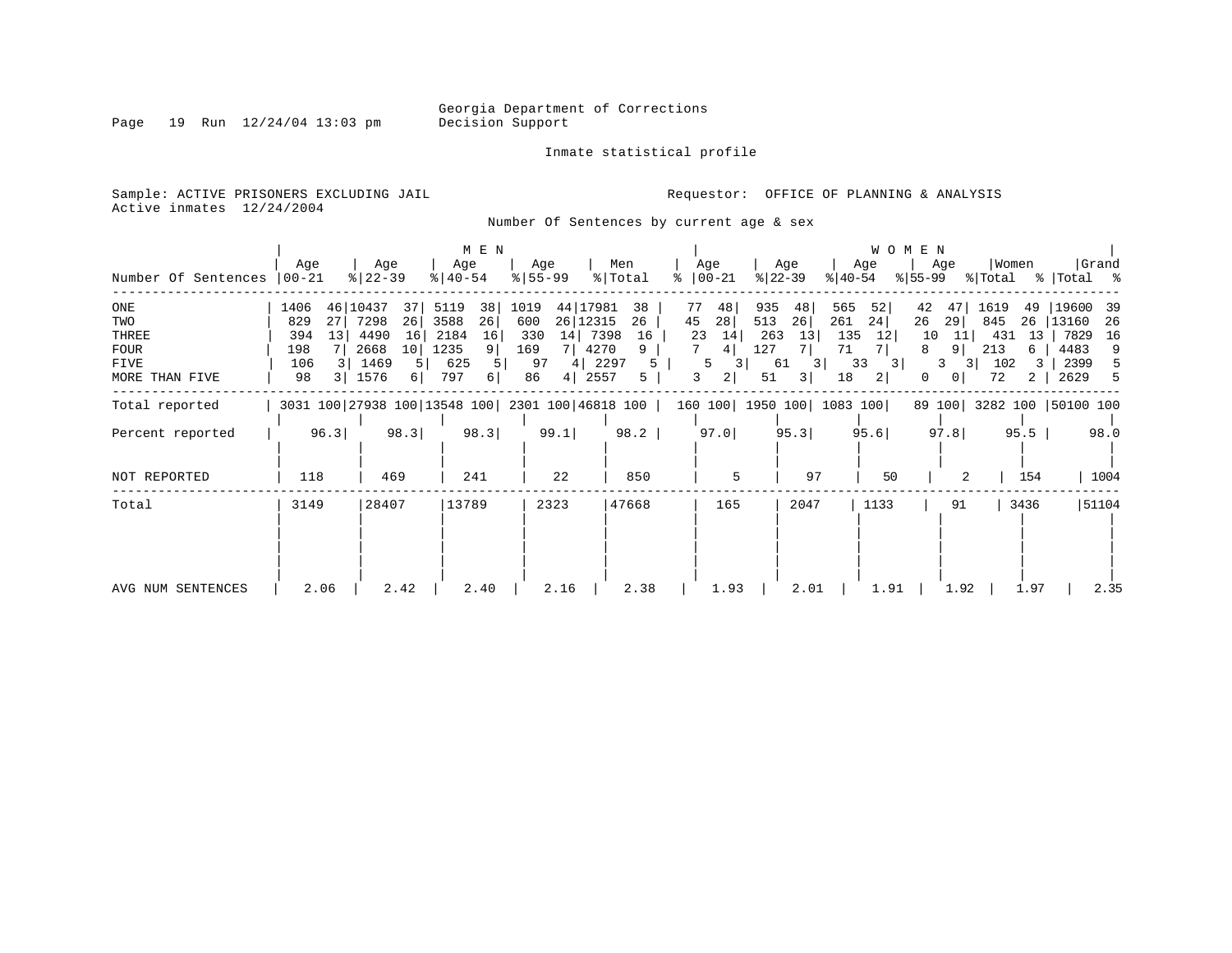Inmate statistical profile

Page 20 Run  $12/24/04$  13:03 pm

Sample: ACTIVE PRISONERS EXCLUDING JAIL **Requestor:** OFFICE OF PLANNING & ANALYSIS Active inmates 12/24/2004

Number Of Disciplinaries by current age & sex

| Disciplinaries                                                       | Age<br>$ 00-21$                                            | Age<br>$8 22-39$                                                                    | M E N<br>Age<br>$\frac{1}{6}$   40-54                                    | Age<br>$8 55-99$                                   | Men<br>% Total                                                                      | Age<br>$8   00 - 21$                                   | Age<br>$ 22-39 $                                              | Age<br>$ 40-54 $                                          | WOMEN<br>Age<br>$ 55-99 $                               | Women<br>% Total                                               | Grand<br>%   Total %                                                                 |
|----------------------------------------------------------------------|------------------------------------------------------------|-------------------------------------------------------------------------------------|--------------------------------------------------------------------------|----------------------------------------------------|-------------------------------------------------------------------------------------|--------------------------------------------------------|---------------------------------------------------------------|-----------------------------------------------------------|---------------------------------------------------------|----------------------------------------------------------------|--------------------------------------------------------------------------------------|
| ZERO<br>ONE<br>TWO<br>THREE<br><b>FOUR</b><br>FIVE<br>MORE THAN FIVE | 1310<br>12<br>374<br>239<br>204<br>143<br>123<br>756<br>24 | 42 11364<br>40<br>3515<br>12<br>2243<br>8<br>1503<br>5<br>1164<br>903<br>7714<br>27 | 6735<br>49<br>1890<br>14<br>1089<br>8<br>711<br>526<br>367<br>2471<br>18 | 1137<br>403<br>17<br>200<br>124<br>87<br>59<br>313 | 49 20546<br>43<br>6182<br>13<br>3771<br>8<br>2542<br>1920<br>1452<br>13 11254<br>24 | 86<br>52<br>10<br>16<br>15<br>15<br>6<br>6<br>21<br>13 | 1244<br>61<br>205<br>10<br>137<br>87<br>55<br>42<br>277<br>14 | 758<br>67<br>125<br>11<br>64<br>44<br>31<br>17<br>94<br>8 | 55<br>60<br>17<br>19<br>$\Omega$<br>8<br>9 <sup>1</sup> | 2143<br>62<br>363<br>11<br>224<br>148<br>93<br>65<br>400<br>12 | 22689<br>44<br>6545<br>13<br>3995<br>2690<br>5<br>2013<br>1517<br>्र<br>11654<br>-23 |
| Total reported                                                       |                                                            |                                                                                     |                                                                          |                                                    | 3149 100 28406 100 13789 100 2323 100 47667 100                                     |                                                        | 165 100 2047 100 1133 100                                     |                                                           |                                                         | 91 100 3436 100 51103 100                                      |                                                                                      |
| Percent reported                                                     | 100.0                                                      | 100.0                                                                               | 100.0                                                                    | 100.0                                              | 100.0                                                                               | 100.0                                                  | 100.0                                                         | 100.0                                                     | 100.0                                                   | 100.0                                                          | 100.0                                                                                |
| NOT REPORTED                                                         | $\Omega$                                                   |                                                                                     | $\Omega$                                                                 | $\Omega$                                           |                                                                                     | 0                                                      | $\Omega$                                                      | $\Omega$                                                  |                                                         |                                                                |                                                                                      |
| Total                                                                | 3149                                                       | 28407                                                                               | 13789                                                                    | 2323                                               | 47668                                                                               | 165                                                    | 2047                                                          | 1133                                                      | 91                                                      | 3436                                                           | 51104                                                                                |
| AVG NUM DISCIP                                                       | 4.22                                                       | 5.79                                                                                | 3.97                                                                     | 3.08                                               | 5.03                                                                                | 2.50                                                   | 2.73                                                          | 1.86                                                      | 1.93                                                    | 2.41                                                           | 4.85                                                                                 |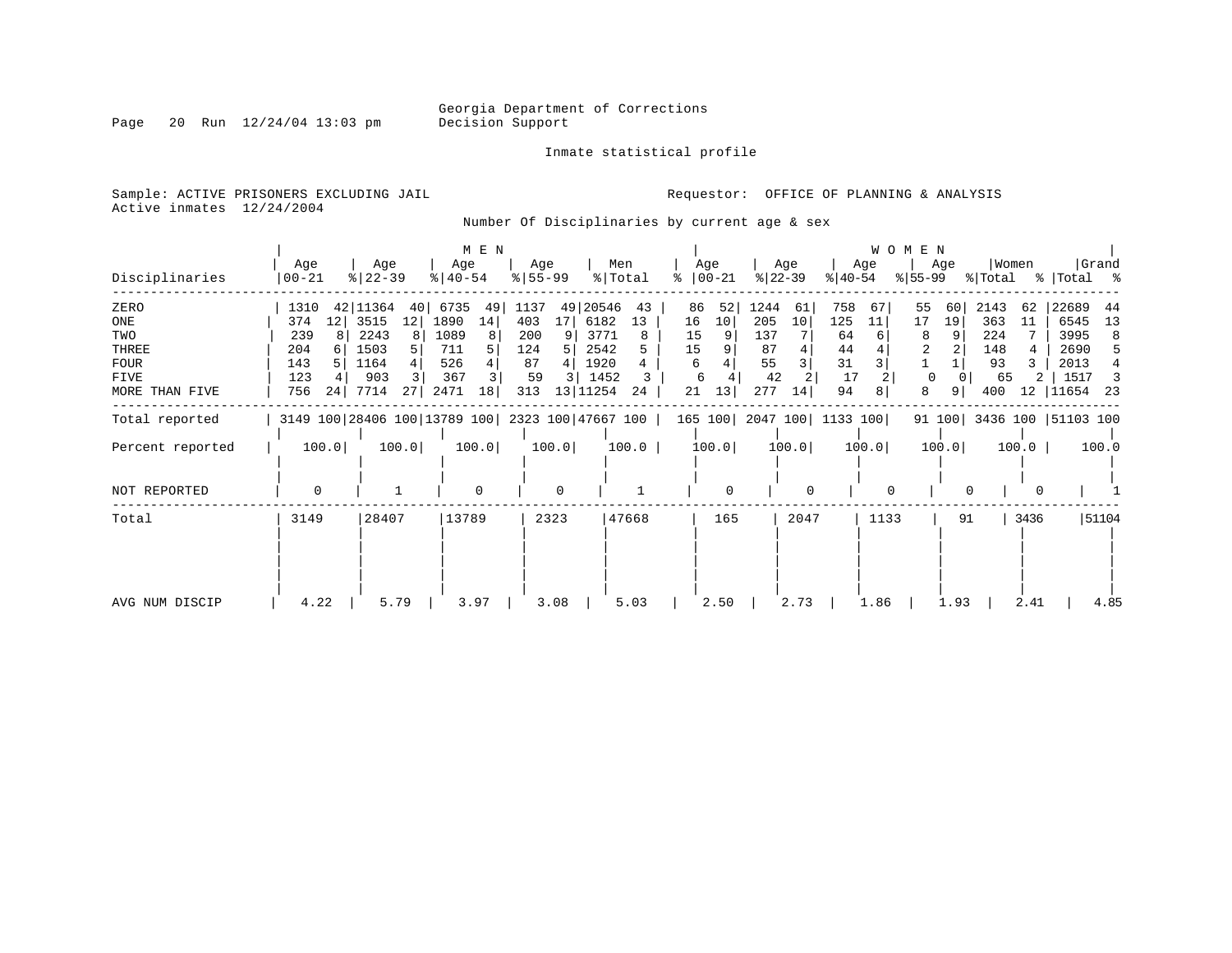Inmate statistical profile

Sample: ACTIVE PRISONERS EXCLUDING JAIL **Requestor:** OFFICE OF PLANNING & ANALYSIS Active inmates 12/24/2004

Page 21 Run  $12/24/04$  13:03 pm

Number Of Escapes by current age & sex

|                  |                  |                          | M E N                                           |                  |                |                              |                               |                  | W O M E N        |                           |                      |
|------------------|------------------|--------------------------|-------------------------------------------------|------------------|----------------|------------------------------|-------------------------------|------------------|------------------|---------------------------|----------------------|
| Escapes          | Age<br>$00 - 21$ | Age<br>$ 22-39 $         | Age<br>$ 40-54 $                                | Age<br>$8 55-99$ | Men<br>% Total | Age<br>$\frac{1}{6}$   00-21 | Age<br>$ 22-39 $              | Age<br>$ 40-54 $ | Age<br>$ 55-99 $ | Women<br>% Total          | Grand<br>%   Total % |
| ZERO             |                  | 3142 100 28269 100 13652 | 99                                              | 2281             | 98 47344<br>99 | 165 100                      | 2044 100                      | 1131 100         | 91 100           | 3431 100                  | 50775<br>99          |
| ONE              | 0                | 137<br>0 <sup>1</sup>    | 119                                             | 34               | 297            | $\mathbf{0}$<br>0            | 3                             | 2<br>0.          | 0                | $\Omega$                  | 302                  |
| TWO              |                  |                          | 15                                              | 5                | 21             |                              |                               |                  |                  |                           | 21                   |
| THREE            | 0                | 0<br>$\Omega$            |                                                 |                  |                | 0                            |                               | $\Omega$         |                  |                           |                      |
| <b>FOUR</b>      |                  | $\Omega$                 |                                                 |                  |                |                              |                               |                  |                  |                           |                      |
| FIVE             | 0                |                          |                                                 |                  |                |                              |                               | $\Omega$         |                  |                           |                      |
| MORE THAN FIVE   | 0<br>0           | $\Omega$<br>0            |                                                 |                  |                | O                            | $\Omega$                      | $\Omega$<br>0    | 0                | O<br>0                    |                      |
| Total reported   |                  |                          | 3149 100 28407 100 13789 100 2323 100 47668 100 |                  |                |                              | 165 100   2047 100   1133 100 |                  |                  | 91 100 3436 100 51104 100 |                      |
| Percent reported | 100.0            | 100.0                    | 100.0                                           | 100.0            | 100.0          | 100.0                        | 100.0                         | 100.0            | 100.0            | 100.0                     | 100.0                |
|                  |                  |                          |                                                 |                  |                |                              |                               |                  |                  |                           |                      |
| NOT REPORTED     | 0                | $\Omega$                 | $\Omega$                                        | 0                | $\Omega$       |                              | $\Omega$                      | $\Omega$         | $\Omega$         |                           |                      |
| Total            | 3149             | 28407                    | 13789                                           | 2323             | 47668          | 165                          | 2047                          | 1133             | 91               | 3436                      | 51104                |
|                  |                  |                          |                                                 |                  |                |                              |                               |                  |                  |                           |                      |
|                  |                  |                          |                                                 |                  |                |                              |                               |                  |                  |                           |                      |
|                  |                  |                          |                                                 |                  |                |                              |                               |                  |                  |                           |                      |
| AVG NUM ESCAPES  | .00              | .00                      | .01                                             | .02              | .01            | .00                          | .00                           | .00              | .00              | .00                       | .01                  |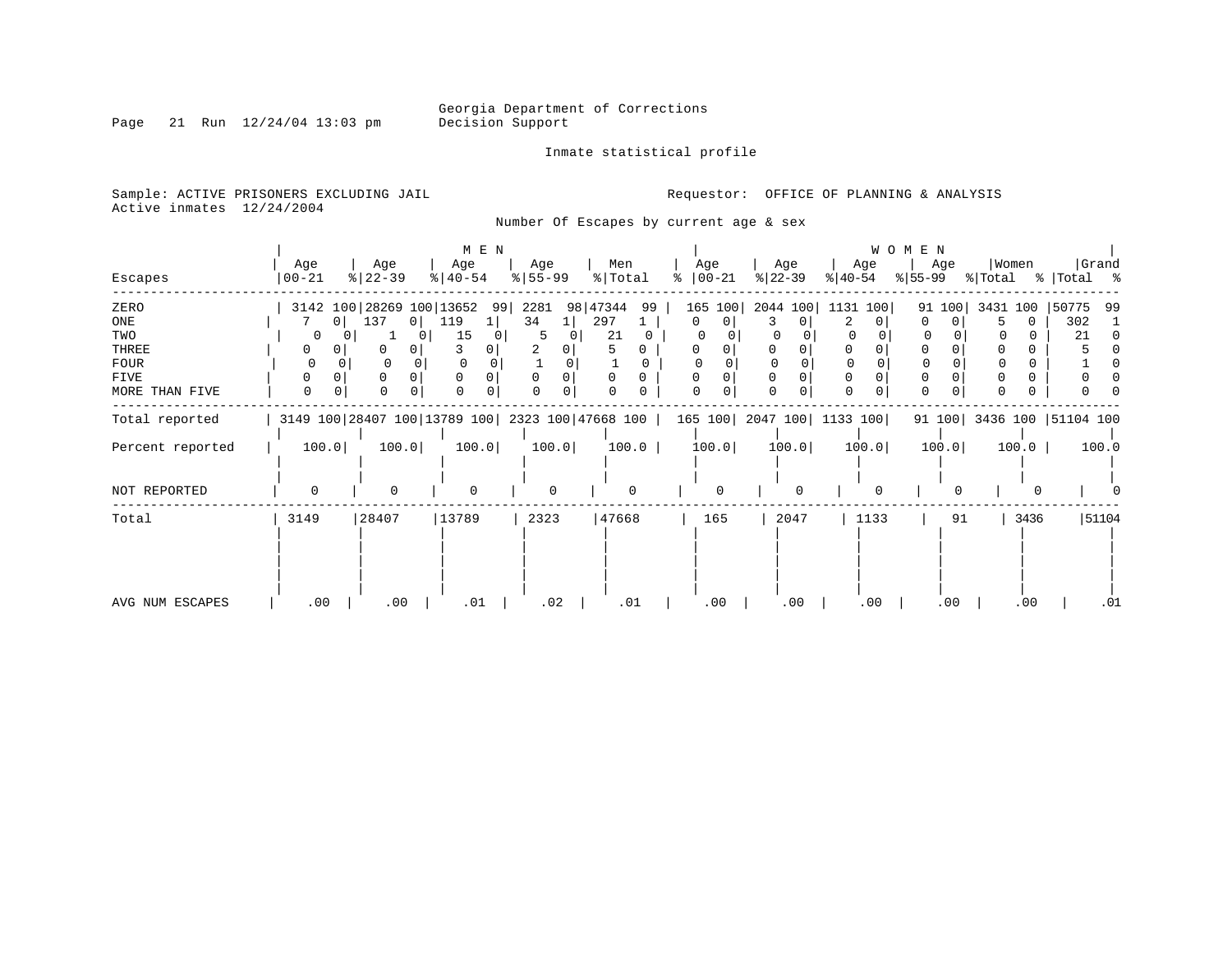Georgia Department of Corrections

Inmate statistical profile

Page 22 Run 12/24/04 13:03 pm Decision Support

Sample: ACTIVE PRISONERS EXCLUDING JAIL **Analysis** Requestor: OFFICE OF PLANNING & ANALYSIS Active inmates 12/24/2004

Number Of Prior Georgia Incarcerations \* by current age & sex

|                              |                              |                        | M E N                        |                                                 |                  |                         |                  |                           | <b>WOMEN</b>     |                           |                      |
|------------------------------|------------------------------|------------------------|------------------------------|-------------------------------------------------|------------------|-------------------------|------------------|---------------------------|------------------|---------------------------|----------------------|
| Prior Incarcerations   00-21 | Age                          | Age<br>$8   22 - 39$   | Age<br>$\frac{1}{6}$   40-54 | Age<br>$8 55-99$                                | Men<br>%   Total | Age<br>$ 00 - 21$<br>ွေ | Age<br>$ 22-39 $ | Age<br>$ 40-54 $          | Age<br>$ 55-99 $ | Women<br>% Total          | Grand<br>%   Total % |
| ZERO                         | 2938                         | 93 17275               |                              | 61   5572 40   1255 54   27040                  | 57               | 157<br>95               | 1451<br>71       | 610<br>54                 | 77<br>70         | 2288<br>67                | 29328<br>-57         |
| ONE                          | 198                          | 6 5562<br>20           | 2443<br>18                   | 426<br>18                                       | 8629<br>18       | 8<br>51                 | 315<br>15        | 194<br>17                 | 8                | 524<br>15                 | 18<br>9153           |
| TWO                          | 12                           | 2812<br>0 <sup>1</sup> | 10 1715<br>12                | 11 4786<br>247                                  | 10               | $\Omega$                | 160              | 117<br>10                 |                  | 281                       | 10<br>5067           |
| THREE                        | 01                           | 5 <sup>1</sup><br>1473 | 1384<br>10                   | 159<br>7                                        | 3016<br>6        | 0<br>0                  | 71               | 75                        |                  | 151                       | 3167<br>6            |
| <b>FOUR</b>                  | $\left( \right)$<br>$\Omega$ | 729                    | 999                          | 104<br>4                                        | 1832<br>4        |                         | 30               | 56                        |                  | 86                        | 1918<br>4            |
| FIVE                         | 0 <sup>1</sup>               | 335                    | 711<br>5                     | 60<br>3                                         | 1107<br>2        | $\Omega$                | 10               | 36                        |                  | 47                        | 1154<br>2            |
| MORE THAN FIVE               | 0<br>0                       | 221                    | 965<br>7                     | 72<br>3                                         | 1258             | $\Omega$                | 10<br>0          | 45                        | 4                | 59                        | 1317<br>3            |
| Total reported               |                              |                        |                              | 3149 100 28407 100 13789 100 2323 100 47668 100 |                  |                         |                  | 165 100 2047 100 1133 100 |                  | 91 100 3436 100 51104 100 |                      |
| Percent reported             | 100.0                        | 100.0                  | 100.0                        | 100.0                                           | 100.0            | 100.0                   | 100.0            | 100.0                     | 100.0            | 100.0                     | 100.0                |
| NOT REPORTED                 | $\Omega$                     | $\Omega$               | $\Omega$                     | $\Omega$                                        |                  | $\Omega$                | $\Omega$         |                           | U                |                           |                      |
| Total                        | 3149                         | 28407                  | 13789                        | 2323                                            | 47668            | 165                     | 2047             | 1133                      | 91               | 3436                      | 51104                |
| AVG # INCARCERATIONS         | .07                          | .76                    | 1.76                         | 1.14                                            | 1.02             | .05                     | .53              | 1.22                      | .74              | .74                       | 1.00                 |
|                              |                              |                        |                              |                                                 |                  |                         |                  |                           |                  |                           |                      |

\* This data counts a parole revocation on an existing sentenCE AS A prior incarceration. Also, this data counts, for any cohort of inmates, the total number of Georgia incarcerations the inmate has had during his entire criminal career. For example, if an inmate was admitted to prison first in FY72, and then re-admitted in FY79 and FY85, he had two prior incarcerations before the FY85 admission. This inmate's records show two prior incarcerations in all three of his records since he has had two prior incarcerations in his criminal career. If the cohort of FY72 admissions is selected for analysis, two prior incarcerations will be listed for this inmate even though in FY72, he had no prior incarcerations.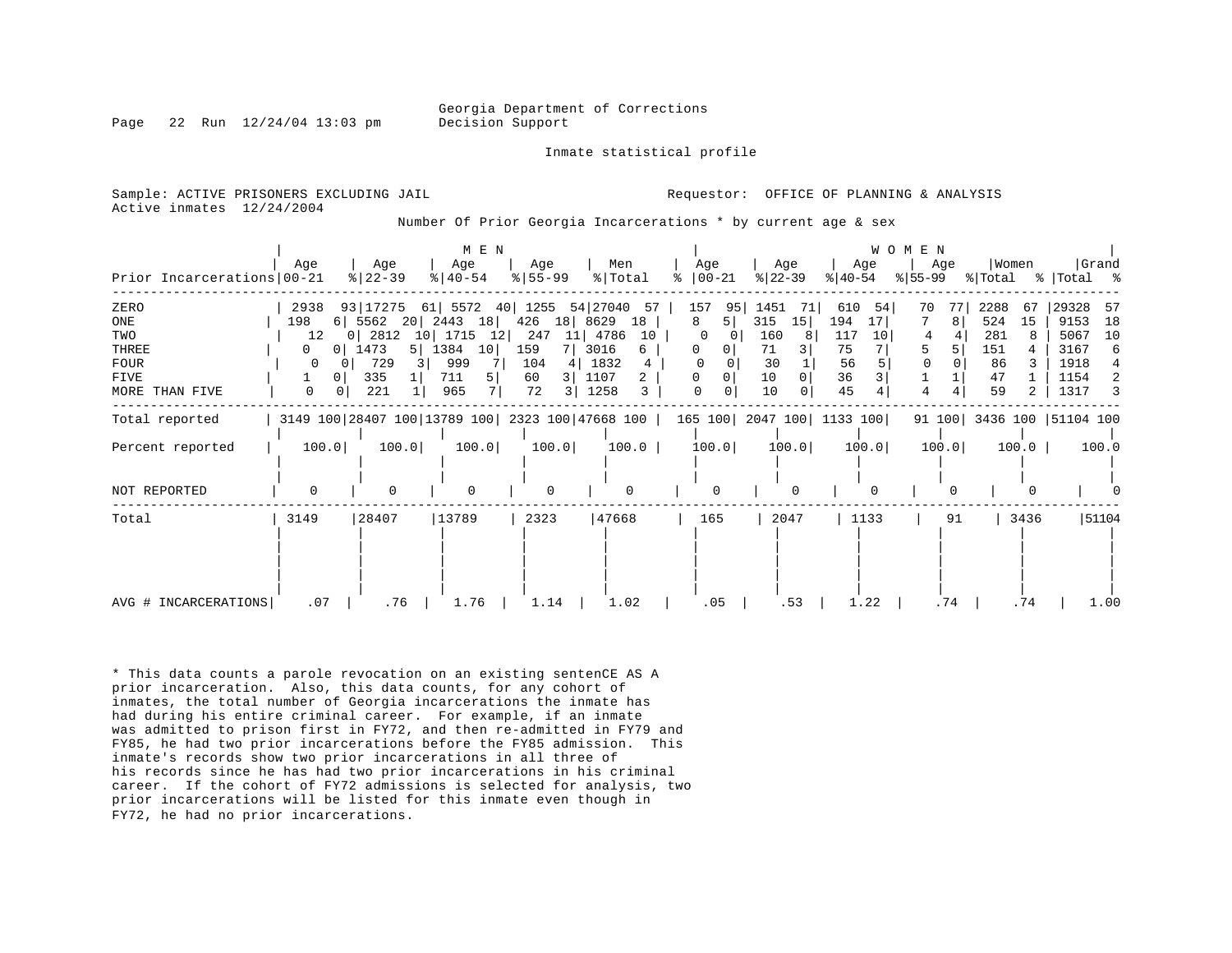Page 23 Run  $12/24/04$  13:03 pm

Inmate statistical profile

Sample: ACTIVE PRISONERS EXCLUDING JAIL **Requestor:** OFFICE OF PLANNING & ANALYSIS Active inmates 12/24/2004

Number Of Transfers by current age & sex

|                   | Age      | Age           | M E N<br>Age               | Age         | Men                                | Age                                                                             | Age                  | Age                        | <b>WOMEN</b><br>Age   | Women       | Grand                                                                                                 |
|-------------------|----------|---------------|----------------------------|-------------|------------------------------------|---------------------------------------------------------------------------------|----------------------|----------------------------|-----------------------|-------------|-------------------------------------------------------------------------------------------------------|
| Transfers         | $ 00-21$ | $ 22-39 $     | $ 40-54 $                  | $ 55 - 99 $ | % Total                            | $\approx$ 00-21                                                                 | $ 22-39 $            | % 40-54                    |                       |             | $ \$ 55-99 \$ \total \total \total \total \total \total \total \total \total \total \total \total \to |
| ZERO              |          |               | 881 28 3727 13 1613 12 155 |             | 7 6376 13                          | 36                                                                              | 22                   | 522 26 283 25              | 14<br>15              | 855<br>-25  | 7231 14                                                                                               |
| ONE               |          |               |                            |             |                                    | 1459 46   10588 37   4799 35   833 36   17679 37   111 67   1059 52   545 48    |                      |                            | 38<br>42              | 1753<br>51  | 38<br>19432                                                                                           |
| TWO               |          |               |                            |             | 530 17 5842 21 2498 18 423 18 9293 | 13<br>19                                                                        |                      | 8 298 15 169 15            | 19<br>17              | -497<br>-14 | 9790 19                                                                                               |
| THREE             | 180      |               |                            |             | 6 3334 12 1515 11 266 11 5295 11   | $2 \mid$<br>$4\overline{4}$                                                     | 93<br>5              | 69<br>6                    | 12<br>13 <sup>1</sup> | 178         | 5473<br>- 11                                                                                          |
| FOUR              | 61       | 2   1873      | 7   994                    | 7 188       | 8 3116                             | $\Omega$<br>7                                                                   | $\overline{0}$<br>41 | 2 <br>24<br>2 <sub>1</sub> |                       | 67          | 3183<br>- 6                                                                                           |
| FIVE              |          | 19 1   1096 4 |                            |             | 678 5 115 5 1908 4                 | $1 \vert$<br>$\mathbf{1}$                                                       | 14<br>-11            | 2 <br>19                   | 5 <sup>1</sup><br>5.  | 39          | 1947                                                                                                  |
| MORE THAN FIVE    | 19       | 1 1947        |                            |             | 7   1692 12   343 15   4001        | 8<br>$0 \quad 0$                                                                | 20                   | 24                         | 3 <br>3               | 47          | 4048<br>8 <sup>8</sup>                                                                                |
| Total reported    |          |               |                            |             |                                    | 3149 100 28407 100 13789 100 2323 100 47668 100   165 100   2047 100   1133 100 |                      |                            |                       |             | 91 100 3436 100 51104 100                                                                             |
| Percent reported  | 100.0    |               | 100.0<br>100.0             | 100.0       | 100.0                              | 100.0                                                                           | 100.0                | 100.0                      | 100.0                 | 100.0       | 100.0                                                                                                 |
|                   |          |               |                            |             |                                    |                                                                                 |                      |                            |                       |             |                                                                                                       |
| NOT REPORTED      |          | O             |                            |             |                                    | $\Omega$                                                                        |                      |                            |                       |             |                                                                                                       |
| Total             | 3149     | 28407         | 13789                      | 2323        | 47668                              | 165                                                                             | 2047                 | 1133                       | 91                    | 3436        | 51104                                                                                                 |
|                   |          |               |                            |             |                                    |                                                                                 |                      |                            |                       |             |                                                                                                       |
|                   |          |               |                            |             |                                    |                                                                                 |                      |                            |                       |             |                                                                                                       |
|                   |          |               |                            |             |                                    |                                                                                 |                      |                            |                       |             |                                                                                                       |
|                   |          |               |                            |             |                                    |                                                                                 |                      |                            |                       |             |                                                                                                       |
|                   |          |               |                            |             |                                    |                                                                                 |                      |                            |                       |             |                                                                                                       |
| AVG NUM TRANSFERS | 1.12     | 2.15          | 2.66                       | 2.97        | 2.27                               | .93                                                                             | 1.13                 | 1.30                       |                       | 1.19        | 2.20                                                                                                  |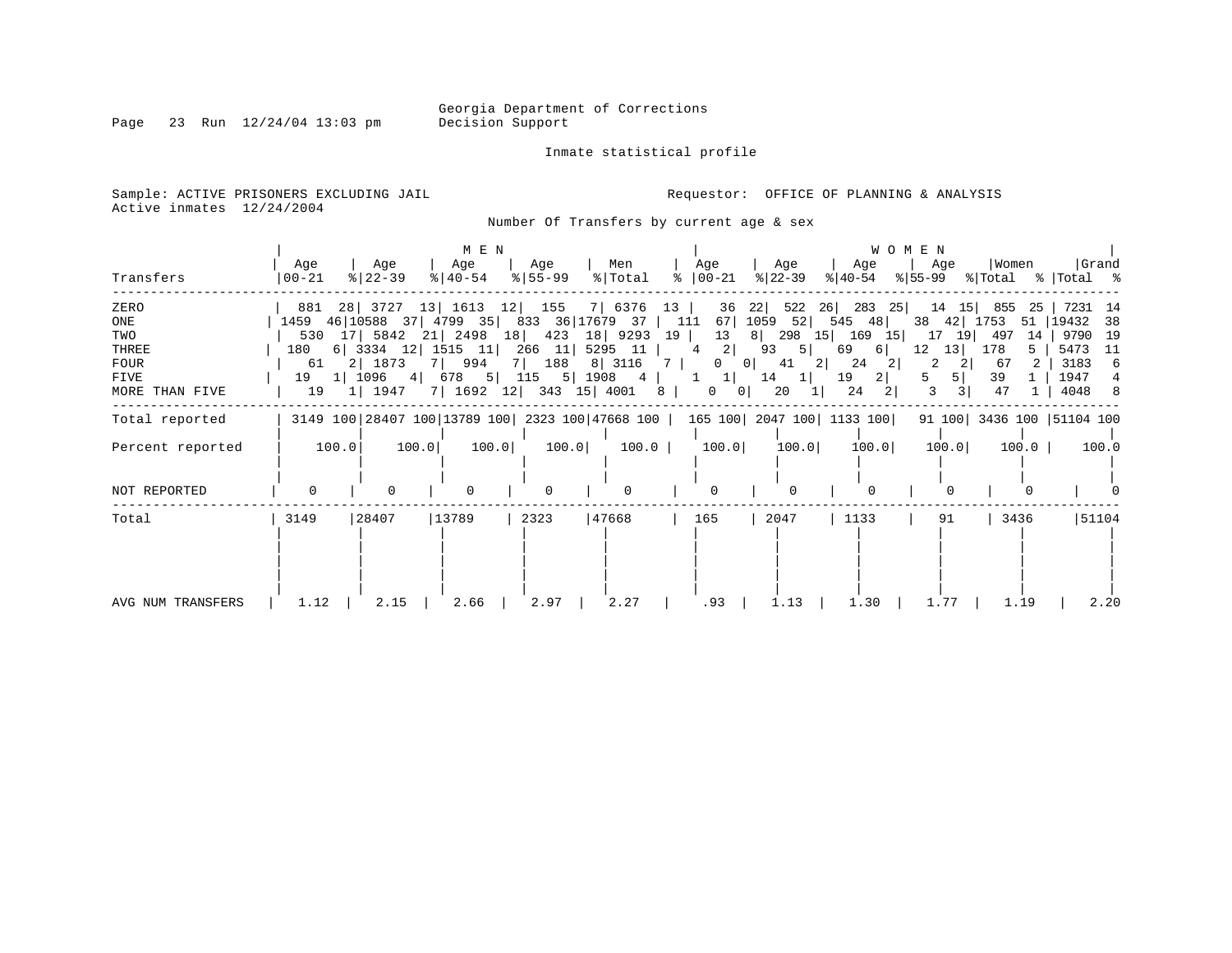Page  $24$  Run  $12/24/04$  13:03 pm

#### Inmate statistical profile

Sample: ACTIVE PRISONERS EXCLUDING JAIL **Requestor:** OFFICE OF PLANNING & ANALYSIS Active inmates 12/24/2004

County Of Conviction by current age & sex

|                            |                |                       | M E N                                 |                          |                                 |              |                                |                |                      |                      | WOMEN                   |                       |                |              |           |              |
|----------------------------|----------------|-----------------------|---------------------------------------|--------------------------|---------------------------------|--------------|--------------------------------|----------------|----------------------|----------------------|-------------------------|-----------------------|----------------|--------------|-----------|--------------|
|                            | Age            | Age                   | Age                                   | Age                      | Men                             |              | Age                            | Age            |                      | Age                  | Age                     |                       | Women          |              | Grand     |              |
| County Of Conviction 00-21 |                | $8   22 - 39$         | $8140 - 54$                           | $8155 - 99$              | % Total                         | ႜ            | $ 00-21$                       | $ 22-39$       |                      | $ 40-54$             | $8 55-99$               | % Total               |                |              | %   Total | ౣ            |
| Appling                    | 4              | 52<br>0               | 0<br>23                               | 0<br>9                   | 0<br>88                         | O            | O                              | 0              | 5<br>0               |                      | 0<br>0                  | 0                     | 6              | $\Omega$     | 94        |              |
| Atkinson                   | 2              | 15<br>$\circ$         | 12<br>0<br>0                          | 6                        | 0<br>35<br>0                    |              | $\Omega$<br>0                  | $\overline{2}$ | 0                    | 0                    | 0                       | 0                     | 3              | 0            | 38        | <sup>0</sup> |
| Bacon                      | $\overline{2}$ | 30<br>0               | 19<br>0                               | $\Omega$<br>$\mathbf{0}$ | 51<br>$\Omega$                  | $\Omega$     | $\Omega$                       | 0              | $\mathbf{1}$<br>0    | 1                    | $\Omega$<br>$\Omega$    | $\Omega$              | $\overline{2}$ | $\Omega$     | 53        | $\Omega$     |
| Baker                      | 0              | 11<br>0 <sup>1</sup>  | 9<br>$\mathbf 0$<br>$\Omega$          | 0                        | $\mathbf 0$<br>0<br>20          |              | 0<br>$\Omega$                  | $\overline{2}$ | 0                    | $\mathbf 0$<br>U     | O                       | 0                     | 2              | 0            | 22        | $\Omega$     |
| Baldwin                    | 34             | 217<br>$\mathbf{1}$   | $\mathbf{1}$<br>93                    | 1<br>11                  | $\overline{0}$<br>355           |              | 0                              | $\overline{0}$ | 16<br>$\mathbf{1}$   | 11                   | $\Omega$<br>1           | $\Omega$              | 27             |              | 382       |              |
| Banks                      | 7              | 42<br>01              | 20<br>$\Omega$                        | 6                        | $\mathbf{0}$<br>75<br>$\Omega$  |              | $\mathbf{1}$<br>1              | $\overline{4}$ | 0                    | $\Omega$<br>3        | 0                       | 0                     | 8              | 0            | 83        | 0            |
| Barrow                     | 11             | 116<br>0              | 78<br>0                               | 15                       | 1 <br>220                       | $\Omega$     | 0                              | 0              | 8<br>$\Omega$        | 0                    | 1                       |                       | 10             | 0            | 230       | $\Omega$     |
| Bartow                     | 31             | 261<br>$1\vert$       | 1 <sup>1</sup><br>139<br>$\mathbf{1}$ | 32                       | $\mathbf{1}$<br>463<br>-1       |              | 1<br>1                         | 42             | 2<br>11              | 1                    | O                       | 0                     | 54             | 2            | 517       | $\mathbf{1}$ |
| Ben Hill                   | 11             | 114<br>$\overline{0}$ | 0<br>61                               | 8<br>0                   | 194<br>0                        | $\Omega$     | 2                              | 12<br>1        | 1                    | 5<br>$\Omega$        | 0                       | 0                     | 19             | 1            | 213       | $\Omega$     |
| Berrien                    | 9              | 58<br>$\Omega$        | 27<br>$\overline{0}$<br>0             | 5                        | 0<br>99<br>O                    |              | 1                              |                | 0                    | 0<br>1               | O                       | 0                     | 9              | $\Omega$     | 108       | $\Omega$     |
| <b>Bibb</b>                | 54             | 2<br>534              | $\overline{2}$<br>309                 | 2 <br>57                 | 954<br>2                        | 2            | 2                              | 30             | 2                    | 22<br>2              | $\overline{4}$          | 4                     | 58             | 2            | 1012      | 2            |
| Bleckley                   | 4              | 79<br>0               | 0<br>27<br>0                          | 2                        | 112<br>0 <sup>1</sup><br>0      |              | $\Omega$<br>0                  | 3              | 0                    | 3<br>0               | 1                       | 1                     | 7              | $\Omega$     | 119       | 0            |
| Brantley                   | 3              | 0<br>24               | 15<br>$\Omega$                        | $\Omega$                 | 49<br>$\Omega$                  | $\Omega$     | 1<br>1                         | $\Omega$       | 0                    | $\mathbf 0$<br>1     | $\mathbf{1}$            | $\mathbf{1}$          | 3              | $\Omega$     | 52        | $\Omega$     |
| <b>Brooks</b>              | 2              | 53<br>0               | 16<br>$\circ$<br>$\overline{0}$       | 4                        | 0<br>75<br>$\Omega$             |              | $\Omega$<br>$\Omega$           | $\mathbf 0$    | 0                    | $\Omega$<br>0        | $\Omega$                | $\mathbf 0$           | $\Omega$       | 0            | 75        | $\Omega$     |
| Bryan                      | 7              | 43<br>0               | 31<br>0                               | 8<br>$\mathbf 0$         | 89<br>0                         | 0            | $\Omega$<br>$\Omega$           | $\mathbf{1}$   | $\Omega$             | $\Omega$<br>$\Omega$ | $\mathbf{1}$            | $\mathbf{1}$          | $\overline{2}$ | $\Omega$     | 91        | $\Omega$     |
| Bulloch                    | 41             | 267<br>1              | 97<br>$\mathbf{1}$<br>$\mathbf{1}$    | 12                       | 417<br>$\mathbf{1}$             |              | 4<br>3                         | 22             | 10<br>1              | 1                    | 4                       | 4                     | 40             | 1            | 457       | 1            |
| Burke                      | 16             | 118<br>1              | 54<br>$\Omega$<br>0                   | 8                        | 196<br>$\Omega$                 | <sup>0</sup> | $\Omega$<br>$\Omega$           | $\overline{2}$ | $\Omega$             | 3<br>$\Omega$        | 2                       | $\overline{a}$        | 7              | $\Omega$     | 203       | $\Omega$     |
| <b>Butts</b>               | 7              | $\Omega$<br>76        | 38<br>$\circ$<br>$\Omega$             | 7                        | 128<br>0                        | $\Omega$     | $\overline{a}$<br>$\mathbf{1}$ | 6              | 0                    | $\Omega$<br>$\Omega$ | $\mathbf{1}$            | $\mathbf{1}$          | 9              | $\Omega$     | 137       | $\Omega$     |
| Calhoun                    | $\overline{2}$ | $\mathbf 0$<br>22     | 0<br>11<br>0                          | $\overline{2}$           | 0<br>37                         | $\Omega$     | $\Omega$<br>$\Omega$           | 2              | 0                    | $\mathbf 0$<br>0     | $\mathbf 0$             | $\mathbf 0$           | $\overline{2}$ | 0            | 39        | 0            |
| Camden                     | 3              | $\Omega$<br>70        | 32<br>$\mathbf 0$<br>$\mathbf 0$      | 3                        | 108<br>$\Omega$                 | $\Omega$     | $\Omega$<br>$\Omega$           | $\overline{a}$ | $\Omega$             | $\overline{2}$<br>0  | $\mathbf{1}$            | 1                     | 5              | $\mathbf 0$  | 113       | $\Omega$     |
| Candler                    | 7              | 0<br>44               | 14<br>0<br>0                          | 1                        | 0<br>66                         | 0            | $\Omega$<br>$\Omega$           | $\mathbf 1$    | 0                    | 2<br>$\mathbf 0$     | $\Omega$                | 0                     | 3              | $\Omega$     | 69        | $\Omega$     |
| Carroll                    | 26             | 301<br>1              | $\mathbf{1}$<br>132<br>$\mathbf{1}$   | 43                       | 2<br>502                        | $\mathbf{1}$ | $\mathbf{1}$<br>1              | 28             |                      | 10                   | $\mathbf{1}$            | 1                     | 40             | $\mathbf{1}$ | 542       | $\mathbf{1}$ |
| Catoosa                    | 13             | 137<br>$\Omega$       | 67<br>0 <sup>1</sup><br>0             | 17                       | 234<br>1 <br>∩                  |              | 1<br>1                         | 18             | 1                    | 9<br>1               | 0                       | 0                     | 28             | $\mathbf{1}$ | 262       |              |
| Charlton                   | $\overline{2}$ | 42<br>0               | 22<br>0                               | $\mathbf 0$              | 67<br>$\Omega$                  | U            | $\Omega$                       | $\Omega$<br>2  | $\Omega$             |                      | $\Omega$<br>$\Omega$    | 0                     | 3              | $\Omega$     | 70        | $\Omega$     |
| Chatham                    | 188            | 1450<br>6             | 5 <sup>1</sup><br>600<br>4            | 86                       | 4<br>2324<br>5                  |              | 6<br>4                         | 79             | 4<br>47              | 4                    | 2                       | 2<br>134              |                | 4            | 2458      |              |
| Chattahoochee              | 1              | 22<br>0               | $\mathbf 0$<br>5                      | 0<br>$\Omega$            | 28<br>$\Omega$                  | O            | $\Omega$                       | 0              | 0<br>$\Omega$        | $\Omega$             | $\mathbf 0$<br>$\Omega$ | 0                     | $\Omega$       | 0            | 28        | $\Omega$     |
| Chattooga                  | 3              | 129<br>$\circ$        | 72<br>0<br>1                          | 13                       | 217<br>$\mathbf{1}$<br>$\Omega$ |              | $\mathbf{1}$<br>1              | 15             | 1                    | 1                    |                         | 1                     | 24             | 1            | 241       | 0            |
| Cherokee                   | 25             | 323                   | 187                                   | 34                       | 569                             |              | 2                              | 1              | $\overline{2}$<br>34 | 15                   | 1                       |                       | 52             | 2            | 621       | -1           |
| Clarke                     | 26             | 315<br>1 <sup>1</sup> | 143<br>1 <sup>1</sup>                 | 20                       | 1<br>504                        |              | $\Omega$<br><sup>0</sup>       | 19             | $\mathbf{1}$<br>14   | $\mathbf{1}$         |                         |                       | 34             | 1            | 538       |              |
| Clay                       |                | 16<br>0               | $\cap$<br>11                          | $\Omega$<br>1            | $\mathbf 0$<br>29               | $\Omega$     | $\Omega$                       | 0              | 2<br>$\mathbf 0$     | 0                    | $\Omega$<br>$\Omega$    | $\Omega$              | 2              | $\Omega$     | 31        | $\Omega$     |
| Clayton                    | 151            | 1050<br>5             | 3<br>437<br>4                         | 56                       | 2<br>1694<br>4                  |              | 4<br>6                         | 103            | 5<br>30              | 3                    | 2                       | $\overline{2}$<br>141 |                | 4            | 1835      |              |
| Clinch                     | 1              | 34<br>0               | $\Omega$<br>13                        | $\Omega$<br>1            | 0 <sup>1</sup><br>49            | $\Omega$     | $\Omega$                       | 0 <sup>1</sup> | 3<br>$\overline{0}$  | $\Omega$<br>$\Omega$ | $\Omega$                | 0                     | 3              | $\Omega$     | 52        | $\Omega$     |
| Cobb                       | 174            | 1405<br>61            | 5<br>5<br>711                         | 101                      | 5<br>4<br>2391                  |              | 9<br>6                         | 134            | 7<br>88              | 8                    | 5                       | 6                     | 236            | 7            | 2627      | 5            |
| Coffee                     | 10             | 15'<br>0              | $\mathbf{1}$<br>67                    | $\Omega$<br>10           | $\overline{0}$<br>244           | $\mathbf{1}$ | $\Omega$                       | $\Omega$<br>15 | $\mathbf{1}$         | 6<br>1               | $\mathbf{1}$            | 1                     | 22             | 1            | 266       | $\mathbf{1}$ |
| Colquit                    | 14             | 152<br>0 <sup>1</sup> | 85<br>1                               | 24                       | $\mathbf{1}$<br>275             |              | $\Omega$<br>O                  | 5              | 0                    | 0<br>4               | 2                       | $\overline{a}$        | 11             | $\Omega$     | 286       |              |
| Columbia                   | 21             | $\mathbf{1}$<br>154   | 72<br>1                               | 1<br>13                  | 1<br>260                        |              | 3                              | 11<br>2        |                      | 11<br>1              | $\mathbf 0$             | 0                     | 25             | 1            | 285       | $\mathbf{1}$ |
|                            |                |                       |                                       |                          |                                 |              |                                |                |                      |                      |                         |                       |                |              |           |              |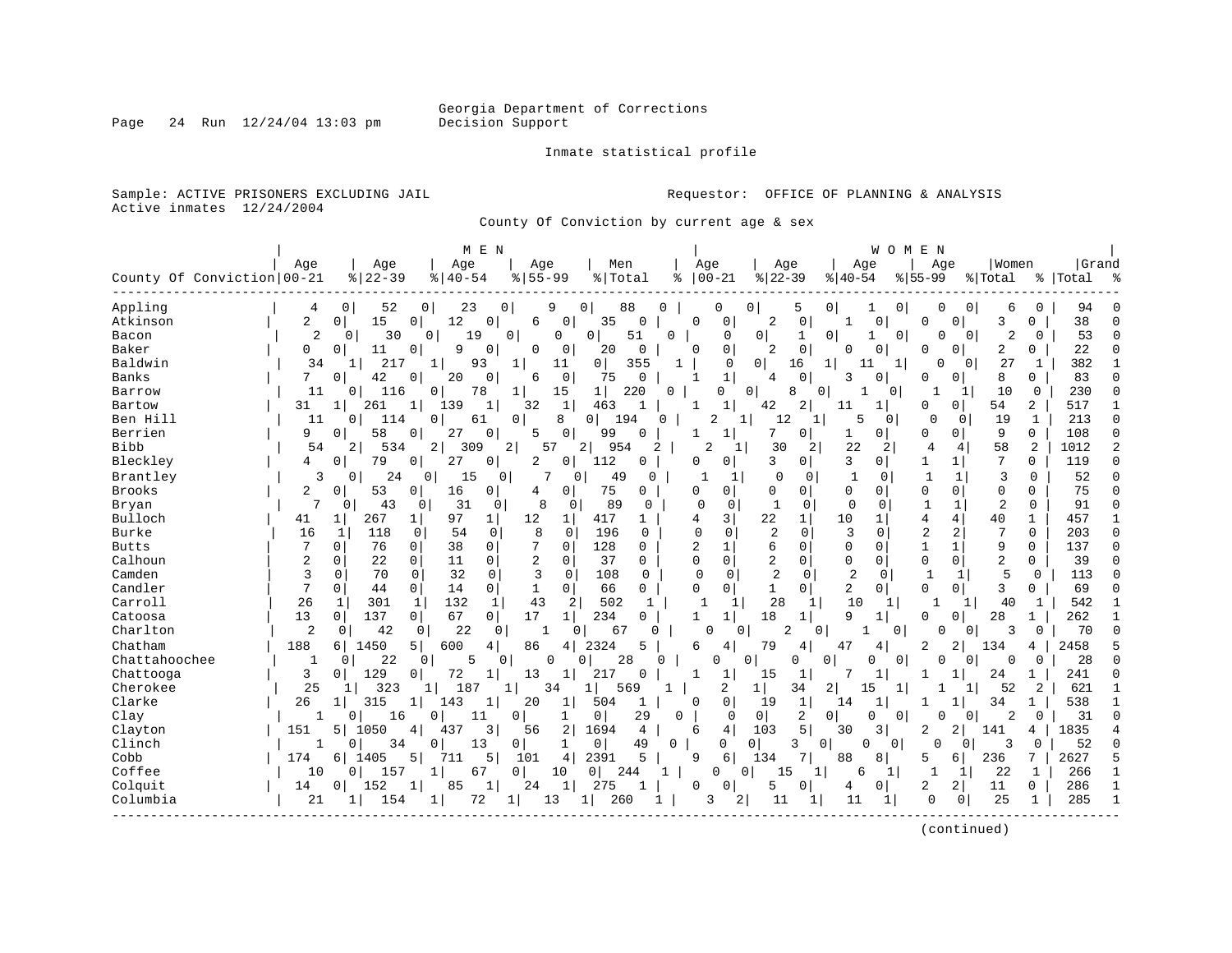Page 25 Run  $12/24/04$  13:03 pm

Inmate statistical profile

Sample: ACTIVE PRISONERS EXCLUDING JAIL **Requestor:** OFFICE OF PLANNING & ANALYSIS Active inmates  $12/24/2004$ 

County Of Conviction by current age & sex (continued)

| Grand<br>Age<br>Men<br>Age<br>Women<br>Age<br>Age<br>Age<br>Age<br>Age<br>Age<br>County Of Conviction 00-21<br>$8   22 - 39$<br>$00 - 21$<br>$8   40 - 54$<br>$8155 - 99$<br>% Total<br>$ 22-39 $<br>$ 40-54$<br>$8155 - 99$<br>る<br>% Total<br>%   Total<br>ౣ<br>Cook<br>0<br>0<br>$\mathbf 0$<br>8<br>$\circ$<br>81<br>51<br>7<br>0<br>143<br>1<br>3<br>0<br>0<br>151<br>4<br>4<br>0<br>0<br>0<br>25<br>299<br>492<br>Coweta<br>119<br>16<br>$\mathbf 1$<br>$\Omega$<br>26<br>$\mathbf{1}$<br>1<br>23<br>$\mathbf{1}$<br>466<br>1<br>9<br>0<br>1<br>$\mathbf{1}$<br>1<br>-1<br>Crawford<br>0<br>21<br>0<br>3<br>24<br>13<br>0<br>7<br>$\mathbf{1}$<br>0<br>$\mathbf{1}$<br>$\mathbf{1}$<br>$\Omega$<br>$\mathbf{1}$<br>$\Omega$<br>$\Omega$<br>0<br>0<br>0<br>0<br>21<br>276<br>22<br>171<br>75<br>$\mathbf{1}$<br>298<br>$\mathbf{1}$<br>Crisp<br>9<br>0<br>$\mathbf{1}$<br>$\mathbf{1}$<br>14<br>1<br>6<br>1<br>1<br>1 <sup>1</sup><br>1<br>1<br>1<br>$\mathbf 0$<br>$\overline{a}$<br>65<br>53<br>$\mathbf 0$<br>130<br>3<br>$\mathbf 0$<br>3<br>133<br>Dade<br>0<br>0<br>10<br>0<br>$\Omega$<br>0<br><sup>0</sup><br>0<br>$\Omega$<br>0<br>O<br>O<br>7<br>0 <sup>1</sup><br>ζ<br>43<br>30<br>83<br>0<br>$\overline{2}$<br>5<br>88<br>Dawson<br>0<br>0<br>0<br>0<br>0<br>3<br>$\mathbf 0$<br>U<br>0<br>$\cap$<br>0<br>0<br>$\overline{1}$<br>$\mathbf 1$<br>Decatur<br>189<br>$\mathbf{1}$<br>$\mathbf 0$<br>293<br>1<br>$\Omega$<br>15<br>308<br>20<br>74<br>10<br>$\mathbf{1}$<br>11<br>3<br>$\Omega$<br>0<br>0<br>$\mathbf{1}$<br>DeKalb<br>1894<br>120<br>5 <sup>1</sup><br>178<br>5<br>3267<br>7<br>240<br>7  <br>835<br>6<br>3089<br>7<br>20<br>13<br>106<br>5.<br>6<br>81<br>46<br>4<br>5.<br>0<br>$\mathbf 0$<br>7<br>20<br>195<br>Dodge<br>114<br>$\Omega$<br>51<br>5<br>175<br>0<br>13<br>1<br>0<br>0<br>$\mathbf{1}$<br>$\Omega$<br>O<br>0<br>1<br><sup>0</sup><br>$\overline{2}$<br>3<br>$\mathbf 0$<br>5<br>$\mathbf 0$<br>135<br>$\Omega$<br>Dooly<br>76<br>0<br>41<br>0<br>0<br>130<br>0<br>$\mathbf{0}$<br>0<br>6<br>0<br>O<br>0<br>$\circ$<br>$\overline{c}$<br>Dougherty<br>2<br>2<br>26<br>30<br>3 <br>1<br>58<br>2<br>1007<br>41<br>601<br>2<br>264<br>43<br>949<br>2<br>1<br>$\mathbf{1}$<br>$1\vert$<br>1<br>32<br>$\overline{2}$<br>Douglas<br>71<br>589<br>281<br>2<br>987<br>8<br>2<br>3<br>$\Omega$<br>$\Omega$<br>84<br>3<br>1071<br>2<br>2 <br>46<br>2<br>2<br>5<br>44<br>5<br>73<br>$\overline{2}$<br>$\overline{2}$<br>75<br>$\mathbf 0$<br>Early<br>43<br>22<br>$\mathbf 0$<br>0<br>0<br>$\Omega$<br>0<br>0<br>0<br>3<br>0<br>0<br>0<br>0<br>0<br>0<br>Echols<br>7<br>3<br>11<br>$\Omega$<br>$\mathbf 0$<br>$\mathbf 0$<br>11<br>$\Omega$<br>$\Omega$<br>$\overline{0}$<br>$\mathbf 0$<br>1<br>$\Omega$<br>0<br>$\circ$<br>0<br>$\Omega$<br>0<br>0<br>0<br>0<br>0<br>Effingham<br>162<br>3<br>170<br>16<br>3<br>$\Omega$<br>$\mathbf{1}$<br>8<br>$\Omega$<br>106<br>0<br>34<br>0<br>0<br>$\mathbf{1}$<br>0<br>1<br>$\Omega$<br>6<br>0<br>1<br>9<br>Elbert<br>8<br>5<br>$\Omega$<br>$\Omega$<br>179<br>6<br>101<br>50<br>165<br>$\Omega$<br>$\Omega$<br>$\Omega$<br>1<br>14<br>$\Omega$<br>$\Omega$<br>$\Omega$<br>$\Omega$<br>$\Omega$<br>$\Omega$<br>$\Omega$<br>35<br>5<br>18<br>127<br>8<br>188<br>4<br>$\Omega$<br>$\mathbf{1}$<br>$\Omega$<br>193<br>Emanuel<br>0<br>$\Omega$<br>$\Omega$<br>$\Omega$<br>$\Omega$<br>$\Omega$<br>$\Omega$<br>$\Omega$<br>1<br>$\Omega$<br>0<br>3<br>74<br>0<br>3<br>5<br>15<br>0<br>$\mathbf 0$<br>1<br>0<br>$\mathbf 0$<br>77<br>Evans<br>0<br>51<br>0<br>$\Omega$<br>1<br>$\Omega$<br>0<br>$\Omega$<br>37<br>$\mathsf{O}\xspace$<br>$\mathbf{1}$<br>$\mathbf{1}$<br>121<br>Fannin<br>4<br>0<br>63<br>0<br>11<br>$\mathbf{0}$<br>115<br>$\mathbf 0$<br>$\overline{4}$<br>$\mathbf 0$<br>$\mathbf{1}$<br>$\Omega$<br>$\mathbf 0$<br>6<br>$\mathbf 0$<br>$\Omega$<br>0<br>3<br>2<br>15<br>82<br>$\mathbf{1}$<br>20<br>277<br>11<br>$\mathbf{1}$<br>3<br>$\mathbf 1$<br>18<br>295<br>Fayette<br>$\mathbf{1}$<br>$\mathbf 1$<br>1 <sup>1</sup><br>$\mathbf{1}$<br>$\mathbf{1}$<br>$\mathbf 0$<br>160<br>1<br>$\Omega$<br>34<br>37<br>456<br>2<br>228<br>2<br>42<br>2<br>763<br>2<br>52<br>852<br>2<br>Floyd<br>2<br>1<br>$\overline{3}$<br>31<br>$\mathbf{1}$<br>89<br>3<br>1<br>1<br>0<br>22<br>201<br>10<br>4<br>Forsyth<br>11<br>112<br>$\Omega$<br>56<br>$\mathbf{1}$<br>1<br>$\Omega$<br>16<br>217<br>$\Omega$<br>0<br>$1\vert$<br>0<br>1<br>$\mathbf{1}$<br>$\mathbf{1}$<br>0<br>Franklin<br>8<br>48<br>11<br>142<br>5<br>0<br>75<br>0<br>$\Omega$<br>$\Omega$<br>6<br>0<br>$\Omega$<br>12<br>154<br>0<br>0<br>U<br>0<br>$\cap$<br>Fulton<br>266<br>230<br>5<br>68<br>4671<br>2645<br>9  <br>1349<br>10<br>10 <sup>1</sup><br>4490<br>6<br>4<br>101<br>181<br>9<br>10<br>6<br>б<br>6<br>9<br>Gilmer<br>71<br>$\Omega$<br>12<br>5<br>55<br>15<br>146<br>U<br>7<br>5.<br>$\Omega$<br>0<br>158<br>$\cap$<br>$\Omega$<br>$\Omega$<br>0<br>1<br>0<br>0<br>5<br>Glascock<br>3<br>0<br>0<br>0<br>0<br>0<br>$\Omega$<br>0<br>0<br>0<br>0<br>0<br>0<br>1<br>0<br>6<br>1<br>O<br>-1<br>20<br>273<br>150<br>27<br>486<br>Glynn<br>1<br>470<br>0<br>0<br>10<br>1<br>16<br>0<br>$\mathbf{1}$<br>6<br>1<br>O<br>$\Omega$<br>1<br>17<br>Gordon<br>159<br>95<br>16<br>287<br>1<br>23<br>$\mathbf{1}$<br>10<br>34<br>321<br>$1\vert$<br>1<br>1<br>1<br>0<br>0<br>1<br>241<br>1 <br>156<br>13<br>257<br>Grady<br>18<br>57<br>10<br>$\mathbf{1}$<br>16<br>$\mathbf{1}$<br>$\Omega$<br>0<br>1<br>1<br>$\overline{0}$<br>-1<br>0<br>1 <sup>1</sup><br>1<br>1.<br>$\mathbf{1}$<br>86<br>0<br>0<br>$\overline{2}$<br>7<br>127<br>5<br>26<br>0<br>3<br>0<br>120<br>5<br>0<br>2<br>$\Omega$<br>Greene<br>$\Omega$<br>0<br>0<br>$\Omega$<br>O<br>0<br>Gwinnett<br>109<br>866<br>3 <br>$\overline{3}$<br>3  <br>1401<br>3<br>7<br>$\overline{3}$<br>$\overline{3}$<br>114<br>1515<br>4<br>351<br>75<br>4<br>66<br>35<br>6<br>3<br>3<br>$\mathbf{0}$<br>Habersham<br>7<br>59<br>$\mathbf 0$<br>116<br>$\Omega$<br>0<br>11<br>127<br>47<br>0<br>3<br>$\Omega$<br>6<br>0<br>$\Omega$<br>0<br>$\mathbf{0}$<br>$\Omega$<br>0<br>0<br>5<br>2 <br>Hall<br>3<br>28<br>2<br>762<br>367<br>250<br>$\overline{2}$<br>703<br>2<br>24<br>$1\vert$<br>3 <sup>1</sup><br>3<br>59<br>$\mathfrak{D}$<br>42<br>44<br>3<br>1<br>4<br>1<br>0<br>Hancock<br>2<br>16<br>0<br>0<br>$\Omega$<br>0<br>31<br>$\Omega$<br>11<br>30<br>0<br>0<br>0<br>0<br>0<br>1<br>0<br>$\Omega$<br>0<br>Haralson<br>25<br>2<br>3<br>82<br>3<br>46<br>5<br>79<br>$\cap$<br>1<br>$\Omega$<br>0<br>$\cap$<br>$0 \cdot$<br>$\Omega$<br>0<br>0<br>0<br>0<br>0<br>0<br>$\Omega$ |  | M E N |  |  |  | WOMEN |  |  |  |
|-----------------------------------------------------------------------------------------------------------------------------------------------------------------------------------------------------------------------------------------------------------------------------------------------------------------------------------------------------------------------------------------------------------------------------------------------------------------------------------------------------------------------------------------------------------------------------------------------------------------------------------------------------------------------------------------------------------------------------------------------------------------------------------------------------------------------------------------------------------------------------------------------------------------------------------------------------------------------------------------------------------------------------------------------------------------------------------------------------------------------------------------------------------------------------------------------------------------------------------------------------------------------------------------------------------------------------------------------------------------------------------------------------------------------------------------------------------------------------------------------------------------------------------------------------------------------------------------------------------------------------------------------------------------------------------------------------------------------------------------------------------------------------------------------------------------------------------------------------------------------------------------------------------------------------------------------------------------------------------------------------------------------------------------------------------------------------------------------------------------------------------------------------------------------------------------------------------------------------------------------------------------------------------------------------------------------------------------------------------------------------------------------------------------------------------------------------------------------------------------------------------------------------------------------------------------------------------------------------------------------------------------------------------------------------------------------------------------------------------------------------------------------------------------------------------------------------------------------------------------------------------------------------------------------------------------------------------------------------------------------------------------------------------------------------------------------------------------------------------------------------------------------------------------------------------------------------------------------------------------------------------------------------------------------------------------------------------------------------------------------------------------------------------------------------------------------------------------------------------------------------------------------------------------------------------------------------------------------------------------------------------------------------------------------------------------------------------------------------------------------------------------------------------------------------------------------------------------------------------------------------------------------------------------------------------------------------------------------------------------------------------------------------------------------------------------------------------------------------------------------------------------------------------------------------------------------------------------------------------------------------------------------------------------------------------------------------------------------------------------------------------------------------------------------------------------------------------------------------------------------------------------------------------------------------------------------------------------------------------------------------------------------------------------------------------------------------------------------------------------------------------------------------------------------------------------------------------------------------------------------------------------------------------------------------------------------------------------------------------------------------------------------------------------------------------------------------------------------------------------------------------------------------------------------------------------------------------------------------------------------------------------------------------------------------------------------------------------------------------------------------------------------------------------------------------------------------------------------------------------------------------------------------------------------------------------------------------------------------------------------------------------------------------------------------------------------------------------------------------------------------------------------------------------------------------------------------------------------------------------------------------------------------------------------------------------------------------------------------------------------------------------------------------------------------------------------------------------------------------------------------------------------------------------------------------------------------------------------------------------------------------------------------------------------------------------------------------------------------------------------------------------------------------------------------------------------------------------------------------------------------------------------------------------------------------------------------------|--|-------|--|--|--|-------|--|--|--|
|                                                                                                                                                                                                                                                                                                                                                                                                                                                                                                                                                                                                                                                                                                                                                                                                                                                                                                                                                                                                                                                                                                                                                                                                                                                                                                                                                                                                                                                                                                                                                                                                                                                                                                                                                                                                                                                                                                                                                                                                                                                                                                                                                                                                                                                                                                                                                                                                                                                                                                                                                                                                                                                                                                                                                                                                                                                                                                                                                                                                                                                                                                                                                                                                                                                                                                                                                                                                                                                                                                                                                                                                                                                                                                                                                                                                                                                                                                                                                                                                                                                                                                                                                                                                                                                                                                                                                                                                                                                                                                                                                                                                                                                                                                                                                                                                                                                                                                                                                                                                                                                                                                                                                                                                                                                                                                                                                                                                                                                                                                                                                                                                                                                                                                                                                                                                                                                                                                                                                                                                                                                                                                                                                                                                                                                                                                                                                                                                                                                                                                                                                                                   |  |       |  |  |  |       |  |  |  |
|                                                                                                                                                                                                                                                                                                                                                                                                                                                                                                                                                                                                                                                                                                                                                                                                                                                                                                                                                                                                                                                                                                                                                                                                                                                                                                                                                                                                                                                                                                                                                                                                                                                                                                                                                                                                                                                                                                                                                                                                                                                                                                                                                                                                                                                                                                                                                                                                                                                                                                                                                                                                                                                                                                                                                                                                                                                                                                                                                                                                                                                                                                                                                                                                                                                                                                                                                                                                                                                                                                                                                                                                                                                                                                                                                                                                                                                                                                                                                                                                                                                                                                                                                                                                                                                                                                                                                                                                                                                                                                                                                                                                                                                                                                                                                                                                                                                                                                                                                                                                                                                                                                                                                                                                                                                                                                                                                                                                                                                                                                                                                                                                                                                                                                                                                                                                                                                                                                                                                                                                                                                                                                                                                                                                                                                                                                                                                                                                                                                                                                                                                                                   |  |       |  |  |  |       |  |  |  |
|                                                                                                                                                                                                                                                                                                                                                                                                                                                                                                                                                                                                                                                                                                                                                                                                                                                                                                                                                                                                                                                                                                                                                                                                                                                                                                                                                                                                                                                                                                                                                                                                                                                                                                                                                                                                                                                                                                                                                                                                                                                                                                                                                                                                                                                                                                                                                                                                                                                                                                                                                                                                                                                                                                                                                                                                                                                                                                                                                                                                                                                                                                                                                                                                                                                                                                                                                                                                                                                                                                                                                                                                                                                                                                                                                                                                                                                                                                                                                                                                                                                                                                                                                                                                                                                                                                                                                                                                                                                                                                                                                                                                                                                                                                                                                                                                                                                                                                                                                                                                                                                                                                                                                                                                                                                                                                                                                                                                                                                                                                                                                                                                                                                                                                                                                                                                                                                                                                                                                                                                                                                                                                                                                                                                                                                                                                                                                                                                                                                                                                                                                                                   |  |       |  |  |  |       |  |  |  |
|                                                                                                                                                                                                                                                                                                                                                                                                                                                                                                                                                                                                                                                                                                                                                                                                                                                                                                                                                                                                                                                                                                                                                                                                                                                                                                                                                                                                                                                                                                                                                                                                                                                                                                                                                                                                                                                                                                                                                                                                                                                                                                                                                                                                                                                                                                                                                                                                                                                                                                                                                                                                                                                                                                                                                                                                                                                                                                                                                                                                                                                                                                                                                                                                                                                                                                                                                                                                                                                                                                                                                                                                                                                                                                                                                                                                                                                                                                                                                                                                                                                                                                                                                                                                                                                                                                                                                                                                                                                                                                                                                                                                                                                                                                                                                                                                                                                                                                                                                                                                                                                                                                                                                                                                                                                                                                                                                                                                                                                                                                                                                                                                                                                                                                                                                                                                                                                                                                                                                                                                                                                                                                                                                                                                                                                                                                                                                                                                                                                                                                                                                                                   |  |       |  |  |  |       |  |  |  |
|                                                                                                                                                                                                                                                                                                                                                                                                                                                                                                                                                                                                                                                                                                                                                                                                                                                                                                                                                                                                                                                                                                                                                                                                                                                                                                                                                                                                                                                                                                                                                                                                                                                                                                                                                                                                                                                                                                                                                                                                                                                                                                                                                                                                                                                                                                                                                                                                                                                                                                                                                                                                                                                                                                                                                                                                                                                                                                                                                                                                                                                                                                                                                                                                                                                                                                                                                                                                                                                                                                                                                                                                                                                                                                                                                                                                                                                                                                                                                                                                                                                                                                                                                                                                                                                                                                                                                                                                                                                                                                                                                                                                                                                                                                                                                                                                                                                                                                                                                                                                                                                                                                                                                                                                                                                                                                                                                                                                                                                                                                                                                                                                                                                                                                                                                                                                                                                                                                                                                                                                                                                                                                                                                                                                                                                                                                                                                                                                                                                                                                                                                                                   |  |       |  |  |  |       |  |  |  |
|                                                                                                                                                                                                                                                                                                                                                                                                                                                                                                                                                                                                                                                                                                                                                                                                                                                                                                                                                                                                                                                                                                                                                                                                                                                                                                                                                                                                                                                                                                                                                                                                                                                                                                                                                                                                                                                                                                                                                                                                                                                                                                                                                                                                                                                                                                                                                                                                                                                                                                                                                                                                                                                                                                                                                                                                                                                                                                                                                                                                                                                                                                                                                                                                                                                                                                                                                                                                                                                                                                                                                                                                                                                                                                                                                                                                                                                                                                                                                                                                                                                                                                                                                                                                                                                                                                                                                                                                                                                                                                                                                                                                                                                                                                                                                                                                                                                                                                                                                                                                                                                                                                                                                                                                                                                                                                                                                                                                                                                                                                                                                                                                                                                                                                                                                                                                                                                                                                                                                                                                                                                                                                                                                                                                                                                                                                                                                                                                                                                                                                                                                                                   |  |       |  |  |  |       |  |  |  |
|                                                                                                                                                                                                                                                                                                                                                                                                                                                                                                                                                                                                                                                                                                                                                                                                                                                                                                                                                                                                                                                                                                                                                                                                                                                                                                                                                                                                                                                                                                                                                                                                                                                                                                                                                                                                                                                                                                                                                                                                                                                                                                                                                                                                                                                                                                                                                                                                                                                                                                                                                                                                                                                                                                                                                                                                                                                                                                                                                                                                                                                                                                                                                                                                                                                                                                                                                                                                                                                                                                                                                                                                                                                                                                                                                                                                                                                                                                                                                                                                                                                                                                                                                                                                                                                                                                                                                                                                                                                                                                                                                                                                                                                                                                                                                                                                                                                                                                                                                                                                                                                                                                                                                                                                                                                                                                                                                                                                                                                                                                                                                                                                                                                                                                                                                                                                                                                                                                                                                                                                                                                                                                                                                                                                                                                                                                                                                                                                                                                                                                                                                                                   |  |       |  |  |  |       |  |  |  |
|                                                                                                                                                                                                                                                                                                                                                                                                                                                                                                                                                                                                                                                                                                                                                                                                                                                                                                                                                                                                                                                                                                                                                                                                                                                                                                                                                                                                                                                                                                                                                                                                                                                                                                                                                                                                                                                                                                                                                                                                                                                                                                                                                                                                                                                                                                                                                                                                                                                                                                                                                                                                                                                                                                                                                                                                                                                                                                                                                                                                                                                                                                                                                                                                                                                                                                                                                                                                                                                                                                                                                                                                                                                                                                                                                                                                                                                                                                                                                                                                                                                                                                                                                                                                                                                                                                                                                                                                                                                                                                                                                                                                                                                                                                                                                                                                                                                                                                                                                                                                                                                                                                                                                                                                                                                                                                                                                                                                                                                                                                                                                                                                                                                                                                                                                                                                                                                                                                                                                                                                                                                                                                                                                                                                                                                                                                                                                                                                                                                                                                                                                                                   |  |       |  |  |  |       |  |  |  |
|                                                                                                                                                                                                                                                                                                                                                                                                                                                                                                                                                                                                                                                                                                                                                                                                                                                                                                                                                                                                                                                                                                                                                                                                                                                                                                                                                                                                                                                                                                                                                                                                                                                                                                                                                                                                                                                                                                                                                                                                                                                                                                                                                                                                                                                                                                                                                                                                                                                                                                                                                                                                                                                                                                                                                                                                                                                                                                                                                                                                                                                                                                                                                                                                                                                                                                                                                                                                                                                                                                                                                                                                                                                                                                                                                                                                                                                                                                                                                                                                                                                                                                                                                                                                                                                                                                                                                                                                                                                                                                                                                                                                                                                                                                                                                                                                                                                                                                                                                                                                                                                                                                                                                                                                                                                                                                                                                                                                                                                                                                                                                                                                                                                                                                                                                                                                                                                                                                                                                                                                                                                                                                                                                                                                                                                                                                                                                                                                                                                                                                                                                                                   |  |       |  |  |  |       |  |  |  |
|                                                                                                                                                                                                                                                                                                                                                                                                                                                                                                                                                                                                                                                                                                                                                                                                                                                                                                                                                                                                                                                                                                                                                                                                                                                                                                                                                                                                                                                                                                                                                                                                                                                                                                                                                                                                                                                                                                                                                                                                                                                                                                                                                                                                                                                                                                                                                                                                                                                                                                                                                                                                                                                                                                                                                                                                                                                                                                                                                                                                                                                                                                                                                                                                                                                                                                                                                                                                                                                                                                                                                                                                                                                                                                                                                                                                                                                                                                                                                                                                                                                                                                                                                                                                                                                                                                                                                                                                                                                                                                                                                                                                                                                                                                                                                                                                                                                                                                                                                                                                                                                                                                                                                                                                                                                                                                                                                                                                                                                                                                                                                                                                                                                                                                                                                                                                                                                                                                                                                                                                                                                                                                                                                                                                                                                                                                                                                                                                                                                                                                                                                                                   |  |       |  |  |  |       |  |  |  |
|                                                                                                                                                                                                                                                                                                                                                                                                                                                                                                                                                                                                                                                                                                                                                                                                                                                                                                                                                                                                                                                                                                                                                                                                                                                                                                                                                                                                                                                                                                                                                                                                                                                                                                                                                                                                                                                                                                                                                                                                                                                                                                                                                                                                                                                                                                                                                                                                                                                                                                                                                                                                                                                                                                                                                                                                                                                                                                                                                                                                                                                                                                                                                                                                                                                                                                                                                                                                                                                                                                                                                                                                                                                                                                                                                                                                                                                                                                                                                                                                                                                                                                                                                                                                                                                                                                                                                                                                                                                                                                                                                                                                                                                                                                                                                                                                                                                                                                                                                                                                                                                                                                                                                                                                                                                                                                                                                                                                                                                                                                                                                                                                                                                                                                                                                                                                                                                                                                                                                                                                                                                                                                                                                                                                                                                                                                                                                                                                                                                                                                                                                                                   |  |       |  |  |  |       |  |  |  |
|                                                                                                                                                                                                                                                                                                                                                                                                                                                                                                                                                                                                                                                                                                                                                                                                                                                                                                                                                                                                                                                                                                                                                                                                                                                                                                                                                                                                                                                                                                                                                                                                                                                                                                                                                                                                                                                                                                                                                                                                                                                                                                                                                                                                                                                                                                                                                                                                                                                                                                                                                                                                                                                                                                                                                                                                                                                                                                                                                                                                                                                                                                                                                                                                                                                                                                                                                                                                                                                                                                                                                                                                                                                                                                                                                                                                                                                                                                                                                                                                                                                                                                                                                                                                                                                                                                                                                                                                                                                                                                                                                                                                                                                                                                                                                                                                                                                                                                                                                                                                                                                                                                                                                                                                                                                                                                                                                                                                                                                                                                                                                                                                                                                                                                                                                                                                                                                                                                                                                                                                                                                                                                                                                                                                                                                                                                                                                                                                                                                                                                                                                                                   |  |       |  |  |  |       |  |  |  |
|                                                                                                                                                                                                                                                                                                                                                                                                                                                                                                                                                                                                                                                                                                                                                                                                                                                                                                                                                                                                                                                                                                                                                                                                                                                                                                                                                                                                                                                                                                                                                                                                                                                                                                                                                                                                                                                                                                                                                                                                                                                                                                                                                                                                                                                                                                                                                                                                                                                                                                                                                                                                                                                                                                                                                                                                                                                                                                                                                                                                                                                                                                                                                                                                                                                                                                                                                                                                                                                                                                                                                                                                                                                                                                                                                                                                                                                                                                                                                                                                                                                                                                                                                                                                                                                                                                                                                                                                                                                                                                                                                                                                                                                                                                                                                                                                                                                                                                                                                                                                                                                                                                                                                                                                                                                                                                                                                                                                                                                                                                                                                                                                                                                                                                                                                                                                                                                                                                                                                                                                                                                                                                                                                                                                                                                                                                                                                                                                                                                                                                                                                                                   |  |       |  |  |  |       |  |  |  |
|                                                                                                                                                                                                                                                                                                                                                                                                                                                                                                                                                                                                                                                                                                                                                                                                                                                                                                                                                                                                                                                                                                                                                                                                                                                                                                                                                                                                                                                                                                                                                                                                                                                                                                                                                                                                                                                                                                                                                                                                                                                                                                                                                                                                                                                                                                                                                                                                                                                                                                                                                                                                                                                                                                                                                                                                                                                                                                                                                                                                                                                                                                                                                                                                                                                                                                                                                                                                                                                                                                                                                                                                                                                                                                                                                                                                                                                                                                                                                                                                                                                                                                                                                                                                                                                                                                                                                                                                                                                                                                                                                                                                                                                                                                                                                                                                                                                                                                                                                                                                                                                                                                                                                                                                                                                                                                                                                                                                                                                                                                                                                                                                                                                                                                                                                                                                                                                                                                                                                                                                                                                                                                                                                                                                                                                                                                                                                                                                                                                                                                                                                                                   |  |       |  |  |  |       |  |  |  |
|                                                                                                                                                                                                                                                                                                                                                                                                                                                                                                                                                                                                                                                                                                                                                                                                                                                                                                                                                                                                                                                                                                                                                                                                                                                                                                                                                                                                                                                                                                                                                                                                                                                                                                                                                                                                                                                                                                                                                                                                                                                                                                                                                                                                                                                                                                                                                                                                                                                                                                                                                                                                                                                                                                                                                                                                                                                                                                                                                                                                                                                                                                                                                                                                                                                                                                                                                                                                                                                                                                                                                                                                                                                                                                                                                                                                                                                                                                                                                                                                                                                                                                                                                                                                                                                                                                                                                                                                                                                                                                                                                                                                                                                                                                                                                                                                                                                                                                                                                                                                                                                                                                                                                                                                                                                                                                                                                                                                                                                                                                                                                                                                                                                                                                                                                                                                                                                                                                                                                                                                                                                                                                                                                                                                                                                                                                                                                                                                                                                                                                                                                                                   |  |       |  |  |  |       |  |  |  |
|                                                                                                                                                                                                                                                                                                                                                                                                                                                                                                                                                                                                                                                                                                                                                                                                                                                                                                                                                                                                                                                                                                                                                                                                                                                                                                                                                                                                                                                                                                                                                                                                                                                                                                                                                                                                                                                                                                                                                                                                                                                                                                                                                                                                                                                                                                                                                                                                                                                                                                                                                                                                                                                                                                                                                                                                                                                                                                                                                                                                                                                                                                                                                                                                                                                                                                                                                                                                                                                                                                                                                                                                                                                                                                                                                                                                                                                                                                                                                                                                                                                                                                                                                                                                                                                                                                                                                                                                                                                                                                                                                                                                                                                                                                                                                                                                                                                                                                                                                                                                                                                                                                                                                                                                                                                                                                                                                                                                                                                                                                                                                                                                                                                                                                                                                                                                                                                                                                                                                                                                                                                                                                                                                                                                                                                                                                                                                                                                                                                                                                                                                                                   |  |       |  |  |  |       |  |  |  |
|                                                                                                                                                                                                                                                                                                                                                                                                                                                                                                                                                                                                                                                                                                                                                                                                                                                                                                                                                                                                                                                                                                                                                                                                                                                                                                                                                                                                                                                                                                                                                                                                                                                                                                                                                                                                                                                                                                                                                                                                                                                                                                                                                                                                                                                                                                                                                                                                                                                                                                                                                                                                                                                                                                                                                                                                                                                                                                                                                                                                                                                                                                                                                                                                                                                                                                                                                                                                                                                                                                                                                                                                                                                                                                                                                                                                                                                                                                                                                                                                                                                                                                                                                                                                                                                                                                                                                                                                                                                                                                                                                                                                                                                                                                                                                                                                                                                                                                                                                                                                                                                                                                                                                                                                                                                                                                                                                                                                                                                                                                                                                                                                                                                                                                                                                                                                                                                                                                                                                                                                                                                                                                                                                                                                                                                                                                                                                                                                                                                                                                                                                                                   |  |       |  |  |  |       |  |  |  |
|                                                                                                                                                                                                                                                                                                                                                                                                                                                                                                                                                                                                                                                                                                                                                                                                                                                                                                                                                                                                                                                                                                                                                                                                                                                                                                                                                                                                                                                                                                                                                                                                                                                                                                                                                                                                                                                                                                                                                                                                                                                                                                                                                                                                                                                                                                                                                                                                                                                                                                                                                                                                                                                                                                                                                                                                                                                                                                                                                                                                                                                                                                                                                                                                                                                                                                                                                                                                                                                                                                                                                                                                                                                                                                                                                                                                                                                                                                                                                                                                                                                                                                                                                                                                                                                                                                                                                                                                                                                                                                                                                                                                                                                                                                                                                                                                                                                                                                                                                                                                                                                                                                                                                                                                                                                                                                                                                                                                                                                                                                                                                                                                                                                                                                                                                                                                                                                                                                                                                                                                                                                                                                                                                                                                                                                                                                                                                                                                                                                                                                                                                                                   |  |       |  |  |  |       |  |  |  |
|                                                                                                                                                                                                                                                                                                                                                                                                                                                                                                                                                                                                                                                                                                                                                                                                                                                                                                                                                                                                                                                                                                                                                                                                                                                                                                                                                                                                                                                                                                                                                                                                                                                                                                                                                                                                                                                                                                                                                                                                                                                                                                                                                                                                                                                                                                                                                                                                                                                                                                                                                                                                                                                                                                                                                                                                                                                                                                                                                                                                                                                                                                                                                                                                                                                                                                                                                                                                                                                                                                                                                                                                                                                                                                                                                                                                                                                                                                                                                                                                                                                                                                                                                                                                                                                                                                                                                                                                                                                                                                                                                                                                                                                                                                                                                                                                                                                                                                                                                                                                                                                                                                                                                                                                                                                                                                                                                                                                                                                                                                                                                                                                                                                                                                                                                                                                                                                                                                                                                                                                                                                                                                                                                                                                                                                                                                                                                                                                                                                                                                                                                                                   |  |       |  |  |  |       |  |  |  |
|                                                                                                                                                                                                                                                                                                                                                                                                                                                                                                                                                                                                                                                                                                                                                                                                                                                                                                                                                                                                                                                                                                                                                                                                                                                                                                                                                                                                                                                                                                                                                                                                                                                                                                                                                                                                                                                                                                                                                                                                                                                                                                                                                                                                                                                                                                                                                                                                                                                                                                                                                                                                                                                                                                                                                                                                                                                                                                                                                                                                                                                                                                                                                                                                                                                                                                                                                                                                                                                                                                                                                                                                                                                                                                                                                                                                                                                                                                                                                                                                                                                                                                                                                                                                                                                                                                                                                                                                                                                                                                                                                                                                                                                                                                                                                                                                                                                                                                                                                                                                                                                                                                                                                                                                                                                                                                                                                                                                                                                                                                                                                                                                                                                                                                                                                                                                                                                                                                                                                                                                                                                                                                                                                                                                                                                                                                                                                                                                                                                                                                                                                                                   |  |       |  |  |  |       |  |  |  |
|                                                                                                                                                                                                                                                                                                                                                                                                                                                                                                                                                                                                                                                                                                                                                                                                                                                                                                                                                                                                                                                                                                                                                                                                                                                                                                                                                                                                                                                                                                                                                                                                                                                                                                                                                                                                                                                                                                                                                                                                                                                                                                                                                                                                                                                                                                                                                                                                                                                                                                                                                                                                                                                                                                                                                                                                                                                                                                                                                                                                                                                                                                                                                                                                                                                                                                                                                                                                                                                                                                                                                                                                                                                                                                                                                                                                                                                                                                                                                                                                                                                                                                                                                                                                                                                                                                                                                                                                                                                                                                                                                                                                                                                                                                                                                                                                                                                                                                                                                                                                                                                                                                                                                                                                                                                                                                                                                                                                                                                                                                                                                                                                                                                                                                                                                                                                                                                                                                                                                                                                                                                                                                                                                                                                                                                                                                                                                                                                                                                                                                                                                                                   |  |       |  |  |  |       |  |  |  |
|                                                                                                                                                                                                                                                                                                                                                                                                                                                                                                                                                                                                                                                                                                                                                                                                                                                                                                                                                                                                                                                                                                                                                                                                                                                                                                                                                                                                                                                                                                                                                                                                                                                                                                                                                                                                                                                                                                                                                                                                                                                                                                                                                                                                                                                                                                                                                                                                                                                                                                                                                                                                                                                                                                                                                                                                                                                                                                                                                                                                                                                                                                                                                                                                                                                                                                                                                                                                                                                                                                                                                                                                                                                                                                                                                                                                                                                                                                                                                                                                                                                                                                                                                                                                                                                                                                                                                                                                                                                                                                                                                                                                                                                                                                                                                                                                                                                                                                                                                                                                                                                                                                                                                                                                                                                                                                                                                                                                                                                                                                                                                                                                                                                                                                                                                                                                                                                                                                                                                                                                                                                                                                                                                                                                                                                                                                                                                                                                                                                                                                                                                                                   |  |       |  |  |  |       |  |  |  |
|                                                                                                                                                                                                                                                                                                                                                                                                                                                                                                                                                                                                                                                                                                                                                                                                                                                                                                                                                                                                                                                                                                                                                                                                                                                                                                                                                                                                                                                                                                                                                                                                                                                                                                                                                                                                                                                                                                                                                                                                                                                                                                                                                                                                                                                                                                                                                                                                                                                                                                                                                                                                                                                                                                                                                                                                                                                                                                                                                                                                                                                                                                                                                                                                                                                                                                                                                                                                                                                                                                                                                                                                                                                                                                                                                                                                                                                                                                                                                                                                                                                                                                                                                                                                                                                                                                                                                                                                                                                                                                                                                                                                                                                                                                                                                                                                                                                                                                                                                                                                                                                                                                                                                                                                                                                                                                                                                                                                                                                                                                                                                                                                                                                                                                                                                                                                                                                                                                                                                                                                                                                                                                                                                                                                                                                                                                                                                                                                                                                                                                                                                                                   |  |       |  |  |  |       |  |  |  |
|                                                                                                                                                                                                                                                                                                                                                                                                                                                                                                                                                                                                                                                                                                                                                                                                                                                                                                                                                                                                                                                                                                                                                                                                                                                                                                                                                                                                                                                                                                                                                                                                                                                                                                                                                                                                                                                                                                                                                                                                                                                                                                                                                                                                                                                                                                                                                                                                                                                                                                                                                                                                                                                                                                                                                                                                                                                                                                                                                                                                                                                                                                                                                                                                                                                                                                                                                                                                                                                                                                                                                                                                                                                                                                                                                                                                                                                                                                                                                                                                                                                                                                                                                                                                                                                                                                                                                                                                                                                                                                                                                                                                                                                                                                                                                                                                                                                                                                                                                                                                                                                                                                                                                                                                                                                                                                                                                                                                                                                                                                                                                                                                                                                                                                                                                                                                                                                                                                                                                                                                                                                                                                                                                                                                                                                                                                                                                                                                                                                                                                                                                                                   |  |       |  |  |  |       |  |  |  |
|                                                                                                                                                                                                                                                                                                                                                                                                                                                                                                                                                                                                                                                                                                                                                                                                                                                                                                                                                                                                                                                                                                                                                                                                                                                                                                                                                                                                                                                                                                                                                                                                                                                                                                                                                                                                                                                                                                                                                                                                                                                                                                                                                                                                                                                                                                                                                                                                                                                                                                                                                                                                                                                                                                                                                                                                                                                                                                                                                                                                                                                                                                                                                                                                                                                                                                                                                                                                                                                                                                                                                                                                                                                                                                                                                                                                                                                                                                                                                                                                                                                                                                                                                                                                                                                                                                                                                                                                                                                                                                                                                                                                                                                                                                                                                                                                                                                                                                                                                                                                                                                                                                                                                                                                                                                                                                                                                                                                                                                                                                                                                                                                                                                                                                                                                                                                                                                                                                                                                                                                                                                                                                                                                                                                                                                                                                                                                                                                                                                                                                                                                                                   |  |       |  |  |  |       |  |  |  |
|                                                                                                                                                                                                                                                                                                                                                                                                                                                                                                                                                                                                                                                                                                                                                                                                                                                                                                                                                                                                                                                                                                                                                                                                                                                                                                                                                                                                                                                                                                                                                                                                                                                                                                                                                                                                                                                                                                                                                                                                                                                                                                                                                                                                                                                                                                                                                                                                                                                                                                                                                                                                                                                                                                                                                                                                                                                                                                                                                                                                                                                                                                                                                                                                                                                                                                                                                                                                                                                                                                                                                                                                                                                                                                                                                                                                                                                                                                                                                                                                                                                                                                                                                                                                                                                                                                                                                                                                                                                                                                                                                                                                                                                                                                                                                                                                                                                                                                                                                                                                                                                                                                                                                                                                                                                                                                                                                                                                                                                                                                                                                                                                                                                                                                                                                                                                                                                                                                                                                                                                                                                                                                                                                                                                                                                                                                                                                                                                                                                                                                                                                                                   |  |       |  |  |  |       |  |  |  |
|                                                                                                                                                                                                                                                                                                                                                                                                                                                                                                                                                                                                                                                                                                                                                                                                                                                                                                                                                                                                                                                                                                                                                                                                                                                                                                                                                                                                                                                                                                                                                                                                                                                                                                                                                                                                                                                                                                                                                                                                                                                                                                                                                                                                                                                                                                                                                                                                                                                                                                                                                                                                                                                                                                                                                                                                                                                                                                                                                                                                                                                                                                                                                                                                                                                                                                                                                                                                                                                                                                                                                                                                                                                                                                                                                                                                                                                                                                                                                                                                                                                                                                                                                                                                                                                                                                                                                                                                                                                                                                                                                                                                                                                                                                                                                                                                                                                                                                                                                                                                                                                                                                                                                                                                                                                                                                                                                                                                                                                                                                                                                                                                                                                                                                                                                                                                                                                                                                                                                                                                                                                                                                                                                                                                                                                                                                                                                                                                                                                                                                                                                                                   |  |       |  |  |  |       |  |  |  |
|                                                                                                                                                                                                                                                                                                                                                                                                                                                                                                                                                                                                                                                                                                                                                                                                                                                                                                                                                                                                                                                                                                                                                                                                                                                                                                                                                                                                                                                                                                                                                                                                                                                                                                                                                                                                                                                                                                                                                                                                                                                                                                                                                                                                                                                                                                                                                                                                                                                                                                                                                                                                                                                                                                                                                                                                                                                                                                                                                                                                                                                                                                                                                                                                                                                                                                                                                                                                                                                                                                                                                                                                                                                                                                                                                                                                                                                                                                                                                                                                                                                                                                                                                                                                                                                                                                                                                                                                                                                                                                                                                                                                                                                                                                                                                                                                                                                                                                                                                                                                                                                                                                                                                                                                                                                                                                                                                                                                                                                                                                                                                                                                                                                                                                                                                                                                                                                                                                                                                                                                                                                                                                                                                                                                                                                                                                                                                                                                                                                                                                                                                                                   |  |       |  |  |  |       |  |  |  |
|                                                                                                                                                                                                                                                                                                                                                                                                                                                                                                                                                                                                                                                                                                                                                                                                                                                                                                                                                                                                                                                                                                                                                                                                                                                                                                                                                                                                                                                                                                                                                                                                                                                                                                                                                                                                                                                                                                                                                                                                                                                                                                                                                                                                                                                                                                                                                                                                                                                                                                                                                                                                                                                                                                                                                                                                                                                                                                                                                                                                                                                                                                                                                                                                                                                                                                                                                                                                                                                                                                                                                                                                                                                                                                                                                                                                                                                                                                                                                                                                                                                                                                                                                                                                                                                                                                                                                                                                                                                                                                                                                                                                                                                                                                                                                                                                                                                                                                                                                                                                                                                                                                                                                                                                                                                                                                                                                                                                                                                                                                                                                                                                                                                                                                                                                                                                                                                                                                                                                                                                                                                                                                                                                                                                                                                                                                                                                                                                                                                                                                                                                                                   |  |       |  |  |  |       |  |  |  |
|                                                                                                                                                                                                                                                                                                                                                                                                                                                                                                                                                                                                                                                                                                                                                                                                                                                                                                                                                                                                                                                                                                                                                                                                                                                                                                                                                                                                                                                                                                                                                                                                                                                                                                                                                                                                                                                                                                                                                                                                                                                                                                                                                                                                                                                                                                                                                                                                                                                                                                                                                                                                                                                                                                                                                                                                                                                                                                                                                                                                                                                                                                                                                                                                                                                                                                                                                                                                                                                                                                                                                                                                                                                                                                                                                                                                                                                                                                                                                                                                                                                                                                                                                                                                                                                                                                                                                                                                                                                                                                                                                                                                                                                                                                                                                                                                                                                                                                                                                                                                                                                                                                                                                                                                                                                                                                                                                                                                                                                                                                                                                                                                                                                                                                                                                                                                                                                                                                                                                                                                                                                                                                                                                                                                                                                                                                                                                                                                                                                                                                                                                                                   |  |       |  |  |  |       |  |  |  |
|                                                                                                                                                                                                                                                                                                                                                                                                                                                                                                                                                                                                                                                                                                                                                                                                                                                                                                                                                                                                                                                                                                                                                                                                                                                                                                                                                                                                                                                                                                                                                                                                                                                                                                                                                                                                                                                                                                                                                                                                                                                                                                                                                                                                                                                                                                                                                                                                                                                                                                                                                                                                                                                                                                                                                                                                                                                                                                                                                                                                                                                                                                                                                                                                                                                                                                                                                                                                                                                                                                                                                                                                                                                                                                                                                                                                                                                                                                                                                                                                                                                                                                                                                                                                                                                                                                                                                                                                                                                                                                                                                                                                                                                                                                                                                                                                                                                                                                                                                                                                                                                                                                                                                                                                                                                                                                                                                                                                                                                                                                                                                                                                                                                                                                                                                                                                                                                                                                                                                                                                                                                                                                                                                                                                                                                                                                                                                                                                                                                                                                                                                                                   |  |       |  |  |  |       |  |  |  |
|                                                                                                                                                                                                                                                                                                                                                                                                                                                                                                                                                                                                                                                                                                                                                                                                                                                                                                                                                                                                                                                                                                                                                                                                                                                                                                                                                                                                                                                                                                                                                                                                                                                                                                                                                                                                                                                                                                                                                                                                                                                                                                                                                                                                                                                                                                                                                                                                                                                                                                                                                                                                                                                                                                                                                                                                                                                                                                                                                                                                                                                                                                                                                                                                                                                                                                                                                                                                                                                                                                                                                                                                                                                                                                                                                                                                                                                                                                                                                                                                                                                                                                                                                                                                                                                                                                                                                                                                                                                                                                                                                                                                                                                                                                                                                                                                                                                                                                                                                                                                                                                                                                                                                                                                                                                                                                                                                                                                                                                                                                                                                                                                                                                                                                                                                                                                                                                                                                                                                                                                                                                                                                                                                                                                                                                                                                                                                                                                                                                                                                                                                                                   |  |       |  |  |  |       |  |  |  |
|                                                                                                                                                                                                                                                                                                                                                                                                                                                                                                                                                                                                                                                                                                                                                                                                                                                                                                                                                                                                                                                                                                                                                                                                                                                                                                                                                                                                                                                                                                                                                                                                                                                                                                                                                                                                                                                                                                                                                                                                                                                                                                                                                                                                                                                                                                                                                                                                                                                                                                                                                                                                                                                                                                                                                                                                                                                                                                                                                                                                                                                                                                                                                                                                                                                                                                                                                                                                                                                                                                                                                                                                                                                                                                                                                                                                                                                                                                                                                                                                                                                                                                                                                                                                                                                                                                                                                                                                                                                                                                                                                                                                                                                                                                                                                                                                                                                                                                                                                                                                                                                                                                                                                                                                                                                                                                                                                                                                                                                                                                                                                                                                                                                                                                                                                                                                                                                                                                                                                                                                                                                                                                                                                                                                                                                                                                                                                                                                                                                                                                                                                                                   |  |       |  |  |  |       |  |  |  |
|                                                                                                                                                                                                                                                                                                                                                                                                                                                                                                                                                                                                                                                                                                                                                                                                                                                                                                                                                                                                                                                                                                                                                                                                                                                                                                                                                                                                                                                                                                                                                                                                                                                                                                                                                                                                                                                                                                                                                                                                                                                                                                                                                                                                                                                                                                                                                                                                                                                                                                                                                                                                                                                                                                                                                                                                                                                                                                                                                                                                                                                                                                                                                                                                                                                                                                                                                                                                                                                                                                                                                                                                                                                                                                                                                                                                                                                                                                                                                                                                                                                                                                                                                                                                                                                                                                                                                                                                                                                                                                                                                                                                                                                                                                                                                                                                                                                                                                                                                                                                                                                                                                                                                                                                                                                                                                                                                                                                                                                                                                                                                                                                                                                                                                                                                                                                                                                                                                                                                                                                                                                                                                                                                                                                                                                                                                                                                                                                                                                                                                                                                                                   |  |       |  |  |  |       |  |  |  |
|                                                                                                                                                                                                                                                                                                                                                                                                                                                                                                                                                                                                                                                                                                                                                                                                                                                                                                                                                                                                                                                                                                                                                                                                                                                                                                                                                                                                                                                                                                                                                                                                                                                                                                                                                                                                                                                                                                                                                                                                                                                                                                                                                                                                                                                                                                                                                                                                                                                                                                                                                                                                                                                                                                                                                                                                                                                                                                                                                                                                                                                                                                                                                                                                                                                                                                                                                                                                                                                                                                                                                                                                                                                                                                                                                                                                                                                                                                                                                                                                                                                                                                                                                                                                                                                                                                                                                                                                                                                                                                                                                                                                                                                                                                                                                                                                                                                                                                                                                                                                                                                                                                                                                                                                                                                                                                                                                                                                                                                                                                                                                                                                                                                                                                                                                                                                                                                                                                                                                                                                                                                                                                                                                                                                                                                                                                                                                                                                                                                                                                                                                                                   |  |       |  |  |  |       |  |  |  |
|                                                                                                                                                                                                                                                                                                                                                                                                                                                                                                                                                                                                                                                                                                                                                                                                                                                                                                                                                                                                                                                                                                                                                                                                                                                                                                                                                                                                                                                                                                                                                                                                                                                                                                                                                                                                                                                                                                                                                                                                                                                                                                                                                                                                                                                                                                                                                                                                                                                                                                                                                                                                                                                                                                                                                                                                                                                                                                                                                                                                                                                                                                                                                                                                                                                                                                                                                                                                                                                                                                                                                                                                                                                                                                                                                                                                                                                                                                                                                                                                                                                                                                                                                                                                                                                                                                                                                                                                                                                                                                                                                                                                                                                                                                                                                                                                                                                                                                                                                                                                                                                                                                                                                                                                                                                                                                                                                                                                                                                                                                                                                                                                                                                                                                                                                                                                                                                                                                                                                                                                                                                                                                                                                                                                                                                                                                                                                                                                                                                                                                                                                                                   |  |       |  |  |  |       |  |  |  |
|                                                                                                                                                                                                                                                                                                                                                                                                                                                                                                                                                                                                                                                                                                                                                                                                                                                                                                                                                                                                                                                                                                                                                                                                                                                                                                                                                                                                                                                                                                                                                                                                                                                                                                                                                                                                                                                                                                                                                                                                                                                                                                                                                                                                                                                                                                                                                                                                                                                                                                                                                                                                                                                                                                                                                                                                                                                                                                                                                                                                                                                                                                                                                                                                                                                                                                                                                                                                                                                                                                                                                                                                                                                                                                                                                                                                                                                                                                                                                                                                                                                                                                                                                                                                                                                                                                                                                                                                                                                                                                                                                                                                                                                                                                                                                                                                                                                                                                                                                                                                                                                                                                                                                                                                                                                                                                                                                                                                                                                                                                                                                                                                                                                                                                                                                                                                                                                                                                                                                                                                                                                                                                                                                                                                                                                                                                                                                                                                                                                                                                                                                                                   |  |       |  |  |  |       |  |  |  |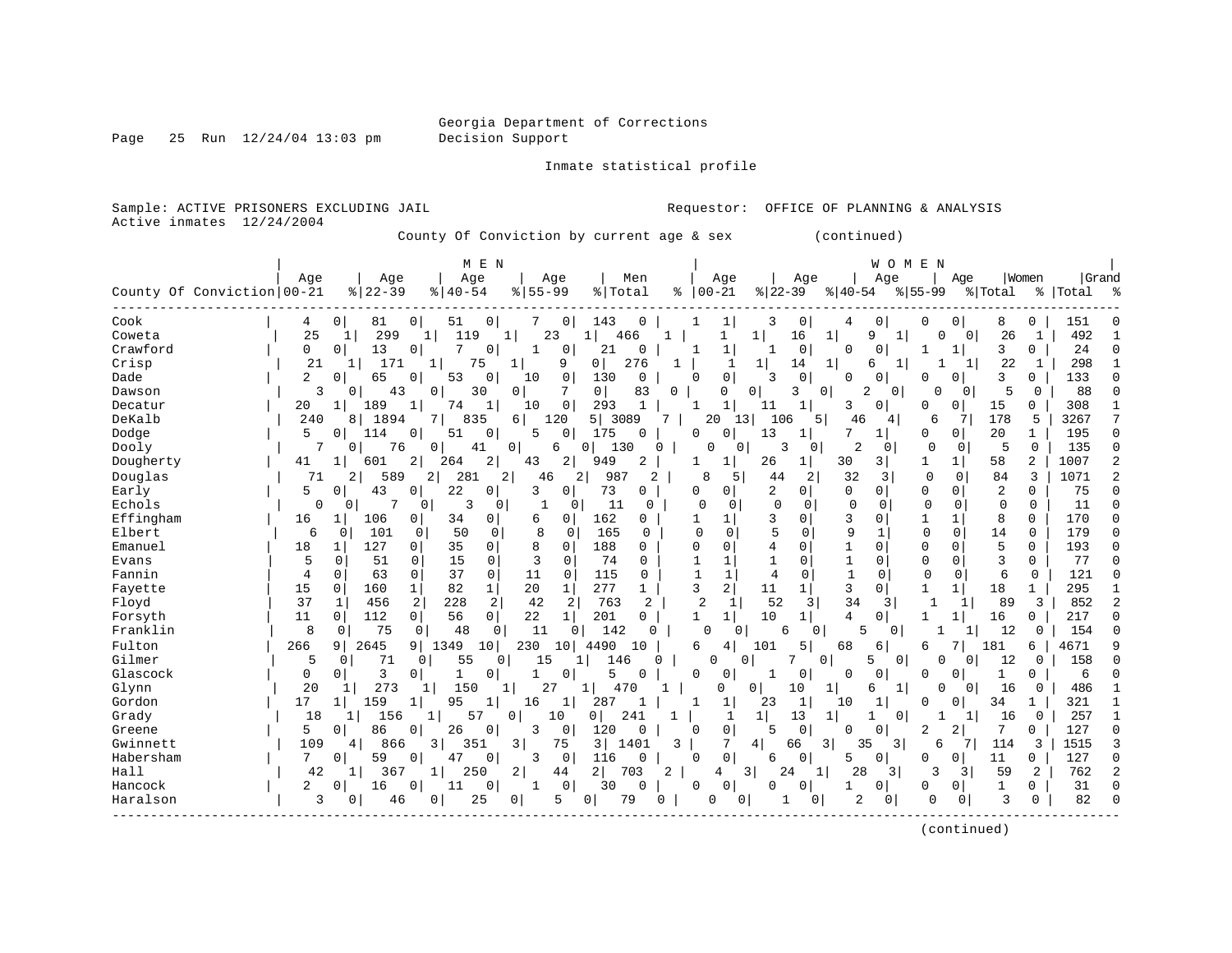Page 26 Run  $12/24/04$  13:03 pm

Inmate statistical profile

Sample: ACTIVE PRISONERS EXCLUDING JAIL **Requestor:** OFFICE OF PLANNING & ANALYSIS Active inmates  $12/24/2004$ 

County Of Conviction by current age & sex (continued)

| Grand<br>Age<br>Age<br>Men<br>Age<br>Age<br>Women<br>Age<br>Age<br>Age<br>Age<br>County Of Conviction 00-21<br>$\frac{8}{6}$   22-39<br>$8   40 - 54$<br>$00 - 21$<br>$8155 - 99$<br>% Total<br>$ 22-39 $<br>$ 40-54$<br>$ 55-99$<br>% Total<br>ႜ<br>%   Total<br>ౣ<br>Harris<br>26<br>$\overline{0}$<br>95<br>0<br>13<br>0<br>55<br>$\circ$<br>0<br>0<br>$\Omega$<br>0<br>0<br>0<br>0<br>99<br>1<br>4<br>0<br>0<br>4<br>0<br>6<br>$\overline{0}$<br>27<br>$\mathbf 0$<br>4<br>0<br>0<br>11<br>$\mathbf 1$<br>$\Omega$<br>116<br>Hart<br>$\Omega$<br>66<br>103<br>U<br>2<br>0<br>0<br>13<br>$\mathbf 0$<br>$\Omega$<br>0<br>44<br>Heard<br>23<br>10<br>9<br>0<br>43<br>0<br>$\Omega$<br>0<br>$\Omega$<br>1<br>0<br>0<br>0<br>0<br>1<br>0<br>0<br>1<br>0<br>$\overline{2}$<br>21<br>247<br>12<br>24<br>34<br>430<br>$\mathbf{1}$<br>116<br>1<br>1<br>396<br>8<br>$\Omega$<br>Henry<br>1<br>1<br>1<br>1<br>$\Omega$<br>1<br>1<br>3<br>43<br>294<br>518<br>22<br>$\mathbf{1}$<br>39<br>557<br>$\mathbf{1}$<br>10<br>0<br>5<br>$\mathbf 1$<br>Houston<br>1<br>171<br>1<br>11<br>1<br>1<br>1<br>$\overline{0}$<br>83<br>Irwin<br>0<br>82<br>0<br>3<br>45<br>28<br>0<br>6<br>0<br>$\Omega$<br>$\cap$<br>0<br>$\Omega$<br>1<br>0<br>0<br>$\overline{0}$<br>0<br>$\overline{c}$<br>$\mathbf{1}$<br>Jackson<br>9<br>109<br>75<br>19<br>1<br>212<br>$\Omega$<br>$\mathbf{1}$<br>7<br>2<br>$\overline{2}$<br>25<br>237<br>0<br>0<br>1<br>14<br>$\Omega$<br>$\Omega$<br>2<br>Jasper<br>2<br>$\Omega$<br>$\Omega$<br>0<br>$\Omega$<br>5<br>65<br>$\Omega$<br>41<br>15<br>$\overline{0}$<br>60<br>$\Omega$<br>$\Omega$<br>4<br>$\Omega$<br>$\Omega$<br>$\Omega$<br>-1<br>$\mathbf 0$<br>Jeff Davis<br>0<br>56<br>6<br>62<br>2<br>0<br>33<br>$\Omega$<br>17<br>$\Omega$<br>0<br>2<br>0<br>$\overline{0}$<br>0<br>0<br>0<br>4<br>0<br>n<br>4<br>Jefferson<br>24<br>9<br>$\overline{0}$<br>2<br>3<br>106<br>9<br>61<br>0<br>$\mathbf{0}$<br>103<br>0<br>0<br>0<br>0<br>0<br>0<br>0<br>0<br>1<br>0<br>∩<br>Jenkins<br>3<br>21<br>0<br>0<br>83<br>0<br>2<br>0<br>0<br>6<br>89<br>0<br>55<br>0<br>0 <sup>1</sup><br>0<br>0<br>$\Omega$<br>4<br>0<br>4<br>O<br>2<br>28<br>14<br>3<br>0<br>$\Omega$<br>48<br>Johnson<br>$\overline{0}$<br>0<br>47<br>0<br>0<br>0<br>0<br>$\Omega$<br>1<br>$\Omega$<br>0<br>0<br>Ω<br>7<br>70<br>25<br>0<br>109<br>3<br>$\Omega$<br>10<br>$\Omega$<br>119<br>Jones<br>0<br>7<br>0<br>0<br>0<br>0<br>$\Omega$<br>0<br>0<br>1<br>1<br>6<br>31<br>8<br>89<br>$\overline{4}$<br>0<br>95<br>4<br>46<br>0<br>0<br>$\mathbf 0$<br>0<br>0<br>-1<br>1<br>6<br>$\Omega$<br>Lamar<br>0<br>0<br>0<br>$\Omega$<br>Lanier<br>12<br>42<br>4<br>$\mathbf 0$<br>$\Omega$<br>6<br>$\Omega$<br>48<br>3<br>0<br>23<br>0<br>0<br>1<br>0<br>$\Omega$<br>$\Omega$<br>0<br>4<br>0<br>1<br>$\overline{5}$<br>13<br>170<br>72<br>13<br>6<br>261<br>1<br>$\Omega$<br>$\Omega$<br>18<br>1<br>279<br>1<br>Laurens<br>$\Omega$<br>1<br>$\Omega$<br>1<br>$\Omega$<br>$\Omega$<br>$\Omega$<br>3<br>3<br>18<br>55<br>0<br>$\Omega$<br>3<br>58<br>0<br>31<br>$\overline{0}$<br>3<br>0<br>$\Omega$<br>$\Omega$<br>O<br>$\Omega$<br>$\Omega$<br>$\Omega$<br>Lee<br>0<br>$\Omega$<br>$\Omega$<br>17<br>57<br>12<br>270<br>10<br>$\overline{4}$<br>Liberty<br>$\mathbf 0$<br>0<br>$\mathbf{1}$<br>$\mathbf 0$<br>$\Omega$<br>14<br>284<br>184<br>1<br>0<br>$\Omega$<br>0<br>1<br>1<br>$\mathbf 0$<br>$\mathbf 0$<br>$1\,$<br>$\overline{2}$<br>Lincoln<br>3<br>$\mathbf 0$<br>24<br>0<br>15<br>0<br>$\mathbf{1}$<br>$\mathbf 0$<br>43<br>1<br>$\mathbf 0$<br>$\Omega$<br>45<br>$\Omega$<br>1<br>0<br>0<br>$\cap$<br>$7\phantom{.0}$<br>6<br>52<br>$\mathbf 0$<br>19<br>0<br>0<br>81<br>$\Omega$<br>0<br>0<br>$\mathbf{1}$<br>0<br>88<br>$\mathbf 0$<br>$\overline{4}$<br>6<br>$\mathbf 0$<br>$\Omega$<br>Long<br>0<br>0<br>$\Omega$<br>Lowndes<br>27<br>178<br>21<br>558<br>19<br>19<br>2<br>41<br>1<br>332<br>1<br>1<br>1<br>2<br>2<br>599<br>$\mathbf{1}$<br>$\mathbf{1}$<br>1<br>$\mathbf{1}$<br>1<br>1<br>$\overline{2}$<br>5<br>Lumpkin<br>2<br>20<br>0 <sup>1</sup><br>9<br>0<br>74<br>$\overline{2}$<br>1<br>$\Omega$<br>9<br>0<br>43<br>$\overline{0}$<br>$\Omega$<br>0<br>0<br>83<br>0<br>$\Omega$<br>$\Omega$<br>$\mathbf{1}$<br>23<br>$\circ$<br>5<br>$\Omega$<br>Macon<br>0<br>39<br>$\mathbf 0$<br>$\mathbf 0$<br>68<br>$\Omega$<br>$\Omega$<br>0<br>$\Omega$<br>$\Omega$<br>68<br>$\cap$<br>$\Omega$<br>0<br>0<br>$\Omega$<br>0<br>Madison<br>31<br>0<br>120<br>$\overline{0}$<br>15<br>10<br>71<br>$\overline{0}$<br>8<br>$\Omega$<br>10<br>$\mathbf{1}$<br>5<br>0<br>O<br>0<br>135<br>0<br>0<br>$\Omega$<br>0<br>Marion<br>$\mathbf{1}$<br>23<br>11<br>$\overline{2}$<br>$\overline{a}$<br>3<br>40<br>$\Omega$<br>$\Omega$<br>$\Omega$<br>$\Omega$<br>37<br>$\cap$<br>O<br>$\Omega$<br>$\Omega$<br>$\Omega$<br>O<br>$\Omega$<br>1<br>$\mathbf{1}$<br>McDuffie<br>116<br>58<br>$\mathbf{0}$<br>212<br>14<br>0<br>0  <br>13<br>$\mathbf{1}$<br>201<br>$\Omega$<br>10<br>1<br>0<br>11<br>$\mathbf{0}$<br>0<br>0<br>0<br>0<br>77<br>McIntosh<br>42<br>29<br>0<br>$\mathbf{0}$<br>76<br>$\Omega$<br>$\Omega$<br>0<br>0<br>0<br>1<br>0<br>4<br><sup>0</sup><br>0<br>0<br>0<br>0<br>52<br>Meriwether<br>10<br>115<br>0<br>14<br>191<br>11<br>$\mathbf{1}$<br>$\mathbf 1$<br>19<br>210<br>0<br>0<br>1<br>1<br>1<br>C<br>6<br>1<br>Miller<br>18<br>29<br>2<br>$\overline{a}$<br>31<br>10<br>$\Omega$<br>0<br>0<br>$\mathbf{1}$<br>0<br>0<br>$\Omega$<br>$\Omega$<br>0<br>0<br>$\cap$<br>0<br>0<br>O<br>0<br>0<br>Mitchell<br>128<br>1<br>10<br>52<br>0<br>7<br>0<br>197<br>1<br>10<br>17<br>214<br>$\mathbf{0}$<br>0<br>0<br>1<br>O<br>0<br>$\Omega$<br>6<br>0 <sup>1</sup><br>82<br>$\overline{0}$<br>0<br>$\mathbf{0}$<br>167<br>Monroe<br>15<br>0<br>49<br>10<br>156<br>0<br>$\mathbf 0$<br>7<br>0<br>11<br>0<br>0<br>0<br>0<br>∩<br>4<br>$\mathbf 0$<br>0<br>$\mathbf 0$<br>54<br>3<br>57<br>Montgomery<br>31<br>14<br>0<br>5<br>0<br>$\Omega$<br>$\Omega$<br>3<br>0<br>0<br>4<br>0<br>$\Omega$<br>O<br>$\Omega$<br>n<br>5<br>102<br>5<br>23<br>8<br>0<br>97<br>$\mathbf 0$<br>$\overline{0}$<br>0 <sup>1</sup><br>$\overline{2}$<br>$\circ$<br>$\Omega$<br>0<br>$\Omega$<br>61<br>0 <sup>1</sup><br>$\mathbf{0}$<br>0<br>0<br>Morgan<br>3<br>179<br>193<br>109<br>0<br>$\mathbf 1$<br>0<br>$\mathbf{1}$<br>0<br>45<br>14<br>0<br>0<br>11<br>3<br>0<br>0<br>0<br>14<br>0<br>Murray<br>11<br>0<br>124<br>105<br>1693<br>3<br>878<br>3 <br>519<br>67<br>3<br>1588<br>5<br>31<br>70<br>29<br>3<br>3<br>$\mathbf{1}$<br>1<br>Muscogee<br>4<br>4<br>4 |  | M E N |  |  |  | WOMEN |  |  |  |
|--------------------------------------------------------------------------------------------------------------------------------------------------------------------------------------------------------------------------------------------------------------------------------------------------------------------------------------------------------------------------------------------------------------------------------------------------------------------------------------------------------------------------------------------------------------------------------------------------------------------------------------------------------------------------------------------------------------------------------------------------------------------------------------------------------------------------------------------------------------------------------------------------------------------------------------------------------------------------------------------------------------------------------------------------------------------------------------------------------------------------------------------------------------------------------------------------------------------------------------------------------------------------------------------------------------------------------------------------------------------------------------------------------------------------------------------------------------------------------------------------------------------------------------------------------------------------------------------------------------------------------------------------------------------------------------------------------------------------------------------------------------------------------------------------------------------------------------------------------------------------------------------------------------------------------------------------------------------------------------------------------------------------------------------------------------------------------------------------------------------------------------------------------------------------------------------------------------------------------------------------------------------------------------------------------------------------------------------------------------------------------------------------------------------------------------------------------------------------------------------------------------------------------------------------------------------------------------------------------------------------------------------------------------------------------------------------------------------------------------------------------------------------------------------------------------------------------------------------------------------------------------------------------------------------------------------------------------------------------------------------------------------------------------------------------------------------------------------------------------------------------------------------------------------------------------------------------------------------------------------------------------------------------------------------------------------------------------------------------------------------------------------------------------------------------------------------------------------------------------------------------------------------------------------------------------------------------------------------------------------------------------------------------------------------------------------------------------------------------------------------------------------------------------------------------------------------------------------------------------------------------------------------------------------------------------------------------------------------------------------------------------------------------------------------------------------------------------------------------------------------------------------------------------------------------------------------------------------------------------------------------------------------------------------------------------------------------------------------------------------------------------------------------------------------------------------------------------------------------------------------------------------------------------------------------------------------------------------------------------------------------------------------------------------------------------------------------------------------------------------------------------------------------------------------------------------------------------------------------------------------------------------------------------------------------------------------------------------------------------------------------------------------------------------------------------------------------------------------------------------------------------------------------------------------------------------------------------------------------------------------------------------------------------------------------------------------------------------------------------------------------------------------------------------------------------------------------------------------------------------------------------------------------------------------------------------------------------------------------------------------------------------------------------------------------------------------------------------------------------------------------------------------------------------------------------------------------------------------------------------------------------------------------------------------------------------------------------------------------------------------------------------------------------------------------------------------------------------------------------------------------------------------------------------------------------------------------------------------------------------------------------------------------------------------------------------------------------------------------------------------------------------------------------------------------------------------------------------------------------------------------------------------------|--|-------|--|--|--|-------|--|--|--|
|                                                                                                                                                                                                                                                                                                                                                                                                                                                                                                                                                                                                                                                                                                                                                                                                                                                                                                                                                                                                                                                                                                                                                                                                                                                                                                                                                                                                                                                                                                                                                                                                                                                                                                                                                                                                                                                                                                                                                                                                                                                                                                                                                                                                                                                                                                                                                                                                                                                                                                                                                                                                                                                                                                                                                                                                                                                                                                                                                                                                                                                                                                                                                                                                                                                                                                                                                                                                                                                                                                                                                                                                                                                                                                                                                                                                                                                                                                                                                                                                                                                                                                                                                                                                                                                                                                                                                                                                                                                                                                                                                                                                                                                                                                                                                                                                                                                                                                                                                                                                                                                                                                                                                                                                                                                                                                                                                                                                                                                                                                                                                                                                                                                                                                                                                                                                                                                                                                                                                                                                                                                                                                                                                                                                                                                                                                                                                                                                                                                                                                                                |  |       |  |  |  |       |  |  |  |
|                                                                                                                                                                                                                                                                                                                                                                                                                                                                                                                                                                                                                                                                                                                                                                                                                                                                                                                                                                                                                                                                                                                                                                                                                                                                                                                                                                                                                                                                                                                                                                                                                                                                                                                                                                                                                                                                                                                                                                                                                                                                                                                                                                                                                                                                                                                                                                                                                                                                                                                                                                                                                                                                                                                                                                                                                                                                                                                                                                                                                                                                                                                                                                                                                                                                                                                                                                                                                                                                                                                                                                                                                                                                                                                                                                                                                                                                                                                                                                                                                                                                                                                                                                                                                                                                                                                                                                                                                                                                                                                                                                                                                                                                                                                                                                                                                                                                                                                                                                                                                                                                                                                                                                                                                                                                                                                                                                                                                                                                                                                                                                                                                                                                                                                                                                                                                                                                                                                                                                                                                                                                                                                                                                                                                                                                                                                                                                                                                                                                                                                                |  |       |  |  |  |       |  |  |  |
|                                                                                                                                                                                                                                                                                                                                                                                                                                                                                                                                                                                                                                                                                                                                                                                                                                                                                                                                                                                                                                                                                                                                                                                                                                                                                                                                                                                                                                                                                                                                                                                                                                                                                                                                                                                                                                                                                                                                                                                                                                                                                                                                                                                                                                                                                                                                                                                                                                                                                                                                                                                                                                                                                                                                                                                                                                                                                                                                                                                                                                                                                                                                                                                                                                                                                                                                                                                                                                                                                                                                                                                                                                                                                                                                                                                                                                                                                                                                                                                                                                                                                                                                                                                                                                                                                                                                                                                                                                                                                                                                                                                                                                                                                                                                                                                                                                                                                                                                                                                                                                                                                                                                                                                                                                                                                                                                                                                                                                                                                                                                                                                                                                                                                                                                                                                                                                                                                                                                                                                                                                                                                                                                                                                                                                                                                                                                                                                                                                                                                                                                |  |       |  |  |  |       |  |  |  |
|                                                                                                                                                                                                                                                                                                                                                                                                                                                                                                                                                                                                                                                                                                                                                                                                                                                                                                                                                                                                                                                                                                                                                                                                                                                                                                                                                                                                                                                                                                                                                                                                                                                                                                                                                                                                                                                                                                                                                                                                                                                                                                                                                                                                                                                                                                                                                                                                                                                                                                                                                                                                                                                                                                                                                                                                                                                                                                                                                                                                                                                                                                                                                                                                                                                                                                                                                                                                                                                                                                                                                                                                                                                                                                                                                                                                                                                                                                                                                                                                                                                                                                                                                                                                                                                                                                                                                                                                                                                                                                                                                                                                                                                                                                                                                                                                                                                                                                                                                                                                                                                                                                                                                                                                                                                                                                                                                                                                                                                                                                                                                                                                                                                                                                                                                                                                                                                                                                                                                                                                                                                                                                                                                                                                                                                                                                                                                                                                                                                                                                                                |  |       |  |  |  |       |  |  |  |
|                                                                                                                                                                                                                                                                                                                                                                                                                                                                                                                                                                                                                                                                                                                                                                                                                                                                                                                                                                                                                                                                                                                                                                                                                                                                                                                                                                                                                                                                                                                                                                                                                                                                                                                                                                                                                                                                                                                                                                                                                                                                                                                                                                                                                                                                                                                                                                                                                                                                                                                                                                                                                                                                                                                                                                                                                                                                                                                                                                                                                                                                                                                                                                                                                                                                                                                                                                                                                                                                                                                                                                                                                                                                                                                                                                                                                                                                                                                                                                                                                                                                                                                                                                                                                                                                                                                                                                                                                                                                                                                                                                                                                                                                                                                                                                                                                                                                                                                                                                                                                                                                                                                                                                                                                                                                                                                                                                                                                                                                                                                                                                                                                                                                                                                                                                                                                                                                                                                                                                                                                                                                                                                                                                                                                                                                                                                                                                                                                                                                                                                                |  |       |  |  |  |       |  |  |  |
|                                                                                                                                                                                                                                                                                                                                                                                                                                                                                                                                                                                                                                                                                                                                                                                                                                                                                                                                                                                                                                                                                                                                                                                                                                                                                                                                                                                                                                                                                                                                                                                                                                                                                                                                                                                                                                                                                                                                                                                                                                                                                                                                                                                                                                                                                                                                                                                                                                                                                                                                                                                                                                                                                                                                                                                                                                                                                                                                                                                                                                                                                                                                                                                                                                                                                                                                                                                                                                                                                                                                                                                                                                                                                                                                                                                                                                                                                                                                                                                                                                                                                                                                                                                                                                                                                                                                                                                                                                                                                                                                                                                                                                                                                                                                                                                                                                                                                                                                                                                                                                                                                                                                                                                                                                                                                                                                                                                                                                                                                                                                                                                                                                                                                                                                                                                                                                                                                                                                                                                                                                                                                                                                                                                                                                                                                                                                                                                                                                                                                                                                |  |       |  |  |  |       |  |  |  |
|                                                                                                                                                                                                                                                                                                                                                                                                                                                                                                                                                                                                                                                                                                                                                                                                                                                                                                                                                                                                                                                                                                                                                                                                                                                                                                                                                                                                                                                                                                                                                                                                                                                                                                                                                                                                                                                                                                                                                                                                                                                                                                                                                                                                                                                                                                                                                                                                                                                                                                                                                                                                                                                                                                                                                                                                                                                                                                                                                                                                                                                                                                                                                                                                                                                                                                                                                                                                                                                                                                                                                                                                                                                                                                                                                                                                                                                                                                                                                                                                                                                                                                                                                                                                                                                                                                                                                                                                                                                                                                                                                                                                                                                                                                                                                                                                                                                                                                                                                                                                                                                                                                                                                                                                                                                                                                                                                                                                                                                                                                                                                                                                                                                                                                                                                                                                                                                                                                                                                                                                                                                                                                                                                                                                                                                                                                                                                                                                                                                                                                                                |  |       |  |  |  |       |  |  |  |
|                                                                                                                                                                                                                                                                                                                                                                                                                                                                                                                                                                                                                                                                                                                                                                                                                                                                                                                                                                                                                                                                                                                                                                                                                                                                                                                                                                                                                                                                                                                                                                                                                                                                                                                                                                                                                                                                                                                                                                                                                                                                                                                                                                                                                                                                                                                                                                                                                                                                                                                                                                                                                                                                                                                                                                                                                                                                                                                                                                                                                                                                                                                                                                                                                                                                                                                                                                                                                                                                                                                                                                                                                                                                                                                                                                                                                                                                                                                                                                                                                                                                                                                                                                                                                                                                                                                                                                                                                                                                                                                                                                                                                                                                                                                                                                                                                                                                                                                                                                                                                                                                                                                                                                                                                                                                                                                                                                                                                                                                                                                                                                                                                                                                                                                                                                                                                                                                                                                                                                                                                                                                                                                                                                                                                                                                                                                                                                                                                                                                                                                                |  |       |  |  |  |       |  |  |  |
|                                                                                                                                                                                                                                                                                                                                                                                                                                                                                                                                                                                                                                                                                                                                                                                                                                                                                                                                                                                                                                                                                                                                                                                                                                                                                                                                                                                                                                                                                                                                                                                                                                                                                                                                                                                                                                                                                                                                                                                                                                                                                                                                                                                                                                                                                                                                                                                                                                                                                                                                                                                                                                                                                                                                                                                                                                                                                                                                                                                                                                                                                                                                                                                                                                                                                                                                                                                                                                                                                                                                                                                                                                                                                                                                                                                                                                                                                                                                                                                                                                                                                                                                                                                                                                                                                                                                                                                                                                                                                                                                                                                                                                                                                                                                                                                                                                                                                                                                                                                                                                                                                                                                                                                                                                                                                                                                                                                                                                                                                                                                                                                                                                                                                                                                                                                                                                                                                                                                                                                                                                                                                                                                                                                                                                                                                                                                                                                                                                                                                                                                |  |       |  |  |  |       |  |  |  |
|                                                                                                                                                                                                                                                                                                                                                                                                                                                                                                                                                                                                                                                                                                                                                                                                                                                                                                                                                                                                                                                                                                                                                                                                                                                                                                                                                                                                                                                                                                                                                                                                                                                                                                                                                                                                                                                                                                                                                                                                                                                                                                                                                                                                                                                                                                                                                                                                                                                                                                                                                                                                                                                                                                                                                                                                                                                                                                                                                                                                                                                                                                                                                                                                                                                                                                                                                                                                                                                                                                                                                                                                                                                                                                                                                                                                                                                                                                                                                                                                                                                                                                                                                                                                                                                                                                                                                                                                                                                                                                                                                                                                                                                                                                                                                                                                                                                                                                                                                                                                                                                                                                                                                                                                                                                                                                                                                                                                                                                                                                                                                                                                                                                                                                                                                                                                                                                                                                                                                                                                                                                                                                                                                                                                                                                                                                                                                                                                                                                                                                                                |  |       |  |  |  |       |  |  |  |
|                                                                                                                                                                                                                                                                                                                                                                                                                                                                                                                                                                                                                                                                                                                                                                                                                                                                                                                                                                                                                                                                                                                                                                                                                                                                                                                                                                                                                                                                                                                                                                                                                                                                                                                                                                                                                                                                                                                                                                                                                                                                                                                                                                                                                                                                                                                                                                                                                                                                                                                                                                                                                                                                                                                                                                                                                                                                                                                                                                                                                                                                                                                                                                                                                                                                                                                                                                                                                                                                                                                                                                                                                                                                                                                                                                                                                                                                                                                                                                                                                                                                                                                                                                                                                                                                                                                                                                                                                                                                                                                                                                                                                                                                                                                                                                                                                                                                                                                                                                                                                                                                                                                                                                                                                                                                                                                                                                                                                                                                                                                                                                                                                                                                                                                                                                                                                                                                                                                                                                                                                                                                                                                                                                                                                                                                                                                                                                                                                                                                                                                                |  |       |  |  |  |       |  |  |  |
|                                                                                                                                                                                                                                                                                                                                                                                                                                                                                                                                                                                                                                                                                                                                                                                                                                                                                                                                                                                                                                                                                                                                                                                                                                                                                                                                                                                                                                                                                                                                                                                                                                                                                                                                                                                                                                                                                                                                                                                                                                                                                                                                                                                                                                                                                                                                                                                                                                                                                                                                                                                                                                                                                                                                                                                                                                                                                                                                                                                                                                                                                                                                                                                                                                                                                                                                                                                                                                                                                                                                                                                                                                                                                                                                                                                                                                                                                                                                                                                                                                                                                                                                                                                                                                                                                                                                                                                                                                                                                                                                                                                                                                                                                                                                                                                                                                                                                                                                                                                                                                                                                                                                                                                                                                                                                                                                                                                                                                                                                                                                                                                                                                                                                                                                                                                                                                                                                                                                                                                                                                                                                                                                                                                                                                                                                                                                                                                                                                                                                                                                |  |       |  |  |  |       |  |  |  |
|                                                                                                                                                                                                                                                                                                                                                                                                                                                                                                                                                                                                                                                                                                                                                                                                                                                                                                                                                                                                                                                                                                                                                                                                                                                                                                                                                                                                                                                                                                                                                                                                                                                                                                                                                                                                                                                                                                                                                                                                                                                                                                                                                                                                                                                                                                                                                                                                                                                                                                                                                                                                                                                                                                                                                                                                                                                                                                                                                                                                                                                                                                                                                                                                                                                                                                                                                                                                                                                                                                                                                                                                                                                                                                                                                                                                                                                                                                                                                                                                                                                                                                                                                                                                                                                                                                                                                                                                                                                                                                                                                                                                                                                                                                                                                                                                                                                                                                                                                                                                                                                                                                                                                                                                                                                                                                                                                                                                                                                                                                                                                                                                                                                                                                                                                                                                                                                                                                                                                                                                                                                                                                                                                                                                                                                                                                                                                                                                                                                                                                                                |  |       |  |  |  |       |  |  |  |
|                                                                                                                                                                                                                                                                                                                                                                                                                                                                                                                                                                                                                                                                                                                                                                                                                                                                                                                                                                                                                                                                                                                                                                                                                                                                                                                                                                                                                                                                                                                                                                                                                                                                                                                                                                                                                                                                                                                                                                                                                                                                                                                                                                                                                                                                                                                                                                                                                                                                                                                                                                                                                                                                                                                                                                                                                                                                                                                                                                                                                                                                                                                                                                                                                                                                                                                                                                                                                                                                                                                                                                                                                                                                                                                                                                                                                                                                                                                                                                                                                                                                                                                                                                                                                                                                                                                                                                                                                                                                                                                                                                                                                                                                                                                                                                                                                                                                                                                                                                                                                                                                                                                                                                                                                                                                                                                                                                                                                                                                                                                                                                                                                                                                                                                                                                                                                                                                                                                                                                                                                                                                                                                                                                                                                                                                                                                                                                                                                                                                                                                                |  |       |  |  |  |       |  |  |  |
|                                                                                                                                                                                                                                                                                                                                                                                                                                                                                                                                                                                                                                                                                                                                                                                                                                                                                                                                                                                                                                                                                                                                                                                                                                                                                                                                                                                                                                                                                                                                                                                                                                                                                                                                                                                                                                                                                                                                                                                                                                                                                                                                                                                                                                                                                                                                                                                                                                                                                                                                                                                                                                                                                                                                                                                                                                                                                                                                                                                                                                                                                                                                                                                                                                                                                                                                                                                                                                                                                                                                                                                                                                                                                                                                                                                                                                                                                                                                                                                                                                                                                                                                                                                                                                                                                                                                                                                                                                                                                                                                                                                                                                                                                                                                                                                                                                                                                                                                                                                                                                                                                                                                                                                                                                                                                                                                                                                                                                                                                                                                                                                                                                                                                                                                                                                                                                                                                                                                                                                                                                                                                                                                                                                                                                                                                                                                                                                                                                                                                                                                |  |       |  |  |  |       |  |  |  |
|                                                                                                                                                                                                                                                                                                                                                                                                                                                                                                                                                                                                                                                                                                                                                                                                                                                                                                                                                                                                                                                                                                                                                                                                                                                                                                                                                                                                                                                                                                                                                                                                                                                                                                                                                                                                                                                                                                                                                                                                                                                                                                                                                                                                                                                                                                                                                                                                                                                                                                                                                                                                                                                                                                                                                                                                                                                                                                                                                                                                                                                                                                                                                                                                                                                                                                                                                                                                                                                                                                                                                                                                                                                                                                                                                                                                                                                                                                                                                                                                                                                                                                                                                                                                                                                                                                                                                                                                                                                                                                                                                                                                                                                                                                                                                                                                                                                                                                                                                                                                                                                                                                                                                                                                                                                                                                                                                                                                                                                                                                                                                                                                                                                                                                                                                                                                                                                                                                                                                                                                                                                                                                                                                                                                                                                                                                                                                                                                                                                                                                                                |  |       |  |  |  |       |  |  |  |
|                                                                                                                                                                                                                                                                                                                                                                                                                                                                                                                                                                                                                                                                                                                                                                                                                                                                                                                                                                                                                                                                                                                                                                                                                                                                                                                                                                                                                                                                                                                                                                                                                                                                                                                                                                                                                                                                                                                                                                                                                                                                                                                                                                                                                                                                                                                                                                                                                                                                                                                                                                                                                                                                                                                                                                                                                                                                                                                                                                                                                                                                                                                                                                                                                                                                                                                                                                                                                                                                                                                                                                                                                                                                                                                                                                                                                                                                                                                                                                                                                                                                                                                                                                                                                                                                                                                                                                                                                                                                                                                                                                                                                                                                                                                                                                                                                                                                                                                                                                                                                                                                                                                                                                                                                                                                                                                                                                                                                                                                                                                                                                                                                                                                                                                                                                                                                                                                                                                                                                                                                                                                                                                                                                                                                                                                                                                                                                                                                                                                                                                                |  |       |  |  |  |       |  |  |  |
|                                                                                                                                                                                                                                                                                                                                                                                                                                                                                                                                                                                                                                                                                                                                                                                                                                                                                                                                                                                                                                                                                                                                                                                                                                                                                                                                                                                                                                                                                                                                                                                                                                                                                                                                                                                                                                                                                                                                                                                                                                                                                                                                                                                                                                                                                                                                                                                                                                                                                                                                                                                                                                                                                                                                                                                                                                                                                                                                                                                                                                                                                                                                                                                                                                                                                                                                                                                                                                                                                                                                                                                                                                                                                                                                                                                                                                                                                                                                                                                                                                                                                                                                                                                                                                                                                                                                                                                                                                                                                                                                                                                                                                                                                                                                                                                                                                                                                                                                                                                                                                                                                                                                                                                                                                                                                                                                                                                                                                                                                                                                                                                                                                                                                                                                                                                                                                                                                                                                                                                                                                                                                                                                                                                                                                                                                                                                                                                                                                                                                                                                |  |       |  |  |  |       |  |  |  |
|                                                                                                                                                                                                                                                                                                                                                                                                                                                                                                                                                                                                                                                                                                                                                                                                                                                                                                                                                                                                                                                                                                                                                                                                                                                                                                                                                                                                                                                                                                                                                                                                                                                                                                                                                                                                                                                                                                                                                                                                                                                                                                                                                                                                                                                                                                                                                                                                                                                                                                                                                                                                                                                                                                                                                                                                                                                                                                                                                                                                                                                                                                                                                                                                                                                                                                                                                                                                                                                                                                                                                                                                                                                                                                                                                                                                                                                                                                                                                                                                                                                                                                                                                                                                                                                                                                                                                                                                                                                                                                                                                                                                                                                                                                                                                                                                                                                                                                                                                                                                                                                                                                                                                                                                                                                                                                                                                                                                                                                                                                                                                                                                                                                                                                                                                                                                                                                                                                                                                                                                                                                                                                                                                                                                                                                                                                                                                                                                                                                                                                                                |  |       |  |  |  |       |  |  |  |
|                                                                                                                                                                                                                                                                                                                                                                                                                                                                                                                                                                                                                                                                                                                                                                                                                                                                                                                                                                                                                                                                                                                                                                                                                                                                                                                                                                                                                                                                                                                                                                                                                                                                                                                                                                                                                                                                                                                                                                                                                                                                                                                                                                                                                                                                                                                                                                                                                                                                                                                                                                                                                                                                                                                                                                                                                                                                                                                                                                                                                                                                                                                                                                                                                                                                                                                                                                                                                                                                                                                                                                                                                                                                                                                                                                                                                                                                                                                                                                                                                                                                                                                                                                                                                                                                                                                                                                                                                                                                                                                                                                                                                                                                                                                                                                                                                                                                                                                                                                                                                                                                                                                                                                                                                                                                                                                                                                                                                                                                                                                                                                                                                                                                                                                                                                                                                                                                                                                                                                                                                                                                                                                                                                                                                                                                                                                                                                                                                                                                                                                                |  |       |  |  |  |       |  |  |  |
|                                                                                                                                                                                                                                                                                                                                                                                                                                                                                                                                                                                                                                                                                                                                                                                                                                                                                                                                                                                                                                                                                                                                                                                                                                                                                                                                                                                                                                                                                                                                                                                                                                                                                                                                                                                                                                                                                                                                                                                                                                                                                                                                                                                                                                                                                                                                                                                                                                                                                                                                                                                                                                                                                                                                                                                                                                                                                                                                                                                                                                                                                                                                                                                                                                                                                                                                                                                                                                                                                                                                                                                                                                                                                                                                                                                                                                                                                                                                                                                                                                                                                                                                                                                                                                                                                                                                                                                                                                                                                                                                                                                                                                                                                                                                                                                                                                                                                                                                                                                                                                                                                                                                                                                                                                                                                                                                                                                                                                                                                                                                                                                                                                                                                                                                                                                                                                                                                                                                                                                                                                                                                                                                                                                                                                                                                                                                                                                                                                                                                                                                |  |       |  |  |  |       |  |  |  |
|                                                                                                                                                                                                                                                                                                                                                                                                                                                                                                                                                                                                                                                                                                                                                                                                                                                                                                                                                                                                                                                                                                                                                                                                                                                                                                                                                                                                                                                                                                                                                                                                                                                                                                                                                                                                                                                                                                                                                                                                                                                                                                                                                                                                                                                                                                                                                                                                                                                                                                                                                                                                                                                                                                                                                                                                                                                                                                                                                                                                                                                                                                                                                                                                                                                                                                                                                                                                                                                                                                                                                                                                                                                                                                                                                                                                                                                                                                                                                                                                                                                                                                                                                                                                                                                                                                                                                                                                                                                                                                                                                                                                                                                                                                                                                                                                                                                                                                                                                                                                                                                                                                                                                                                                                                                                                                                                                                                                                                                                                                                                                                                                                                                                                                                                                                                                                                                                                                                                                                                                                                                                                                                                                                                                                                                                                                                                                                                                                                                                                                                                |  |       |  |  |  |       |  |  |  |
|                                                                                                                                                                                                                                                                                                                                                                                                                                                                                                                                                                                                                                                                                                                                                                                                                                                                                                                                                                                                                                                                                                                                                                                                                                                                                                                                                                                                                                                                                                                                                                                                                                                                                                                                                                                                                                                                                                                                                                                                                                                                                                                                                                                                                                                                                                                                                                                                                                                                                                                                                                                                                                                                                                                                                                                                                                                                                                                                                                                                                                                                                                                                                                                                                                                                                                                                                                                                                                                                                                                                                                                                                                                                                                                                                                                                                                                                                                                                                                                                                                                                                                                                                                                                                                                                                                                                                                                                                                                                                                                                                                                                                                                                                                                                                                                                                                                                                                                                                                                                                                                                                                                                                                                                                                                                                                                                                                                                                                                                                                                                                                                                                                                                                                                                                                                                                                                                                                                                                                                                                                                                                                                                                                                                                                                                                                                                                                                                                                                                                                                                |  |       |  |  |  |       |  |  |  |
|                                                                                                                                                                                                                                                                                                                                                                                                                                                                                                                                                                                                                                                                                                                                                                                                                                                                                                                                                                                                                                                                                                                                                                                                                                                                                                                                                                                                                                                                                                                                                                                                                                                                                                                                                                                                                                                                                                                                                                                                                                                                                                                                                                                                                                                                                                                                                                                                                                                                                                                                                                                                                                                                                                                                                                                                                                                                                                                                                                                                                                                                                                                                                                                                                                                                                                                                                                                                                                                                                                                                                                                                                                                                                                                                                                                                                                                                                                                                                                                                                                                                                                                                                                                                                                                                                                                                                                                                                                                                                                                                                                                                                                                                                                                                                                                                                                                                                                                                                                                                                                                                                                                                                                                                                                                                                                                                                                                                                                                                                                                                                                                                                                                                                                                                                                                                                                                                                                                                                                                                                                                                                                                                                                                                                                                                                                                                                                                                                                                                                                                                |  |       |  |  |  |       |  |  |  |
|                                                                                                                                                                                                                                                                                                                                                                                                                                                                                                                                                                                                                                                                                                                                                                                                                                                                                                                                                                                                                                                                                                                                                                                                                                                                                                                                                                                                                                                                                                                                                                                                                                                                                                                                                                                                                                                                                                                                                                                                                                                                                                                                                                                                                                                                                                                                                                                                                                                                                                                                                                                                                                                                                                                                                                                                                                                                                                                                                                                                                                                                                                                                                                                                                                                                                                                                                                                                                                                                                                                                                                                                                                                                                                                                                                                                                                                                                                                                                                                                                                                                                                                                                                                                                                                                                                                                                                                                                                                                                                                                                                                                                                                                                                                                                                                                                                                                                                                                                                                                                                                                                                                                                                                                                                                                                                                                                                                                                                                                                                                                                                                                                                                                                                                                                                                                                                                                                                                                                                                                                                                                                                                                                                                                                                                                                                                                                                                                                                                                                                                                |  |       |  |  |  |       |  |  |  |
|                                                                                                                                                                                                                                                                                                                                                                                                                                                                                                                                                                                                                                                                                                                                                                                                                                                                                                                                                                                                                                                                                                                                                                                                                                                                                                                                                                                                                                                                                                                                                                                                                                                                                                                                                                                                                                                                                                                                                                                                                                                                                                                                                                                                                                                                                                                                                                                                                                                                                                                                                                                                                                                                                                                                                                                                                                                                                                                                                                                                                                                                                                                                                                                                                                                                                                                                                                                                                                                                                                                                                                                                                                                                                                                                                                                                                                                                                                                                                                                                                                                                                                                                                                                                                                                                                                                                                                                                                                                                                                                                                                                                                                                                                                                                                                                                                                                                                                                                                                                                                                                                                                                                                                                                                                                                                                                                                                                                                                                                                                                                                                                                                                                                                                                                                                                                                                                                                                                                                                                                                                                                                                                                                                                                                                                                                                                                                                                                                                                                                                                                |  |       |  |  |  |       |  |  |  |
|                                                                                                                                                                                                                                                                                                                                                                                                                                                                                                                                                                                                                                                                                                                                                                                                                                                                                                                                                                                                                                                                                                                                                                                                                                                                                                                                                                                                                                                                                                                                                                                                                                                                                                                                                                                                                                                                                                                                                                                                                                                                                                                                                                                                                                                                                                                                                                                                                                                                                                                                                                                                                                                                                                                                                                                                                                                                                                                                                                                                                                                                                                                                                                                                                                                                                                                                                                                                                                                                                                                                                                                                                                                                                                                                                                                                                                                                                                                                                                                                                                                                                                                                                                                                                                                                                                                                                                                                                                                                                                                                                                                                                                                                                                                                                                                                                                                                                                                                                                                                                                                                                                                                                                                                                                                                                                                                                                                                                                                                                                                                                                                                                                                                                                                                                                                                                                                                                                                                                                                                                                                                                                                                                                                                                                                                                                                                                                                                                                                                                                                                |  |       |  |  |  |       |  |  |  |
|                                                                                                                                                                                                                                                                                                                                                                                                                                                                                                                                                                                                                                                                                                                                                                                                                                                                                                                                                                                                                                                                                                                                                                                                                                                                                                                                                                                                                                                                                                                                                                                                                                                                                                                                                                                                                                                                                                                                                                                                                                                                                                                                                                                                                                                                                                                                                                                                                                                                                                                                                                                                                                                                                                                                                                                                                                                                                                                                                                                                                                                                                                                                                                                                                                                                                                                                                                                                                                                                                                                                                                                                                                                                                                                                                                                                                                                                                                                                                                                                                                                                                                                                                                                                                                                                                                                                                                                                                                                                                                                                                                                                                                                                                                                                                                                                                                                                                                                                                                                                                                                                                                                                                                                                                                                                                                                                                                                                                                                                                                                                                                                                                                                                                                                                                                                                                                                                                                                                                                                                                                                                                                                                                                                                                                                                                                                                                                                                                                                                                                                                |  |       |  |  |  |       |  |  |  |
|                                                                                                                                                                                                                                                                                                                                                                                                                                                                                                                                                                                                                                                                                                                                                                                                                                                                                                                                                                                                                                                                                                                                                                                                                                                                                                                                                                                                                                                                                                                                                                                                                                                                                                                                                                                                                                                                                                                                                                                                                                                                                                                                                                                                                                                                                                                                                                                                                                                                                                                                                                                                                                                                                                                                                                                                                                                                                                                                                                                                                                                                                                                                                                                                                                                                                                                                                                                                                                                                                                                                                                                                                                                                                                                                                                                                                                                                                                                                                                                                                                                                                                                                                                                                                                                                                                                                                                                                                                                                                                                                                                                                                                                                                                                                                                                                                                                                                                                                                                                                                                                                                                                                                                                                                                                                                                                                                                                                                                                                                                                                                                                                                                                                                                                                                                                                                                                                                                                                                                                                                                                                                                                                                                                                                                                                                                                                                                                                                                                                                                                                |  |       |  |  |  |       |  |  |  |
|                                                                                                                                                                                                                                                                                                                                                                                                                                                                                                                                                                                                                                                                                                                                                                                                                                                                                                                                                                                                                                                                                                                                                                                                                                                                                                                                                                                                                                                                                                                                                                                                                                                                                                                                                                                                                                                                                                                                                                                                                                                                                                                                                                                                                                                                                                                                                                                                                                                                                                                                                                                                                                                                                                                                                                                                                                                                                                                                                                                                                                                                                                                                                                                                                                                                                                                                                                                                                                                                                                                                                                                                                                                                                                                                                                                                                                                                                                                                                                                                                                                                                                                                                                                                                                                                                                                                                                                                                                                                                                                                                                                                                                                                                                                                                                                                                                                                                                                                                                                                                                                                                                                                                                                                                                                                                                                                                                                                                                                                                                                                                                                                                                                                                                                                                                                                                                                                                                                                                                                                                                                                                                                                                                                                                                                                                                                                                                                                                                                                                                                                |  |       |  |  |  |       |  |  |  |
|                                                                                                                                                                                                                                                                                                                                                                                                                                                                                                                                                                                                                                                                                                                                                                                                                                                                                                                                                                                                                                                                                                                                                                                                                                                                                                                                                                                                                                                                                                                                                                                                                                                                                                                                                                                                                                                                                                                                                                                                                                                                                                                                                                                                                                                                                                                                                                                                                                                                                                                                                                                                                                                                                                                                                                                                                                                                                                                                                                                                                                                                                                                                                                                                                                                                                                                                                                                                                                                                                                                                                                                                                                                                                                                                                                                                                                                                                                                                                                                                                                                                                                                                                                                                                                                                                                                                                                                                                                                                                                                                                                                                                                                                                                                                                                                                                                                                                                                                                                                                                                                                                                                                                                                                                                                                                                                                                                                                                                                                                                                                                                                                                                                                                                                                                                                                                                                                                                                                                                                                                                                                                                                                                                                                                                                                                                                                                                                                                                                                                                                                |  |       |  |  |  |       |  |  |  |
|                                                                                                                                                                                                                                                                                                                                                                                                                                                                                                                                                                                                                                                                                                                                                                                                                                                                                                                                                                                                                                                                                                                                                                                                                                                                                                                                                                                                                                                                                                                                                                                                                                                                                                                                                                                                                                                                                                                                                                                                                                                                                                                                                                                                                                                                                                                                                                                                                                                                                                                                                                                                                                                                                                                                                                                                                                                                                                                                                                                                                                                                                                                                                                                                                                                                                                                                                                                                                                                                                                                                                                                                                                                                                                                                                                                                                                                                                                                                                                                                                                                                                                                                                                                                                                                                                                                                                                                                                                                                                                                                                                                                                                                                                                                                                                                                                                                                                                                                                                                                                                                                                                                                                                                                                                                                                                                                                                                                                                                                                                                                                                                                                                                                                                                                                                                                                                                                                                                                                                                                                                                                                                                                                                                                                                                                                                                                                                                                                                                                                                                                |  |       |  |  |  |       |  |  |  |
|                                                                                                                                                                                                                                                                                                                                                                                                                                                                                                                                                                                                                                                                                                                                                                                                                                                                                                                                                                                                                                                                                                                                                                                                                                                                                                                                                                                                                                                                                                                                                                                                                                                                                                                                                                                                                                                                                                                                                                                                                                                                                                                                                                                                                                                                                                                                                                                                                                                                                                                                                                                                                                                                                                                                                                                                                                                                                                                                                                                                                                                                                                                                                                                                                                                                                                                                                                                                                                                                                                                                                                                                                                                                                                                                                                                                                                                                                                                                                                                                                                                                                                                                                                                                                                                                                                                                                                                                                                                                                                                                                                                                                                                                                                                                                                                                                                                                                                                                                                                                                                                                                                                                                                                                                                                                                                                                                                                                                                                                                                                                                                                                                                                                                                                                                                                                                                                                                                                                                                                                                                                                                                                                                                                                                                                                                                                                                                                                                                                                                                                                |  |       |  |  |  |       |  |  |  |
|                                                                                                                                                                                                                                                                                                                                                                                                                                                                                                                                                                                                                                                                                                                                                                                                                                                                                                                                                                                                                                                                                                                                                                                                                                                                                                                                                                                                                                                                                                                                                                                                                                                                                                                                                                                                                                                                                                                                                                                                                                                                                                                                                                                                                                                                                                                                                                                                                                                                                                                                                                                                                                                                                                                                                                                                                                                                                                                                                                                                                                                                                                                                                                                                                                                                                                                                                                                                                                                                                                                                                                                                                                                                                                                                                                                                                                                                                                                                                                                                                                                                                                                                                                                                                                                                                                                                                                                                                                                                                                                                                                                                                                                                                                                                                                                                                                                                                                                                                                                                                                                                                                                                                                                                                                                                                                                                                                                                                                                                                                                                                                                                                                                                                                                                                                                                                                                                                                                                                                                                                                                                                                                                                                                                                                                                                                                                                                                                                                                                                                                                |  |       |  |  |  |       |  |  |  |
|                                                                                                                                                                                                                                                                                                                                                                                                                                                                                                                                                                                                                                                                                                                                                                                                                                                                                                                                                                                                                                                                                                                                                                                                                                                                                                                                                                                                                                                                                                                                                                                                                                                                                                                                                                                                                                                                                                                                                                                                                                                                                                                                                                                                                                                                                                                                                                                                                                                                                                                                                                                                                                                                                                                                                                                                                                                                                                                                                                                                                                                                                                                                                                                                                                                                                                                                                                                                                                                                                                                                                                                                                                                                                                                                                                                                                                                                                                                                                                                                                                                                                                                                                                                                                                                                                                                                                                                                                                                                                                                                                                                                                                                                                                                                                                                                                                                                                                                                                                                                                                                                                                                                                                                                                                                                                                                                                                                                                                                                                                                                                                                                                                                                                                                                                                                                                                                                                                                                                                                                                                                                                                                                                                                                                                                                                                                                                                                                                                                                                                                                |  |       |  |  |  |       |  |  |  |
|                                                                                                                                                                                                                                                                                                                                                                                                                                                                                                                                                                                                                                                                                                                                                                                                                                                                                                                                                                                                                                                                                                                                                                                                                                                                                                                                                                                                                                                                                                                                                                                                                                                                                                                                                                                                                                                                                                                                                                                                                                                                                                                                                                                                                                                                                                                                                                                                                                                                                                                                                                                                                                                                                                                                                                                                                                                                                                                                                                                                                                                                                                                                                                                                                                                                                                                                                                                                                                                                                                                                                                                                                                                                                                                                                                                                                                                                                                                                                                                                                                                                                                                                                                                                                                                                                                                                                                                                                                                                                                                                                                                                                                                                                                                                                                                                                                                                                                                                                                                                                                                                                                                                                                                                                                                                                                                                                                                                                                                                                                                                                                                                                                                                                                                                                                                                                                                                                                                                                                                                                                                                                                                                                                                                                                                                                                                                                                                                                                                                                                                                |  |       |  |  |  |       |  |  |  |
|                                                                                                                                                                                                                                                                                                                                                                                                                                                                                                                                                                                                                                                                                                                                                                                                                                                                                                                                                                                                                                                                                                                                                                                                                                                                                                                                                                                                                                                                                                                                                                                                                                                                                                                                                                                                                                                                                                                                                                                                                                                                                                                                                                                                                                                                                                                                                                                                                                                                                                                                                                                                                                                                                                                                                                                                                                                                                                                                                                                                                                                                                                                                                                                                                                                                                                                                                                                                                                                                                                                                                                                                                                                                                                                                                                                                                                                                                                                                                                                                                                                                                                                                                                                                                                                                                                                                                                                                                                                                                                                                                                                                                                                                                                                                                                                                                                                                                                                                                                                                                                                                                                                                                                                                                                                                                                                                                                                                                                                                                                                                                                                                                                                                                                                                                                                                                                                                                                                                                                                                                                                                                                                                                                                                                                                                                                                                                                                                                                                                                                                                |  |       |  |  |  |       |  |  |  |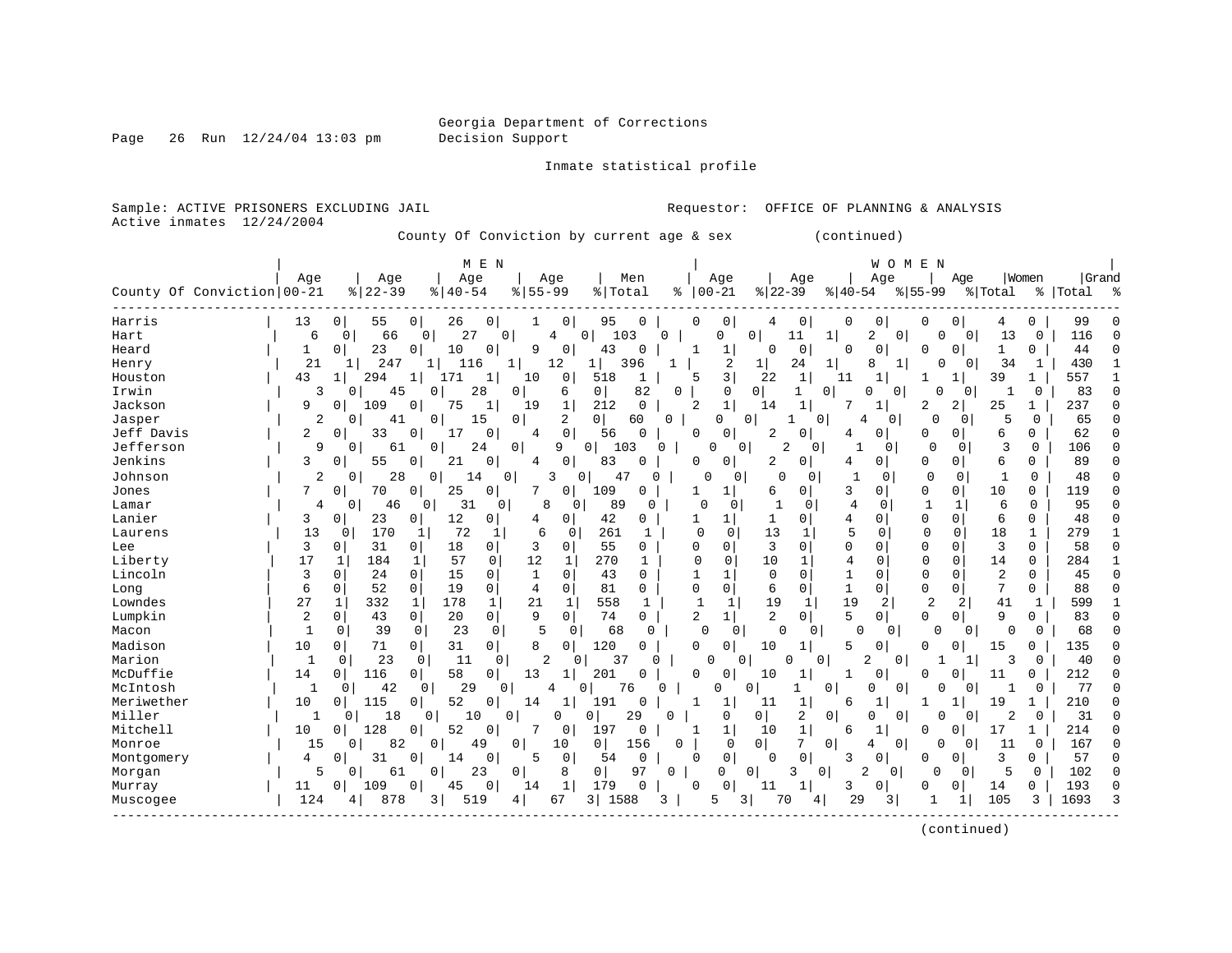Page  $27$  Run  $12/24/04$  13:03 pm

Inmate statistical profile

Sample: ACTIVE PRISONERS EXCLUDING JAIL Requestor: OFFICE OF PLANNING & ANALYSIS Active inmates 12/24/2004

County Of Conviction by current age & sex (continued)

|                            |                |                               | M E N                         |                         |                       |              |                            |                            |                      | WOMEN             |                                  |                |             |            |        |
|----------------------------|----------------|-------------------------------|-------------------------------|-------------------------|-----------------------|--------------|----------------------------|----------------------------|----------------------|-------------------|----------------------------------|----------------|-------------|------------|--------|
|                            | Age            | Age                           | Age                           | Age                     | Men                   |              | Age                        | Age                        |                      | Age               | Age                              |                | Women       | Grand      |        |
| County Of Conviction 00-21 |                | $8 22-39$                     | $8   40 - 54$                 | $8155 - 99$             | % Total               |              | $8   00 - 21$              | $ 22-39$                   | $ 40-54 $            |                   | $8155 - 99$                      | % Total        |             | %  Total % |        |
|                            |                |                               |                               |                         |                       |              |                            |                            |                      |                   |                                  |                |             |            |        |
| Newton                     | 20             | 268                           | 136<br>1                      | 19<br>1                 | 443                   | 0            | 0                          | 19<br>1                    | 14                   |                   | 2<br>2                           | 35             |             | 478        |        |
| Oconee                     | $\overline{2}$ | 44<br>0                       | 18<br>0 <sup>1</sup>          | 0<br>4                  | 68<br>O               | 0            | O                          | 0<br>1                     | 0                    | 0                 | U<br>0                           | 2              | 0           | 70         |        |
| Oglethorpe                 | 5              | 42<br>0                       | $\mathbf 0$<br>15<br>0        | 3<br>$\Omega$           | 65<br>0               | C            | 0                          | 3<br>$\Omega$              | 2                    | $\Omega$          | $\Omega$<br>$\Omega$             | 5              | 0           | 70         | C      |
| Paulding                   | 1.5            | 106<br>0                      | 0<br>66                       | 9<br>$\Omega$           | 196<br>$\Omega$       | $\Omega$     | O                          | $\overline{0}$<br>10       | 1                    | 6<br>1            |                                  | 17             | 1           | 213        |        |
| Peach                      | 3              | 52<br>0                       | 31<br>0<br>0                  | 2<br>0                  | 88<br>0               | 0            | 0                          | $\mathbf 0$<br>$\Omega$    |                      | 0                 | 0<br>O                           |                | 0           | 89         |        |
| Pickens                    | 5              | 48<br>$\Omega$                | 33<br>0                       | 7<br>0                  | $\mathbf 0$<br>93     | 0            | $\Omega$                   | $\overline{0}$<br>$\Omega$ | $\Omega$             | $\Omega$          | $\Omega$<br>$\Omega$             | -1             | $\Omega$    | 94         |        |
| Pierce                     | 0              | 31<br>0                       | 16<br>0<br>0                  | $\mathbf 0$<br>4        | $\mathbf 0$<br>51     | ∩            | $\mathbf 0$                | 0                          | <sup>0</sup>         | 0                 | ∩<br>0                           |                | 0           | 52         |        |
| Pike                       | 3              | 20<br>$\Omega$                | 16<br>0                       | 0<br>6                  | $\overline{0}$<br>45  | 0            | $\Omega$                   | 2<br>$\Omega$              | 0                    | 3<br>0            | O<br>$\Omega$                    | 5              | $\mathbf 0$ | 50         | n      |
| Polk                       | 8              | $\Omega$<br>96                | 45<br>0<br>0                  | 12<br>1                 | 161<br>$\Omega$       | -1           | 1                          | 0<br>6                     |                      | 0                 | 0<br>0                           | 8              | 0           | 169        | ∩      |
| Pulaski                    | 6              | $\Omega$<br>69                | 25<br>0                       | 0<br>$\mathbf{1}$       | $\overline{0}$<br>101 | <sup>n</sup> | $\Omega$                   | 9<br>$\Omega$              | $\Omega$             | 1                 | <sup>0</sup><br>$\Omega$         | 16             | $\Omega$    | 117        | n      |
| Putnam                     | 5.             | 82<br>$\Omega$                | $\Omega$<br>47<br>0           | $\mathbf 0$<br>9        | 143<br>$\cap$         |              | 1                          | 0                          |                      | 0                 | $\Omega$<br>$\Omega$             | 9              | 0           | 152        | ∩      |
| Ouitman                    | 0              | 9<br>$\Omega$                 | $\mathbf 0$<br>3              | 0<br>$\Omega$           | $\Omega$<br>12        |              | 1                          | $\Omega$                   | $\Omega$<br>$\Omega$ | $\Omega$          | $\Omega$<br>$\Omega$             | $\mathbf{1}$   | $\Omega$    | 13         | n      |
| Rabun                      | 3              | 50<br>0                       | $\mathbf 0$<br>0<br>15        | 3<br>0                  | 71<br>0               | 0            | 0                          | 0<br>0                     | 1                    | 0                 | 0<br>0                           | 1              | 0           | 72         | $\cap$ |
| Randolph                   | 7              | 42<br>0                       | 20<br>0                       | 0<br>4                  | 73<br>0               | 0            | $\Omega$<br>0              | 2<br>0                     | 3                    | 0                 | $\mathbf 0$<br>$\mathbf 0$       | 5              | $\Omega$    | 78         |        |
| Richmond                   | 136            | 1157<br>4                     | 501<br>4<br>4                 | 86<br>4 <sup>1</sup>    | 1880<br>4             | 7            | 4                          | 87<br>4                    | 46                   | 4                 | $\overline{2}$<br>$\overline{a}$ | 142            | 4           | 2022       |        |
| Rockdale                   | 43             | 206<br>1                      | 113<br>1<br>1                 | 11<br>0                 | 373                   | -1           | $\overline{2}$             | 22<br>1                    | 12                   | 1                 | $\mathbf 0$<br>0                 | 36             | 1           | 409        |        |
| Schley                     | 2              | 15<br>0                       | 6<br>0<br>0                   | 0                       | 24<br>U               | $\Omega$     | 0                          | $\Omega$<br>1              | 0                    | 0                 | $\Omega$<br>$\Omega$             | $\mathbf{1}$   | $\Omega$    | 25         | C      |
| Screven                    | 11             | 0<br>92                       | 33<br>0<br>$\Omega$           | 7<br>$\Omega$           | 143                   | 0            | $\mathbf{1}$               | 6<br>$\Omega$              | 3                    | <sup>0</sup>      | $\Omega$<br>$\Omega$             | 10             | $\Omega$    | 153        |        |
| Seminole                   | 5              | 50<br>$\Omega$                | 22<br>$\mathbf 0$<br>$\Omega$ | 6<br>$\Omega$           | 83<br>$\Omega$        | $\Omega$     | 0                          | 3<br>$\Omega$              | 2                    | $\Omega$          | 0<br>$\Omega$                    | 5              | 0           | 88         |        |
| Spalding                   | 44             | 1<br>410                      | 176<br>$\mathbf{1}$<br>1      | 2<br>41                 | 671<br>$\mathbf{1}$   |              | 2<br>1                     | $\overline{a}$<br>30       | 15                   |                   | $\mathbf 1$                      | 48             | 1           | 719        |        |
| Stephens                   | 10             | 89<br>0                       | $\Omega$<br>$\mathbf 0$<br>51 | 12<br>$\mathbf{1}$      | 162<br>0              |              | $\mathbf 0$<br>$\mathbf 0$ | $\overline{2}$<br>$\Omega$ | $\overline{2}$       | $\Omega$          | $\mathbf{1}$<br>1                | 5              | $\mathbf 0$ | 167        |        |
| Stewart                    | 6              | $\mathbf 0$<br>27             | 6<br>0<br>0                   | $\Omega$<br>$\mathbf 0$ | 39<br>0               | $\Omega$     | 0                          | $\mathbf{1}$<br>$\Omega$   | 2                    | 0                 | $\Omega$<br>0                    | 3              | 0           | 42         | $\cap$ |
| Sumter                     | 14             | 0<br>141                      | 59<br>0<br>1                  | 4<br>0                  | 218                   | $\Omega$     | 1<br>1                     | 6<br>0                     | 4                    | 0                 | $\Omega$<br>$\Omega$             | 11             | 0           | 229        |        |
| Talbot                     | 2              | 0<br>25                       | 9<br>0<br>0                   | 0                       | 37<br>0               | 0            | 0                          | $\Omega$<br>0              | 3                    | 0                 | $\Omega$<br>0                    | 3              | 0           | 40         | C      |
| Taliaferro                 | $\overline{1}$ | $\mathbf 0$<br>$\overline{2}$ | 3<br>$\mathbf 0$<br>$\Omega$  | $\overline{2}$<br>0     | 8                     | $\Omega$     | $\cap$<br>0                | U                          | $\Omega$             | $\cap$<br>0       | $\Omega$<br>∩                    | 0              | $\mathbf 0$ | 8          |        |
| Tattnall                   | 7              | $\overline{0}$<br>78          | 36<br>0<br>$\Omega$           | 9<br>$\Omega$           | 130<br>O              | -1           | 1                          | 0                          | 6                    |                   | O                                | 8              | 0           | 138        |        |
| Taylor                     | 8              | 62<br>0                       | 22<br>0                       | 3<br>0                  | $\Omega$<br>95        | U            | $\Omega$                   | 0<br>2                     | 0                    | 0<br>0            | O<br>0                           | 2              | 0           | 97         |        |
| Telfair                    | 9              | 75<br>$\overline{0}$          | 38<br>0<br>0                  | 5<br>0                  | 127                   | 0            | 0                          | 0<br>6                     | 6                    | 1                 |                                  | 13             | 0           | 140        |        |
| Terrell                    | 6              | 48<br>0                       | 26<br>$\Omega$                | 3<br>0                  | 83<br><sup>0</sup>    | O            | $\Omega$                   | 2<br>0                     | 0                    | 0<br>0            | 0<br>0                           | $\overline{a}$ | 0           | 85         |        |
| Thomas                     | 26             | 176<br>1                      | 106<br>1<br>1                 | 12<br>1                 | 320<br>1              | O            | 0                          | $\mathsf 0$<br>9           | q                    | 1                 | 0<br>n                           | 18             |             | 338        |        |
| Tift                       | 17             | 187                           | 112                           | 15                      | 1 <br>331             |              | 2                          | 7<br>1                     | $\Omega$             | 11<br>1           |                                  | 21             | 1           | 352        |        |
| Toombs                     | 30             | 182                           | 62<br>0                       | 7<br>0                  | 281<br>$\mathbf{1}$   | $\Omega$     | $\mathbf 0$                | 19<br>1                    | 6                    |                   | $\Omega$<br>O                    | 25             |             | 306        |        |
| Towns                      | 0              | $\Omega$<br>12                | 5<br>0                        | $\overline{0}$<br>4     | 0 <sup>1</sup><br>21  | 0            | $\Omega$                   | 0 <sup>1</sup><br>1        | $\circ$              | $\mathbf{0}$<br>∩ | $\Omega$<br>$\Omega$             | 1              | 0           | 22         |        |
| Treutlen                   | 4              | 19<br>O                       | 0<br>0<br>14                  | $\mathbf 0$             | 38<br>0               | 0            | 0                          | $\mathbf 0$<br>0           | 2                    | 0                 | 0<br>0                           | 2              | 0           | 40         |        |
| Troup                      | 44             | 398                           | 1<br>168                      | 29                      | 1<br>639              |              | 2                          | 30<br>1                    | 2                    | 8                 | $\overline{2}$<br>2              | 42             | 1           | 681        |        |
|                            |                |                               |                               | 1                       |                       |              |                            |                            |                      |                   |                                  |                |             |            |        |
|                            |                |                               |                               |                         |                       |              |                            |                            |                      |                   |                                  |                |             |            |        |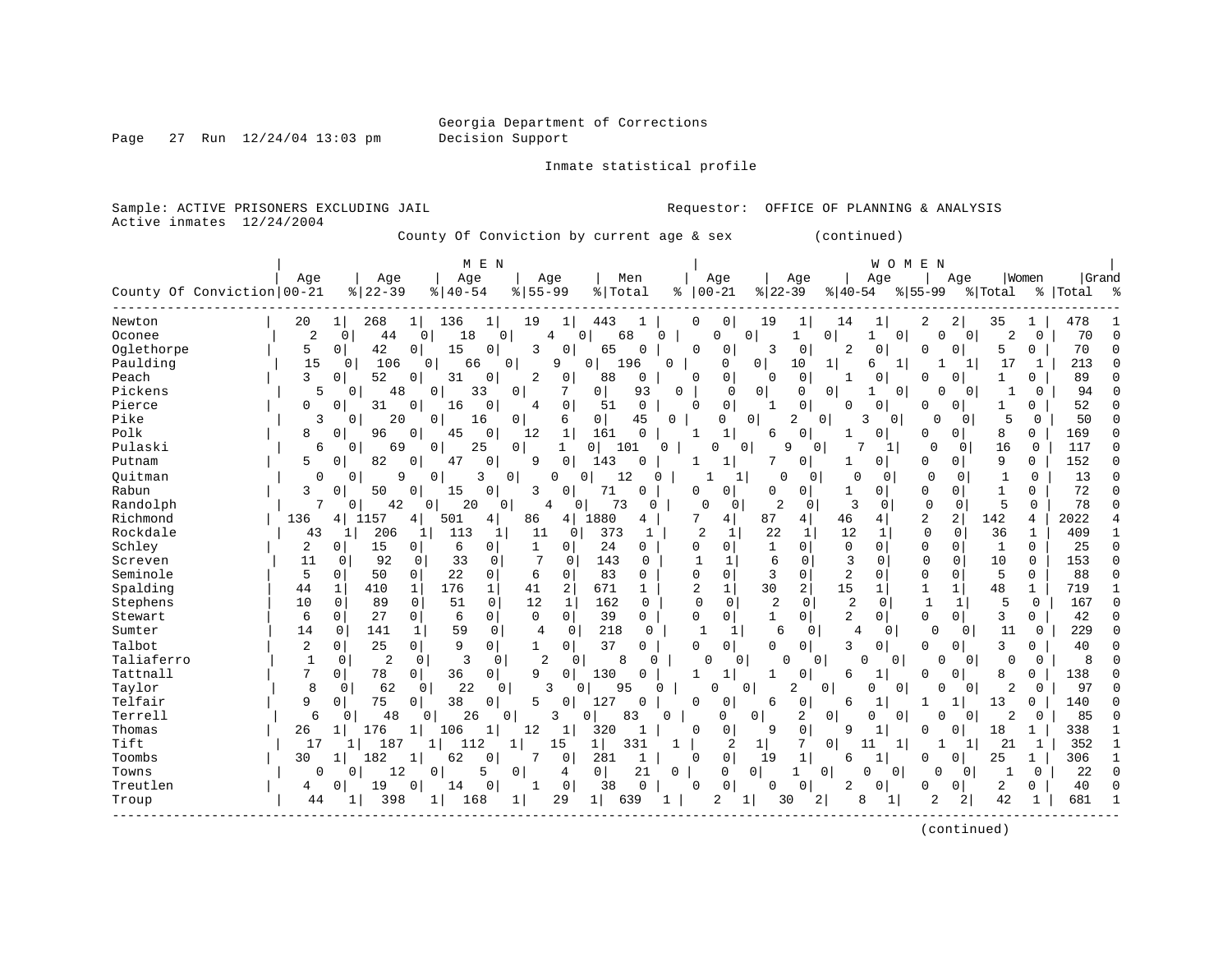Page 28 Run  $12/24/04$  13:03 pm

Inmate statistical profile

Sample: ACTIVE PRISONERS EXCLUDING JAIL Requestor: OFFICE OF PLANNING & ANALYSIS Active inmates 12/24/2004

County Of Conviction by current age & sex (continued)

|                            |         |                                                 | M E N                 |                  |                       |                      |                      | WOMEN                    |                      |                    |                    |
|----------------------------|---------|-------------------------------------------------|-----------------------|------------------|-----------------------|----------------------|----------------------|--------------------------|----------------------|--------------------|--------------------|
|                            | Age     | Age                                             | Age                   | Age              | Men                   | Age                  | Age                  | Age                      | Age                  | Women              | Grand              |
| County Of Conviction 00-21 |         | $8   22 - 39$                                   | $\frac{1}{6}$   40-54 | $8 55-99$        | % Total               | $ 00-21$<br>နွ       | $ 22-39 $            | $ 40-54$<br>$8155 - 99$  |                      | % Total            | %   Total %        |
| Turner                     |         | 41<br>01                                        | 28<br>$\overline{0}$  | 0<br>6           | 79                    | $\Omega$<br>U        |                      | 0                        | 0                    |                    | 82                 |
| Twiggs                     | 0       | 18<br>0                                         | 18<br>0               | $\Omega$<br>0    | 39                    | U<br>0               | 0                    | O.<br>$\Omega$           | O<br>$\left($        |                    | 40<br><sup>0</sup> |
| Union                      | 0       | 24<br>$\overline{0}$                            | 16<br>01              | $\Omega$<br>5    | 46<br>$\Omega$        |                      | 0                    | 2<br>0                   | 0                    |                    | 50                 |
| Upson                      | 16      | 112                                             | 50<br>$\Omega$        | 14               | 192                   | Ω                    | 0<br>0               | $\overline{0}$           | $\Omega$             | 12                 | 204<br>U           |
| Walker                     | 6       | 214                                             | 97<br>1               | 25               | 342                   | 0<br>O               | 19<br>1              | 11                       |                      | 31                 | 373                |
| Walton                     | 17      | 189                                             | 111                   | 13               | 330                   | n                    | 0 <sup>1</sup><br>11 |                          | 2<br>2               | 20                 | 350                |
| Ware                       | 16      | 218                                             | 122                   | 18               | 374                   | 0                    | 20<br>1              | 6                        | 0                    | 26                 | 400                |
| Warren                     |         | 25                                              | 15                    | 3<br>0           | $\overline{0}$<br>44  | 0                    | $\Omega$<br>0        | $\Omega$                 | 0<br>0               | 2                  | 46                 |
| Washington                 | 15<br>0 | 78<br>0                                         | 32<br>0               | $\mathbf 0$<br>2 | 127<br>$\Omega$       | 0<br>∩               | 5<br>O               |                          | 0                    | 6                  | 133                |
| Wayne                      | 8       | 96                                              | 43<br>0               | 0                | 153<br>0 <sup>1</sup> | 0                    | 6<br>0               |                          | 0<br>$\Omega$        | 14<br><sup>0</sup> | 167                |
| Webster                    | 0       | 0                                               | 0                     | 0                | n                     | 0<br>U               | 0                    | 0<br>O.                  | 0                    |                    | 10                 |
| Wheeler                    |         | 15<br>$\Omega$                                  | 16<br>$\Omega$        | $\mathbf{0}$     | 38<br>0               | O                    | O<br><sup>0</sup>    | <sup>0</sup><br>C        |                      |                    | 39                 |
| White                      | 4       | 42<br>$\overline{0}$                            | $\overline{0}$<br>21  | 01<br>3          | 70<br>$\Omega$        | $\Omega$<br>O        | 0<br>2               | 3<br>0                   | $\Omega$             |                    | 75                 |
| Whitfield                  | 32      | 393                                             | 246<br>2              | 49<br>2          | 720                   | 4                    | 51<br>3              | 26<br>2                  |                      | 84<br>3            | 804<br>2           |
| Wilcox                     | 01      | 38<br>0                                         | 19<br>01              | 0<br>6           | 64<br>0               |                      | 2<br>0               | 0<br>0                   | 0                    |                    | 67                 |
| Wilkes                     | 4       | 40<br>$\Omega$<br>0                             | 27<br>$\Omega$        | 5<br>$\Omega$    | 76                    | $\mathcal{D}$        | 3                    | $\Omega$                 | $\Omega$<br>$\Omega$ | 6                  | 82<br>0            |
| Wilkinson                  | 4<br>0  | 35<br>0                                         | 16<br>0               | 2<br>0           | 57                    | $\Omega$<br>$\Omega$ | 4<br>0               | <sup>0</sup><br>$\Omega$ | $\Omega$             |                    | 61<br>0            |
| Worth                      | 11<br>0 | 88                                              | 50<br>0               | 10<br>$\Omega$   | 159                   | $\cap$               | 6<br>$\Omega$        | $\overline{2}$           | <sup>0</sup>         |                    | 167                |
| Total reported             |         | 3031 100 27941 100 13549 100 2303 100 46824 100 |                       |                  |                       | 160 100              | 1950 100  1083 100   |                          | 89 100               |                    | 3282 100 50106 100 |
|                            |         |                                                 |                       |                  |                       |                      |                      |                          |                      |                    |                    |
| Percent reported           | 96.3    | 98.4                                            | 98.3                  | 99.1             | 98.2                  | 97.0                 | 95.3                 | 95.6                     | 97.8                 | 95.5               | 98.0               |
|                            |         |                                                 |                       |                  |                       |                      |                      |                          |                      |                    |                    |
| Not reported               | 118     | 466                                             | 240                   | 20               | 844                   | 5                    | 97                   | 50                       | 2                    | 154                | 998                |
| Total                      | 3149    | 28407                                           | 13789                 | 2323             | 47668                 | 165                  | 2047                 | 1133                     | 91                   | 3436               | 51104              |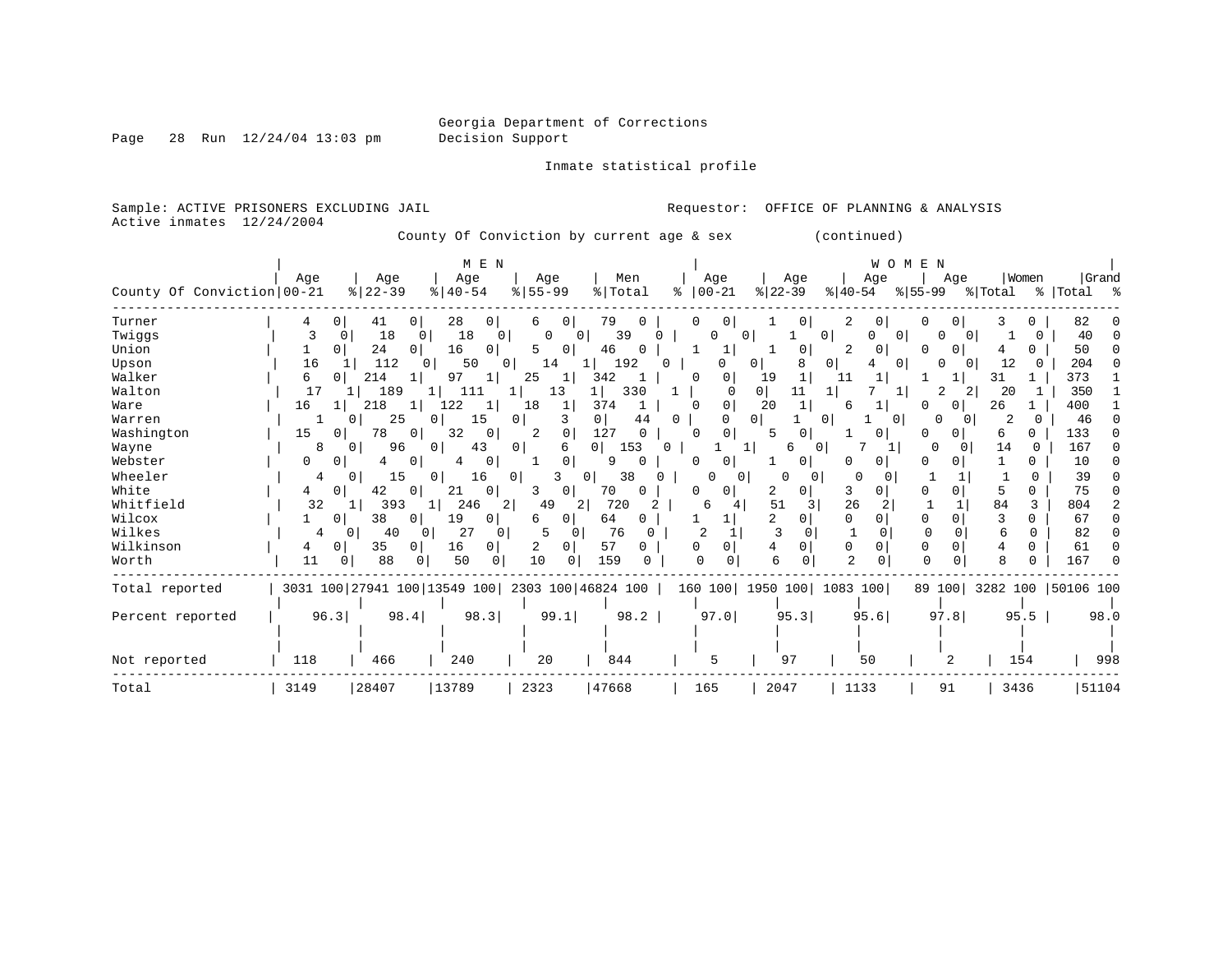Inmate statistical profile

Sample: ACTIVE PRISONERS EXCLUDING JAIL **Requestor:** OFFICE OF PLANNING & ANALYSIS Active inmates 12/24/2004

Circ Of Conviction by current age & sex

|                    |            |                       |                       | M E N          |                      |                |                |                |                   |                |                     |          | W O M          | E N            |                |         |                |           |               |
|--------------------|------------|-----------------------|-----------------------|----------------|----------------------|----------------|----------------|----------------|-------------------|----------------|---------------------|----------|----------------|----------------|----------------|---------|----------------|-----------|---------------|
|                    | Age        | Age                   | Age                   |                | Age                  | Men            |                | Age            |                   | Age            |                     | Age      |                | Aqe            |                | Women   |                | Grand     |               |
| Circ Of Conviction | $ 00 - 21$ | $8 22-39$             | $8   40 - 54$         |                | $8155 - 99$          | % Total        |                | ႜ              | $00 - 21$         | $ 22-39$       |                     | $ 40-54$ |                | $8155 - 99$    |                | % Total |                | %   Total |               |
| Alapaha            | 19         | 211<br>1              | 11<br>115             | $\mathbf{1}$   | 23                   |                | 368            |                | 3<br>2            | 16             | 1                   | 10       | 1              | 0              | $\Omega$       | 29      | 1              | 397       |               |
| Alcovy             | 37         | 457                   | 2<br>247              | 2              | 32<br>1              | 773            | 2              | 0              | 0                 | 30             | 2                   | 21       | 2              | 4              | 4              | 55      | 2              | 828       |               |
| Atlanta            | 266        | 2645<br>9             | 9<br>1349             | 10             | 230                  | 10<br>4490     | 10             | б              | 4                 | 101            | 5                   | 68       | 6              | 6              | 7              | 181     | 6              | 4671      | Q             |
| Atlantic           | 43         | 450<br>-14            | 187<br>2              | 1              | 40<br>2              | 720            | 2              | 2              | $\mathbf{1}$      | 20             | 11                  | 12       | $\mathbf{1}$   | 1              | $\mathbf{1}$   | 35      | 1              | 755       |               |
| Augusta            | 173        | 1429<br>6             | 627<br>5              | 5              | 107                  | 2336<br>5      | 5              | 10             | 6                 | 100            | 5                   | 60       | 6              | $\overline{4}$ | 4              | 174     | 5              | 2510      | 5             |
| Blue Ridge         | 25         | 323                   | 187<br>1              | 1              | 34<br>11             | 569            | 1              | 2              | 1                 | 34             | 2                   | 15       |                |                |                | 52      | 2              | 621       |               |
| Brunswick          | 37         | 524                   | 2<br>265              | 2              | 49<br>$\overline{2}$ | 875            | 2              | 1              | $\mathbf{1}$      | 25             | $\mathbf{1}$        | 20       | $\overline{2}$ | $\mathbf{1}$   | $\mathbf{1}$   | 47      | $\mathbf{1}$   | 922       |               |
| Chattahoochee      | 149        | 1065<br>5.            | 4<br>592              | 4              | 3<br>74              | 1880           | 4              | 5              | 3                 | 76             | $\overline{4}$      | 34       | 3              | $\overline{2}$ | 2              | 117     | 4              | 1997      |               |
| Cherokee           | 48         | 2<br>420              | 234<br>2              | 2 <sup>1</sup> | 48<br>2              | 750            | $\overline{a}$ | $\overline{a}$ | $\mathbf{1}$      | 65             | 3                   | 21       | 2              | $\Omega$       | $\Omega$       | 88      | 3              | 838       | $\mathcal{D}$ |
| Clayton            | 151        | 1050<br>5             | 4 <sup>1</sup><br>437 | $\overline{3}$ | 56<br>2              | 1694           | 4              | 6              | 4                 | 103            | 5                   | 30       | 3              | $\overline{2}$ | $\overline{a}$ | 141     | 4              | 1835      |               |
| Cobb               | 174        | 1405<br>6             | 711<br>5              | 5              | 101<br>4             | 2391           | 5.             | q              | б.                | 134            | 7                   | 88       | 8              | 5              | 6              | 236     | 7              | 2627      |               |
| Conasauga          | 43         | 502                   | 2<br>291              | 2              | 63<br>3              | 899            | $\overline{2}$ | 6              | 4                 | 62             | 3                   | 29       | 3              | $\mathbf{1}$   | $\mathbf{1}$   | 98      | 3              | 997       |               |
| Cordele            | 40         | 399<br>$\mathbf{1}$   | $\mathbf{1}$<br>196   | 1 <sup>1</sup> | 29<br>1 <sup>1</sup> | 664            | $\mathbf{1}$   | 4              | $\overline{3}$    | 31             | $\overline{2}$      | 13       | 1 <sup>1</sup> |                |                | 49      | $\mathbf 1$    | 713       |               |
| Coweta             | 106        | 1136<br>3             | 481<br>4              | $\overline{4}$ | 118<br>5             | 1841           | 4              | 6              | 4                 | 85             | 4                   | 33       | 3              | 4              | 4              | 128     | 4              | 1969      |               |
| Dougherty          | 41         | 601<br>1 <sup>1</sup> | 2 <sup>1</sup><br>264 | 2 <sup>1</sup> | 43<br>2 <sup>1</sup> | 949            | 2              | $\mathbf{1}$   | $\mathbf{1}$      | 26             | 1                   | 30       | 3              | 1              |                | 58      | 2              | 1007      |               |
| Dublin             | 22         | 235<br>1              | 118<br>1              | 1              | 10                   | 385<br>0       |                | C              | 0                 | 14             | -1                  |          | 1              |                | 0              | 22      | 1              | 407       |               |
| Eastern            | 188        | 1450<br>б.            | 600<br>5              | 4              | 86<br>4 <sup>1</sup> | 2324           | 5              | 6              | 4                 | 79             | 4                   | 47       | 4              | 2              | 2              | 134     | 4              | 2458      |               |
| Flint              | 21         | 247<br>-1             | 116<br>1              | 1              | 12                   | 396<br>1       |                |                | 2<br>$\mathbf{1}$ | 24             |                     | 8        | 1 <sup>1</sup> | 0              | $\Omega$       | 34      | 1              | 430       |               |
| Griffin            | 78         | 702<br>3              | 324<br>3              | 2              | 81<br>4              | 1185           |                | 5              | 3                 | 51             | 3                   | 25       | 2              | 2              | 2              | 83      | 3              | 1268      |               |
| Gwinnett           | 109        | 866<br>4              | 351<br>3              | 3 <sup>1</sup> | 75                   | 3 I<br>1401    |                |                |                   | 4              | 66<br>$\frac{3}{2}$ | 35       | $\overline{3}$ | 6              | 7              | 114     | 3              | 1515      |               |
| Houston            | 43         | 294<br>1              | 171                   | $\mathbf{1}$   | 10<br>0 <sup>1</sup> | 518            | 1              | 5              | 3                 | 22             | 1                   | 11       | 1              |                |                | 39      | 1              | 557       |               |
| Lookout Mountain   | 24         | 545<br>1              | $\overline{2}$<br>289 | 2              | 65                   | 3              | 923            | 2              | 2                 | $1\vert$       | 55<br>31            | 27       | $\overline{2}$ | 2              | 2              | 86      | 3              | 1009      |               |
| Macon              | 57         | 2<br>599              | 2<br>347              | 3              | 3<br>60              | 1063           | $\overline{a}$ | 3              | 2                 | 31             | $\overline{2}$      | 23       | 2              | 5              | 6              | 62      | 2              | 1125      |               |
| Middle             | 79         | 492<br>3              | $\overline{2}$<br>167 | 1              | 27                   | $1\vert$       | 765<br>2       |                | 0                 | $\Omega$<br>31 | 2                   | 11       |                | 0              | $\overline{0}$ | 42      | 1              | 807       |               |
| Mountain           | 20         | 198                   |                       | 1              | 18<br>1              | 349            |                | O              | 0                 | 8              | 0                   | 8        |                |                |                | 17      | 1              | 366       |               |
| Northeastern       | 45         | 410<br>1              | 280<br>1              | 2              | 51                   | $\overline{a}$ | 786<br>2       |                | 4<br>3            | 27             |                     | 30       | 3              | 3              | 3              | 64      | $\overline{2}$ | 850       |               |
| Northern           | 35         | 355<br>$\mathbf{1}$   | 171                   | 1              | 34<br>1              | 595            | -1             | O              | 0                 | 35             | 2                   | 23       | 2              |                | 1              | 59      | $\overline{a}$ | 654       | -1            |
| Ocmulgee           | 64         | 2<br>608              | 2<br>256              | 2              | 43                   | 2<br>971       | 2              | $\overline{2}$ |                   | 42             | 2                   | 22       | 2              | $\overline{c}$ | 2              | 68      | $\overline{2}$ | 1039      | 2             |
| Oconee             | 32         | 383<br>1 <sup>1</sup> | 171                   | 1              | 21<br>11             | 607            | 1              | U              | 0                 | 31             | 2                   | 26       | 21             | 3              | $\overline{3}$ | 60      | $\overline{2}$ | 667       |               |
| Ogeechee           | 71         | 2<br>520              | 185<br>2              | 1              | 29                   | 805            | 2              | 6              | 4                 | 33             | 2                   | 20       | $\overline{2}$ | 5              | 6              | 64      | $\overline{a}$ | 869       | 2             |
| Pataula            | 25         | 226                   | $\mathbf{1}$<br>114   | $1\vert$       | 17<br>$\mathbf{1}$   | 382            | 1              | 1              | $\mathbf{1}$      | 13             | $\mathbf{1}$        | 5        | 0              | $\Omega$       | 0              | 19      | $\mathbf{1}$   | 401       |               |
| Piedmont           | 27         | 267<br>11             | 173<br>11             | 1              | 40<br>2              | 507            | 1              | $\mathbf{3}$   | 2                 | 26             | $\mathbf{1}$        | 11       | 1              | $\mathbf{3}$   | 3              | 43      | $\mathbf{1}$   | 550       | $\mathbf{1}$  |
| Rome               | 37         | 456                   | 228<br>$\overline{2}$ | 2              | 42<br>2              | 763            | 2              | 2              | 1                 | 52             | 3                   | 34       | 3              |                |                | 89      | 3              | 852       |               |
| South Georgia      | 50         | 2<br>506              | 2<br>203              | $\mathbf{1}$   | 29<br>1              | 788            | 2              | $\mathbf{3}$   | 2                 | 38             | $\overline{a}$      | 10       | 1              | $\mathbf{1}$   | $\mathbf{1}$   | 52      | $\overline{a}$ | 840       |               |
| Southern           | 69         | 720<br>2              | $\overline{3}$<br>388 | $\overline{3}$ | 62<br>$\overline{3}$ | 1239           | 3              | $\mathbf{1}$   | 1                 | 33             | 2                   | 32       | 3              | $\overline{4}$ | $\overline{4}$ | 70      | $\overline{a}$ | 1309      |               |
| Southwestern       | 26         | 257                   | 116<br>$\mathbf{1}$   | $\mathbf{1}$   | 14<br>$\mathbf{1}$   | 413            |                | $\mathbf{1}$   | $\mathbf{1}$      | 12             | $\mathbf{1}$        | 6        | 1              | $\Omega$       | $\mathbf 0$    | 19      | $\mathbf{1}$   | 432       |               |
|                    |            |                       |                       |                |                      |                |                |                |                   |                |                     |          |                |                |                |         |                |           |               |

(continued)

Page 29 Run 12/24/04 13:03 pm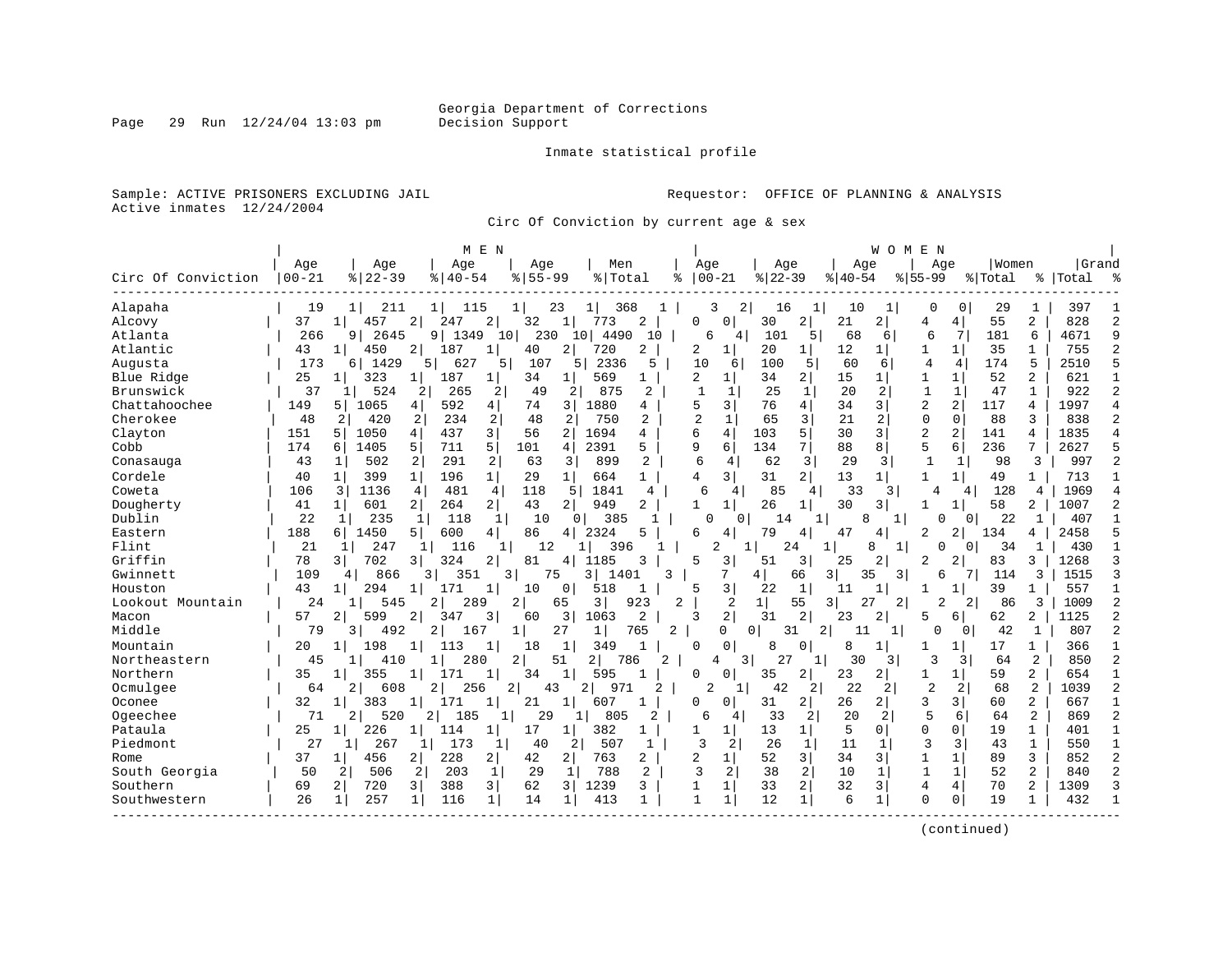Page 30 Run  $12/24/04$  13:03 pm

Inmate statistical profile

Sample: ACTIVE PRISONERS EXCLUDING JAIL Requestor: OFFICE OF PLANNING & ANALYSIS Active inmates 12/24/2004

Circ Of Conviction by current age & sex (continued)

|                    | Age       | Age                   | M E N<br>Age                 | Aqe         | Men                | Aqe           | Age                           | WOMEN<br>Age           | Women<br>Age               | Grand              |
|--------------------|-----------|-----------------------|------------------------------|-------------|--------------------|---------------|-------------------------------|------------------------|----------------------------|--------------------|
| Circ Of Conviction | $00 - 21$ | $ 22-39 $             | $ 40-54 $                    | $ 55 - 99 $ | % Total            | $8   00 - 21$ | $ 22 - 39 $                   | $ 40-54 $<br>$ 55-99 $ | % Total<br>- န ၂           | Total %            |
| Stone Mountain     | 240<br>8  | 1894<br>7 I           | 835<br>6                     | 120<br>5    | 3089               | 13<br>20      | 106<br>5                      | 46<br>6                | 178<br>5                   | 3267               |
| Tallapoosa         | 11        | 142<br>0 <sup>1</sup> | 70                           | 17          | 240                |               | 0                             | κ                      | $\Omega$<br>$\Omega$<br>11 | 251                |
| Tifton             | 35        | 361                   | 2<br>218                     | 37<br>2     | 651                | 2             | 15                            | 15                     | 33                         | 684                |
| Toombs             | 23        | 210                   | 119                          | 25          | 377                | 3             | 15                            | 4                      | 22                         | 399                |
| Waycross           | 33        | 502                   | 2<br>261                     | 40<br>2 I   | 836                |               | 39                            | 15                     | 57<br>$\overline{2}$       | 893                |
| Western            | 28        | 359                   | 161                          | 24          | 572                | 0             | 20                            | 15                     | 36                         | 608                |
| Rockdale           | 43        | 206                   | 113                          | 11          | 373                |               | 22                            | 12                     | 36                         | 409                |
| Douglas            | 71        | 589                   | 281<br>2                     | 46          | 987                | 8             | 44                            | 32                     | 84                         | 1071               |
| Appalachian        | 14        | 182                   | 125                          | 33          | 354                |               | 11                            |                        | 19                         | 373                |
| Enotah             |           | 121                   | 62<br>$\Omega$               | 21          | 211                |               | $\cap$<br>6                   | 10                     | 19                         | 230                |
| Bell-Forsyth       | 11        | 112                   | 56                           | 2.2         | 201                |               | 10                            | 4                      | 16<br>0                    | 217                |
| Towaliga           | 26        | 204                   | 118                          | 25          | 373                |               | 14                            | 8                      | 26                         | 399                |
| Paulding           | 15        | 106                   | 66<br>0                      | 9           | 196                |               | 10                            | 6                      | 17                         | 213                |
| Total reported     |           |                       | 3031 100 27941 100 13549 100 |             | 2303 100 46824 100 |               | 160 100   1950 100   1083 100 |                        | 89 100                     | 3282 100 50106 100 |
| Percent reported   | 96.3      | 98.4                  | 98.3                         | 99.1        | 98.2               | 97.0          | 95.3                          | 95.6                   | 97.8<br>95.5               | 98.0               |
|                    |           |                       |                              |             |                    |               |                               |                        |                            |                    |
| Not reported       | 118       | 466                   | 240                          | 20          | 844                | 5             | 97                            | 50                     | 154<br>2                   | 998                |
| Total              | 3149      | 28407                 | 13789                        | 2323        | 47668              | 165           | 2047                          | 1133                   | 91<br>3436                 | 51104              |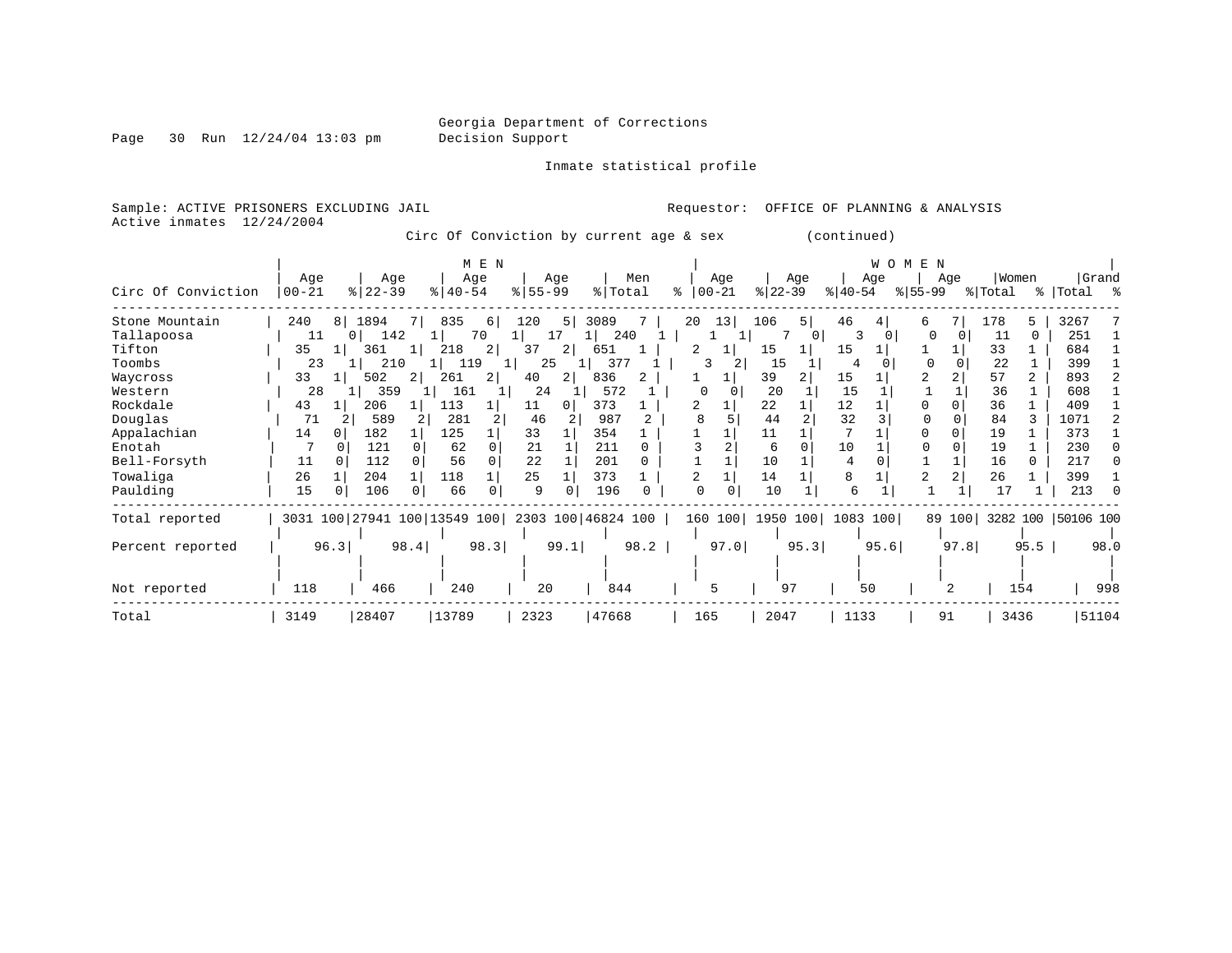Inmate statistical profile

Sample: ACTIVE PRISONERS EXCLUDING JAIL **Requestor:** OFFICE OF PLANNING & ANALYSIS Active inmates 12/24/2004

Home County by current age & sex

|               |              |                      |                | M E N                |                            |                     |                |               |                |                  |                |                |              | WOMEN                      |                |              |              |                |           |              |
|---------------|--------------|----------------------|----------------|----------------------|----------------------------|---------------------|----------------|---------------|----------------|------------------|----------------|----------------|--------------|----------------------------|----------------|--------------|--------------|----------------|-----------|--------------|
|               | Age          |                      | Age            | Age                  |                            | Age                 |                | Men           |                | Age              | Age            |                |              | Age                        | Age            |              | Women        |                | Grand     |              |
| Home County   | $00 - 21$    | $8$   22-39          |                | $8   40 - 54$        | $8155 - 99$                |                     | % Total        | ႜ             |                | $00 - 21$        | $ 22-39$       |                | $ 40-54$     |                            | $8155 - 99$    |              | % Total      |                | %   Total | ہ<br>ج       |
| Appling       | 4            | 58<br>0              | 0              | 20<br>0              |                            | 0                   | 89             | 0             | 0              | 0                | 5              | 0              | 1            | 0                          | 0              | 0            | 6            | 0              | 95        |              |
| Atkinson      |              | 15<br>0 <sup>1</sup> | 0              | 12                   | 5<br>0                     | 0                   | 33             | $\Omega$      | $\mathbf 0$    | 0                | $\mathbf{1}$   | $\mathbf 0$    | $\mathbf 0$  | $\mathbf 0$                | $\Omega$       | $\mathbf 0$  |              | $\Omega$       | 34        |              |
| Bacon         | 1            | 25<br>0              | 0              | 21<br>0              | 1                          | 0                   | 48             | 0             | $\Omega$       | 0                | $\mathbf{1}$   | 0              | 2            | $\Omega$                   | $\Omega$       | $\Omega$     | 3            | U              | 51        | $\cap$       |
| Baker         | 0            | 9<br>0               | 0              | 5<br>0               | $\mathbf 1$                | 0                   | 15             | 0             | O              | $\Omega$         | $\overline{2}$ | $\Omega$       | $\Omega$     | 0                          | $\Omega$       | 0            | 2            | 0              | 17        | $\Omega$     |
| Baldwin       | 24           | 179                  | 1              | 74<br>1              |                            | $\mathbf 0$         | 284            |               | $\cap$         | 0                | 10             | 1              | 7            | 1                          | $\mathbf{1}$   | $\mathbf{1}$ | 18           | 1              | 302       | -1           |
| Banks         | 4            | 29<br>$\Omega$       | 0              | 15<br>$\Omega$       | 4                          | $\Omega$            | 52             | 0             | $\cap$         | $\Omega$         | $\overline{4}$ | $\Omega$       | $\mathbf{1}$ | $\Omega$                   | $\Omega$       | $\Omega$     | 5            | 0              | 57        | ∩            |
| Barrow        | 10           | 112<br>0             | 0              | 85<br>$\mathbf{1}$   | 16                         | $\mathbf 1$         | 223            | $\mathbf{1}$  | 0              | $\Omega$         | 9              | $\mathbf{1}$   | 3            | $\Omega$                   | $\mathbf 0$    | $\mathbf 0$  | 12           | $\mathbf 0$    | 235       |              |
| Bartow        | 29           | $\mathbf{1}$<br>249  | $\mathbf{1}$   | 135<br>$\mathbf{1}$  | 35                         | 2                   | 448            | $\mathbf{1}$  | $\mathbf{1}$   | 1                | 43             | 3              | 17           | 2                          | $\mathbf{1}$   | $\mathbf{1}$ | 62           | $\overline{2}$ | 510       |              |
| Ben Hill      | 10           | 82<br>0              | 0              | 45<br>0              | 5                          | $\mathbf 0$         | 142            | 0             | $\overline{2}$ | 1                | 13             | $\mathbf{1}$   | 7            | 1                          | $\mathbf 0$    | $\mathbf 0$  | 22           | 1              | 164       | $\cap$       |
| Berrien       | 7            | 36<br>0              | $\mathbf{0}$   | 21<br>0 <sup>1</sup> | 7                          | 0                   | 71             | 0             | 1              | 1                | 4              | 0              | 0            | 0                          | $\Omega$       | 0            | 5            | 0              | 76        |              |
| <b>Bibb</b>   | 69           | 571<br>3             | 2              | 338<br>3             | 53                         | 3                   | 1031           | 3             | 3              | 2                | 35             | 2              | 21           | 2                          | -1             |              | 60           | 2              | 1091      |              |
| Bleckley      | 2            | 68<br>0              | 0              | 17<br>0 <sup>1</sup> | $\overline{a}$             | 0                   | 89             | 0             | 0              | 0                | 4              | 0              | 2            | $\Omega$                   | 1              | 1            | 7            | 0              | 96        |              |
| Brantley      | 2            | $\Omega$<br>20       | $\mathbf 0$    | 10                   | $\Omega$<br>$\overline{c}$ | 0                   | 34             | U             |                | $\mathbf{1}$     | O              | 0              |              | $\Omega$                   | O              | $\Omega$     | 2            | 0              | 36        |              |
| <b>Brooks</b> | 7            | 53<br>0 <sub>1</sub> | $\mathbf{0}$   | 21<br>0              | 4                          | $\mathbf 0$         | 85             | 0             | $\Omega$       | 0                | $\mathbf{1}$   | 0              | 1            | $\Omega$                   | 0              | 0            | 2            | 0              | 87        |              |
| Bryan         | 1            | 34<br>0              | $\mathbf{0}$   | 23                   | 0                          | $\overline{7}$<br>0 | 65             | U             |                | <sup>0</sup>     | 0              | $\overline{2}$ | 0            | $\overline{2}$<br>$\Omega$ | O              | $\Omega$     | 4            | $\Omega$       | 69        | C            |
| Bulloch       | 32           | 189<br>1             | 1              | 85<br>1              | 9                          | $\mathbf 0$         | 315            |               | $\overline{c}$ | 1                | 16             | 1              | 6            | 1                          | $\overline{2}$ | 2            | 26           |                | 341       |              |
| Burke         | 13           | 1                    | 96<br>$\Omega$ | 51                   | 0                          | 8                   | $\overline{0}$ | .68<br>U      |                | $\Omega$         | $\Omega$       | 4              | 0            | $\Omega$<br>4              |                |              | 9            | $\Omega$       | 177       | $\sqrt{ }$   |
| <b>Butts</b>  | 5.           | 70<br>$\circ$        | 0              | 38<br>$\Omega$       | 6                          | 0                   | 119            | $\Omega$      | $\overline{c}$ | $\mathbf{1}$     | 4              | 0              | 0            | $\mathbf 0$                | 1              |              | 7            | 0              | 126       |              |
| Calhoun       | 2            | $\Omega$             | 22<br>0        | 9                    | $\mathbf 0$                | 1                   | 0 <sup>1</sup> | 0<br>34       |                | $\mathbf 0$      | $\overline{0}$ | 1              | 0            | O<br>0                     | $\Omega$       | 0            |              | 0              | 35        |              |
| Camden        | 3            | 53<br>0 <sup>1</sup> | $\Omega$       | $\mathbf 0$<br>27    | 4                          | $\mathbf 0$         | 87             | $\mathbf 0$   | $\Omega$       | $\mathbf 0$      | 3              | 0              | 1            | $\Omega$                   | O              | 0            | 4            | 0              | 91        | $\cap$       |
| Candler       | 7            | $\Omega$             | 49<br>0        | 12                   | $\mathbf 0$                | 1                   | $\overline{0}$ | 69<br>0       |                | $\mathbf 0$<br>0 |                | 2<br>0         |              | 0 <sup>1</sup>             | O              | 0            | 3            | $\Omega$       | 72        | $\Omega$     |
| Carroll       | 21           | 266<br>$1\vert$      | $\mathbf{1}$   | 118<br>1             | 41                         | 2                   | 446            | $\mathbf{1}$  | $\Omega$       | 0                | 36             | $\overline{2}$ | 11           |                            | 1              | $\mathbf{1}$ | 48           | 2              | 494       |              |
| Catoosa       | 12           | $\Omega$             | 89<br>$\Omega$ | 43                   | $\Omega$                   | 10                  | $\Omega$<br>15 | $\Omega$<br>4 |                | 1                | 9              | 1              |              | 0                          | $\mathbf{1}$   | 1            | 15           | $\mathbf{1}$   | 169       | $\cap$       |
| Charlton      | 2            | 28<br>0              | 0              | 0<br>14              |                            | 0                   | 45             | 0             | 0              | 0                | 0              | 0              | 1            | 0                          | $\mathbf 0$    | 0            | $\mathbf{1}$ | 0              | 46        |              |
| Chatham       | 174          | 1339                 | 5 <sup>1</sup> | 518                  | 78<br>4                    | 4                   | 2109           | 5             | 6              | 4                | 61             | 4              | 36           | 4                          | 3              | 4            | 106          | 4              | 2215      |              |
| Chattahoochee | $\mathbf{1}$ | 14<br>0              | 0              | 0<br>4               | 1                          | $\mathbf 0$         | 20             | 0             | 0              | 0                | 0              | $\mathbf 0$    | 0            | $\Omega$                   | 0              | 0            | $\mathbf 0$  | $\Omega$       | 20        | $\cap$       |
| Chattooga     | 8            | 114<br>0             | 0              | 58                   | 13<br>0                    |                     | 193            | 0             | $\Omega$       | 0                | 12             | $\mathbf{1}$   | 8            | 1                          | 1              | $\mathbf{1}$ | 21           | $\mathbf{1}$   | 214       | $\Omega$     |
| Cherokee      | 19           | 233<br>1             | $\mathbf{1}$   | 132<br>1             | 26                         | $1\vert$            | 410            |               | 3              | $\overline{2}$   | 27             | 2              | 11           | 1                          | $\Omega$       | $\Omega$     | 41           | 1              | 451       |              |
| Clarke        | 20           | 316                  | 1              | 147<br>1             | 15                         | 1                   | 498            | -1            | $\Omega$       | $\Omega$         | 22             | $\mathbf{1}$   | 11           | 1                          | $\overline{2}$ | 2            | 35           | $\mathbf{1}$   | 533       | $\mathbf{1}$ |
| Clay          | $\Omega$     | 15<br>$\mathbf 0$    | $\mathbf{0}$   | 4<br>$\overline{0}$  | $\mathbf{1}$               | 0                   | 20             | 0             | $\Omega$       | $\Omega$         | $\mathbf{1}$   | $\Omega$       | $\mathbf 0$  | $\Omega$                   | $\mathbf 0$    | $\Omega$     | $\mathbf{1}$ | $\Omega$       | 21        | $\cap$       |
| Clayton       | 94           | 718<br>4             | 3              | 3<br>304             | 38                         | 2                   | 1154           | 3             | 4              | 3                | 57             | 3              | 19           | 2                          | $\overline{2}$ | 2            | 82           | 3              | 1236      | 3            |
| Clinch        | $\Omega$     | 31<br>$\Omega$       | $\Omega$       | 13<br>$\Omega$       | 2                          | $\mathbf 0$         | 46             | $\Omega$      | $\Omega$       | 0                | 2              | $\Omega$       | $\Omega$     | $\Omega$                   | $\Omega$       | $\Omega$     | 2            | $\Omega$       | 48        | $\cap$       |
| Cobb          | 136          | 5<br>984             | 4              | 509<br>4             | 69                         | 3                   | 1698           | 4             | 6              | 4                | 99             | 6              | 52           | 5                          | $\overline{2}$ | 2            | 159          | 5              | 1857      |              |
| Coffee        | 9            | 142<br>$\Omega$      | $\mathbf{1}$   | 55<br>$\Omega$       | 8                          | $\Omega$            | 214            | 1             | $\Omega$       | $\Omega$         | 17             | $\mathbf{1}$   | 6            | 1                          | $\mathbf{1}$   | 1            | 24           | $\mathbf{1}$   | 238       | -1           |
| Colquit       | 9            | 150<br>$\mathbf 0$   | 1              | 69<br>$\mathbf{1}$   | 15                         | $\mathbf{1}$        | 243            | 1             | 0              | 0                | 6              | 0              | 3            | 0                          | 1              | 1            | 10           | 0              | 253       |              |
| Columbia      | 14           | 106<br>1             | $\overline{0}$ | 44<br>0              | 11                         | 1                   | 175            | $\Omega$      | $\Omega$       | 0                | 8              | 0              | 7            | 1                          | 0              | 0            | 15           | 1              | 190       | $\Omega$     |
|               |              |                      |                |                      |                            |                     |                |               |                |                  |                |                |              |                            |                |              |              |                |           |              |

(continued)

Page 31 Run  $12/24/04$  13:03 pm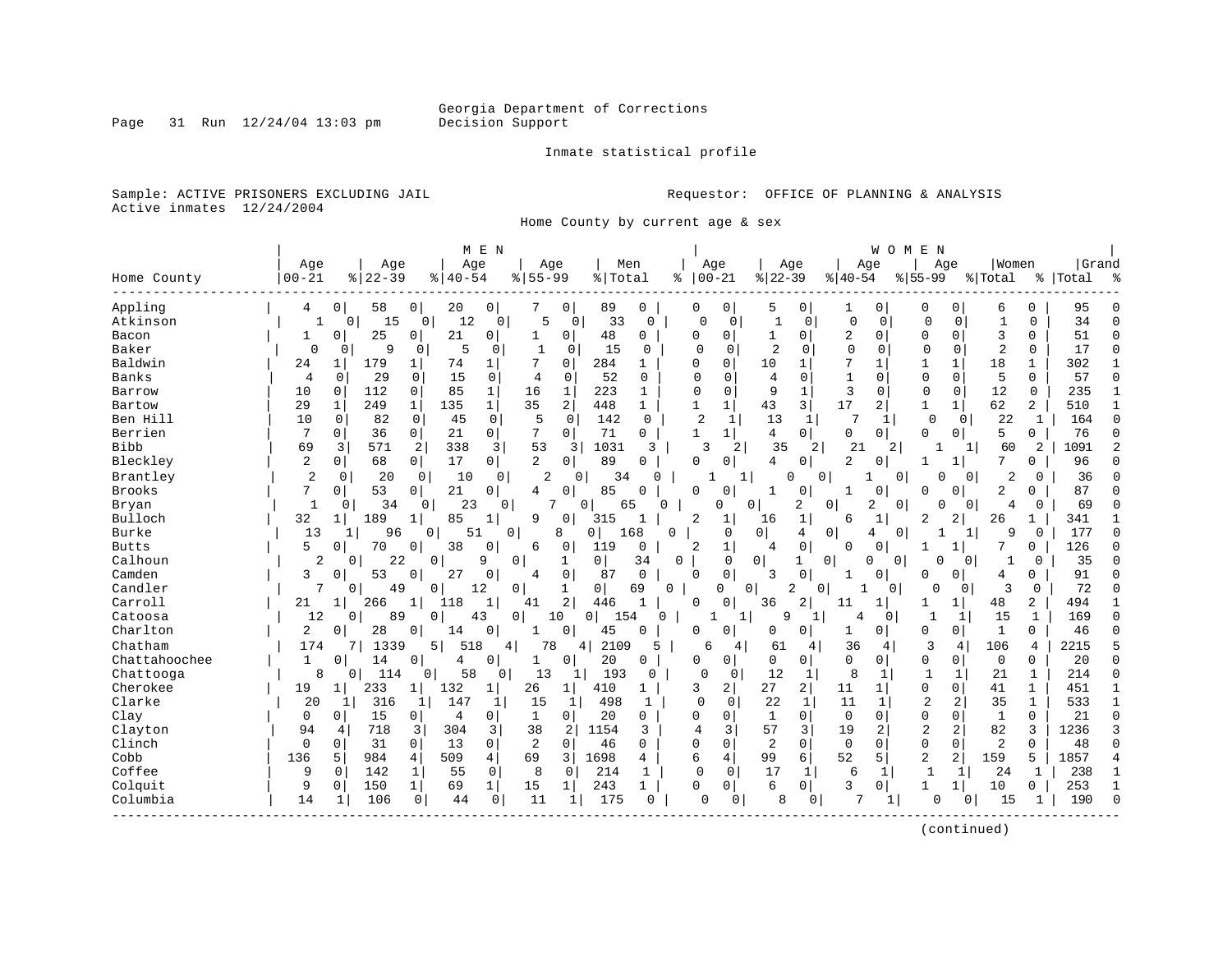Page 32 Run  $12/24/04$  13:03 pm

Inmate statistical profile

Sample: ACTIVE PRISONERS EXCLUDING JAIL Requestor: OFFICE OF PLANNING & ANALYSIS Active inmates 12/24/2004

Home County by current age & sex (continued)

|             |                |                      |                       | M E N                          |                     |                       |              |                |                |                |                    |                            | W O M          | E N            |             |                 |                |           |               |
|-------------|----------------|----------------------|-----------------------|--------------------------------|---------------------|-----------------------|--------------|----------------|----------------|----------------|--------------------|----------------------------|----------------|----------------|-------------|-----------------|----------------|-----------|---------------|
|             | Age            | Age                  | Age                   | Age                            |                     | Men                   |              | Age            |                | Age            |                    | Age                        |                | Age            |             | Women           |                | Grand     |               |
| Home County | $00 - 21$      | $8122 - 39$          | $8   40 - 54$         | $8155 - 99$                    |                     | % Total               | ిక           | $ 00-21$       |                | $ 22-39$       |                    | $ 40-54$                   | $8 55-99$      |                |             | % Total         |                | %   Total |               |
| Cook        | 2              | 55<br>0 <sup>1</sup> | 33<br>0               | 0                              | 0<br>4              | 94                    | 0            |                | 1              | 4              | 0                  | 3                          | 0              | 0              | 0           | 8               | 0              | 102       |               |
| Coweta      | 23             | 256                  | $\mathbf{1}$<br>99    | 1<br>16                        | 1                   | 394<br>1              |              | 4              | 3              | 11             | 1<br>11            | 1 <sup>1</sup>             |                | 1              | 1           | 27              | 1              | 421       |               |
| Crawford    | 0              | 12<br>0              | 0<br>10               | 0                              | $\Omega$<br>0       | 22                    | $\Omega$     | 0              | 0              | $\Omega$       | 0                  | $\Omega$<br>$\Omega$       |                | $\mathbf{1}$   | 1           | $\mathbf{1}$    | $\Omega$       | 23        | $\cap$        |
| Crisp       | 17             | 130                  | 63                    | $\mathbf{1}$<br>9              | $\mathbf 0$         | 219<br>1              |              | 0              | 0              | 11             | 1                  | 4<br>0                     |                | 0              | $\Omega$    | 15              | 1              | 234       |               |
| Dade        |                | 27<br>O              | 25<br>0               | 8<br>0                         | 0                   | 61<br>$\Omega$        |              | $\Omega$       | $\Omega$       | 3              | $\Omega$           | $\mathbf 0$<br>0           |                | $\Omega$       | $\Omega$    | 3               | $\Omega$       | 64        | $\sqrt{ }$    |
| Dawson      | 1              | $\Omega$<br>41       | 23<br>0               | 0<br>4                         | $\mathbf 0$         | 69<br>0               |              | $\cap$         | 0              | $\overline{4}$ | $\Omega$           | 3<br>O                     |                | $\Omega$       | $\Omega$    | 7               | 0              | 76        | $\cap$        |
| Decatur     | 16             | 179<br>1             | 48<br>1               | 7<br>$\mathbf 0$               | $\Omega$            | 250<br>1              |              |                | 1              | 6              | $\Omega$           | $\overline{a}$<br>$\Omega$ |                | $\mathbf 0$    | $\Omega$    | 9               | $\Omega$       | 259       |               |
| DeKalb      | 157            | 1480<br>6            | 626<br>6              | 5<br>97                        | 5                   | 2360<br>6             |              | 14             | 10             | 104            | 6                  | 43<br>4                    |                | 3              | 4           | 164             | 6              | 2524      |               |
| Dodge       | 1              | 102<br>$\Omega$      | 48<br>0               | 0<br>4                         | $\Omega$            | 155<br>$\Omega$       |              | $\mathbf 0$    | $\Omega$       | 11             | 1                  | 6<br>$\mathbf{1}$          |                | $\Omega$       | $\Omega$    | 17              | $\mathbf 1$    | 172       | C             |
| Dooly       | 3              | 59<br>0              | 21<br>$\mathbf 0$     | $\mathbf 0$<br>2               | $\mathbf 0$         | 85<br>0               |              | 0              | $\overline{0}$ | 4              | $\mathbf 0$        | 2<br>$\Omega$              |                | $\mathbf 0$    | $\Omega$    | 6               | $\mathbf 0$    | 91        |               |
| Dougherty   | 45             | 2<br>571             | $\overline{a}$<br>242 | 2 <br>42                       | 2                   | 900<br>2              |              | 1              | $\mathbf{1}$   | 30             | $\overline{2}$     | 22<br>$\overline{2}$       |                | 3              | 4           | 56              | 2              | 956       |               |
| Douglas     | 45             | 2<br>290             | 1<br>148              | $\mathbf 1$<br>28              | 1                   | 511                   |              | 4              | 3              | 19             | 1                  | 19                         | 2              | 0              | $\Omega$    | 42              | 1              | 553       |               |
| Early       | 5              | 0 <sub>1</sub><br>37 | $\overline{0}$<br>20  | $\mathbf{0}$<br>$\mathbf{1}$   | $\Omega$            | 63<br>0               |              | $\Omega$       | $\mathbf 0$    | 3              | 0                  | 1<br>0                     |                | $\Omega$       | 0           | 4               | 0              | 67        | C             |
| Echols      | $\mathbf 0$    | $\overline{2}$<br>0  | $\mathbf 0$<br>-1     | 0                              | $\Omega$<br>0       | 3                     | U            | U              | 0              | $\Omega$       | $\mathbf{0}$       | $\Omega$                   | 0              | O              | 0           | $\Omega$        | 0              | 3         |               |
| Effingham   | 12             | 74<br>0              | 28<br>0               | 2<br>0                         | 0                   | 116                   |              |                | 1              | 5              | 0                  | 4<br>$\Omega$              |                |                |             | 11              | 0              | 127       | U             |
| Elbert      | 6              | 92<br>$\Omega$       | $\Omega$<br>44        | $\Omega$                       | 8<br>$\Omega$       | 150                   | U            | U              | 0              | 5              | 0                  | б                          |                | U              | $\Omega$    | 11              | 0              | 161       |               |
| Emanuel     | 10             | 107<br>0             | 24<br>0               | 7<br>0                         | 0                   | 148                   |              | O              | 0              | 8              | 0                  | 1<br>$\Omega$              |                | 0              | $\Omega$    | 9               | 0              | 157       |               |
| Evans       | 8              | 0<br>54              | 0<br>14               | 0                              | 2<br>0 <sup>1</sup> | 78                    | U            |                | 1              | 1              | 0<br>1             | 3                          | 0              | $\Omega$       | 0           | 5               | 0              | 83        |               |
| Fannin      | 3              | 53<br>0              | 30<br>$\Omega$        | 0<br>12                        | 1                   | 98<br>0               |              |                | 1              | 2              | $\mathbf 0$        | 3<br>0                     |                | 0              | $\mathbf 0$ | 6               | 0              | 104       |               |
| Fayette     | 8              | 68<br>$\Omega$       | 50<br>0               | $\mathbf{0}$                   | 14                  | $\mathbf 1$<br>140    | 0            |                | 3              | 2              | 5<br>0             | 2                          | 0              | 0              | $\Omega$    | 10              | 0              | 150       |               |
| Floyd       | 31             | 406<br>1             | 2<br>204              | 2<br>31                        | 2                   | 672<br>2              |              | $\overline{2}$ | $\mathbf{1}$   | 43             | 3<br>28            | $\overline{3}$             |                | -1             | 1           | 74              | 3              | 746       | $\mathcal{D}$ |
| Forsyth     | 7              | 82<br>0              | 0<br>47               | 0                              | 8                   | $\overline{0}$<br>144 | 0            |                | $\Omega$<br>0  | 7              | 0                  | $\overline{2}$             | $\overline{0}$ |                | 1           | 10              | $\mathbf 0$    | 154       | $\cap$        |
| Franklin    | 7              | 63<br>$\Omega$       | 39<br>$\Omega$        | 0<br>10                        | 0                   | 119<br>0              |              | $\Omega$       | 0              | 12             | 1                  | 3<br>0                     |                | $\Omega$       | 0           | 15              | 1              | 134       | $\Omega$      |
| Fulton      | 369            | 3489<br>14           | 17<br>$4 \,$<br>67    | .5                             | 275                 | 14 5900               | 14           | 12             | 9 <sup>1</sup> | 162            | 9                  | 109                        | 11             | 12             | 15          | 295             | 10             | 6195      | 14            |
| Gilmer      | 4              | 53<br>$\Omega$       | 37                    | 0<br>11                        | $\mathbf{1}$        | 105                   |              | 0              | 0              | 8              | 0                  | 3<br>0                     |                | $\Omega$       | $\Omega$    | 11              | 0              | 116       | $\cap$        |
| Glascock    | 0              | $\Omega$<br>3        | 0                     | 3<br>0                         | U<br>0              | 6                     | $\cap$       | O              | 0              | $\Omega$       | $\Omega$           | $\Omega$                   | 0              | $\mathbf 0$    | $\Omega$    | 0               | $\mathbf{0}$   | 6         |               |
| Glynn       | 18             | 227<br>1             | 128                   | 1<br>19                        |                     | 392                   |              | 0              | 0              | 10             | 1                  | 6<br>$\mathbf{1}$          |                | 0              | 0           | 16              | 1              | 408       |               |
| Gordon      | 12             | 158<br>$\Omega$      | 1<br>79               | 11<br>1                        | 1                   | 260                   | $\mathbf{1}$ |                | 1              | 19             | 1                  | 8<br>1                     |                | $\mathbf 0$    | 0           | 28              | $\mathbf{1}$   | 288       |               |
| Grady       | 9              | 125<br>$\Omega$      | 49<br>1               | 0<br>7                         | $\Omega$            | 190<br>0              |              | 0              | 0              | 12             | 1                  | $\Omega$<br>$\Omega$       |                | $\mathbf 1$    | 1           | 13              | $\Omega$       | 203       | $\cap$        |
| Greene      | $\overline{2}$ | 0<br>65              | 0<br>19               | 0<br>4                         | 0                   | 90                    | 0            | $\Omega$       | $\mathbf 0$    | 5              | $\mathbf 0$        | $\mathbf{1}$<br>0          |                | $\overline{2}$ | 2           | 8               | $\Omega$       | 98        | $\cap$        |
| Gwinnett    | 87             | 645<br>3             | 283<br>3              | 2<br>58                        | 3                   | 1073<br>3             |              | 9              | 7              | 50             | 22<br>3            | 2                          |                | 3              | 4           | 84              | 3              | 1157      |               |
| Habersham   | 5              | $\Omega$<br>63       | 46<br>0               | 0<br>2                         | $\Omega$            | 116<br>0              |              | $\Omega$       | $\Omega$       | 3              | $\Omega$           | 4<br>$\Omega$              |                | $\Omega$       | $\Omega$    | $7\phantom{.0}$ | $\Omega$       | 123       | $\cap$        |
| Hall        | 34             | 322<br>1             | 228<br>$\mathbf{1}$   | $\overline{a}$<br>44           | 2                   | 628<br>2              |              | 5              | 4              | 20             | 24<br>$\mathbf{1}$ | 3                          |                | 3              | 4           | 52              | $\overline{a}$ | 680       |               |
| Hancock     | 2              | $\mathbf 0$<br>31    | $\mathbf 0$<br>18     | $\mathbf{0}$<br>$\overline{2}$ | $\mathbf 0$         | 53<br>0               |              | 0              | 0              |                | 0                  | 1<br>0                     |                | $\mathbf 0$    | $\Omega$    | 2               | 0              | 55        | $\cap$        |
| Haralson    | 3              | 51<br>0              | 35<br>0               | $\mathbf{0}$<br>11             | $\mathbf{1}$        | 100<br>0              |              |                | $\mathbf{1}$   | 3              | 0                  | 4<br>0                     |                | $\Omega$       | 0           | $\mathsf{R}$    | $\Omega$       | 108       |               |
|             |                |                      |                       |                                |                     |                       |              |                |                |                |                    |                            |                |                |             |                 |                |           |               |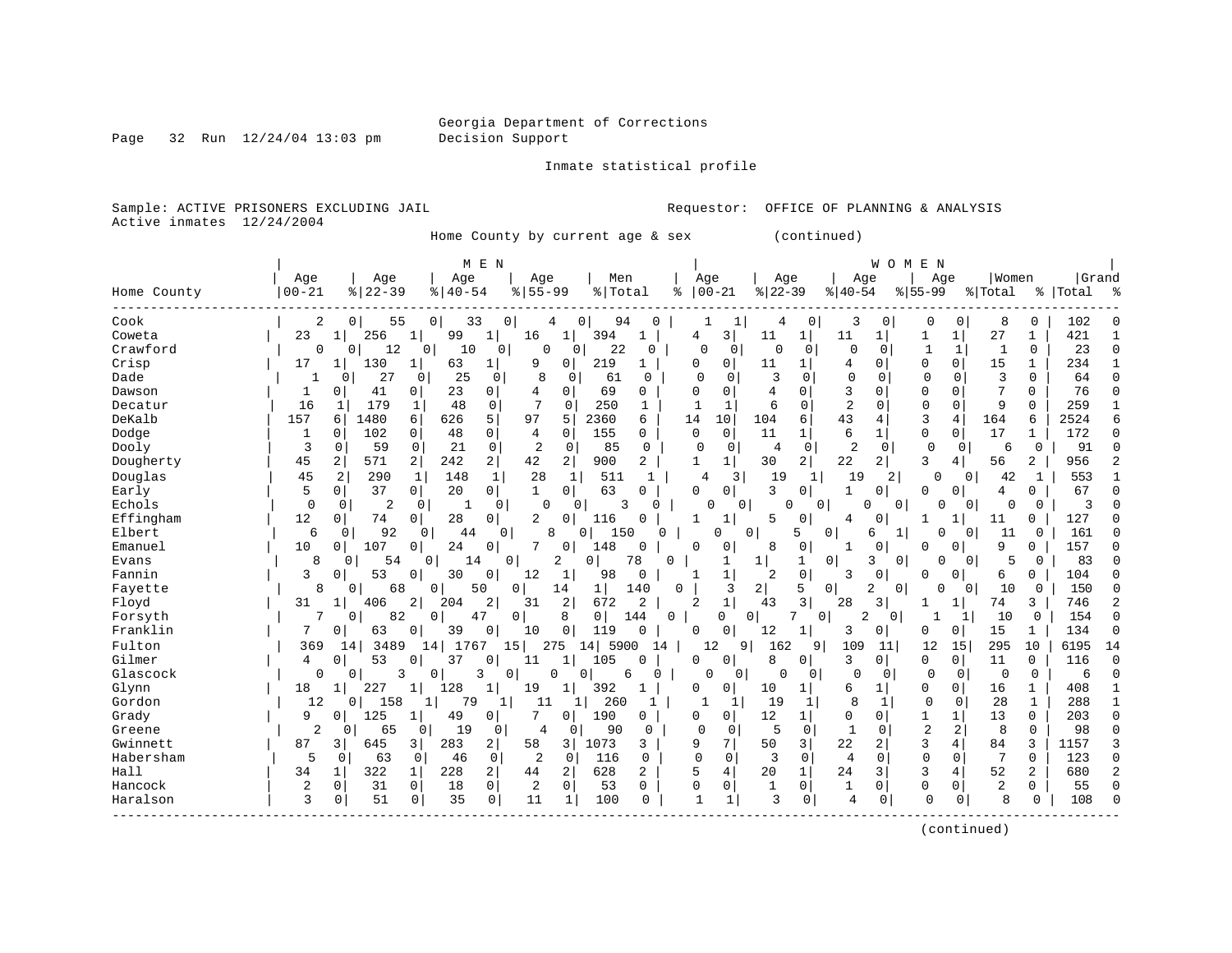Page 33 Run  $12/24/04$  13:03 pm

#### Inmate statistical profile

Sample: ACTIVE PRISONERS EXCLUDING JAIL **Requestor:** OFFICE OF PLANNING & ANALYSIS Active inmates 12/24/2004

Home County by current age & sex (continued)

| Grand<br>Age<br>Age<br>Men<br>Age<br>Women<br>Age<br>Age<br>Age<br>Age<br>Age<br>$00 - 21$<br>$ 22-39$<br>$8122 - 39$<br>$8155 - 99$<br>%   Total<br>$00 - 21$<br>$8   40 - 54$<br>$8 40-54$<br>$8155 - 99$<br>% Total<br>Home County<br>៖<br>%   Total<br>76<br>Harris<br>5<br>0<br>42<br>0 <sup>1</sup><br>23<br>$\overline{0}$<br>0<br>0<br>0<br>5<br>0<br>71<br>1<br>0<br>0<br>0<br>53<br>95<br>7<br>$\mathbf 0$<br>25<br>0<br>$\mathbf 0$<br>88<br>0<br>0<br>7<br>Hart<br>0<br>3<br>0<br>$\Omega$<br>3<br>$\overline{0}$<br>0<br>0<br>0<br>4<br>48<br>0<br>0<br>0<br>$\mathbf 0$<br>Heard<br>2<br>25<br>0<br>0<br>10<br>$\Omega$<br>48<br>$\Omega$<br>0<br>$\Omega$<br>0<br>0<br>$\Omega$<br>0<br>11<br>0<br>3 <br>$\mathbf{1}$<br>228<br>19<br>371<br>22<br>1 <br>14<br>$\Omega$<br>40<br>411<br>Henry<br>20<br>$\mathbf 1$<br>104<br>1<br>1<br>4<br>$1\vert$<br>0<br>1<br>281<br>$\overline{c}$<br>10<br>31<br>510<br>32<br>152<br>479<br>19<br>1<br>0<br>1<br>Houston<br>14<br>1<br>1<br>$\Omega$<br>1<br>1<br>-1<br>1<br>Irwin<br>48<br>27<br>82<br>83<br>3<br>0<br>4<br>0<br>$\Omega$<br>0<br>1<br>0<br>0<br>O<br>0<br>0<br>0<br>0<br>0<br>0<br>$\mathbf{1}$<br>6<br>19<br>Jackson<br>6<br>94<br>25<br>190<br>11<br>209<br>0<br>65<br>1<br>-1<br>$\Omega$<br>1<br>-1<br>1<br>1<br>0<br>3<br>$\overline{2}$<br>5<br>$\Omega$<br>$\Omega$<br>71<br>Jasper<br>5<br>42<br>16<br>0<br>3<br>$\Omega$<br>66<br>$\Omega$<br>0<br>$\Omega$<br>U<br>$\Omega$<br>0<br>0<br>0<br>$\overline{2}$<br>Jeff Davis<br>13<br>60<br>4<br>$\Omega$<br>б<br>66<br>1<br>42<br>$\Omega$<br>$\Omega$<br>4<br>0<br>$\Omega$<br>$\Omega$<br>$\Omega$<br>$\Omega$<br>0<br>O<br>0<br>0<br>3<br>$\overline{2}$<br>Jefferson<br>19<br>0<br>5<br>9<br>$\mathbf 0$<br>59<br>$\Omega$<br>0<br>7<br>0<br>94<br>$\Omega$<br>$\mathbf 0$<br>$\Omega$<br>0<br>0<br>99<br>0<br>$\Omega$<br>Jenkins<br>5<br>76<br>$\mathbf{1}$<br>5<br>0<br>50<br>20<br>0<br>0<br>0<br>0<br>4<br>$\mathbf 0$<br>$\Omega$<br>0<br>0<br>81<br>0<br>0<br>$\Omega$<br>2<br>27<br>9<br>38<br>$\mathbf 0$<br>$\mathbf 0$<br>38<br>Johnson<br>$\Omega$<br>$\mathbf 0$<br>$\Omega$<br>$\mathbf 0$<br>$\Omega$<br>$\Omega$<br>$\mathbf 0$<br>$\Omega$<br>0<br>0<br>$\Omega$<br>$\cap$<br>$\Omega$<br>0<br>52<br>31<br>0<br>0<br>5<br>57<br>0<br>0<br>14<br>3<br>0<br>$\Omega$<br>0<br>0<br>1<br>0<br>0<br>0<br>0<br>Jones<br>4<br>25<br>$\mathbf 0$<br>6<br>$\mathbf 0$<br>80<br>$\Omega$<br>$\Omega$<br>3<br>ς<br>83<br>4<br>0<br>45<br>0<br>0<br>0<br>0<br>$\mathbf{0}$<br>0<br>0<br>Lamar<br>0<br>8<br>2<br>2<br>Lanier<br>0<br>2<br>0<br>35<br>5<br>0<br>24<br>$\circ$<br>0<br>0<br>0<br>O<br>0<br>0<br>40<br>1<br>7<br>239<br>16<br>147<br>69<br>10<br>254<br>Laurens<br>1<br>1<br>1<br>$\Omega$<br>1<br>$\cap$<br>0<br>-1<br>5<br>$\Omega$<br>15<br>1<br>23<br>20<br>46<br>2<br>3<br>1<br>0<br>$\overline{0}$<br>2<br>0 <sup>1</sup><br>$\Omega$<br>0<br>49<br>Lee<br>$\Omega$<br>O<br>1<br>O<br>U<br>0<br>$\Omega$<br>10<br>241<br>256<br>Liberty<br>19<br>164<br>48<br>$\Omega$<br>0<br>8<br>2<br>$\overline{a}$<br>15<br>$\mathbf{1}$<br>$\mathbf{1}$<br>$\Omega$<br>$\Omega$<br>0<br>5<br>1<br>-1<br>2<br>Lincoln<br>3<br>18<br>36<br>38<br>0<br>14<br>0<br>$\mathbf 1$<br>0<br>0<br>$\Omega$<br>0<br>0<br>1<br>1<br>0<br>0<br>0<br>0<br>$\overline{2}$<br>21<br>12<br>5<br>41<br>1<br>36<br>0<br>0<br>0<br>$\Omega$<br>0<br>5<br>Long<br>0<br>0<br><sup>0</sup><br>0<br>0<br>0<br>U<br>U<br>Lowndes<br>23<br>268<br>25<br>0<br>17<br>1<br>491<br>141<br>1<br>$\mathbf{1}$<br>457<br>3<br>34<br>1<br>$\mathbf{1}$<br>∩<br>14<br>1<br>1<br>4<br>Lumpkin<br>$\overline{0}$<br>22<br>$\overline{2}$<br>3<br>77<br>2<br>42<br>8<br>0<br>74<br>0<br>1<br>0<br>0<br>0<br>0<br>0<br>0<br>0<br>0<br>0 | ಿ<br>1<br>$\mathbf{1}$<br>$\Omega$ |
|---------------------------------------------------------------------------------------------------------------------------------------------------------------------------------------------------------------------------------------------------------------------------------------------------------------------------------------------------------------------------------------------------------------------------------------------------------------------------------------------------------------------------------------------------------------------------------------------------------------------------------------------------------------------------------------------------------------------------------------------------------------------------------------------------------------------------------------------------------------------------------------------------------------------------------------------------------------------------------------------------------------------------------------------------------------------------------------------------------------------------------------------------------------------------------------------------------------------------------------------------------------------------------------------------------------------------------------------------------------------------------------------------------------------------------------------------------------------------------------------------------------------------------------------------------------------------------------------------------------------------------------------------------------------------------------------------------------------------------------------------------------------------------------------------------------------------------------------------------------------------------------------------------------------------------------------------------------------------------------------------------------------------------------------------------------------------------------------------------------------------------------------------------------------------------------------------------------------------------------------------------------------------------------------------------------------------------------------------------------------------------------------------------------------------------------------------------------------------------------------------------------------------------------------------------------------------------------------------------------------------------------------------------------------------------------------------------------------------------------------------------------------------------------------------------------------------------------------------------------------------------------------------------------------------------------------------------------------------------------------------------------------------------------------------------------------------------------------------------------------------------------------------------------------------------------------------------------------------------------------------------------------------------------------------------------------------------------------------------------------------------------------------------------------------------------------------------------------------------------------------------------------------------------------------------------------------------------------------------------------------------------------------------------------------------------------------------------------------------------------------|------------------------------------|
|                                                                                                                                                                                                                                                                                                                                                                                                                                                                                                                                                                                                                                                                                                                                                                                                                                                                                                                                                                                                                                                                                                                                                                                                                                                                                                                                                                                                                                                                                                                                                                                                                                                                                                                                                                                                                                                                                                                                                                                                                                                                                                                                                                                                                                                                                                                                                                                                                                                                                                                                                                                                                                                                                                                                                                                                                                                                                                                                                                                                                                                                                                                                                                                                                                                                                                                                                                                                                                                                                                                                                                                                                                                                                                                                                   |                                    |
|                                                                                                                                                                                                                                                                                                                                                                                                                                                                                                                                                                                                                                                                                                                                                                                                                                                                                                                                                                                                                                                                                                                                                                                                                                                                                                                                                                                                                                                                                                                                                                                                                                                                                                                                                                                                                                                                                                                                                                                                                                                                                                                                                                                                                                                                                                                                                                                                                                                                                                                                                                                                                                                                                                                                                                                                                                                                                                                                                                                                                                                                                                                                                                                                                                                                                                                                                                                                                                                                                                                                                                                                                                                                                                                                                   |                                    |
|                                                                                                                                                                                                                                                                                                                                                                                                                                                                                                                                                                                                                                                                                                                                                                                                                                                                                                                                                                                                                                                                                                                                                                                                                                                                                                                                                                                                                                                                                                                                                                                                                                                                                                                                                                                                                                                                                                                                                                                                                                                                                                                                                                                                                                                                                                                                                                                                                                                                                                                                                                                                                                                                                                                                                                                                                                                                                                                                                                                                                                                                                                                                                                                                                                                                                                                                                                                                                                                                                                                                                                                                                                                                                                                                                   |                                    |
|                                                                                                                                                                                                                                                                                                                                                                                                                                                                                                                                                                                                                                                                                                                                                                                                                                                                                                                                                                                                                                                                                                                                                                                                                                                                                                                                                                                                                                                                                                                                                                                                                                                                                                                                                                                                                                                                                                                                                                                                                                                                                                                                                                                                                                                                                                                                                                                                                                                                                                                                                                                                                                                                                                                                                                                                                                                                                                                                                                                                                                                                                                                                                                                                                                                                                                                                                                                                                                                                                                                                                                                                                                                                                                                                                   |                                    |
|                                                                                                                                                                                                                                                                                                                                                                                                                                                                                                                                                                                                                                                                                                                                                                                                                                                                                                                                                                                                                                                                                                                                                                                                                                                                                                                                                                                                                                                                                                                                                                                                                                                                                                                                                                                                                                                                                                                                                                                                                                                                                                                                                                                                                                                                                                                                                                                                                                                                                                                                                                                                                                                                                                                                                                                                                                                                                                                                                                                                                                                                                                                                                                                                                                                                                                                                                                                                                                                                                                                                                                                                                                                                                                                                                   |                                    |
|                                                                                                                                                                                                                                                                                                                                                                                                                                                                                                                                                                                                                                                                                                                                                                                                                                                                                                                                                                                                                                                                                                                                                                                                                                                                                                                                                                                                                                                                                                                                                                                                                                                                                                                                                                                                                                                                                                                                                                                                                                                                                                                                                                                                                                                                                                                                                                                                                                                                                                                                                                                                                                                                                                                                                                                                                                                                                                                                                                                                                                                                                                                                                                                                                                                                                                                                                                                                                                                                                                                                                                                                                                                                                                                                                   |                                    |
|                                                                                                                                                                                                                                                                                                                                                                                                                                                                                                                                                                                                                                                                                                                                                                                                                                                                                                                                                                                                                                                                                                                                                                                                                                                                                                                                                                                                                                                                                                                                                                                                                                                                                                                                                                                                                                                                                                                                                                                                                                                                                                                                                                                                                                                                                                                                                                                                                                                                                                                                                                                                                                                                                                                                                                                                                                                                                                                                                                                                                                                                                                                                                                                                                                                                                                                                                                                                                                                                                                                                                                                                                                                                                                                                                   |                                    |
|                                                                                                                                                                                                                                                                                                                                                                                                                                                                                                                                                                                                                                                                                                                                                                                                                                                                                                                                                                                                                                                                                                                                                                                                                                                                                                                                                                                                                                                                                                                                                                                                                                                                                                                                                                                                                                                                                                                                                                                                                                                                                                                                                                                                                                                                                                                                                                                                                                                                                                                                                                                                                                                                                                                                                                                                                                                                                                                                                                                                                                                                                                                                                                                                                                                                                                                                                                                                                                                                                                                                                                                                                                                                                                                                                   |                                    |
|                                                                                                                                                                                                                                                                                                                                                                                                                                                                                                                                                                                                                                                                                                                                                                                                                                                                                                                                                                                                                                                                                                                                                                                                                                                                                                                                                                                                                                                                                                                                                                                                                                                                                                                                                                                                                                                                                                                                                                                                                                                                                                                                                                                                                                                                                                                                                                                                                                                                                                                                                                                                                                                                                                                                                                                                                                                                                                                                                                                                                                                                                                                                                                                                                                                                                                                                                                                                                                                                                                                                                                                                                                                                                                                                                   | $\Omega$                           |
|                                                                                                                                                                                                                                                                                                                                                                                                                                                                                                                                                                                                                                                                                                                                                                                                                                                                                                                                                                                                                                                                                                                                                                                                                                                                                                                                                                                                                                                                                                                                                                                                                                                                                                                                                                                                                                                                                                                                                                                                                                                                                                                                                                                                                                                                                                                                                                                                                                                                                                                                                                                                                                                                                                                                                                                                                                                                                                                                                                                                                                                                                                                                                                                                                                                                                                                                                                                                                                                                                                                                                                                                                                                                                                                                                   | $\Omega$                           |
|                                                                                                                                                                                                                                                                                                                                                                                                                                                                                                                                                                                                                                                                                                                                                                                                                                                                                                                                                                                                                                                                                                                                                                                                                                                                                                                                                                                                                                                                                                                                                                                                                                                                                                                                                                                                                                                                                                                                                                                                                                                                                                                                                                                                                                                                                                                                                                                                                                                                                                                                                                                                                                                                                                                                                                                                                                                                                                                                                                                                                                                                                                                                                                                                                                                                                                                                                                                                                                                                                                                                                                                                                                                                                                                                                   | $\Omega$                           |
|                                                                                                                                                                                                                                                                                                                                                                                                                                                                                                                                                                                                                                                                                                                                                                                                                                                                                                                                                                                                                                                                                                                                                                                                                                                                                                                                                                                                                                                                                                                                                                                                                                                                                                                                                                                                                                                                                                                                                                                                                                                                                                                                                                                                                                                                                                                                                                                                                                                                                                                                                                                                                                                                                                                                                                                                                                                                                                                                                                                                                                                                                                                                                                                                                                                                                                                                                                                                                                                                                                                                                                                                                                                                                                                                                   | $\Omega$                           |
|                                                                                                                                                                                                                                                                                                                                                                                                                                                                                                                                                                                                                                                                                                                                                                                                                                                                                                                                                                                                                                                                                                                                                                                                                                                                                                                                                                                                                                                                                                                                                                                                                                                                                                                                                                                                                                                                                                                                                                                                                                                                                                                                                                                                                                                                                                                                                                                                                                                                                                                                                                                                                                                                                                                                                                                                                                                                                                                                                                                                                                                                                                                                                                                                                                                                                                                                                                                                                                                                                                                                                                                                                                                                                                                                                   | $\Omega$                           |
|                                                                                                                                                                                                                                                                                                                                                                                                                                                                                                                                                                                                                                                                                                                                                                                                                                                                                                                                                                                                                                                                                                                                                                                                                                                                                                                                                                                                                                                                                                                                                                                                                                                                                                                                                                                                                                                                                                                                                                                                                                                                                                                                                                                                                                                                                                                                                                                                                                                                                                                                                                                                                                                                                                                                                                                                                                                                                                                                                                                                                                                                                                                                                                                                                                                                                                                                                                                                                                                                                                                                                                                                                                                                                                                                                   | $\cap$                             |
|                                                                                                                                                                                                                                                                                                                                                                                                                                                                                                                                                                                                                                                                                                                                                                                                                                                                                                                                                                                                                                                                                                                                                                                                                                                                                                                                                                                                                                                                                                                                                                                                                                                                                                                                                                                                                                                                                                                                                                                                                                                                                                                                                                                                                                                                                                                                                                                                                                                                                                                                                                                                                                                                                                                                                                                                                                                                                                                                                                                                                                                                                                                                                                                                                                                                                                                                                                                                                                                                                                                                                                                                                                                                                                                                                   | $\Omega$                           |
|                                                                                                                                                                                                                                                                                                                                                                                                                                                                                                                                                                                                                                                                                                                                                                                                                                                                                                                                                                                                                                                                                                                                                                                                                                                                                                                                                                                                                                                                                                                                                                                                                                                                                                                                                                                                                                                                                                                                                                                                                                                                                                                                                                                                                                                                                                                                                                                                                                                                                                                                                                                                                                                                                                                                                                                                                                                                                                                                                                                                                                                                                                                                                                                                                                                                                                                                                                                                                                                                                                                                                                                                                                                                                                                                                   | $\Omega$                           |
|                                                                                                                                                                                                                                                                                                                                                                                                                                                                                                                                                                                                                                                                                                                                                                                                                                                                                                                                                                                                                                                                                                                                                                                                                                                                                                                                                                                                                                                                                                                                                                                                                                                                                                                                                                                                                                                                                                                                                                                                                                                                                                                                                                                                                                                                                                                                                                                                                                                                                                                                                                                                                                                                                                                                                                                                                                                                                                                                                                                                                                                                                                                                                                                                                                                                                                                                                                                                                                                                                                                                                                                                                                                                                                                                                   | $\Omega$                           |
|                                                                                                                                                                                                                                                                                                                                                                                                                                                                                                                                                                                                                                                                                                                                                                                                                                                                                                                                                                                                                                                                                                                                                                                                                                                                                                                                                                                                                                                                                                                                                                                                                                                                                                                                                                                                                                                                                                                                                                                                                                                                                                                                                                                                                                                                                                                                                                                                                                                                                                                                                                                                                                                                                                                                                                                                                                                                                                                                                                                                                                                                                                                                                                                                                                                                                                                                                                                                                                                                                                                                                                                                                                                                                                                                                   |                                    |
|                                                                                                                                                                                                                                                                                                                                                                                                                                                                                                                                                                                                                                                                                                                                                                                                                                                                                                                                                                                                                                                                                                                                                                                                                                                                                                                                                                                                                                                                                                                                                                                                                                                                                                                                                                                                                                                                                                                                                                                                                                                                                                                                                                                                                                                                                                                                                                                                                                                                                                                                                                                                                                                                                                                                                                                                                                                                                                                                                                                                                                                                                                                                                                                                                                                                                                                                                                                                                                                                                                                                                                                                                                                                                                                                                   | $\Omega$                           |
|                                                                                                                                                                                                                                                                                                                                                                                                                                                                                                                                                                                                                                                                                                                                                                                                                                                                                                                                                                                                                                                                                                                                                                                                                                                                                                                                                                                                                                                                                                                                                                                                                                                                                                                                                                                                                                                                                                                                                                                                                                                                                                                                                                                                                                                                                                                                                                                                                                                                                                                                                                                                                                                                                                                                                                                                                                                                                                                                                                                                                                                                                                                                                                                                                                                                                                                                                                                                                                                                                                                                                                                                                                                                                                                                                   |                                    |
|                                                                                                                                                                                                                                                                                                                                                                                                                                                                                                                                                                                                                                                                                                                                                                                                                                                                                                                                                                                                                                                                                                                                                                                                                                                                                                                                                                                                                                                                                                                                                                                                                                                                                                                                                                                                                                                                                                                                                                                                                                                                                                                                                                                                                                                                                                                                                                                                                                                                                                                                                                                                                                                                                                                                                                                                                                                                                                                                                                                                                                                                                                                                                                                                                                                                                                                                                                                                                                                                                                                                                                                                                                                                                                                                                   | $\Omega$                           |
|                                                                                                                                                                                                                                                                                                                                                                                                                                                                                                                                                                                                                                                                                                                                                                                                                                                                                                                                                                                                                                                                                                                                                                                                                                                                                                                                                                                                                                                                                                                                                                                                                                                                                                                                                                                                                                                                                                                                                                                                                                                                                                                                                                                                                                                                                                                                                                                                                                                                                                                                                                                                                                                                                                                                                                                                                                                                                                                                                                                                                                                                                                                                                                                                                                                                                                                                                                                                                                                                                                                                                                                                                                                                                                                                                   |                                    |
|                                                                                                                                                                                                                                                                                                                                                                                                                                                                                                                                                                                                                                                                                                                                                                                                                                                                                                                                                                                                                                                                                                                                                                                                                                                                                                                                                                                                                                                                                                                                                                                                                                                                                                                                                                                                                                                                                                                                                                                                                                                                                                                                                                                                                                                                                                                                                                                                                                                                                                                                                                                                                                                                                                                                                                                                                                                                                                                                                                                                                                                                                                                                                                                                                                                                                                                                                                                                                                                                                                                                                                                                                                                                                                                                                   | 1                                  |
|                                                                                                                                                                                                                                                                                                                                                                                                                                                                                                                                                                                                                                                                                                                                                                                                                                                                                                                                                                                                                                                                                                                                                                                                                                                                                                                                                                                                                                                                                                                                                                                                                                                                                                                                                                                                                                                                                                                                                                                                                                                                                                                                                                                                                                                                                                                                                                                                                                                                                                                                                                                                                                                                                                                                                                                                                                                                                                                                                                                                                                                                                                                                                                                                                                                                                                                                                                                                                                                                                                                                                                                                                                                                                                                                                   | $\Omega$                           |
| 0<br>0<br>71<br>43<br>18<br>5<br>0<br>70<br>$\mathbf 0$<br>Macon<br>$\Omega$<br>0<br>0<br>$\Omega$<br>$\Omega$<br>0<br>4<br>0<br>0<br>1<br>Ω                                                                                                                                                                                                                                                                                                                                                                                                                                                                                                                                                                                                                                                                                                                                                                                                                                                                                                                                                                                                                                                                                                                                                                                                                                                                                                                                                                                                                                                                                                                                                                                                                                                                                                                                                                                                                                                                                                                                                                                                                                                                                                                                                                                                                                                                                                                                                                                                                                                                                                                                                                                                                                                                                                                                                                                                                                                                                                                                                                                                                                                                                                                                                                                                                                                                                                                                                                                                                                                                                                                                                                                                      | $\Omega$                           |
| Madison<br>8<br>68<br>0<br>7<br>0 <sup>1</sup><br>0<br>$\mathbf 0$<br>5<br>16<br>132<br>$\Omega$<br>33<br>$\overline{0}$<br>116<br>0 <sup>1</sup><br>11<br>1<br><sup>0</sup><br>$\cap$<br>1                                                                                                                                                                                                                                                                                                                                                                                                                                                                                                                                                                                                                                                                                                                                                                                                                                                                                                                                                                                                                                                                                                                                                                                                                                                                                                                                                                                                                                                                                                                                                                                                                                                                                                                                                                                                                                                                                                                                                                                                                                                                                                                                                                                                                                                                                                                                                                                                                                                                                                                                                                                                                                                                                                                                                                                                                                                                                                                                                                                                                                                                                                                                                                                                                                                                                                                                                                                                                                                                                                                                                       | $\cap$                             |
| Marion<br>22<br>$\overline{2}$<br>$\mathbf 0$<br>36<br>0<br>2<br>38<br>0<br>0<br>11<br>$\Omega$<br>0<br>$\Omega$<br>$\Omega$<br>0<br>2<br>0<br>0<br>1<br>0<br>0                                                                                                                                                                                                                                                                                                                                                                                                                                                                                                                                                                                                                                                                                                                                                                                                                                                                                                                                                                                                                                                                                                                                                                                                                                                                                                                                                                                                                                                                                                                                                                                                                                                                                                                                                                                                                                                                                                                                                                                                                                                                                                                                                                                                                                                                                                                                                                                                                                                                                                                                                                                                                                                                                                                                                                                                                                                                                                                                                                                                                                                                                                                                                                                                                                                                                                                                                                                                                                                                                                                                                                                   | <sup>0</sup>                       |
| McDuffie<br>7<br>7<br>155<br>11<br>78<br>0 <sup>1</sup><br>49<br>10<br>$\mathbf 0$<br>$\Omega$<br>$\mathbf{0}$<br>$\overline{0}$<br>148<br>0<br>0<br>$\Omega$<br>$\circ$<br>U<br>0<br>$\Omega$<br>$\Omega$                                                                                                                                                                                                                                                                                                                                                                                                                                                                                                                                                                                                                                                                                                                                                                                                                                                                                                                                                                                                                                                                                                                                                                                                                                                                                                                                                                                                                                                                                                                                                                                                                                                                                                                                                                                                                                                                                                                                                                                                                                                                                                                                                                                                                                                                                                                                                                                                                                                                                                                                                                                                                                                                                                                                                                                                                                                                                                                                                                                                                                                                                                                                                                                                                                                                                                                                                                                                                                                                                                                                        | $\cap$                             |
| 51<br>McIntosh<br>28<br>$\mathbf 0$<br>20<br>0<br>0<br>50<br>0<br>1<br>0<br>0<br>0<br>0<br>0<br>0<br>0<br>1<br>0<br>0<br>1                                                                                                                                                                                                                                                                                                                                                                                                                                                                                                                                                                                                                                                                                                                                                                                                                                                                                                                                                                                                                                                                                                                                                                                                                                                                                                                                                                                                                                                                                                                                                                                                                                                                                                                                                                                                                                                                                                                                                                                                                                                                                                                                                                                                                                                                                                                                                                                                                                                                                                                                                                                                                                                                                                                                                                                                                                                                                                                                                                                                                                                                                                                                                                                                                                                                                                                                                                                                                                                                                                                                                                                                                        | <sup>0</sup>                       |
| Meriwether<br>17<br>198<br>14<br>13<br>$\mathbf 1$<br>181<br>0<br>5<br>$\mathbf{1}$<br>103<br>0<br>51<br>0<br>11<br>$\mathbf{1}$<br>1<br>1<br>0<br>Ω                                                                                                                                                                                                                                                                                                                                                                                                                                                                                                                                                                                                                                                                                                                                                                                                                                                                                                                                                                                                                                                                                                                                                                                                                                                                                                                                                                                                                                                                                                                                                                                                                                                                                                                                                                                                                                                                                                                                                                                                                                                                                                                                                                                                                                                                                                                                                                                                                                                                                                                                                                                                                                                                                                                                                                                                                                                                                                                                                                                                                                                                                                                                                                                                                                                                                                                                                                                                                                                                                                                                                                                              | $\Omega$                           |
| Miller<br>30<br>31<br>1<br>20<br>0<br>0<br>0<br>1<br>0<br>0<br>0<br>1<br>$\Omega$<br>0<br>0<br>9<br>U<br>$\Omega$<br>0<br>0<br>0                                                                                                                                                                                                                                                                                                                                                                                                                                                                                                                                                                                                                                                                                                                                                                                                                                                                                                                                                                                                                                                                                                                                                                                                                                                                                                                                                                                                                                                                                                                                                                                                                                                                                                                                                                                                                                                                                                                                                                                                                                                                                                                                                                                                                                                                                                                                                                                                                                                                                                                                                                                                                                                                                                                                                                                                                                                                                                                                                                                                                                                                                                                                                                                                                                                                                                                                                                                                                                                                                                                                                                                                                  | $\Omega$                           |
| Mitchell<br>9<br>48<br>5<br>191<br>113<br>7<br>177<br>$\Omega$<br>q<br>$\Omega$<br>0<br>14<br>$\Omega$<br>$\Omega$<br>$\circ$<br>$\Omega$<br>0<br>1<br>1<br>$\Omega$<br>0                                                                                                                                                                                                                                                                                                                                                                                                                                                                                                                                                                                                                                                                                                                                                                                                                                                                                                                                                                                                                                                                                                                                                                                                                                                                                                                                                                                                                                                                                                                                                                                                                                                                                                                                                                                                                                                                                                                                                                                                                                                                                                                                                                                                                                                                                                                                                                                                                                                                                                                                                                                                                                                                                                                                                                                                                                                                                                                                                                                                                                                                                                                                                                                                                                                                                                                                                                                                                                                                                                                                                                         | $\Omega$                           |
| 106<br>2<br>8<br>Monroe<br>9<br>63<br>30<br>0<br>0<br>0<br>0<br>0<br>$\Omega$<br>114<br>0<br>0<br>0<br>$\Omega$<br>0<br>6<br>0<br>4                                                                                                                                                                                                                                                                                                                                                                                                                                                                                                                                                                                                                                                                                                                                                                                                                                                                                                                                                                                                                                                                                                                                                                                                                                                                                                                                                                                                                                                                                                                                                                                                                                                                                                                                                                                                                                                                                                                                                                                                                                                                                                                                                                                                                                                                                                                                                                                                                                                                                                                                                                                                                                                                                                                                                                                                                                                                                                                                                                                                                                                                                                                                                                                                                                                                                                                                                                                                                                                                                                                                                                                                               | $\Omega$                           |
| 2<br>$\mathbf{1}$<br>27<br>8<br>$\overline{2}$<br>3<br>42<br>2<br>0<br>39<br>$\Omega$<br>$\Omega$<br>$\Omega$<br>0<br>$\Omega$<br>$\Omega$<br>Montgomery<br>0<br>0<br>0<br>0<br>$\Omega$                                                                                                                                                                                                                                                                                                                                                                                                                                                                                                                                                                                                                                                                                                                                                                                                                                                                                                                                                                                                                                                                                                                                                                                                                                                                                                                                                                                                                                                                                                                                                                                                                                                                                                                                                                                                                                                                                                                                                                                                                                                                                                                                                                                                                                                                                                                                                                                                                                                                                                                                                                                                                                                                                                                                                                                                                                                                                                                                                                                                                                                                                                                                                                                                                                                                                                                                                                                                                                                                                                                                                          | ∩                                  |
| $\overline{2}$<br>85<br>43<br>26<br>0<br>79<br>$\Omega$<br>0<br>0<br>0<br>U<br>6<br>$\Omega$<br>Morgan<br>0<br>0<br>0<br>0<br>0<br>4<br>4<br>6                                                                                                                                                                                                                                                                                                                                                                                                                                                                                                                                                                                                                                                                                                                                                                                                                                                                                                                                                                                                                                                                                                                                                                                                                                                                                                                                                                                                                                                                                                                                                                                                                                                                                                                                                                                                                                                                                                                                                                                                                                                                                                                                                                                                                                                                                                                                                                                                                                                                                                                                                                                                                                                                                                                                                                                                                                                                                                                                                                                                                                                                                                                                                                                                                                                                                                                                                                                                                                                                                                                                                                                                    | n                                  |
| 8<br>155<br>7<br>$\overline{2}$<br>89<br>$\mathbf 0$<br>$\mathbf 0$<br>$\mathbf 0$<br>$\mathbf 0$<br>$\mathbf 0$<br>9<br>164<br>$\mathbf 0$<br>0<br>44<br>14<br>1<br>0<br>$\Omega$<br>0<br>0<br>Murray                                                                                                                                                                                                                                                                                                                                                                                                                                                                                                                                                                                                                                                                                                                                                                                                                                                                                                                                                                                                                                                                                                                                                                                                                                                                                                                                                                                                                                                                                                                                                                                                                                                                                                                                                                                                                                                                                                                                                                                                                                                                                                                                                                                                                                                                                                                                                                                                                                                                                                                                                                                                                                                                                                                                                                                                                                                                                                                                                                                                                                                                                                                                                                                                                                                                                                                                                                                                                                                                                                                                            | $\Omega$                           |
| $\overline{a}$<br>27<br>1325<br>55<br>3<br>2<br>2<br>87<br>99<br>734<br>431<br>61<br>3 <br>3<br>$\overline{3}$<br>1412<br>3<br>4<br>3<br>3<br>4<br>Muscogee                                                                                                                                                                                                                                                                                                                                                                                                                                                                                                                                                                                                                                                                                                                                                                                                                                                                                                                                                                                                                                                                                                                                                                                                                                                                                                                                                                                                                                                                                                                                                                                                                                                                                                                                                                                                                                                                                                                                                                                                                                                                                                                                                                                                                                                                                                                                                                                                                                                                                                                                                                                                                                                                                                                                                                                                                                                                                                                                                                                                                                                                                                                                                                                                                                                                                                                                                                                                                                                                                                                                                                                       | 3                                  |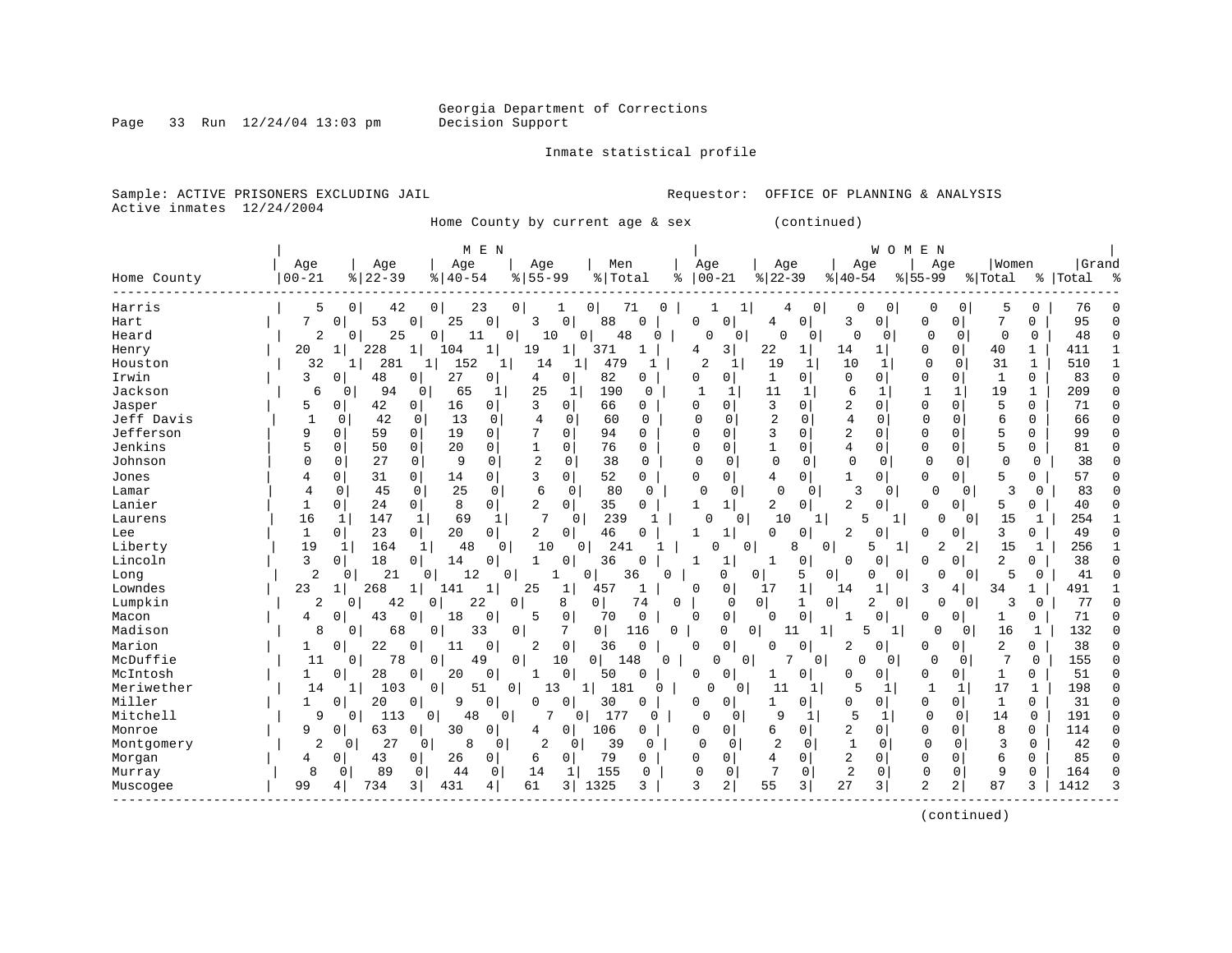Page  $34$  Run  $12/24/04$  13:03 pm

#### Inmate statistical profile

Sample: ACTIVE PRISONERS EXCLUDING JAIL **Requestor:** OFFICE OF PLANNING & ANALYSIS Active inmates 12/24/2004

Home County by current age & sex (continued)

|             |               |                |                            | M E N                          |                    |                       |          |                |                     |                            |                | W O M               | E N            |                |                |                |           |        |
|-------------|---------------|----------------|----------------------------|--------------------------------|--------------------|-----------------------|----------|----------------|---------------------|----------------------------|----------------|---------------------|----------------|----------------|----------------|----------------|-----------|--------|
|             | Age           | Age            | Age                        | Age                            |                    | Men                   |          | Age            |                     | Age                        |                | Age                 | Age            |                | Women          |                | Grand     |        |
| Home County | $00 - 21$     | $ 22-39$       | $8   40 - 54$              | $8 55-99$                      |                    | % Total               | ႜ        | $00 - 21$      |                     | $ 22-39$                   | $8 40-54$      |                     | $8 55-99$      |                | % Total        |                | %   Total |        |
| Newton      | 19            | 230<br>1       | 1 <br>116                  | 1                              | 17                 | 1 <br>382             |          | 0              | 0                   | 19                         | $1\vert$       | 11                  | 3              | 4              | 33             | 1              | 415       |        |
| Oconee      | 3<br>0        | 21             | 0<br>11                    | 0<br>4                         | $\mathbf 0$        | 39<br>$\Omega$        |          | $\Omega$       | 0                   | 2<br>0                     |                | <sup>0</sup>        | $\Omega$       | 0              | 3              | 0              | 42        |        |
| Oglethorpe  | 3             | 44<br>0        | 12<br>0                    | 0                              | 2<br>0             | 61                    | $\Omega$ | <sup>0</sup>   | $\overline{0}$      | 4                          | $\overline{0}$ | $\overline{2}$<br>0 | $\mathbf 0$    | 0              | 6              | 0              | 67        |        |
| Paulding    | 14            | 122            | 0<br>70                    | $\mathbf{1}$<br>10             | $\circ$            | 216<br>1              |          |                | 1                   | 9<br>1                     | 9              | 1                   | 2              | $\overline{2}$ | 21             | 1              | 237       |        |
| Peach       | 8             | 66<br>$\Omega$ | 30<br>0                    | 0                              | 2<br>0             | 106                   | O        |                | 0                   | 3                          | <sup>0</sup>   | $\cap$<br>O         | $\Omega$       | $\Omega$       | 3              | $\Omega$       | 109       | C      |
| Pickens     | 3<br>$\Omega$ | 46             | $\overline{0}$<br>34       | $\Omega$<br>6                  | 0 <sup>1</sup>     | 89<br>$\Omega$        |          | O              | 0                   | $\Omega$                   | 6              | 1                   | $\Omega$       | $\Omega$       | 7              | 0              | 96        | C      |
| Pierce      | 1             | 26<br>0        | 0<br>15                    | 0                              | 0                  | 43                    | $\Omega$ | $\Omega$       | $\Omega$            | $\overline{c}$<br>$\Omega$ | $\Omega$       | $\Omega$            | $\mathbf 0$    | $\Omega$       | 2              | $\Omega$       | 45        | n      |
| Pike        | 2<br>0        | 20             | 26<br>0                    | 0<br>5                         | 0                  | 53<br>0               |          | 0              | 0                   | 0<br>4                     | 2              | O                   | $\mathbf{0}$   | 0              | 6              | 0              | 59        |        |
| Polk        | 9             | 116<br>0       | 61<br>$\Omega$             | 14<br>1                        | $\mathbf{1}$       | 200                   | $\Omega$ | $\Omega$       | $\Omega$            | 8<br>$\Omega$              | $\overline{2}$ | $\Omega$            | $\Omega$       | $\Omega$       | 10             | $\Omega$       | 210       |        |
| Pulaski     | 5<br>0        | 57             | 27<br>0                    | $\overline{0}$<br>$\mathbf{1}$ | $\Omega$           | 90                    | 0        | O              | 0                   | 7<br>0                     | 5              |                     | $\mathbf 0$    | $\Omega$       | 12             | 0              | 102       | C      |
| Putnam      | 5<br>0        | 68             | 42<br>$\Omega$             | 7<br>$\Omega$                  | $\mathbf 0$        | 122                   | 0        | $\Omega$       | $\Omega$            | 3<br>0                     | $\mathbf{1}$   | $\Omega$            | $\Omega$       | $\Omega$       | 4              | $\Omega$       | 126       | $\cap$ |
| Quitman     | $\Omega$      | 7              | $\overline{2}$<br>$\Omega$ | 0<br>$\Omega$                  | $\Omega$           | 10                    | 0        |                | 1                   | $\Omega$<br>$\Omega$       | $\mathbf{1}$   | $\Omega$            | $\Omega$       | $\Omega$       | 2              | 0              | 12        | $\cap$ |
| Rabun       | 1<br>0        | 36             | 15<br>0                    | $\overline{2}$<br>0            | 0                  | 54                    | $\Omega$ | O              | 0                   | $\Omega$<br>$\Omega$       | 0              | $\Omega$            | $\Omega$       | $\Omega$       | 0              | 0              | 54        |        |
| Randolph    | 6<br>$\Omega$ | 37             | $\Omega$<br>17             | $\mathbf 0$<br>$\overline{2}$  | $\Omega$           | 62                    | $\Omega$ | $\Omega$       | $\Omega$            | $\Omega$<br>$\Omega$       | $\overline{2}$ | $\Omega$            | $\Omega$       | $\Omega$       | $\overline{2}$ | $\Omega$       | 64        |        |
| Richmond    | 127<br>5      | 1101           | 462<br>4                   | 4 <br>70                       | 3                  | 1760                  | 4        | 9              | 7                   | 76<br>4                    | 41             | 4                   | 3              | 4              | 129            | 4              | 1889      |        |
| Rockdale    | 16<br>1       | 145            | 78<br>1                    | $\mathbf{1}$<br>14             | 1                  | 253                   | 1        | $\overline{2}$ | 1                   | 16                         | 1              | 4<br>0              | $\Omega$       | 0              | 22             | 1              | 275       |        |
| Schley      | 0<br>0        | 11             | $\overline{0}$<br>3        | $\circ$  <br>$\Omega$          | $\Omega$           | 14<br>0               |          | $\mathbf 0$    | 0                   | $\Omega$<br>$\Omega$       | $\Omega$       | $\Omega$            | $\Omega$       | $\Omega$       | 0              | 0              | 14        |        |
| Screven     | 8<br>$\Omega$ | 66             | 25<br>$\Omega$             | 8<br>$\mathbf 0$               | $\Omega$           | 107                   | $\Omega$ |                | 1                   | 6                          | $\Omega$       | $\Omega$<br>3       | 0              | $\Omega$       | 10             | $\mathbf 0$    | 117       |        |
| Seminole    | 5<br>0        | 34             | 19<br>$\overline{0}$       | 0 <sup>1</sup><br>4            | 0 <sup>1</sup>     | 62<br>$\Omega$        |          | 0              | 0                   | 3<br>0                     |                | $\Omega$            | $\Omega$       | $\Omega$       | 4              | 0              | 66        |        |
| Spalding    | 39            | 354<br>2       | 153<br>1                   | 34<br>1                        | 2                  | 580                   |          | $\overline{2}$ | $\mathbf{1}$        | 29                         | 2              | 12                  | 2              | 2              | 45             | $\overline{a}$ | 625       |        |
| Stephens    | 6<br>0        | 91             | 52<br>0 <sup>1</sup>       | 0<br>13                        | $\mathbf{1}$       | 162<br>0              |          | 0              | 0                   | 0<br>4                     | 1              | 0                   | <sup>0</sup>   | 0              | 5              | 0              | 167       |        |
| Stewart     | 6             | 19<br>0        | 7<br>0                     | 0                              | $\Omega$<br>1      | 33                    | $\Omega$ | $\Omega$       | 0                   | 0                          | 0              | $\Omega$<br>0       | $\Omega$       | $\Omega$       | 0              | 0              | 33        |        |
| Sumter      | 14            | 125            | 53                         | 5<br>0                         | 0                  | 197<br>0              |          | $\Omega$       | 0                   | $\Omega$                   | 4              | $\Omega$            | $\Omega$       | 0              | 11             | 0              | 208       |        |
| Talbot      | 3             | 31<br>O        | 13<br>0                    | 0                              |                    | $\overline{0}$<br>48  | O        |                | $\Omega$<br>$\circ$ | 1                          | $\mathbf 0$    | 3<br>0              | ∩              | $\Omega$       | 4              | $\Omega$       | 52        |        |
| Taliaferro  | $\Omega$<br>0 | 3              | 0<br>$\mathbf{1}$          | 0<br>$\mathbf{1}$              | 0                  | 5<br>0                |          | $\cap$         | 0                   | $\Omega$<br>$\cap$         | 0              | $\Omega$            | $\Omega$       | $\Omega$       | 0              | 0              | 5         |        |
| Tattnall    | 3             | 75<br>$\Omega$ | 24<br>$\overline{0}$       | $\mathbf 0$                    | 4                  | 0 <sup>1</sup><br>106 | 0        |                | $\mathbf{1}$<br>1   | 3                          | $\Omega$       | 1<br>6              | $\Omega$       | $\Omega$       | 10             | $\Omega$       | 116       |        |
| Taylor      | 5<br>0        | 55             | $\Omega$<br>15             | 0<br>4                         | 0 <sup>1</sup>     | 79<br>$\Omega$        |          | $\Omega$       | 0                   | 0<br>1                     | 3              | $\Omega$            | 0              | 0              | 4              | 0              | 83        |        |
| Telfair     | 5             | 72<br>0        | 35<br>0                    | 0                              | 6                  | 0 <sup>1</sup><br>118 | $\Omega$ | 0              | $\overline{0}$      | 5                          | 0              | 4<br>$\Omega$       |                | 1              | 10             | $\Omega$       | 128       |        |
| Terrell     | 6<br>0        | 40             | 20<br>0                    | 0<br>$\Omega$                  | $\mathbf 0$        | 66<br>0               |          | O              | 0                   | 0                          | 1              | 0                   | 0              | 0              | 2              | 0              | 68        |        |
| Thomas      | 18            | 160<br>1       | 89<br>1                    | $1\vert$                       | 11<br>$\mathbf{1}$ | 278                   | 1        |                | $\mathbf{1}$        | 6                          | 0              | $\mathsf{Q}$        | $\Omega$       | 0              | 16             | $\mathbf{1}$   | 294       |        |
| Tift        | 15<br>1       | 153            | 101                        | $\mathbf 1$<br>20              | 1                  | 289<br>1              |          |                | 1                   | 0<br>4                     | 6              | 1                   |                | 1              | 12             | 0              | 301       |        |
| Toombs      | 25            | 151            | 48                         | 0                              | 7<br>0             | 231                   |          | O              | 0                   | 14<br>1                    |                | 8<br>$\mathbf{1}$   | $\Omega$       | $\mathbf 0$    | 22             | $\mathbf{1}$   | 253       |        |
| Towns       | 0<br>O        | 6              | 0<br>4                     | 0<br>3                         | $\Omega$           | 13<br>0               |          |                | 1                   | $\Omega$<br>$\Omega$       | 1              | 0                   | $\Omega$       | $\Omega$       | 2              | 0              | 15        | C      |
| Treutlen    | 2             | 24<br>0        | 0<br>9                     | 0<br>1                         | 0                  | 36                    | $\Omega$ | $\Omega$       | 0                   | $\Omega$<br>$\mathbf 0$    | $\overline{2}$ | 0                   | $\mathbf 0$    | 0              | 2              | $\mathbf 0$    | 38        |        |
| Troup       | 39<br>2       | 328            | 134                        | 1<br>20                        | 1                  | 521<br>$\mathbf{1}$   |          |                | 1                   | 22<br>1                    | 6              |                     | $\overline{2}$ | $\overline{a}$ | 31             | 1              | 552       |        |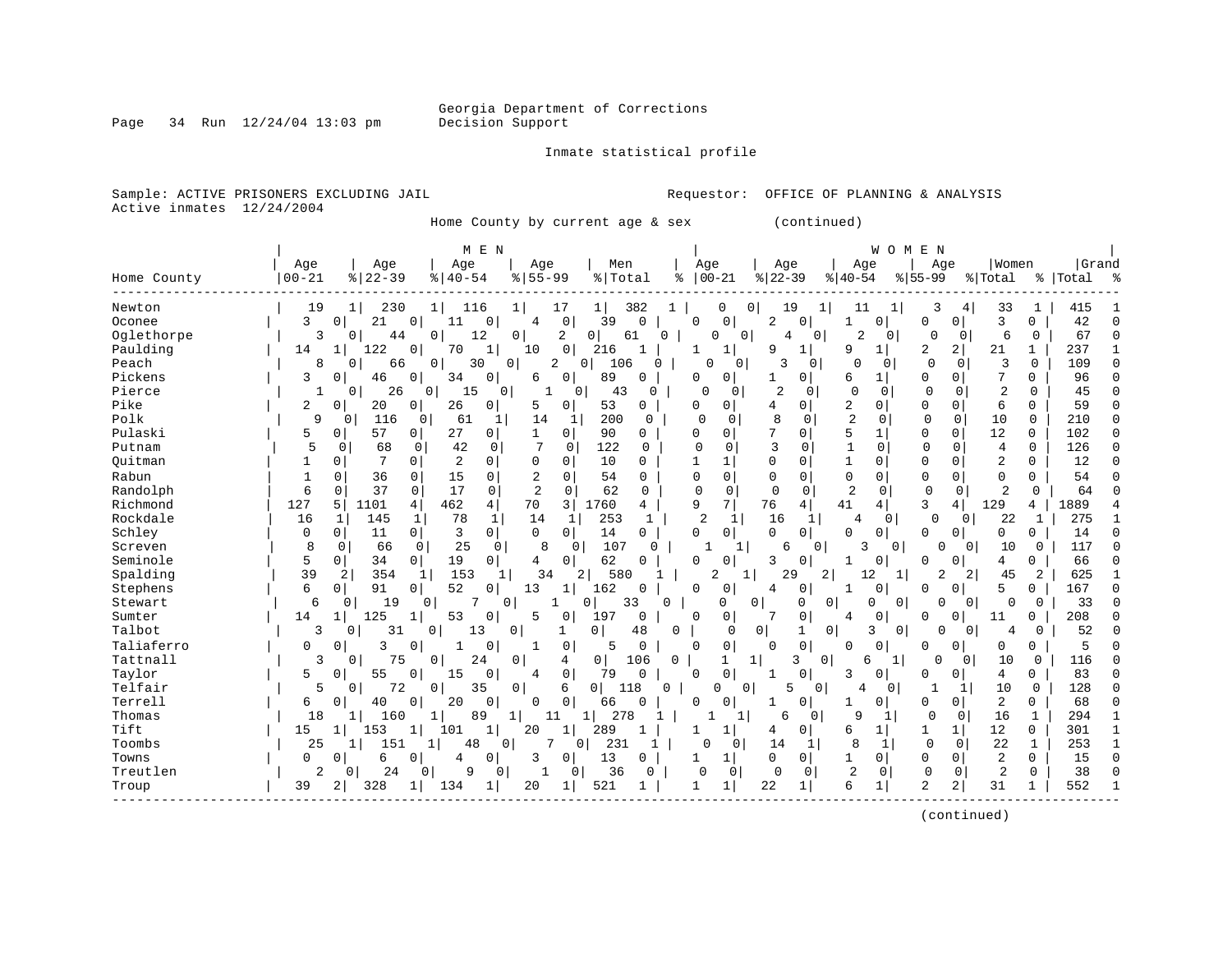Inmate statistical profile

Page 35 Run  $12/24/04$  13:03 pm

Sample: ACTIVE PRISONERS EXCLUDING JAIL **Requestor:** OFFICE OF PLANNING & ANALYSIS Active inmates 12/24/2004

Home County by current age & sex (continued)

|                  |            |              |                       |          |                                                 | M E N    |                       |                |                |              |    |            |                     |                  |                |                | WOMEN               |          |              |                |                |                      |      |
|------------------|------------|--------------|-----------------------|----------|-------------------------------------------------|----------|-----------------------|----------------|----------------|--------------|----|------------|---------------------|------------------|----------------|----------------|---------------------|----------|--------------|----------------|----------------|----------------------|------|
|                  | Age        |              | Age                   |          | Age                                             |          | Age                   |                | Men            |              |    | Age        |                     | Age              |                |                | Age                 |          | Age          | Women          |                | Grand                |      |
| Home County      | $ 00 - 21$ |              | $ 22-39 $             |          | $8   40 - 54$                                   |          | $\frac{8}{5}$ 55 - 99 |                | % Total        |              | ిక | $ 00 - 21$ |                     | $ 22-39$         |                | $8 40-54$      |                     | $ 55-99$ |              | % Total        |                | % Total %            |      |
| Turner           |            | 5            | $\overline{0}$        | 45       | 0                                               | 25       | 0                     | 2              | 0 <sup>1</sup> | 77           | 0  |            |                     |                  | 2              | 0              | 2<br>0 <sup>1</sup> |          | 0<br>0       | 4              | 0              | 81                   |      |
| Twiggs           | 3          | $\Omega$     | 19                    | $\Omega$ |                                                 | 0        |                       | $\Omega$       | 40             | 0            |    | ∩          | 0                   |                  | 0              |                | 0                   |          |              | 3              |                | 43                   |      |
| Union            |            |              | 0                     | 29       | 0                                               | 12       | 0                     |                | 0 <sup>1</sup> | 46           | 0  |            | 0                   | 0                | $\overline{0}$ |                | 0 <sup>1</sup>      | O        | 0            | $\overline{c}$ |                | 48                   |      |
| Upson            | 14         |              | 108                   | 0        | 48                                              | 0        | 13                    |                | 183            | $\Omega$     |    | $\Omega$   | 0                   | 5                | 0              | 4              | $\Omega$            | O        | 0            | 9              |                | 192                  |      |
| Walker           |            | 4            | 175<br>0 <sup>1</sup> |          | 1                                               | 90       |                       | 20             | 11             | 289          |    |            | 0 <sup>1</sup><br>U | 17               | 1              | Q              |                     | $\Omega$ |              | 26             |                | 315                  |      |
| Walton           | 17         |              | 160                   |          | 99                                              | 1        | 14                    | 1              | 290            |              |    |            |                     |                  | 0              | 8              |                     |          | 2            | 18             |                | 308                  |      |
| Ware             | 12         |              | 162<br>$\Omega$       |          | 1                                               | 100      | 1                     | 19             | 293            |              |    | O          | 0                   | 15               |                | 5              |                     |          |              | 21             |                | 314                  |      |
| Warren           | 0          | 0            | 24                    | $\circ$  | 12                                              | 0        | 5.                    | 0              | 41             | 0            |    | U          | 0                   |                  | 0              |                |                     | 0        | 0            | 3              | 0              | 44                   |      |
| Washington       | 17         |              |                       | 81       | 40<br>0                                         | 0        |                       | 2<br>0         | 140            | $\Omega$     |    |            | 0                   | 6                | 0              | $\overline{c}$ | 0                   | O        | O            | 8              | $\Omega$       | 148                  |      |
| Wayne            |            | $\circ$      | 90                    | $\Omega$ | 36                                              | 0        |                       | $\mathbf{0}$   | 138            | 0            |    |            |                     | 6                | 0              |                |                     | O        | 0            | 12             | $\Omega$       | 150                  |      |
| Webster          |            | 0<br>0       | 10                    | 0        | 2                                               | $\circ$  | 0                     | -0             | 12             |              |    |            |                     |                  |                | $\Omega$       |                     |          |              |                | O              | 13                   |      |
| Wheeler          | 2          | 0            | 9                     |          |                                                 | 0        | ∠                     | 0              | 20             |              |    |            |                     |                  | 0              |                |                     |          |              |                |                | 21                   |      |
| White            | 3          | $\Omega$     | 35                    |          | 15                                              | $\Omega$ |                       |                | 54             |              |    |            |                     |                  | O              |                |                     |          |              |                | 0              | 58                   |      |
| Whitfield        | 28         |              | 317                   |          | 211                                             | 2        | 44                    | $\overline{2}$ | 600            |              |    |            | 2                   | 40               | $\overline{2}$ | 23             |                     |          |              | 67             | $\overline{a}$ | 667                  |      |
| Wilcox           |            |              | 21                    | $\Omega$ | 15                                              | $\Omega$ |                       | <sup>0</sup>   | 41             | U            |    |            |                     |                  | $\Omega$       | $\Omega$       | $\cap$              | $\Omega$ | $\Omega$     |                | 0              | 44                   |      |
| Wilkes           |            |              | 32                    | $\Omega$ | 18                                              | 0        | 6                     |                | 59             |              |    |            |                     |                  |                |                |                     |          |              |                | $\Omega$       | 63                   |      |
| Wilkinson        | 2          | <sup>0</sup> | 40                    | $\Omega$ | 16                                              | 0        |                       | $\Omega$       | 61             | 0            |    |            |                     | 5                | O              | $\Omega$       | $\Omega$            | O        | <sup>0</sup> | 6              | 0              | 67                   |      |
| Worth            | 5          |              | 70                    | 0        | 45                                              | $\Omega$ | 10                    | 0              | 130            | <sup>0</sup> |    |            |                     |                  |                | 6              |                     | O        | 0            | 10             |                | 140                  |      |
| Total reported   |            |              |                       |          | 2592 100 24608 100 11941 100 2019 100 41160 100 |          |                       |                |                |              |    |            |                     | 137 100 1720 100 |                |                | 956 100             |          | 82 100       |                |                | 2895 100   44055 100 |      |
| Percent reported |            | 82.3         |                       | 86.6     |                                                 | 86.6     |                       | 86.9           |                | 86.3         |    |            | 83.0                |                  | 84.0           |                | 84.4                |          | 90.1         |                | 84.3           |                      | 86.2 |
| Not reported     | 557        |              | 3799                  |          | 1848                                            |          | 304                   |                | 6508           |              |    | 28         |                     | 327              |                |                | 177                 |          | 9            |                | 541            |                      | 7049 |
| Total            | 3149       |              | 28407                 |          | 13789                                           |          | 2323                  |                | 47668          |              |    | 165        |                     | 2047             |                | 1133           |                     |          | 91           | 3436           |                | 51104                |      |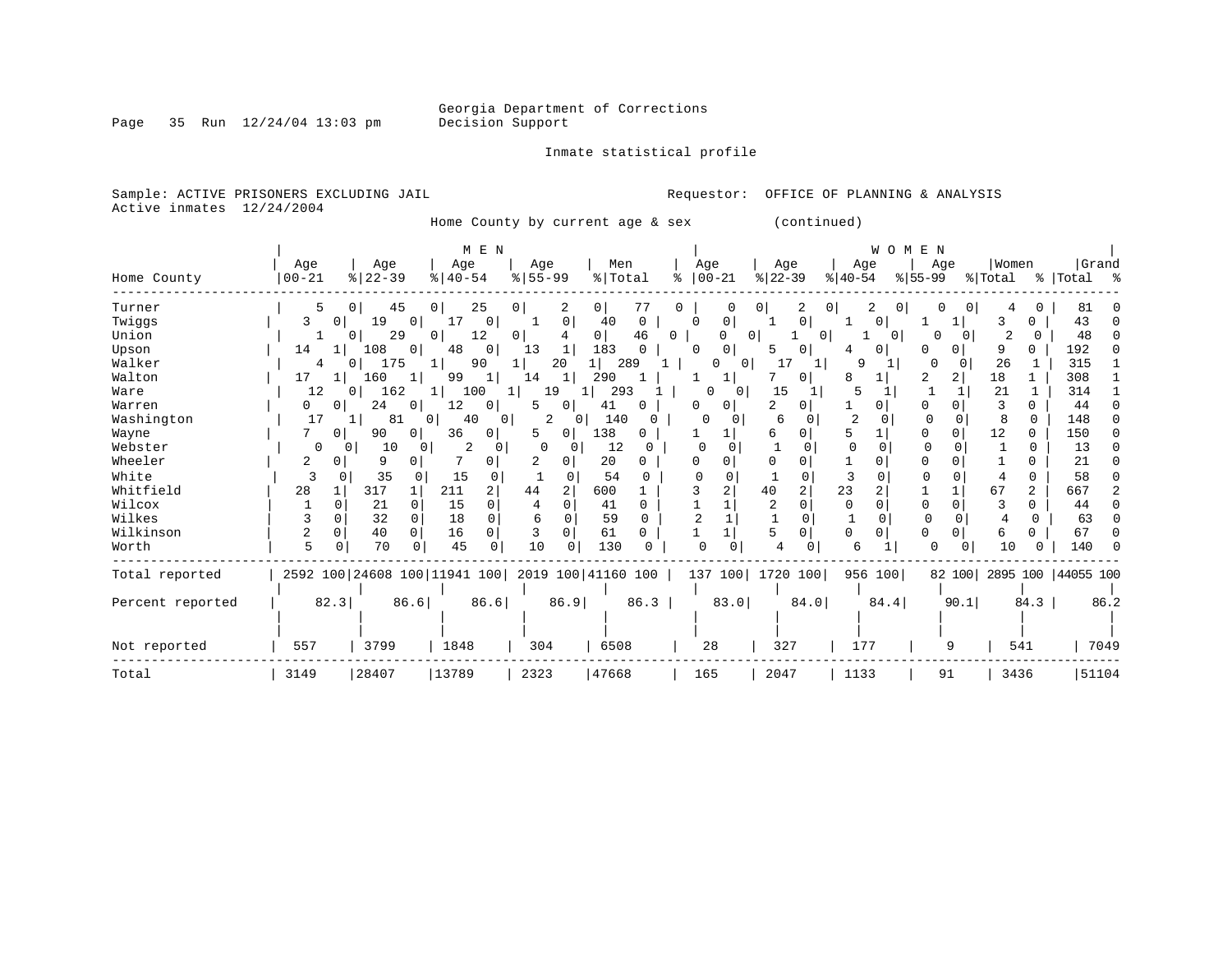Inmate statistical profile<br>Requestor: OFFICE OF PLANNING & ANALYSIS

Sample: ACTIVE PRISONERS EXCLUDING JAIL Active inmates 12/24/2004

Prison Sentence In Years by current age & sex

|                                                                                                                                                                     |                                                                                                                                                                                              |                                                                                                                                                                                                                  | M E N                                                                                                                                                                                                                                |                                                                                                                                                                                                                    |                                                                                                                                                          |                                                                                                                                                                                                                   |                                                                                                                                                                                                         |                                                                                                                                                                                                                                                        | W O M E N                                                                                                                                                                                                        |                                                                                                                                                                               |                                                                                                                                                                                                  |
|---------------------------------------------------------------------------------------------------------------------------------------------------------------------|----------------------------------------------------------------------------------------------------------------------------------------------------------------------------------------------|------------------------------------------------------------------------------------------------------------------------------------------------------------------------------------------------------------------|--------------------------------------------------------------------------------------------------------------------------------------------------------------------------------------------------------------------------------------|--------------------------------------------------------------------------------------------------------------------------------------------------------------------------------------------------------------------|----------------------------------------------------------------------------------------------------------------------------------------------------------|-------------------------------------------------------------------------------------------------------------------------------------------------------------------------------------------------------------------|---------------------------------------------------------------------------------------------------------------------------------------------------------------------------------------------------------|--------------------------------------------------------------------------------------------------------------------------------------------------------------------------------------------------------------------------------------------------------|------------------------------------------------------------------------------------------------------------------------------------------------------------------------------------------------------------------|-------------------------------------------------------------------------------------------------------------------------------------------------------------------------------|--------------------------------------------------------------------------------------------------------------------------------------------------------------------------------------------------|
| Sentence In Years                                                                                                                                                   | Age<br>  00-21                                                                                                                                                                               | Age<br>$ 22-39 $                                                                                                                                                                                                 | Age<br>$8   40 - 54$                                                                                                                                                                                                                 | Age<br>$8 55-99$                                                                                                                                                                                                   | Men<br>%   Total                                                                                                                                         | Age<br>$8   00 - 21$                                                                                                                                                                                              | Age<br>$ 22-39$                                                                                                                                                                                         | Aqe<br>$ 40-54 $                                                                                                                                                                                                                                       | Aqe                                                                                                                                                                                                              | Women<br>$ 55-99 \t Total \t Total \t $                                                                                                                                       | Grand                                                                                                                                                                                            |
| $0 - 1$<br>$1.1 - 2$<br>$2.1 - 3$<br>$3.1 - 4$<br>$4.1 - 5$<br>$5.1 - 6$<br>$6.1 - 7$                                                                               | 112<br>4  <br>328<br>357<br>12 <br>276<br>9<br>341<br>11<br>245<br>8<br>102<br>3                                                                                                             | $\frac{3}{2}$<br>833<br>8<br>11 2324<br>2175<br>8<br>1704<br>6<br>2123<br>8<br>1708<br>6<br>954<br>$\overline{3}$                                                                                                | 2 <br>320<br>7 <br>975<br>895<br>7  <br>685<br>5<br>7 <sup>1</sup><br>905<br>5 <sup>1</sup><br>711<br>405<br>3                                                                                                                       | 1 1285<br>20<br>96<br>4 <br>95<br>4 <br>3 <br>74<br>117<br>5 <sup>1</sup><br>65<br>3 <sup>1</sup><br>39<br>2 <sup>1</sup>                                                                                          | 3<br>3723<br>8<br>3522<br>8<br>2739<br>6<br>3486<br>7<br>2729<br>6<br>1500<br>3                                                                          | 5<br>3<br>31<br>19<br>15<br>9<br>11<br>18<br>9<br>15<br>13<br>8<br>5<br>3                                                                                                                                         | 112<br>6<br>309<br>16<br>257<br>13<br>174<br>9<br>9<br>184<br>8<br>149<br>$\overline{3}$<br>49                                                                                                          | 57<br>5<br>156<br>14<br>135<br>12<br>78<br>7<br>105<br>10<br>80<br>7<br>44<br>4                                                                                                                                                                        | 3<br>3<br>5<br>6<br>4<br>4<br>3<br>3<br>7<br>8 <sup>1</sup><br>1<br>1<br>$\mathbf 0$<br>$\Omega$                                                                                                                 | 177<br>5<br>501<br>15<br>411<br>13<br>273<br>8<br>311<br>9<br>243<br>7<br>98<br>3                                                                                             | 1462<br>3<br>4224<br>8<br>3933<br>8<br>3012<br>6<br>3797<br>8<br>2972<br>6<br>1598<br>3                                                                                                          |
| $7.1 - 8$<br>$8.1 - 9$<br>$9.1 - 10$<br>$10.1 - 12$<br>$12.1 - 15$<br>$15.1 - 20$<br>$20.1 - OVER$<br>LIFE<br><b>DEATH</b><br>LIFE W/O PAROLE<br>YOUTHFUL OFFENDERS | 110<br>4 <br>110<br>4<br>40<br>1<br>553<br>18<br>104<br>3 <br>224<br>7<br>198<br>$\Omega$<br>0 <sup>1</sup><br>$\Omega$<br>$\Omega$<br>0<br>0 <sup>1</sup><br>$\mathbf{0}$<br>0 <sup>1</sup> | 983<br>4 <sup>1</sup><br>1108<br>4<br>438<br>2<br>4477<br>16 <sub>1</sub><br>1296<br>5<br>3113<br>7 5661<br>0<br>0 <sup>1</sup><br>$\Omega$<br>$\Omega$<br>0<br>0 <sup>1</sup><br>0 <sup>1</sup><br>$\mathbf{1}$ | 3 <br>409<br>4 <br>508<br>212<br>2 <br>11<br>1508<br>533<br>4 <br>11 1462<br>20 4399 32 1111 48 11369<br>0<br>0 <sup>1</sup><br>0 <sup>1</sup><br>$\overline{0}$<br>$\mathbf{0}$<br>0 <sup>1</sup><br>0 <sup>1</sup><br>$\mathbf{1}$ | 2 1549<br>47<br>3 1794<br>68<br>27<br>$1 \vert$<br>250<br>11 6788<br>4   2016<br>83<br>11   251 11   5050 11  <br>$\mathbf{0}$<br>$\mathbf{0}$<br>0 <sup>1</sup><br>$\mathbf{0}$<br>0 <sup>1</sup><br>$\mathbf{0}$ | 3<br>$4\overline{ }$<br>717<br>2<br>15<br>$4\overline{ }$<br>24<br>$0$  <br>0<br>$\overline{0}$<br>$0-1$<br>$0$  <br>$\mathbf{0}$<br>2<br>$\overline{0}$ | 6<br>4 <br>6<br>4 <br>$\mathbf{1}$<br>1 <br>24<br>15 <sup>1</sup><br>$\mathbf{3}$<br>2 <br>5<br>$0 \mid$<br>$\mathbf{0}$<br>$\mathbf 0$<br>0 <sup>1</sup><br>0 <sup>1</sup><br>$\mathbf 0$<br>0<br>0 <sup>1</sup> | 3 <br>50<br>75<br>4 <br>22<br>1 <br>210<br>11<br>3 <br>63<br>$3 \mid$<br>85<br>0 <sup>1</sup><br>$\mathbf 0$<br>0 <sup>1</sup><br>$\Omega$<br>$0$  <br>$\overline{0}$<br>0 <sup>1</sup><br>$\mathbf{0}$ | 37<br>3 <br>36<br>3 <br>7<br>1 <br>106<br>10 <sup>1</sup><br>28<br>3 <br>4 <br>62<br>6  <br>13 8 228 12 159 15<br>$\overline{0}$<br>0 <sup>1</sup><br>0 <sup>1</sup><br>0 <sup>1</sup><br>0<br>$0$  <br>$0 \qquad 0$<br>0 <sup>1</sup><br>$\mathbf{0}$ | 2<br>2 <sup>1</sup><br>1<br>$1\vert$<br>$\overline{2}$<br>2 <sup>1</sup><br>6<br>$9$ 10 103<br>$4\degree$<br>42 47 442<br>0<br>0 <sup>1</sup><br>$\Omega$<br>$\overline{0}$<br> 0 <br>$\Omega$<br>0 <sup>1</sup> | 95<br>3 I<br>118<br>4<br>32<br>1 <sup>1</sup><br>7 346<br>11<br>4 156<br>5  <br>0<br>0 <sup>1</sup><br>0<br>$\Omega$<br>$\Omega$<br>0<br>$\Omega$<br>$\mathbf{0}$<br>$\Omega$ | 1644<br>3<br>1912<br>$\overline{4}$<br>749<br>1<br>7134 14<br>3   2119<br>4<br>5206<br>10<br>13   11811<br>- 24<br>$\overline{\phantom{0}}$<br>$\Omega$<br>$\Omega$<br>$\Omega$<br>$\Omega$<br>2 |
| Total reported                                                                                                                                                      |                                                                                                                                                                                              | 3100 100 28898 100 13928 100 2343 100 48269 100   160 100   1967 100   1090 100                                                                                                                                  |                                                                                                                                                                                                                                      |                                                                                                                                                                                                                    |                                                                                                                                                          |                                                                                                                                                                                                                   |                                                                                                                                                                                                         |                                                                                                                                                                                                                                                        |                                                                                                                                                                                                                  | 89 100 3306 100 51575 100                                                                                                                                                     |                                                                                                                                                                                                  |
| Percent reported                                                                                                                                                    | 96.2                                                                                                                                                                                         | 98.3                                                                                                                                                                                                             | 98.3                                                                                                                                                                                                                                 | 99.1                                                                                                                                                                                                               | 98.2                                                                                                                                                     | 97.0                                                                                                                                                                                                              | 95.3                                                                                                                                                                                                    | 95.6                                                                                                                                                                                                                                                   | 97.8                                                                                                                                                                                                             | $95.5$                                                                                                                                                                        | 98.0                                                                                                                                                                                             |
| NOT REPORTED                                                                                                                                                        | 120                                                                                                                                                                                          | 476                                                                                                                                                                                                              | 239                                                                                                                                                                                                                                  | 20                                                                                                                                                                                                                 | 855                                                                                                                                                      | 5                                                                                                                                                                                                                 | 97                                                                                                                                                                                                      | 50                                                                                                                                                                                                                                                     | 2                                                                                                                                                                                                                | 154                                                                                                                                                                           | 1009                                                                                                                                                                                             |
| Total                                                                                                                                                               | 3149                                                                                                                                                                                         | 28407                                                                                                                                                                                                            | 13789                                                                                                                                                                                                                                | 2323                                                                                                                                                                                                               | 47668                                                                                                                                                    | 165                                                                                                                                                                                                               | 2047                                                                                                                                                                                                    | 1133                                                                                                                                                                                                                                                   | 91                                                                                                                                                                                                               | 3436                                                                                                                                                                          | 51104                                                                                                                                                                                            |
| AVG EXCLUDING<br>LIFE, DEATH, YO                                                                                                                                    |                                                                                                                                                                                              | 14.97   35.26   55.81   83.74   42.28   20.84   22.83                                                                                                                                                            |                                                                                                                                                                                                                                      |                                                                                                                                                                                                                    |                                                                                                                                                          |                                                                                                                                                                                                                   |                                                                                                                                                                                                         | 28.90                                                                                                                                                                                                                                                  | $96.45$                                                                                                                                                                                                          | 26.73                                                                                                                                                                         | 41.26                                                                                                                                                                                            |
| AVG INCLUDING<br>LIFE=21, YO=3 YRS                                                                                                                                  | 14.97                                                                                                                                                                                        | 35.26                                                                                                                                                                                                            | 55.81                                                                                                                                                                                                                                | 83.74                                                                                                                                                                                                              | 42.28                                                                                                                                                    | 20.84                                                                                                                                                                                                             | 22.83                                                                                                                                                                                                   | 28.90                                                                                                                                                                                                                                                  | 96.45                                                                                                                                                                                                            | 26.73                                                                                                                                                                         | 41.26                                                                                                                                                                                            |

Page 36 Run  $12/24/04$  13:03 pm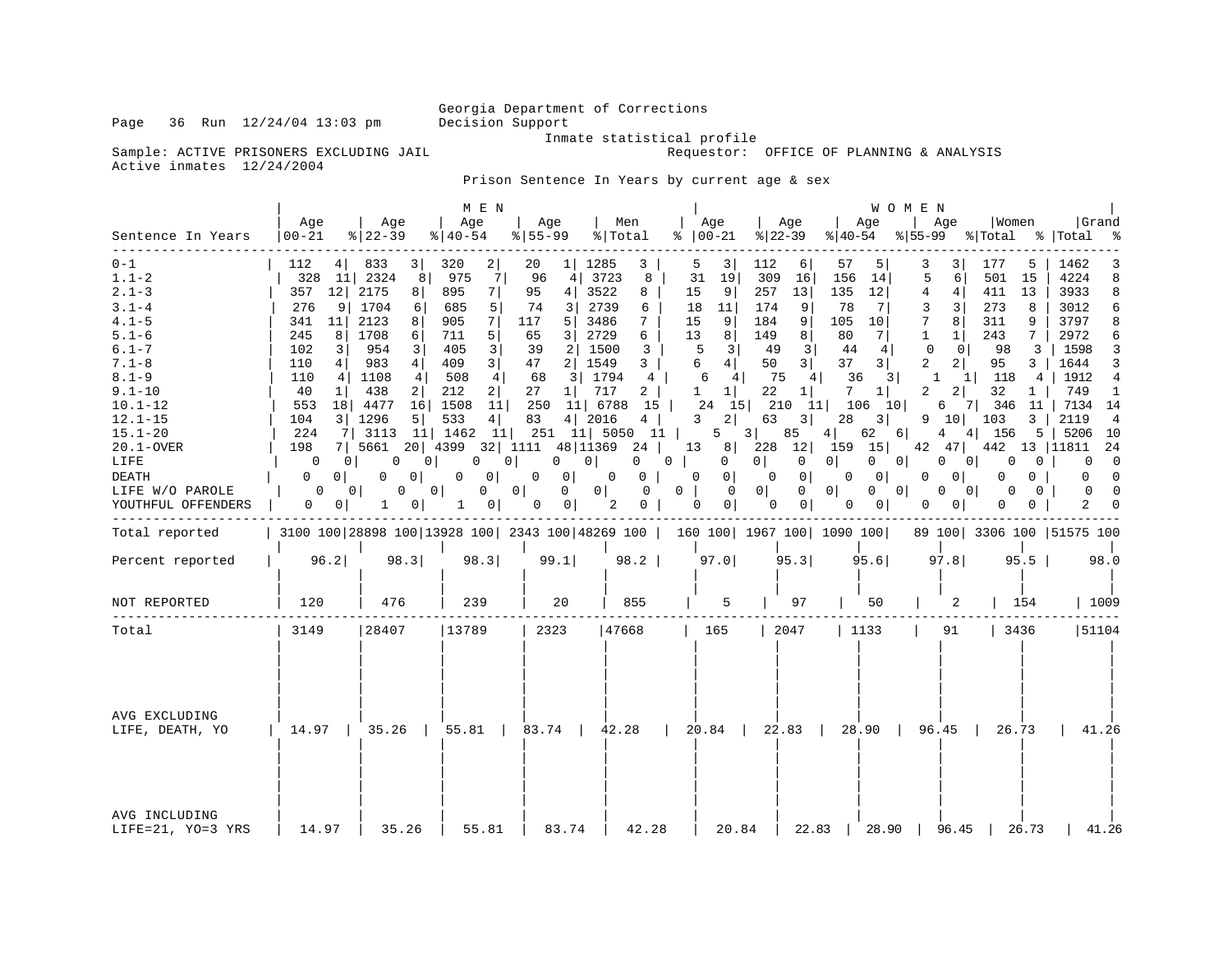Page  $37$  Run  $12/24/04$  13:03 pm

#### Inmate statistical profile

Sample: ACTIVE PRISONERS EXCLUDING JAIL **Requestor:** OFFICE OF PLANNING & ANALYSIS Active inmates 12/24/2004

Probation To Follow Prison by current age & sex

| Prob After Prison                   | Aqe<br>$ 00 - 21$                                | Aqe<br>$8   22 - 39$ | M E N<br>Age<br>$8 40-54$             | Aqe<br>$8155 - 99$           | Men<br>% Total  | Aqe<br>$ 00-21 $<br>⊱ | Age<br>$ 22 - 39 $           | Age<br>$8 40-54$                  | W O M E N<br>Age<br>$8155 - 99$ | Women<br>% Total      | Grand<br>%  Total % |
|-------------------------------------|--------------------------------------------------|----------------------|---------------------------------------|------------------------------|-----------------|-----------------------|------------------------------|-----------------------------------|---------------------------------|-----------------------|---------------------|
| PROBATION TO FOLLOW<br>NO PROBATION | 1605 100 11937<br>$\overline{0}$<br>$\mathbf{0}$ | 99<br>173            | 82<br>5204<br>1109<br>18 <sup>1</sup> | 66 19526<br>780<br>34<br>397 | 92<br>1679<br>8 | 91 100<br>0 I<br>0    | 870 100<br>2<br>$\mathbf{0}$ | 95<br>471<br>26<br>5 <sup>1</sup> | 27<br>75<br>9<br>25             | 1459<br>98<br>37<br>2 | 20985 92<br>1716 8  |
| Total reported                      |                                                  | 1605 100 12110 100   | 6313 100                              | 1177 100 21205 100           |                 | 91 100                | 872 100                      | 497 100                           | 36 100                          |                       | 1496 100 22701 100  |
| Percent reported                    | 51.0                                             | 42.6                 | 45.8                                  | 50.7                         | 44.5            | 55.2                  | 42.6                         | 43.9                              | 39.6                            | 43.5                  | 44.4                |
| NOT REPORTED                        | 1544                                             | 16297                | 7476                                  | 1146                         | 26463           | 74                    | 1175                         | 636                               | 55                              | 1940                  | 28403               |
| Total                               | 3149                                             | 28407                | 13789                                 | 2323                         | 47668           | 165                   | 2047                         | 1133                              | 91                              | 3436                  | 51104               |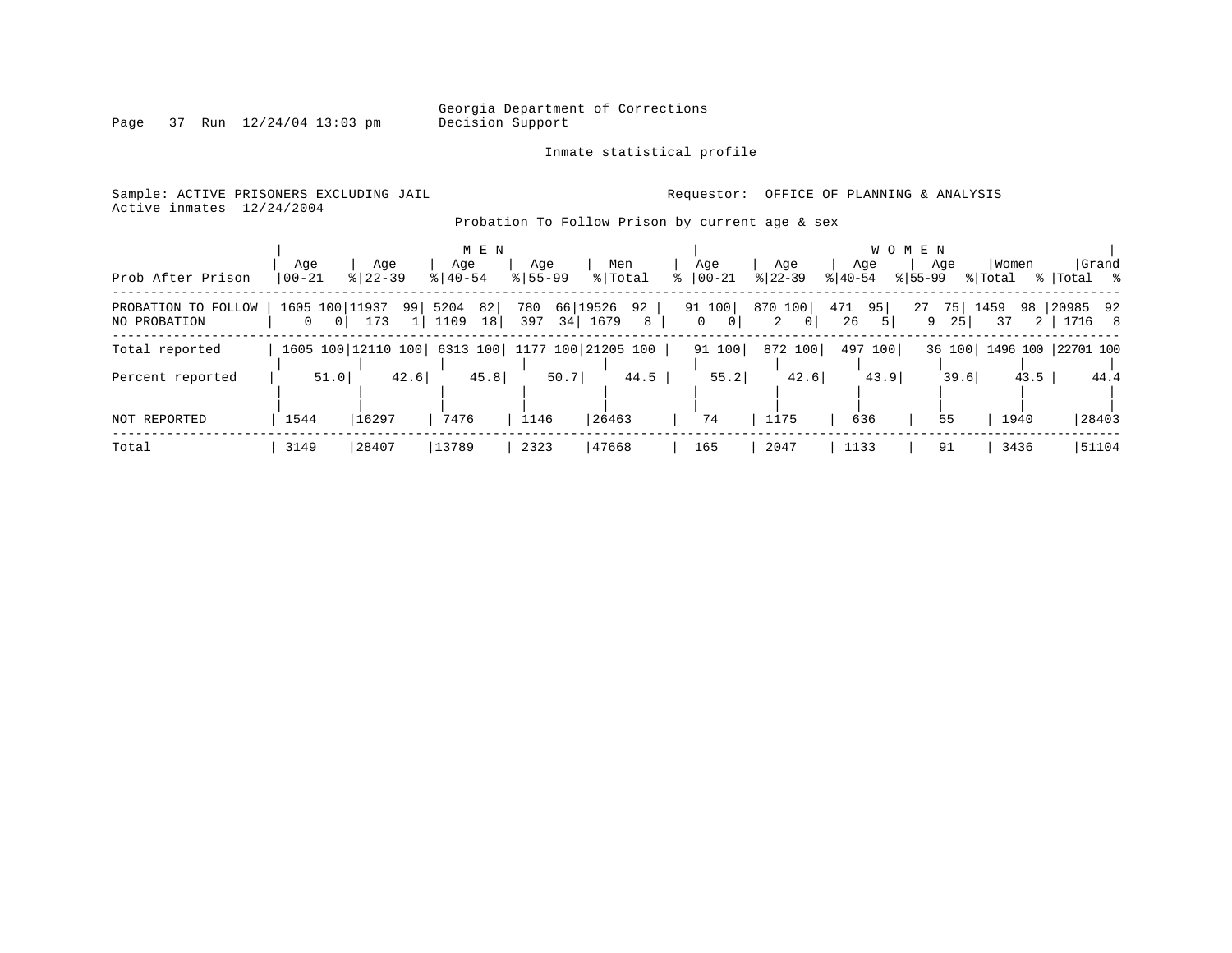Inmate statistical profile

Sample: ACTIVE PRISONERS EXCLUDING JAIL **Requestor:** OFFICE OF PLANNING & ANALYSIS Active inmates 12/24/2004

Admission Type by current age & sex

|                             |             |                   | M E N             |                               |                                                 |               |                               | WOMEN                    |                      |               |                           |
|-----------------------------|-------------|-------------------|-------------------|-------------------------------|-------------------------------------------------|---------------|-------------------------------|--------------------------|----------------------|---------------|---------------------------|
|                             | Age         | Age               | Age               | Age                           | Men                                             | Age           | Age                           | Age                      | Age                  | Women         | Grand                     |
| Admission Type              | $00 - 21$   | $8$   22-39       | $8   40 - 54$     | $8155 - 99$                   | % Total                                         | $ 00-21$<br>ႜ | $ 22 - 39 $                   | $ 40-54 $<br>$8155 - 99$ |                      | % Total       | % Total %                 |
| COMMITTED FROM COURT   2518 |             | 83 18980<br>68    | 8897<br>66        | 1770                          | 77 32165<br>69                                  | 132<br>83     | 1271<br>673<br>65             | 70<br>62                 | 79                   | 2146<br>65    | 34311<br>68               |
| RETURN APPEAL/BOND          |             |                   |                   |                               |                                                 | $\Omega$      | 0                             | $\Omega$<br>O            | 0                    | O             | - 0                       |
| PAROLE REV/NEW SENT         | 80          | 3036              | 1854<br>11<br>14  | 230<br>10                     | 5200<br>11                                      |               | 139                           | 91                       | 4                    | 237           | 5437<br>11                |
| PAR REV/NO NEW SENT         | 33          | 1023              | 559               | 62<br>3                       | 1677<br>4                                       |               | 75                            | 65                       |                      | 145           | 1822<br>$\overline{4}$    |
| PROB VIOL/TOTAL REV         | 0           | $\Omega$<br>O     | 0                 | 0<br>0                        |                                                 | $\Omega$<br>O | $\Omega$<br>$\cap$            | $\Omega$                 | $\Omega$<br>$\Omega$ | $\Omega$      | $\cap$                    |
| PROB VIOL/PARTIAL           | 198         | 1862              | 817               | 6<br>69<br>3                  | 2946<br>6                                       | 15<br>9       | 240<br>12<br>131              | 12                       | 3<br>3               | 389<br>12     | 3335                      |
| ADMIT FM OTHER CUST         | 0           | 23                | 11                | 0<br>$\Omega$<br>6            | 40<br>0                                         | 0<br>0        | 2<br>$\Omega$                 | 1<br>0                   | $\Omega$<br>$\Omega$ | 0             | 43<br>n                   |
| SHOCK INCARCERATION         | O           | n<br><sup>0</sup> | 0<br><sup>0</sup> | 0<br>$\Omega$<br><sup>0</sup> | 0<br>0.                                         | 0<br>$\Omega$ | $\Omega$<br>0                 | 0<br>O                   | <sup>0</sup><br>0    | $\Omega$<br>O |                           |
| PROB REV/REMAINDER          | 183         | 2543              | 9<br>1044         | 8<br>102<br>4                 | 3872<br>8                                       | 8             | 211<br>11                     | 116<br>11                | 9<br>10              | 344<br>10     | 4216                      |
| NEW SENT/PAR REV PND        | 0           | 28<br>0           | 28<br>0           | 01<br>$\Omega$<br>4           | 60<br>0                                         | 0             | O<br>0                        | 1<br>0                   | U<br><sup>0</sup>    | U             | 61                        |
| LIFE W/O PAROLE             | 4           | 134<br>$\Omega$   | 83<br>$\Omega$    | 19<br>1                       | 240                                             | 0             | 0                             | 0                        | $\Omega$             |               | 243                       |
| PAROLE REV BOOT CAMP        | 0           | $\Omega$<br>O     | 0<br>$\Omega$     | 0<br>0<br>0                   | 0<br>N                                          | 0             | 0                             | 0<br>0                   |                      |               |                           |
| PAR REV/RSN UNKNOWN         |             | n<br>6            | U<br>44           | 30<br>$\Omega$                | 80                                              | n             | 0                             | $\Omega$                 |                      | U             | 80                        |
| PROBATION/PAROLE REV        | 0           | U                 | 0                 | 0<br>U                        |                                                 | O             |                               | O                        | n                    |               |                           |
| PB PAROLE RESCINDED         | 0           |                   |                   | 0<br>U                        | 8                                               |               | 0<br>O                        | $\Omega$                 |                      | U             |                           |
| PROB REVOC/SPEC COND        | 9           | 87                | 42<br>0           |                               | 140                                             | O             | 12                            |                          |                      | 15            | 155                       |
| PAR REV/REVOC CENTER        | 2           | 164<br>0          | 154               | ı                             | 327<br>0                                        |               | 0<br>0.                       | 0                        |                      |               | 328                       |
| INFORMATION ONLY            | 0           | $\Omega$          | O<br>0            | O<br>0                        | O                                               | 0<br>$\Omega$ | 0                             | 0                        |                      |               |                           |
| INCOMPLETE SENT PKG         | O           | 0                 |                   | 0<br>U                        | 0                                               | 0<br>O        | 0<br>0                        | 0<br>Ω                   | O                    | 0             |                           |
| HANCOCK REVOC CENTER        | O.          | 0                 | 0                 | 0<br>$\Omega$<br>$\mathbf{0}$ |                                                 | 0<br>∩        | 0                             | Ω<br>0                   | 0                    | 0             |                           |
| WHITWORTH DETENTION         |             | 37<br>0           | 0<br>14           | 0                             | 55<br>$\Omega$                                  | 0             | 0<br>0                        | O<br>$\Omega$            | 0                    | U             | 55                        |
| DCYS AT RISK                |             | 0<br>6            | 0<br>0            | 0<br>0                        | 10<br>$\Omega$                                  | 0             | 0                             | 0                        | 0                    | U             | 10                        |
| OTHER                       | $\mathbf 0$ | 0                 | 0                 | O                             | 0                                               | U<br>0        | 0<br>0                        | 0<br>0                   | O                    |               |                           |
| Total reported              |             |                   |                   |                               | 3034 100 27940 100 13552 100 2303 100 46829 100 |               | 160 100   1952 100   1083 100 |                          |                      |               | 89 100 3284 100 50113 100 |
|                             |             |                   |                   |                               |                                                 |               |                               |                          |                      |               |                           |
| Percent reported            |             | 96.3              | 98.4              | 98.3<br>99.1                  | 98.2                                            | 97.0          | 95.4                          | 95.6                     | 97.8                 | 95.6          | 98.1                      |
|                             |             |                   |                   |                               |                                                 |               |                               |                          |                      |               |                           |
| <b>UNKNOWN</b>              | 115         | 467               | 237               | 20                            | 839                                             | 5             | 95                            | 50                       | 2                    | 152           | 991                       |
| Total                       | 3149        | 28407             | 13789             | 2323                          | 47668                                           | 165           | 2047                          | 1133                     | 91                   | 3436          | 51104                     |

Page 38 Run  $12/24/04$  13:03 pm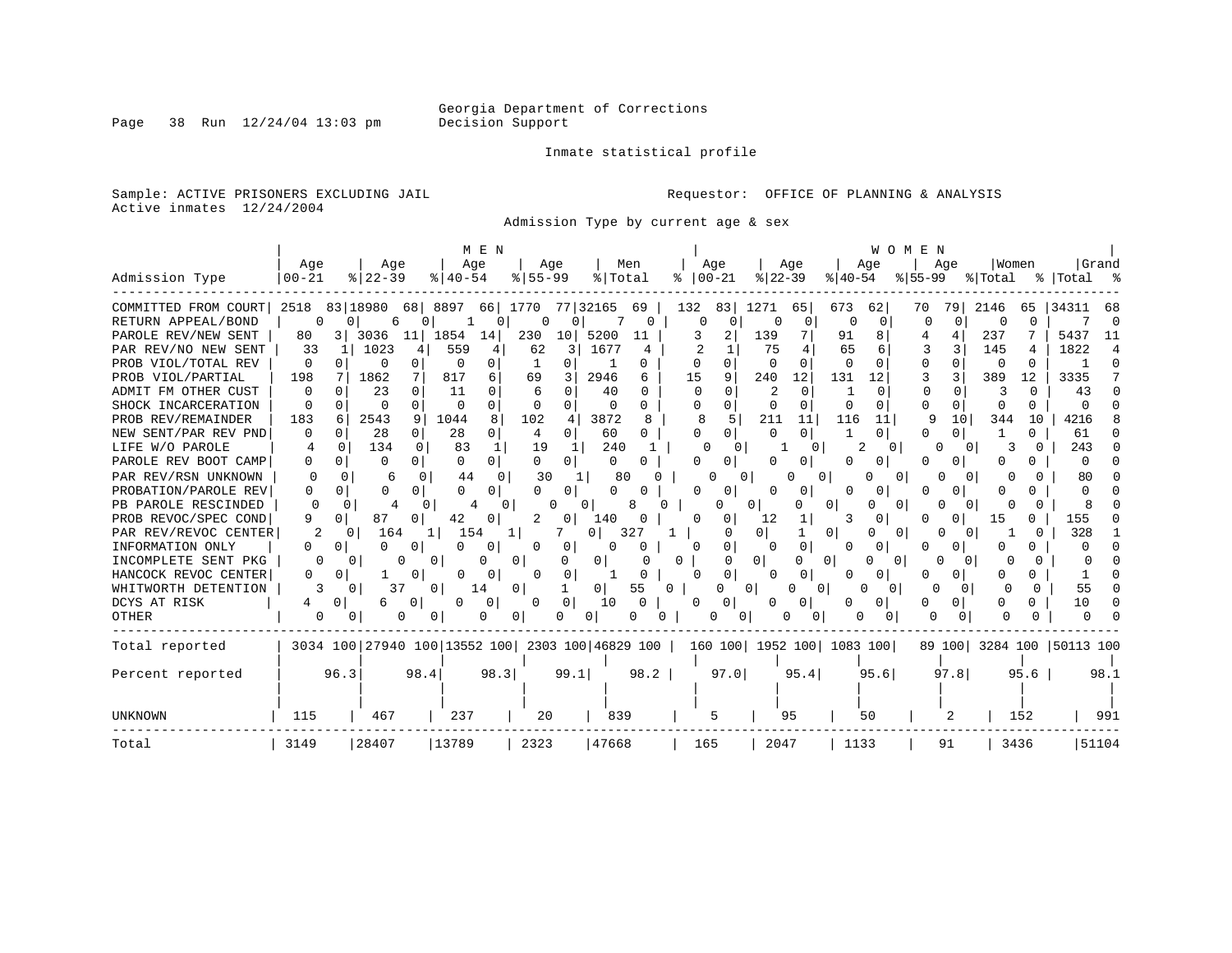Inmate statistical profile

Page 39 Run  $12/24/04$  13:03 pm

Sample: ACTIVE PRISONERS EXCLUDING JAIL **Requestor:** OFFICE OF PLANNING & ANALYSIS

Active inmates 12/24/2004

Release Type by current age & sex

|                  |                |                      | M E N                                  |                               |                      |                            |                          |                     |                           | W O M E N          |                           |                      |
|------------------|----------------|----------------------|----------------------------------------|-------------------------------|----------------------|----------------------------|--------------------------|---------------------|---------------------------|--------------------|---------------------------|----------------------|
| Release Type     | Aqe<br>  00-21 | Aqe<br>$8122 - 39$   | Aqe<br>$8140 - 54$                     | Aqe<br>$8155 - 99$            | Men<br>% Total       |                            | Aqe<br>$ 00-21 $         | Aqe<br>$ 22-39 $    | Aqe<br>$ 40-54 $          | Aqe<br>$8155 - 99$ | Women<br>% Total          | Grand<br>%   Total % |
|                  |                |                      |                                        |                               |                      |                            |                          |                     |                           |                    |                           |                      |
| PAROLE           | 115            | 467                  | 237<br>-2 I                            | 20                            | 839<br>1             | $\overline{\phantom{0}}$ 2 | 5                        | 95 5<br>3           | $50 \t 4$                 | 2                  | 152<br>2 <br>4            | 991 2                |
| BC - REPRIEVE OS |                | 23<br>0 <sup>1</sup> | 24<br>0 <sup>1</sup><br>$\overline{0}$ | $\overline{\phantom{0}}$<br>8 | $\overline{0}$<br>60 | $\overline{0}$             | $\overline{\phantom{0}}$ | 0 <sup>1</sup><br>2 | 0 <sup>1</sup>            |                    | 4 0                       | 64 0                 |
| Active           |                |                      | 3149 100 28407 100 13789 100           |                               | 2323 100 47668 100   |                            |                          |                     | 165 100 2047 100 1133 100 |                    | 91 100 3436 100 51104 100 |                      |
| Total            | 3149           | 28407                | 13789                                  | 2323                          | 47668                |                            | 165                      | 2047                | 1133                      | 91                 | 3436                      | 51104                |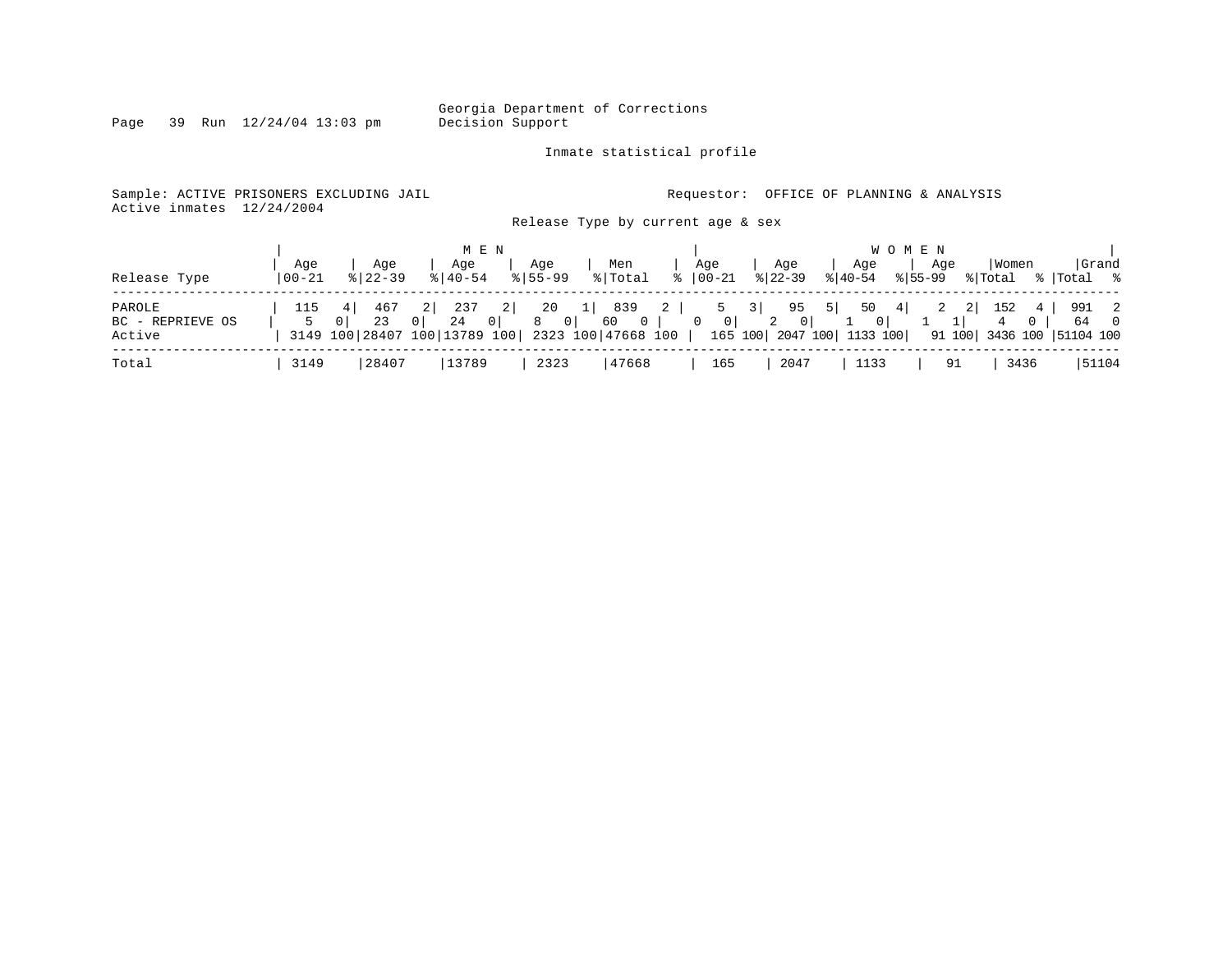Inmate statistical profile

Sample: ACTIVE PRISONERS EXCLUDING JAIL **Requestor:** OFFICE OF PLANNING & ANALYSIS Active inmates 12/24/2004

Inst By Group by current age & sex

|                     |           |               |     |             | M E N    |             |            |          |    |               |                |           |                |          | W O            | E N          |                |         |    |           |       |
|---------------------|-----------|---------------|-----|-------------|----------|-------------|------------|----------|----|---------------|----------------|-----------|----------------|----------|----------------|--------------|----------------|---------|----|-----------|-------|
|                     | Age       | Aqe           |     | Age         |          | Age         |            | Men      |    | Age           |                | Age       |                | Age      |                | Age          |                | Women   |    |           | Grand |
| Inst By Group       | $00 - 21$ | $8$   22 – 39 |     | $8140 - 54$ |          | $8155 - 99$ |            | % Total  |    | $8   00 - 21$ |                | $ 22-39 $ |                | $ 40-54$ |                | $8155 - 99$  |                | % Total |    | %   Total | °≈    |
| Transitional center | 33        | 909           |     | 559         | 4        | 37          |            | 1538     |    |               | 41             | 145       |                | 80       |                | ∠            | 21             | 234     |    |           |       |
| State hospital      |           |               |     |             |          | $\Omega$    | $\Omega$   |          |    | 0             | 0              |           |                | $\Omega$ | Ü              | 0            | 0              |         |    |           | - 0   |
| County camp         | 351       | 3694          | 13' | 1033        |          | 39          | $\epsilon$ | 511      | 11 | 0             | 0              | 0         | 0              | 0        | 01             |              | 0              |         | 0  | 511       | 10    |
| State prison        | 2050      | 65 19252      | 68  | 10728       | 78       | 2068        |            | 89 34098 | 72 | 158           | 96             | 1901      | 93             | ⊥053     | 93             | 89           | 98             | 3201    | 93 | 37299 73  |       |
| Private prison      | 337       | 2943          | 10  | L244        | $Q \mid$ | 169         |            | 4693     | 10 |               | 0              | 0         | 0 <sup>1</sup> |          | 0 <sup>1</sup> | $\mathbf{0}$ | 0              | 0       | 0  | 4693      | 9     |
| Prison annex        | 104       | 657           |     | 224         |          | 10          |            | 995      |    |               | 0              | 0         | 0 <sup>1</sup> |          | $\Omega$<br>0  | $\Omega$     | 0 <sup>1</sup> | 0       |    | 995       | 2     |
| Inmate boot camp    | 274       | 952           |     | 0           | 0        | $\Omega$    |            | .226     |    | 0             | 0 <sup>1</sup> |           | $\Omega$       |          | 0 I            | 0            | 0              | 0       |    | 1226      | 2     |

Page  $40$  Run  $12/24/04$  13:03 pm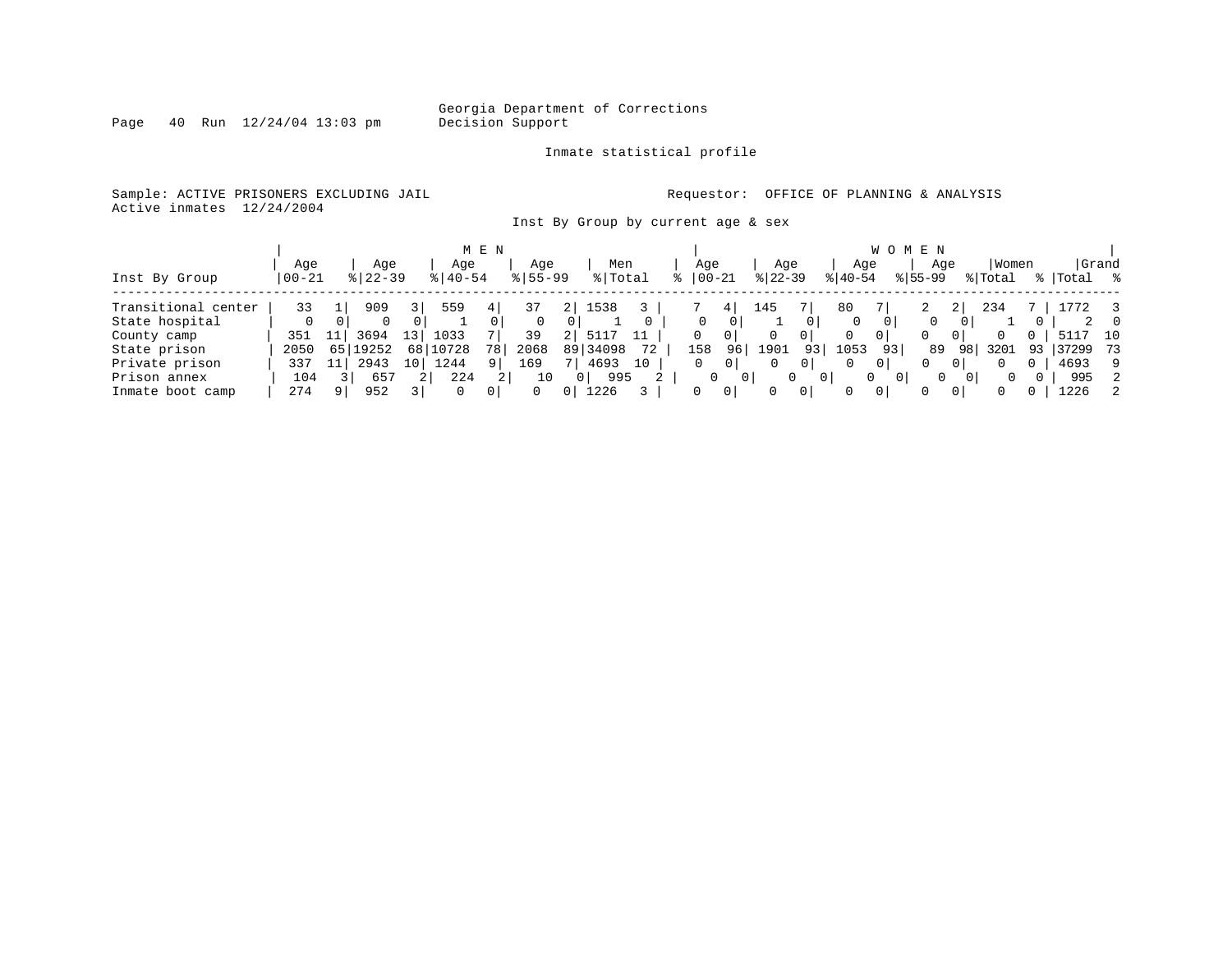Page 41 Run  $12/24/04$  13:03 pm

#### Inmate statistical profile

Sample: ACTIVE PRISONERS EXCLUDING JAIL **Requestor:** OFFICE OF PLANNING & ANALYSIS Active inmates 12/24/2004

Institution by current age & sex

|                      |                |                       |                      |                      | M E N                |                |                            |                       |                     |              |                |              |                |              | WOMEN                |                |                |              |          |               |              |
|----------------------|----------------|-----------------------|----------------------|----------------------|----------------------|----------------|----------------------------|-----------------------|---------------------|--------------|----------------|--------------|----------------|--------------|----------------------|----------------|----------------|--------------|----------|---------------|--------------|
|                      | Age            |                       | Age                  | Age                  |                      | Aqe            |                            | Men                   |                     |              | Age            | Age          |                |              | Aqe                  |                | Aqe            | Women        |          | Grand         |              |
| Institution          | $00 - 21$      | $8   22 - 39$         |                      | $8   40 - 54$        |                      | $8155 - 99$    |                            | % Total               | る                   |              | $00 - 21$      | $8 22-39$    |                | $ 40-54$     |                      | $ 55-99$       |                | % Total      |          | %   Total     |              |
|                      |                |                       |                      |                      |                      |                |                            |                       |                     |              |                |              |                |              |                      |                |                |              |          |               |              |
| Albany Trans Ctr     | 3              | 0                     | 79<br>0              | 63                   | 0                    | 5              | 0                          | 150                   | 0                   |              | 0              | 0            | 0              |              | O                    | O              | U              | $\Omega$     | 0        | 150           |              |
| Atlanta Trans Ctr(M) | $\mathbf 0$    | $\mathbf 0$           | 147<br>$\mathbf{1}$  | 97                   | $\mathbf 1$          | 5              | 0                          | 249                   | $\mathbf{1}$        | $\Omega$     | $\Omega$       | $\mathbf 0$  | $\mathbf 0$    | $\Omega$     | $\Omega$             | $\Omega$       | $\Omega$       | $\Omega$     | $\Omega$ | 249           | $\cap$       |
| Macon Trans Ctr      | $\overline{2}$ | 0                     | 91<br>$\Omega$       | 56                   | $\Omega$             | 4              | 0                          | 153                   | $\Omega$            | $\Omega$     | $\Omega$       | $\Omega$     | $\Omega$       | $\Omega$     | $\mathbf{0}$         | $\Omega$       | $\Omega$       | $\Omega$     | $\Omega$ | 153           | $\Omega$     |
| Metro Trans Ctr (W)  | $\Omega$       | $\Omega$              | $\Omega$<br>$\Omega$ | $\Omega$             | $\Omega$             | $\Omega$       | $\Omega$                   | $\Omega$              | $\Omega$            | 7            | 4              | 144          | 7              | 80           | 71                   | $\overline{a}$ | $\overline{a}$ | 233          | 7        | 233           | n            |
| Savannah Mens TC     |                | 127<br>$\Omega$       | 0                    | 65                   | $\Omega$             | 7              | $\Omega$                   | 206                   | U                   | $\cap$       | $\Omega$       | U            | 0              | $\Omega$     | $\Omega$             | $\Omega$       | $\Omega$       | $\Omega$     | $\Omega$ | 206           |              |
| Savannah Womens TC   |                | $\Omega$              | $\Omega$<br>0        | $\Omega$             | 0                    | 0              | $\mathbf 0$                | $\mathbf 0$           | 0                   | $\Omega$     | 0              | $\mathbf{1}$ | 0              | $\Omega$     | $\Omega$             | $\Omega$       | $\overline{0}$ | $\mathbf{1}$ | 0        | 1             |              |
| Augusta Trans Ctr    | 8              | 0                     | 117<br>0             | 75                   | $\mathbf{1}$         | 3              | 0                          | 203                   | 0                   | $\Omega$     | 0              | O            | $\Omega$       | $\Omega$     | 0                    | $\Omega$       | $\Omega$       | $\Omega$     | 0        | 203           |              |
| Coastal Trans Ctr    |                | 128<br>$\Omega$       | 0                    | 65                   | $\overline{0}$       | 3              | $\Omega$                   | 200                   | 0                   | $\cap$       | $\overline{0}$ | U            | 0              | $\Omega$     | $\Omega$             | U              | 0              | $\Omega$     | 0        | 200           |              |
| LaGrange Trans Ctr   | 5              | $\Omega$              | 98<br>$\mathbf 0$    | 47                   | $\mathbf 0$          | 3              | $\Omega$                   | 153                   | $\Omega$            |              | ∩<br>$\Omega$  | $\cap$       | $\Omega$       |              | $\cap$<br>0          | U              | $\Omega$       | $\Omega$     | $\Omega$ | 153           | n            |
| Clayton Trans Ctr    | 4              | 122<br>$\Omega$       | 0                    | 91                   | 1                    | 7              | 0                          | 224                   | O                   | $\cap$       | 0              | U            | 0              | $\Omega$     | O                    | U              | U              | $\Omega$     | 0        | 224           |              |
| Central State Hosp   | $\Omega$       | $\Omega$              | 0<br>$\cap$          |                      | $\Omega$             | $\Omega$       | $\Omega$                   |                       | U                   |              | $\Omega$       | 0            | $\Omega$<br>1  |              | $\Omega$<br>$\Omega$ |                | $\Omega$       | 1            | 0        | $\mathcal{D}$ |              |
| Bulloch County       | 6              | 113<br>0 <sup>1</sup> | 0                    | 30                   | 0                    | 0              | 0                          | 149                   | 0                   | $\Omega$     | 0              | $\Omega$     | 0              | $\Omega$     | $\overline{0}$       | <sup>0</sup>   | 0              | $\Omega$     | 0        | 149           |              |
| Carroll County       | 8              | <sup>0</sup>          | 145                  |                      | 50<br>$\Omega$       |                |                            | $\overline{0}$<br>204 | <sup>0</sup>        |              | O              | 0            | O              | 0            | $\Omega$<br>$\Omega$ | O              | $\Omega$       | 0            | $\Omega$ | 204           |              |
| Clarke County        |                | $\overline{0}$        | 79<br>0              | 18                   | $\Omega$             | 1              | 0 <sup>1</sup>             | 103                   | 0                   |              | 0              | <sup>0</sup> | 0              | U            | $\Omega$             | U              | 0              | $\Omega$     | $\Omega$ | 103           |              |
| Colquitt County      | 16             | 1                     | 126                  | 0                    | 43                   | 0              | 1                          | 0 <sup>1</sup>        | 186                 | 0            | $\Omega$       | $\Omega$     | 0              | 0            | 0<br>$\Omega$        |                | $\Omega$       | $\Omega$     | $\Omega$ | 186           | n            |
| Coweta County        | 12             | 141<br>0 <sup>1</sup> | 0                    | 46                   | O                    | -1             | 0                          | 200                   | 0                   | O            | $\Omega$       | <sup>0</sup> | 0              | U            | $\Omega$             | U              | 0              | $\Omega$     | 0        | 200           |              |
| Decatur County       | 15             | $\Omega$              | 159                  |                      | 44                   | 0              | 2                          | 0 <sup>1</sup>        | 220<br>$\Omega$     |              | <sup>0</sup>   | $\Omega$     | 0<br>U         |              | ∩<br>$\Omega$        | Λ              | $\Omega$       | ∩            | $\cap$   | 220           | $\cap$       |
| Effingham County     | 16             | 195<br>$1\vert$       | -1                   | 35                   | 0                    | 2              | 0                          | 248                   |                     | <sup>0</sup> | 0              | $\Omega$     | 0              | O            | <sup>0</sup>         | $\Omega$       | 0              | $\Omega$     | 0        | 248           | ∩            |
| Floyd County         | 21             | 11                    | 237                  | 1                    | 1<br>76              |                | 3                          | 0 <sup>1</sup>        | 337<br>$\mathbf{1}$ |              | $\Omega$<br>0  |              | 0<br>0         | $\cap$       | 0                    | $\Omega$       | $\Omega$       | $\Omega$     | $\Omega$ | 337           | $\mathbf{1}$ |
| Fulton County        | $\Omega$       | 0 <sup>1</sup>        | 0<br>0               | 1                    | 0                    | 0              | 0                          | $\mathbf{1}$          | $\Omega$            | $\cap$       | 0              |              | $\overline{0}$ | U            | $\Omega$             | <sup>0</sup>   | 0              | 0            | 0        | 1             | $\cap$       |
| Gwinnett County      | 15             | 0 <sup>1</sup>        | 173                  | 1 <sup>1</sup>       | 63<br>$\overline{0}$ |                | $\Omega$<br>$\overline{0}$ | 251                   |                     |              | 0              | $\Omega$     | $\Omega$       | U            | $\Omega$             | U              | $\Omega$       | 0            | $\Omega$ | 251           | $\Omega$     |
| Hall County          | 6              | 121<br>0              | 0                    | 29                   | U                    | $\mathbf{1}$   | 0                          | 157                   | $\Omega$            | O            | 0              | U            | 0              | <sup>0</sup> | $\Omega$             | $\Omega$       | 0              | $\Omega$     | $\Omega$ | 157           | $\cap$       |
| Harris County        | 7              | $\Omega$              | 77                   | 0 <sup>1</sup><br>17 | 0                    |                | 0                          | 102                   | $\Omega$            | $\cap$       | $\Omega$       | $\cap$       | $\Omega$       | $\Omega$     | $\Omega$             | $\Omega$       | $\Omega$       | $\Omega$     | $\Omega$ | 102           |              |
| Houston County       | $\Omega$       | 0                     | 0<br>$\Omega$        | 0                    | $\Omega$             |                | 0                          | 1                     | $\Omega$            | 0            | $\Omega$       | U            | 0 I            | $\Omega$     | $\Omega$             | $\Omega$       | 0              | $\Omega$     | $\Omega$ | $\mathbf{1}$  | $\cap$       |
| Jackson County       | 9              | 0                     | 104<br>0             | 52                   | 0                    |                | $\mathbf 0$                | 170                   | $\Omega$            | <sup>0</sup> | $\Omega$       |              | $\Omega$       | $\mathbf 0$  | $\Omega$             |                | $\Omega$       | $\Omega$     | $\Omega$ | 170           |              |
| Jefferson County     | 17             | 137<br>11             | 0                    | 34                   | 0                    | 1              | 0                          | 189                   | 0                   | $\Omega$     | 0              | U            | 0              | $\Omega$     | $\Omega$             | $\cap$         | 0              | $\Omega$     | $\Omega$ | 189           | $\cap$       |
| Mitchell County      | 12             | 0                     | 94<br>0              | 21                   | $\Omega$             | $\Omega$       | $\Omega$                   | 127                   | 0                   | ∩            | $\Omega$       | $\Omega$     | $\Omega$       | $\Omega$     | 0                    | $\cap$         | 0              | O            | 0        | 127           | $\Omega$     |
| Muscogee County      | 39             | 379<br>1              | $\mathbf{1}$         | 88                   | 1                    | 4              | 0                          | 510                   | $\mathbf{1}$        | $\cap$       | 0              | $\Omega$     | 0              | $\Omega$     | 0                    | O              |                | $\Omega$     | O        | 510           | 1            |
| Richmond County      | 16             | 161<br>1              | $\mathbf{1}$         | 33                   | $\Omega$             | $\overline{2}$ | $\Omega$                   | 212                   | 0                   | $\Omega$     | $\Omega$       | $\Omega$     | $\Omega$       | $\Omega$     | $\Omega$             | $\Omega$       | 0              | $\Omega$     | $\Omega$ | 212           | $\Omega$     |
| Screven County       | 7              | $\Omega$<br>120       | 0                    | 21                   | $\Omega$             | 2              | 0                          | 150                   | 0                   | $\Omega$     | $\mathbf 0$    | 0            | $\Omega$       | $\Omega$     | $\Omega$             | U              | $\Omega$       | $\Omega$     | $\Omega$ | 150           | $\cap$       |
| Spalding County      | 25             | 258<br>1              | $\mathbf{1}$         | 93                   | $\mathbf{1}$         | 4              | $\mathbf 0$                | 380                   | 1                   | $\Omega$     | 0              | 0            | $\mathbf 0$    | O            | 0                    | U              | 0              | $\Omega$     | $\Omega$ | 380           | $\mathbf 1$  |
| Stewart County       | 8              | $\Omega$              | $\Omega$<br>70       | 16                   | $\Omega$             | $\Omega$       | $\Omega$                   | 94                    | $\Omega$            | $\Omega$     | $\mathbf 0$    | $\Omega$     | $\Omega$       | $\Omega$     | $\Omega$             | $\Omega$       | $\Omega$       | $\Omega$     | $\Omega$ | 94            | $\cap$       |
| Sumter County        | 24             | 241<br>$1\vert$       | $\mathbf{1}$         | 79                   | 1                    | $\overline{2}$ | $\Omega$                   | 346                   | $\mathbf{1}$        | $\Omega$     | 0 <sup>1</sup> | $\Omega$     | $\Omega$       | $\Omega$     | $\Omega$             | <sup>0</sup>   | 0              | $\Omega$     | 0        | 346           | -1           |
| Terrell County       | 8              | $\Omega$              | 100<br>$\Omega$      | 29                   | $\Omega$             | $\Omega$       | $\Omega$                   | 137                   | 0                   |              | U<br>$\Omega$  | $\Omega$     | $\Omega$       | U            | $\Omega$             |                | $\Omega$       | $\Omega$     | $\Omega$ | 137           | $\cap$       |
| Thomas County        | 17             | 117<br>11             | 0                    | 18                   | 0 <sup>1</sup>       | $\overline{a}$ | 0                          | 154                   | $\Omega$            | $\cap$       | $\Omega$       | 0            | 0              | $\Omega$     | $\Omega$             | 0              | $\Omega$       | $\Omega$     | 0        | 154           |              |
| Troup County         | 20             | 1                     | 189<br>1             | 54                   | 0 I                  | 2              | $\Omega$                   | 265                   |                     |              | U              | $\Omega$     | O<br>0         |              | $\Omega$<br>0        | O              | $\Omega$       | O            | 0        | 265           |              |
|                      |                |                       |                      |                      |                      |                |                            |                       |                     |              |                |              |                |              |                      |                |                |              |          |               |              |
|                      |                |                       |                      |                      |                      |                |                            |                       |                     |              |                |              |                |              |                      |                |                |              |          |               |              |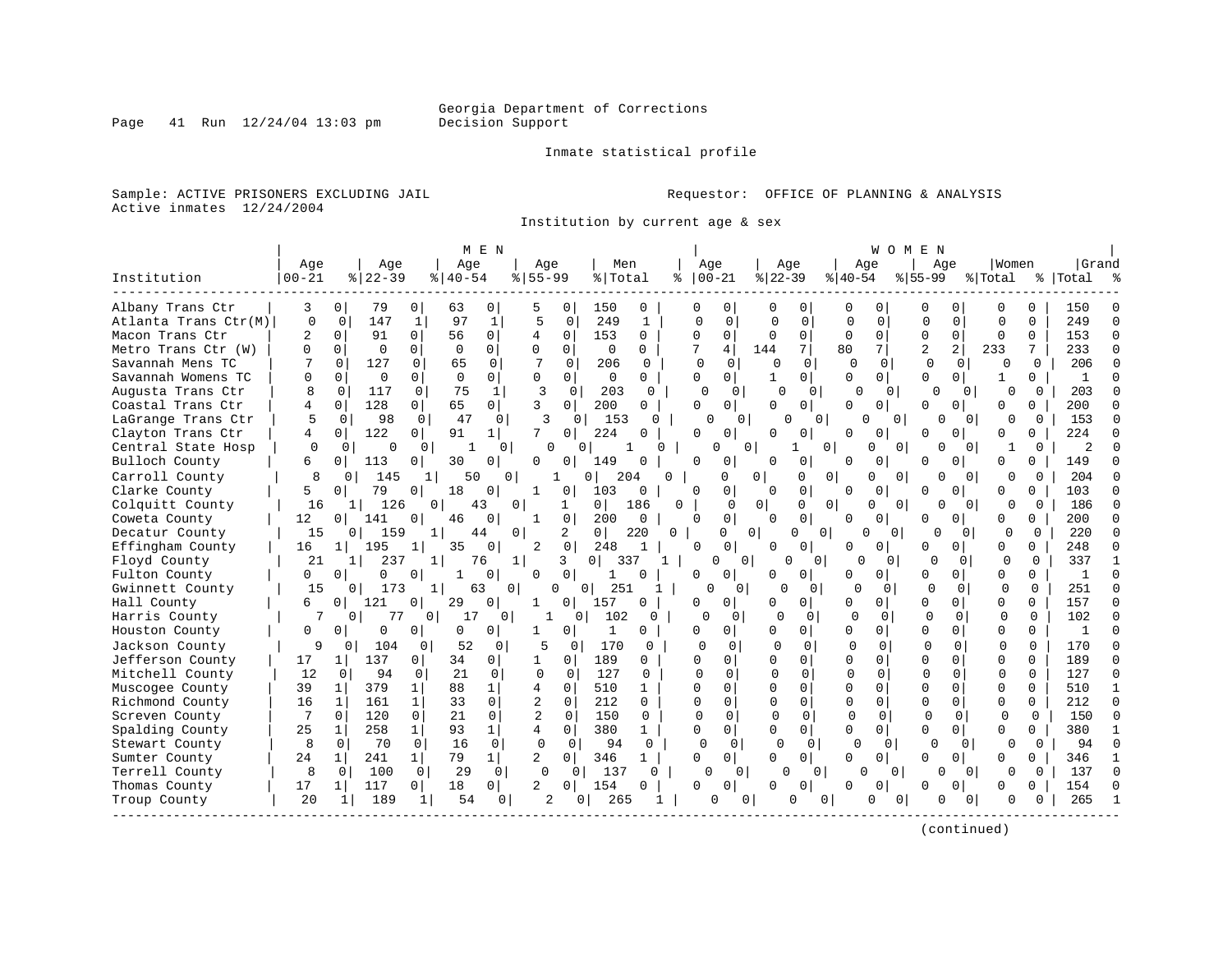Page  $42$  Run  $12/24/04$  13:03 pm

#### Inmate statistical profile

Sample: ACTIVE PRISONERS EXCLUDING JAIL Requestor: OFFICE OF PLANNING & ANALYSIS Active inmates 12/24/2004

Institution by current age & sex (CONTINUED)

|                      |              |                        |                       | M E N          |                      |                        |                |           |               |              |                      |              | WOMEN        |              |                |              |              |           |  |
|----------------------|--------------|------------------------|-----------------------|----------------|----------------------|------------------------|----------------|-----------|---------------|--------------|----------------------|--------------|--------------|--------------|----------------|--------------|--------------|-----------|--|
|                      | Age          | Age                    | Age                   |                | Aqe                  | Men                    |                | Age       |               | Age          |                      | Age          |              | Age          |                | Women        |              | Grand     |  |
| Institution          | $ 00 - 21$   | $8122 - 39$            | $8140 - 54$           |                | $8155 - 99$          | % Total                | ႜ              | $ 00-21 $ |               | $ 22-39$     |                      | $ 40-54 $    |              | $8155 - 99$  |                | % Total      |              | %   Total |  |
| Upson County         | 0            | 0<br>0                 | 0                     | 0              |                      | 0                      |                | $\Omega$  |               | $\Omega$     | $\Omega$             |              |              | $\cap$       | <sup>0</sup>   |              | $\Omega$     |           |  |
| Clayton County       | 22           | 158<br>1               | 43                    | 0              | $\Omega$<br>$\Omega$ | 223                    | U              | U         | 0             | $\Omega$     | 0                    | 0            | 0            | U            | $\Omega$       | U            | $\Omega$     | 223       |  |
| Ware Prison          | 60           | 2<br>564               | 2<br>293              | 2              | 2<br>40              | 957                    | 2              |           | $\Omega$      | O            | $\Omega$             | $\Omega$     | $\Omega$     |              | $\Omega$       | <sup>0</sup> | $\Omega$     | 957       |  |
| Lowndes Prison       | 28           | 179<br>1               | 82                    | $\mathbf{1}$   | 5<br>$\Omega$        | 294                    | 1              | U         | 0             |              | $\Omega$             | U            | 0            | $\Omega$     | $\Omega$       | $\Omega$     | $\Omega$     | 294       |  |
| Dodge Prison         | 59           | 664<br>2               | 386<br>2              | 3              | 68<br>3              | 1177                   | 2              | U         | $\Omega$      | $\Omega$     | $\Omega$             | $\Omega$     | 0            | $\Omega$     | $\Omega$       | $\Omega$     | 0            | 1177      |  |
| Phillips Prison      | 16           | 394<br>1               | 302<br>$\mathbf{1}$   | 2              | 62<br>3              | 774                    | $\overline{a}$ | 0         | $\Omega$      | $\Omega$     | $\Omega$             | $\Omega$     | $\Omega$     | $\Omega$     | $\Omega$       | $\Omega$     | $\Omega$     | 774       |  |
| Walker Prison        | 24           | 366<br>1               | $\mathbf{1}$<br>196   | 1              | 28<br>$1\vert$       | 614                    | $\mathbf{1}$   | O         | 0             |              | $\Omega$             | U            | 0            | U            | $\overline{0}$ | U            | $\Omega$     | 614       |  |
| Wayne Prison         | 7            | 100<br>$\Omega$        | 74<br>$\Omega$        | 1              | 6                    | 187<br>$\Omega$        | $\Omega$       | $\Omega$  | $\Omega$      | $\Omega$     | $\Omega$             | $\Omega$     | $\Omega$     | $\Omega$     | $\Omega$       | O            | <sup>0</sup> | 187       |  |
| Arrendale Prison     | 318          | 553<br>10              | $\overline{a}$<br>221 | 2 <sup>1</sup> | 18<br>1 <sup>1</sup> | 1110                   | 2              | $\cap$    | 0             | U            | $\Omega$             | O            | U            |              | 0 I            | 0            | U            | 1110      |  |
| Montgomery Prison    | 21           | 261<br>1               | 93<br>$\mathbf{1}$    | $\mathbf{1}$   | 11                   | 386<br>$\cap$          |                | $\Omega$  | 0             |              | $\Omega$             | n            | $\Omega$     |              | $\Omega$       | O            | <sup>0</sup> | 386       |  |
| Lee Prison           | 44           | 421<br>1 <sup>1</sup>  | 236<br>1 <sup>1</sup> | 21             | 26                   | 727                    | 2              | U         | 0             | <sup>0</sup> | 0                    | 0<br>U       |              | $\Omega$     |                | 0            |              | 727       |  |
| Georgia State Prison | 36           | 771<br>$\mathbf{1}$    | 343                   | 2              | 62                   | 3 I<br>1212            |                | ∩         | 0             |              | $\Omega$             | U            | $\Omega$     |              | $\Omega$       |              | $\Omega$     | 1213      |  |
| Mens Prison          | 3            | 124<br>$\Omega$        | 261<br>0              | 2              | 297<br>13            | 685                    |                | O         | 0             |              | $\Omega$             | 0            | 0            | <sup>0</sup> | $\Omega$       | U            | U            | 685       |  |
| Jackson Prison-Diag  | 233          | 1576                   | 6                     | 815<br>6       | 82                   | 2706<br>4 <sup>1</sup> |                |           | $\Omega$      |              | $\Omega$<br>$\Omega$ | $\Omega$     | $\Omega$     |              | $\Omega$       | 0            | $\Omega$     | 2706      |  |
| Jackson Prison-Perm  | 3            | 141<br>$\Omega$        | 93<br>0 I             |                | 10                   | 0<br>247               |                | U         | 0             | U            |                      | ∩            | $\Omega$     |              | 0              |              | $\Omega$     | 247       |  |
| Coastal Prison       | 164          | 1147<br>5 <sub>1</sub> | 4                     | 574<br>4       | 58                   | 2 I<br>1943            | 4              |           | <sup>0</sup>  | $\Omega$     | $\Omega$             | $\Omega$     | $\Omega$     | U            | $\Omega$       | 1            | $\Omega$     | 1944      |  |
| Scott Prison         | 59           | 717<br>2 I             | 420<br>31             | 3              | 61<br>3              | 1257                   | 3              |           | 0             |              | $\Omega$             | 0            | 0            |              |                | 0            | 0            | 1257      |  |
| Womens Prison        | <sup>0</sup> | 0                      | U                     | $\Omega$<br>O  | O                    | 0                      | $\Omega$<br>0  |           | 0<br>$\Omega$ | 1.           | $\Omega$             | 13           | 1            |              |                | 15           | 0            | 15        |  |
| Rivers Prison        | 40           | 637                    | 2 <sub>1</sub><br>374 | 3              | 51<br>2              | 1102                   |                |           | 0             |              | $\Omega$             | U            |              | U            | $\Omega$       | $\Omega$     | 0            | 1102      |  |
| Rutledge Prison      | 16           | 268                    |                       | 248<br>2.      | 54                   | 2 <sup>1</sup><br>586  |                |           | $\Omega$      | <sup>0</sup> | <sup>n</sup>         | 0            | 0            | O            | $\Omega$       | $\Omega$     | 0            | 586       |  |
| Central Prison       | 13           | 358<br>$\Omega$        | 352                   | 3              | $\overline{3}$<br>73 | 796                    |                |           | 0             |              | $\Omega$             | 0            | 0            | $\Omega$     | $\Omega$       | $\Omega$     | $\Omega$     | 796       |  |
| Augusta Med Prison   | 36           | 492<br>$\mathbf{1}$    | 2                     | 356<br>3 I     | 119                  | 1003<br>5              | 2              | n         | 0             | U            | $\Omega$             | $\cap$       | 0            | $\cap$       | 0              | $\Omega$     | $\Omega$     | 1003      |  |
| Rogers Prison        | 118          | 819<br>4.              | 320<br>3              | 2              | 18                   | 1275                   | 3              | U         | 0             |              | $\Omega$             | <sup>0</sup> | $\Omega$     | U            | $\Omega$       | $\Omega$     | $\Omega$     | 1275      |  |
| Burruss Prison       | 53           | $\overline{2}$<br>179  |                       | 52<br>$\Omega$ |                      | 291<br>0 <sup>1</sup>  |                | O         | $\Omega$      | U            | $\Omega$             | O            | $\Omega$     | <sup>0</sup> | $\Omega$       | O            | $\Omega$     | 291       |  |
| Bostick Prison       | 11           | 231<br>0 <sup>1</sup>  | 282                   | 2              | 175<br>81            | 699                    |                | O         | 0             |              | $\Omega$             | $\Omega$     | 0            | $\cap$       | $\Omega$       | O            | U            | 699       |  |
| Valdosta Prison      | 30           | $1\vert$<br>450        | 260                   | 2              | 45                   | 2 <br>785              | 2              | $\Omega$  | $\Omega$      |              | $\Omega$             | $\Omega$     | $\Omega$     | $\cap$       | $\Omega$       | $\Omega$     | $\Omega$     | 785       |  |
| Hays Prison          | 44           | 457<br>1 <sup>1</sup>  | 254<br>2              | 2              | 56<br>2              | 811                    | 2              | O         | 0             | $\Omega$     | $\Omega$             | 0            | 0            | $\Omega$     | $\Omega$       | $\Omega$     | $\Omega$     | 811       |  |
| Hancock Prison       | 48           | $\overline{2}$<br>708  | 2<br>357              | $\overline{3}$ | 70                   | 1183<br>3              | 2              | U         | $\Omega$      | $\Omega$     | $\Omega$             | $\Omega$     | <sup>0</sup> | U            | $\Omega$       | $\Omega$     | $\Omega$     | 1183      |  |
| Telfair Prison       | 58           | 706<br>2 <sub>1</sub>  | 305<br>2 <sub>1</sub> | 2              | 42<br>2 <sup>1</sup> | 1111                   | 2              |           | 0             |              | $\Omega$             | U            | 0            | $\Omega$     | $\Omega$       | $\Omega$     | $\Omega$     | 1111      |  |
| Autry Prison         | 82           | 3<br>808               | 383<br>3              | 3              | 73<br>3              | 1346                   | 3              | ∩         | $\Omega$      | $\Omega$     | $\Omega$             | $\Omega$     | $\Omega$     | $\Omega$     | $\Omega$       | $\Omega$     | <sup>0</sup> | 1346      |  |
| Johnson Prison       | 25           | 499<br>1               | 411                   | 3              | 77<br>3              | 1012                   | 2              |           | $\Omega$      | $\Omega$     | $\Omega$             | $\Omega$     | $\Omega$     | $\Omega$     | $\Omega$       | $\Omega$     | $\Omega$     | 1012      |  |
| Wilcox Prison        | 76           | 2<br>773               | $\overline{3}$<br>461 | 3              | 99<br>4              | 1409                   | 3              | U         | 0             | $\Omega$     | $\Omega$             | 0            | 0            | $\Omega$     | $\Omega$       | $\Omega$     | <sup>n</sup> | 1409      |  |
| Calhoun Prison       | 71           | 802<br>2               | 3<br>327              | 2              | 51                   | 1251<br>$\mathbf{2}$   | 3              | $\Omega$  | $\Omega$      | $\Omega$     | $\Omega$             | $\Omega$     | $\Omega$     | $\Omega$     | $\Omega$       | $\Omega$     | $\Omega$     | 1251      |  |
| Dooly Prison         | 67           | 2 <sub>1</sub><br>681  | 415                   | $\overline{3}$ | 71<br>3 I            | 1234                   | 3              | 0         | 0             | 0            | $\Omega$             | 0            | 0            | $\Omega$     | $\Omega$       | <sup>o</sup> | U            | 1234      |  |
| Macon Prison         | 28           | 845<br>1               | 3<br>395              | 3              | 78                   | 1346<br>3 I            | ζ              | U         | 0             |              | 0                    | U            | 0            | U            | $\Omega$       | U            |              | 1346      |  |
|                      |              |                        |                       |                |                      |                        |                |           |               |              |                      |              |              |              |                |              |              |           |  |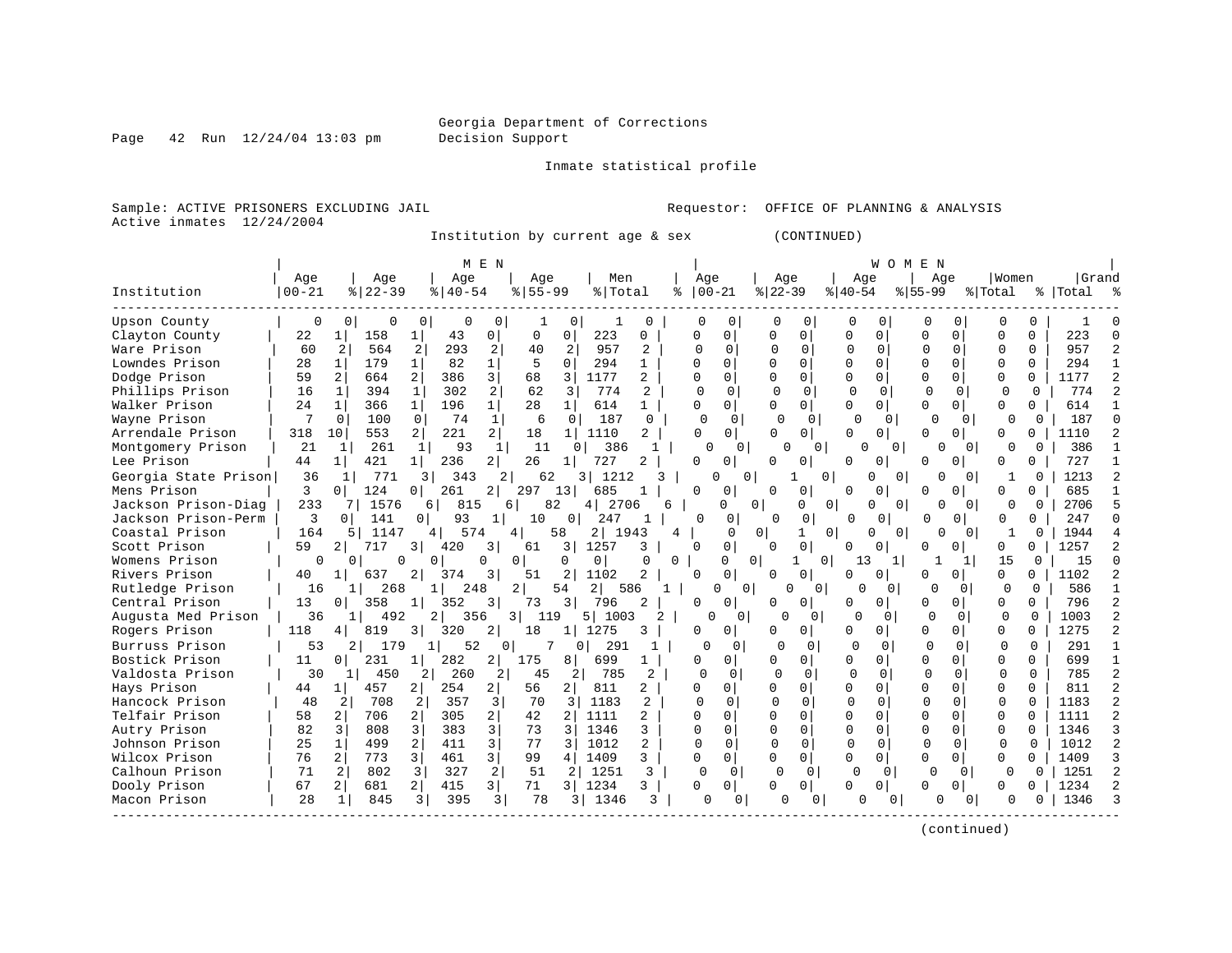Inmate statistical profile

Sample: ACTIVE PRISONERS EXCLUDING JAIL **Requestor:** OFFICE OF PLANNING & ANALYSIS Active inmates 12/24/2004

Institution by current age & sex (CONTINUED)

|                      |                                                 |              |                      |                |                      | M E N                |                  |          |                |              |   |              |                |                |                      |                           |                | WOMEN    |                      |                          |              |                    |                |
|----------------------|-------------------------------------------------|--------------|----------------------|----------------|----------------------|----------------------|------------------|----------|----------------|--------------|---|--------------|----------------|----------------|----------------------|---------------------------|----------------|----------|----------------------|--------------------------|--------------|--------------------|----------------|
| Institution          | Age<br>$00 - 21$                                |              | Age<br>$8   22 - 39$ |                | Age<br>$8   40 - 54$ |                      | Age<br>$8 55-99$ |          | Men<br>% Total |              |   | Age          | $00 - 21$      | $ 22-39 $      | Age                  | $ 40-54 $                 | Age            | $ 55-99$ | Age                  | Women<br>% Total         |              | Grand<br>% Total % |                |
| Smith Prison         | 62                                              | 2            | 769                  | 3              | 323                  | 2                    | 44               | 2        | 1198           |              | 3 |              |                |                | 0                    |                           | 0              |          | 0                    |                          |              | 1198               |                |
| Homerville Prison    | 1                                               | $\Omega$     | 102                  |                | 92                   |                      | 3                | $\Omega$ | 198            |              |   | $\Omega$     | 0              | 0              | 0                    | 0                         | $\Omega$       | O        | $\Omega$             |                          | <sup>o</sup> | 198                | n              |
| Washingtn Women Pris | $\Omega$                                        | 0            | $\Omega$             | 0              | 0                    | 0                    | $\Omega$         |          | $\Omega$       |              |   | 69           | 42             | 562            | 27                   | 326                       | 29             | 28       | 31                   | 985                      | 29           | 985                | 2              |
| Baldwin Prison       | 69                                              | 2            | 449                  | 2              | 233                  | 2                    | 16               |          | 767            |              |   | ∩            | 0              | 1              | $\Omega$             | $\Omega$                  | $\Omega$       | $\Omega$ | $\Omega$             | $\mathbf{1}$             | <sup>0</sup> | 768                | $\overline{2}$ |
| Metro Womens Prison  | - 0                                             | <sup>n</sup> | O                    |                |                      | $\Omega$             | $\Omega$         | U        |                | <sup>n</sup> |   | 41           | 25             | 654            | 32                   | 380                       | 34             | 31       | 34                   | 1106                     | 32           | 1107               | $\mathfrak{D}$ |
| Pulaski Womens Pris  | 0                                               | <sup>0</sup> | O                    |                | $\cap$               | $\Omega$             | $\Omega$         | O        | $\Omega$       | 0            |   | 48           | 29             | 681            | 33                   | 334                       | 29             | 29       | 32                   | 1092                     | 32           | 1092               | 2              |
| Pelham PreTrans Unit | 5                                               |              | 103                  | <sup>o</sup>   | 78                   |                      | 10               |          | 196            |              |   |              | $\Omega$       |                | <sup>0</sup>         | <sup>0</sup>              | $\Omega$       | O        | $\Omega$             | $\Omega$                 | <sup>0</sup> | 196                |                |
| Milan Prison         | 22                                              |              | 138                  | $\Omega$       | 60                   | $\Omega$             | 2                | $\Omega$ | 222            | 0            |   |              | U              |                | $\Omega$             | O                         | <sup>o</sup>   | $\Omega$ | $\Omega$             | $\Omega$                 | <sup>n</sup> | 222                | n              |
| D Ray James Prison   | 137                                             |              | 1053                 | $\overline{4}$ | 420                  | 3                    | 52               | 2        | 1662           | 3            |   | $\Omega$     | 0              |                | $\Omega$             | O                         | $\Omega$       | O        | 0                    | $\Omega$                 |              | 1662               |                |
| Coffee Corr Facility | 114                                             | 4            | 964                  | 3              | 383                  | 3                    | 52               | 2        | 1513           |              |   | $\Omega$     | $\Omega$       |                | $\Omega$             | $\Omega$                  | 0              |          | $\Omega$<br>$\Omega$ | 0                        |              | 1513               |                |
| Wheeler Corr Facilty | 86                                              |              | 926                  | 3              | 441                  | 3                    | 65               | 3        | 1518           | 3            |   | O            | 0              | $\Omega$       | 0                    | 0                         | $\Omega$       | U        | 0                    | <sup>0</sup>             |              | 1518               |                |
| Ware Annex           | 24                                              |              | 130                  | $\Omega$       | 47                   | $\Omega$             |                  |          | 203            | <sup>0</sup> |   | n            | $\Omega$       |                | $\Omega$<br>$\Omega$ |                           | $\Omega$       |          | ∩                    | $\Omega$<br><sup>0</sup> |              | 203                |                |
| Phillips Annex       | 21                                              |              | 119                  | $\Omega$       | 48                   | 0                    |                  | 0        | 192            |              |   |              | 0              |                | 0                    | O                         | 0              |          |                      | 0                        |              | 192                |                |
| Hays Annex           | 44                                              |              | 280                  |                | 81                   |                      | 4                | 0        | 409            |              |   |              | U              | 01             | O                    | 0                         | 0              | $\Omega$ | 0                    | $\Omega$                 |              | 409                |                |
| Hancock Annex        | 15                                              | $\Omega$     | 128                  | 0              | 48                   | 0                    | $\Omega$         | 0        | 191            | 0            |   | 0            | 0              | 0              | 0                    | 0                         | $\overline{0}$ | U        | 0                    | O                        |              | 191                |                |
| Dodge IBC            |                                                 | $\Omega$     | 46                   | $\Omega$       | $\Omega$             | 0                    | 0                | 0        |                | 53           |   |              |                | 0 I            | 0                    | 0                         | 0              | $\circ$  | 0                    | $\Omega$<br>0            |              | 53                 |                |
| West GA IBC          | 36                                              |              | 85                   | $\Omega$       | $\Omega$             | 0                    | $\Omega$         | 0        | 121            | 0            |   | <sup>0</sup> | 0              | $\Omega$       | 0                    | <sup>n</sup>              | $\Omega$       | U        | 0                    | $\Omega$                 |              | 121                |                |
| Montgomery IBC       | 12                                              | 0            | 61                   | $\Omega$       | $\Omega$             | 0                    |                  | 0        | 0              | 73           | 0 |              | $\Omega$       | 0 <sup>1</sup> | 0                    | 0                         | 0              | $\Omega$ | 0                    | $\Omega$<br>O            |              | 73                 |                |
| Burruss IBC          | 34                                              |              | 97                   | 0              | $\Omega$             | 0                    | 0                | 0        | 131            | 0            |   | $\Omega$     | 0 <sup>1</sup> | $\Omega$       | 0                    | $\Omega$                  | 0 <sup>1</sup> | O.       | 0                    | $\Omega$                 |              | 131                |                |
| Hays IBC             | 35                                              |              | 126                  | $\Omega$       |                      | $\Omega$<br>$\Omega$ |                  | $\Omega$ | 0 <sup>1</sup> | 161          |   | $\Omega$     | $\Omega$       | 0              | 0                    | 0 <sup>1</sup>            | 0              | 0        | 0                    | $\Omega$<br>$\Omega$     |              | 161                |                |
| Baldwin IBC          | 150                                             | 5.           | 537                  |                |                      | 0                    | $\Omega$         | 0        | 687            |              |   | ∩            | 0              |                | 0                    |                           |                |          |                      |                          |              | 687                |                |
| Total reported       | 6298 100 56814 100 27578 100 4646 100 95336 100 |              |                      |                |                      |                      |                  |          |                |              |   |              |                |                |                      | 330 100 4094 100 2266 100 |                |          |                      | 182 100 6872 100         |              | 2208 100           |                |
| Percent reported     | 100.0                                           |              | 100.0                |                | 100.0                |                      | 100.0            |          |                | 100.0        |   |              | 100.0          |                | 100.0                |                           | 100.0          |          | 100.0                |                          | 100.0        | 100.0              |                |
| Not Reported         | 0                                               |              | $\Omega$             |                |                      | $\Omega$             |                  | $\Omega$ |                |              |   |              |                |                |                      |                           | O              |          | O                    |                          |              |                    |                |
| Total                | 3149                                            |              | 28407                |                | 13789                |                      | 2323             |          | 47668          |              |   |              | 165            |                | 2047                 |                           | 1133           |          | 91                   |                          | 3436         | 51104              |                |

Page 43 Run  $12/24/04$  13:03 pm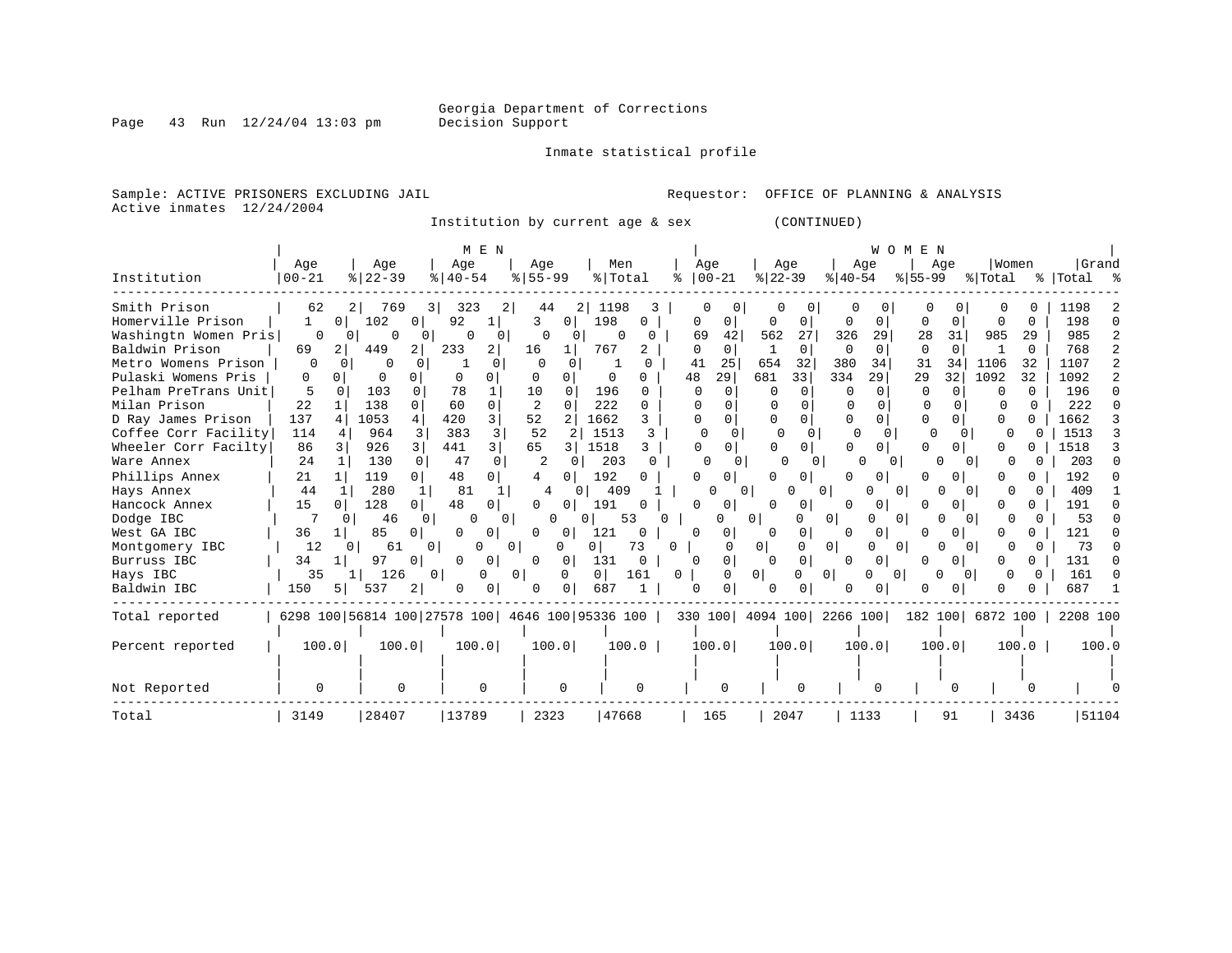Page  $44$  Run  $12/24/04$  13:03 pm

#### Inmate statistical profile

Sample: ACTIVE PRISONERS EXCLUDING JAIL **Requestor:** OFFICE OF PLANNING & ANALYSIS Active inmates 12/24/2004

Misdemeanors And Felonies by current age & sex

| Crime Type            | Aqe<br>$00 - 21$ |          | Age<br>$8122 - 39$                             |          | Age<br>$8140 - 54$ | M E N          | Age<br>$8155 - 99$ |                | Men<br>% Total    | $\approx$ 1                 | Aqe<br>$ 00-21$ |                    | Aqe<br>$ 22-39 $           |      | Aqe<br>$ 40-54 $               | <b>WOMEN</b><br>% 55-99 | Age      | Women<br>% Total                      | % Total % | Grand         |
|-----------------------|------------------|----------|------------------------------------------------|----------|--------------------|----------------|--------------------|----------------|-------------------|-----------------------------|-----------------|--------------------|----------------------------|------|--------------------------------|-------------------------|----------|---------------------------------------|-----------|---------------|
| MISDEMEANOR<br>FELONY |                  | $\Omega$ | $\overline{a}$<br>3030 100 27939 100 13543 100 | $\Omega$ | 6                  | 0 <sup>1</sup> |                    | 0 <sup>1</sup> | $12 \overline{ }$ | $0-1$<br>2300 100 46812 100 | $\overline{0}$  | $\circ$<br>160 100 | $\Omega$<br>0 <sup>1</sup> |      | $\Omega$<br>1950 100  1080 100 | $\Omega$                | $\Omega$ | $\Omega$<br>89 100 3279 100 50091 100 |           | $15 \qquad 0$ |
| Total reported        |                  |          | 3031 100 27941 100 13549 100                   |          |                    |                |                    |                |                   | 2303 100 46824 100          |                 |                    |                            |      | 160 100 1950 100 1083 100      |                         |          | 89 100 3282 100 50106 100             |           |               |
| Percent reported      |                  | 96.3     |                                                | 98.4     |                    | 98.3           |                    | 99.1           |                   | 98.2                        |                 | 97.0               |                            | 95.3 | 95.6                           |                         | 97.8     | 95.5                                  |           | 98.0          |
| NOT REPORTED          | 118              |          | 466                                            |          | 240                |                | 20                 |                | 844               |                             |                 |                    | 97                         |      | 50                             |                         | 2        | 154                                   |           | 998           |
| Total                 | 3149             |          | 28407                                          |          | 13789              |                | 2323               |                | 47668             |                             | 165             |                    | 2047                       |      | 1133                           |                         | 91       | 3436                                  |           | 51104         |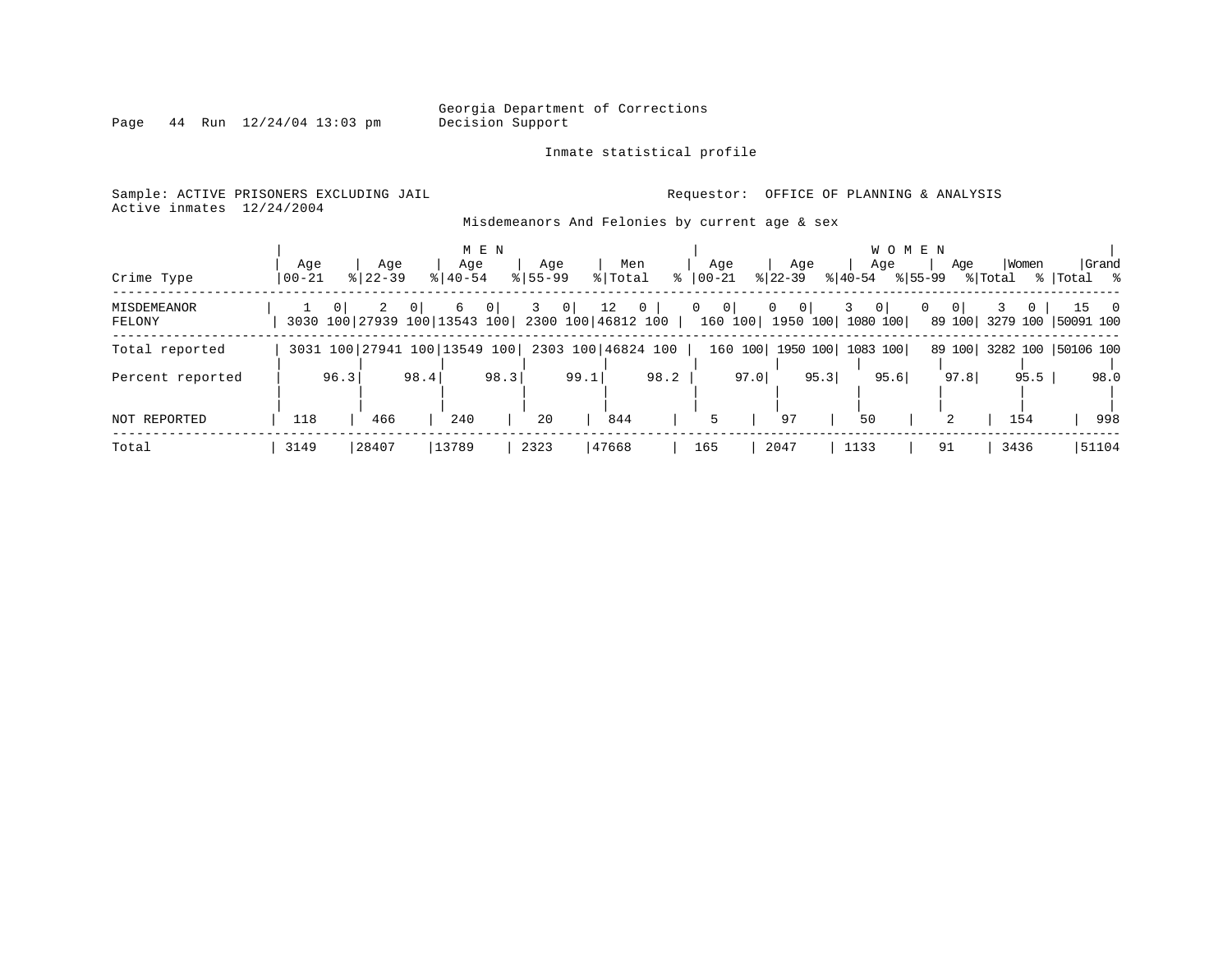Inmate statistical profile

Sample: ACTIVE PRISONERS EXCLUDING JAIL **Requestor:** OFFICE OF PLANNING & ANALYSIS Active inmates 12/24/2004

Crimes By Group by current age & sex

|                      |                              |                |                |             |                       | M E N       |             |                |                    |              |    |              |                     |             |              |              |                               | WOMEN        |                |          |              |                           |                |
|----------------------|------------------------------|----------------|----------------|-------------|-----------------------|-------------|-------------|----------------|--------------------|--------------|----|--------------|---------------------|-------------|--------------|--------------|-------------------------------|--------------|----------------|----------|--------------|---------------------------|----------------|
|                      | Age                          |                | Age            |             | Age                   |             | Age         |                | Men                |              |    | Age          |                     |             | Age          |              | Age                           |              | Age            | Women    |              |                           | Grand          |
| Crimes By Group      | $00 - 21$                    |                | $8   22 - 39$  |             | $8140 - 54$           |             | $8155 - 99$ |                | % Total            |              | ႜ  |              | $ 00-21 $           | $ 22-39$    |              | $8 40-54$    |                               | $8 55-99$    |                | % Total  |              | %  Total                  | ം ക            |
| HOMICIDE             | 145                          | 5              | 3155           | 11          | 2044                  | 15          | 633         | 28             | 5977               | 13           |    | 14           | 9                   | 245         | 13           | 168          | 16                            | 43           | 49             | 470      | 14           | 6447                      | -13            |
| ABORTION             | $\Omega$                     | $\mathbf 0$    | 0              | $\mathbf 0$ | $\Omega$              | $\mathbf 0$ | 0           | 0              | 0                  | $\Omega$     |    | $\Omega$     | $\mathbf 0$         | $\mathbf 0$ | $\mathbf 0$  | $\Omega$     | 0                             | $\Omega$     | 0 <sup>1</sup> | $\Omega$ | $\Omega$     | $\Omega$                  | $\Omega$       |
| BODILY INJRY&REL OFF | 493                          | 16             | 4783           | 17          | 1994                  | 15          | 302         | 13             | 7572               | 16           |    | 29           | 18                  | 247         | 13           | 134          | 12                            | 16           | 18             | 426      | -13          | 7998                      | -16            |
| ARSON & REL OFF      | 8                            | 0              | 62             | 0           | 44                    | 0           | 5           | 0              | 119                | O            |    | $\mathbf{1}$ | $\mathbf{1}$        | 11          | 1            | 7            | $\mathbf{1}$                  | U            | $\Omega$       | 19       | 1            | 138                       | $\Omega$       |
| DAMAGE OF PROPERTY   | 21                           | 1              | 88             |             | 30                    | 0           |             | 0              | 141                | O            |    | U            |                     |             | 0<br>6       |              | 2<br>$\mathbf{0}$             | n            | $\Omega$       | 8        |              | 149                       | $\Omega$       |
| BURGLARY & REL OFF   | 433                          | 14             | 3057           | 11          | 1598                  | 12          | 86          | 4              | 5174               | 11           |    | 11           | 7                   | 119         | 6            | 61           | 6                             | 0            | n              | 191      | 6            | 5365                      | 11             |
| FORGERY & REL OFF    | 36                           |                | 731            | 3           | 448                   | 3           | 35          |                | 2   1250           | 3            |    | 14           | 9                   | 342         |              | 181          | 15<br>159                     | 5            | 61             | 520      | 16           | 1770                      | $\overline{4}$ |
| THEFT                | 233                          | 8              | 1629           | 6           | 875                   | 6           | 93          | 4              | 2830               | 6            |    | 13           | 8                   | 194         | 10           | 157          | 15                            | 11           | 13             | 375      | 11           | 3205                      | 6              |
| <b>ROBBERY</b>       | 844                          | 28             | 4824           | 171         | 1338                  | 10          | 112         |                | 5  <br>7118        |              | 15 |              | 39                  | 24          | 182          |              | 56<br>5                       | 4            | 51             | 281      | 9            | 7399                      | 15             |
| SEXUAL OFFENSES      | 278                          | 9              | 3022           | 11          | 2603                  | 19          | 741         | 32             | 6644               | 14           |    | 2            | 1                   | 46          | 2            | 35           | 3                             | 3            | 3              | 86       | 3            | 6730                      | 13             |
| OBSCENITY CRIMES     |                              |                |                |             | 0                     | 0           | 0           |                | 0                  | 2            | 0  |              | $\Omega$            | $\Omega$    | 0            | 0            | 0<br>0                        | O            | $\Omega$       |          | $\Omega$     | 2                         | $\Omega$       |
| TREASON & REL OFF    | 0                            | 0              |                | 0           |                       | 0           | 0           | 0              | 2                  | $\Omega$     |    | 0            | 0                   |             | 0            | O            | 0                             | O            | $\Omega$       | 1        | 0            | 3                         | O              |
| CRIMES INVOLVNG GOVT | 51                           |                | 477            |             | 2<br>147              |             | 1           | 9              | 0                  | 684          | 1  |              | 2                   |             | 28           | 1            | 20<br>21                      | O            | 0              | 50       |              | 734                       |                |
| FALSIFICATIONS       | $\Omega$                     | $\overline{0}$ | 25             | 0           | 5                     | 0           | 2           | 0              | 32                 | $\Omega$     |    | U            | <sup>0</sup>        | 6           | 0            | 4            | 0                             | $\Omega$     | 0              | 10       | U            | 42                        | U              |
| OBSTRUCT LAW ENFORCE | 8                            | 0              | 80             |             | 0                     | 31          | 0           | 2              | 01                 | 121          | 0  |              | 1 <sup>1</sup><br>1 |             | 5<br>0       |              | 2<br>0                        | $\Omega$     | 0              | 8        | $\Omega$     | 129                       | <sup>0</sup>   |
| DISORDERLY CONDUCT   | 5                            | O              | 27             | 0           | 8                     | 0           | 2           | 0              | 42                 |              |    | 0            |                     | 2           | 0            | <sup>0</sup> | 0                             | N            | $\Omega$       | 2        |              | 44                        |                |
| GAMBLING & REL OFF   | O                            | 0              |                | 3           | $\Omega$              | 4           | 0           | 0              | 0                  |              | U  |              | 0                   | ∩           | 0            | O            | $\Omega$                      | $\Omega$     | $\Omega$       | $\Omega$ | 0            | $\overline{7}$            | ∩              |
| CRUELTY TO CHILDREN  | 3                            | 01             | 173            |             | 76                    | 1           | 9           | 0              | 261                |              |    | 3            | 2                   | 62          | 3            |              | 1                             | 0            | 0              | 72       |              | 333                       |                |
| CRIMES WITH GUNS     | 43                           |                | 692            |             | 277<br>2 <sub>1</sub> | 2           | 44          | $\overline{2}$ | 1056               |              |    |              | 1                   | 23          | $\mathbf{1}$ | 9            | 1                             | $\Omega$     | $\Omega$       | 33       |              | 1089                      | $\mathbf{2}$   |
| INVASION PRIVACY     | 5                            | $\Omega$       | 11             | $\Omega$    | 9                     | 0           | -1          | 0              | 26                 | 0            |    | O            | $\Omega$            | $\Omega$    | 0            | $\Omega$     | 0                             | O            | $\Omega$       | $\Omega$ | <sup>0</sup> | 26                        | $\Omega$       |
| RACKETEERING         |                              | <sup>o</sup>   | 38             | 0           | 19                    | O           | 4           | 0              | 62                 | $\Omega$     |    | O            | O                   | 10          | -1           |              |                               |              |                | 20       |              | 82                        | <sup>0</sup>   |
| DRUG ABUSE OFFENSES  | 366                          | 12             | 3928           | 14          | 1560                  | 12          | 137         | 6              | 5991               | 13           |    | 22           | 14                  | 334         | 17           | 205          | 19                            | 4            | 5              | 565      | 17           | 6556                      | 13             |
| DRUG TRAFFICKING     | 35                           |                | 920            | 3           | 263                   | 2           | 45          | 2              | 1263               | 3            |    |              | 4                   | 70          | 4            | 30           | 3                             | 1            | $\mathbf{1}$   | 108      | 3            | 1371                      | 3              |
| AUTO CRIMES          | 6                            | 0              | 119            | 0           | 141                   |             | 26          | 1              | 292                |              |    | 0            | 0                   | 8           | 0            | 9            | 1                             | 0            | $\mathbf{0}$   | 17       | -1           | 309                       | 1              |
| REVENUE & CONTRABAND | $\Omega$                     | $\Omega$       | 0              | 0           | $\Omega$              | $\Omega$    | $\Omega$    | $\Omega$       | 0                  | O            |    |              | $\Omega$            | 0           | 0            | 0            | $\Omega$                      | 0            | $\Omega$       | $\Omega$ | O            | 0                         | O              |
| CRIMES OF OTH STATES | $\Omega$                     | $\Omega$       | $\Omega$       | $\Omega$    | $\Omega$              | 0           | $\Omega$    | $\Omega$       | $\Omega$           | 0            |    | $\Omega$     | $\Omega$            | $\Omega$    | $\Omega$     | $\Omega$     | $\Omega$                      | <sup>0</sup> | $\Omega$       | $\Omega$ | $\Omega$     | $\Omega$                  | $\Omega$       |
| MISC. FELONIES       | 15                           | $\Omega$       | 65             | 0.          | 18                    | $\Omega$    | 7           | $\Omega$       | 105                | <sup>o</sup> |    |              |                     |             | 0            |              | 0                             | U            | $\Omega$       | 11       | 0            | 116                       | <sup>o</sup>   |
| MISDEMEANORS         | 1                            |                | $\overline{c}$ | 0           | 6                     | 0           | 3           |                | 12                 |              |    | $\Omega$     | $\Omega$            |             |              |              | 0                             | U            |                | 3        |              | 15                        |                |
| Total reported       | 3030 100 27914 100 13538 100 |                |                |             |                       |             |             |                | 2301 100 46783 100 |              |    |              |                     |             |              |              | 160 100   1948 100   1080 100 |              |                |          |              | 88 100 3276 100 50059 100 |                |
| Percent reported     |                              | 96.2           |                | 98.3        |                       | 98.2        |             | 99.1           |                    | 98.1         |    |              | 97.0                |             | 95.2         |              | 95.3                          |              | 96.7           |          | 95.3         |                           | 98.0           |
|                      |                              |                |                |             |                       |             |             |                |                    |              |    |              |                     |             |              |              |                               |              |                |          |              |                           |                |
| NOT REPORTED         | 119                          |                | 493            |             | 251                   |             | 22          |                | 885                |              |    |              | 5                   |             | 99           |              | 53                            |              | 3              |          | 160          |                           | 1045           |
|                      |                              |                |                |             |                       |             |             |                |                    |              |    |              |                     |             |              |              |                               |              |                |          |              |                           |                |
| Total                | 3149                         |                | 28407          |             | 13789                 |             | 2323        |                | 47668              |              |    | 165          |                     | 2047        |              | 1133         |                               |              | 91             | 3436     |              |                           | 51104          |

Page  $45$  Run  $12/24/04$  13:03 pm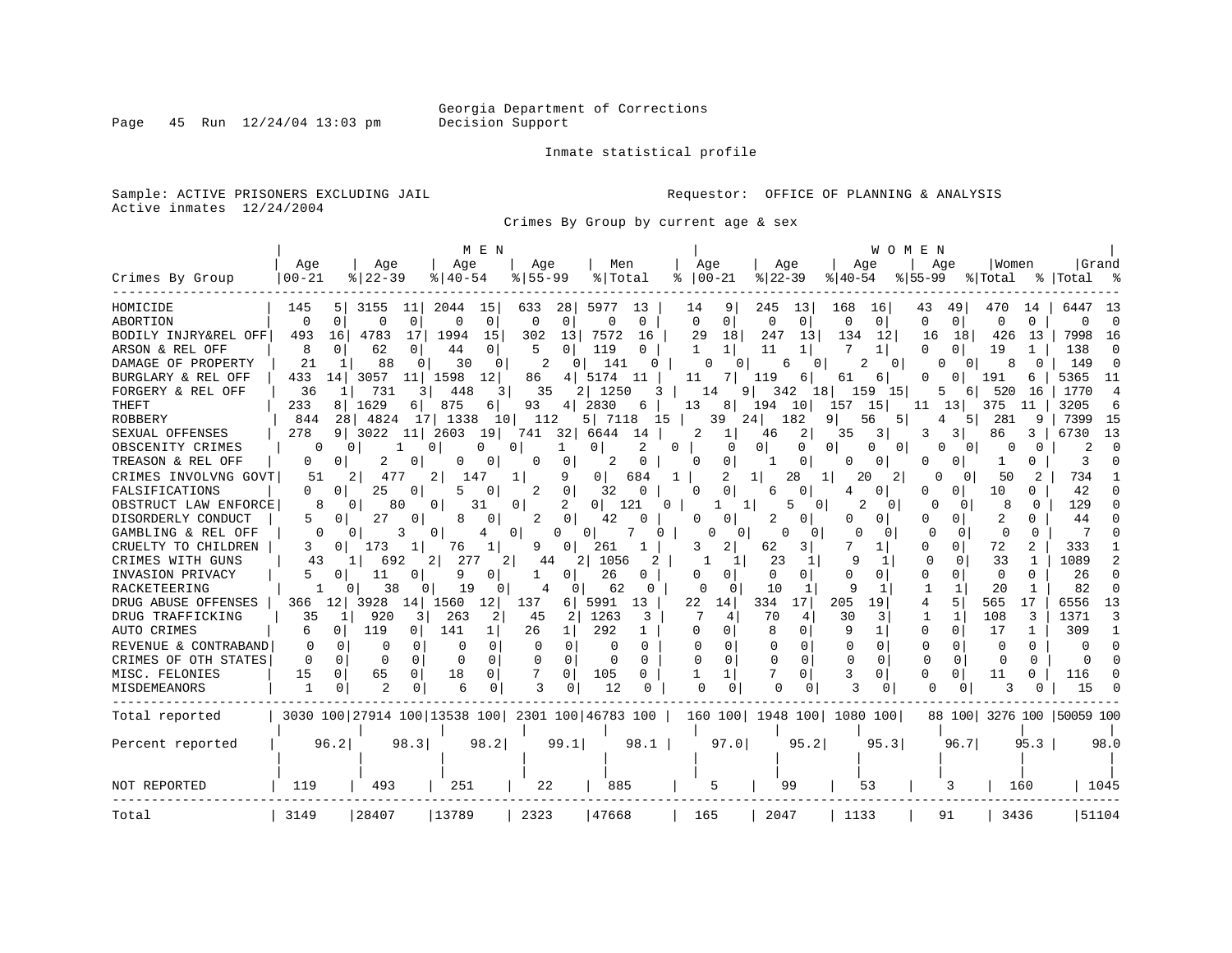Page  $46$  Run  $12/24/04$  13:03 pm

#### Inmate statistical profile

Sample: ACTIVE PRISONERS EXCLUDING JAIL **Requestor:** OFFICE OF PLANNING & ANALYSIS Active inmates 12/24/2004

Most Serious Offense by current age & sex

|                                                                                                                                      |              |                       |                          |                       | M E N              |                      |              |              |                |              |                |              |              |          | W O M E N   |          |              |              |             |        |
|--------------------------------------------------------------------------------------------------------------------------------------|--------------|-----------------------|--------------------------|-----------------------|--------------------|----------------------|--------------|--------------|----------------|--------------|----------------|--------------|--------------|----------|-------------|----------|--------------|--------------|-------------|--------|
|                                                                                                                                      | Age          |                       | Age                      | Age                   |                    | Age                  | Men          |              |                | Age          | Age            |              | Age          |          |             | Aqe      | Women        |              | Grand       |        |
| Most Serious Offense   00-21                                                                                                         |              | $ 22-39 $             |                          | $8140 - 54$           |                    | $8155 - 99$          | % Total      |              | $8   00 - 21$  |              | $ 22-39 $      |              | $ 40-54 $    |          | $8155 - 99$ |          | % Total      |              | %   Total % |        |
| In the table below, misdemeanors come first, and are in lower-case letters. AFTER THAT COME FELONIES, IN UPPER-CASE LETTERS<br>NOTE: |              |                       |                          |                       |                    |                      |              |              |                |              |                |              |              |          |             |          |              |              |             |        |
| simple battery                                                                                                                       | 0            | 0                     | 0<br>O                   |                       | 0                  | 0                    |              | O            |                | 0            |                |              | <sup>0</sup> |          |             |          |              |              |             |        |
| reckless conduct                                                                                                                     |              | $\Omega$              | $\Omega$<br>n            |                       | 0                  | $\cap$<br>∩          |              | U            | $\cap$         | $\Omega$     | U              | $\cap$       | $\cap$       | ∩        | $\cap$      | 0        | ∩            | U            |             |        |
| bad checks                                                                                                                           |              | $\Omega$              | $\Omega$<br>O            | U                     | 0<br>$\Omega$      | $\Omega$             | $\Omega$     | $\Omega$     | $\Omega$       | 0            | $\Omega$       | $\Omega$     | 2            | $\Omega$ | $\Omega$    | $\Omega$ |              | 0            |             |        |
| worthless checks                                                                                                                     |              | $\Omega$              | $\Omega$<br>$\Omega$     | $\Omega$              | $\Omega$           | $\Omega$             | 1            | 0            | O              | $\Omega$     |                | $\Omega$     | 0            | 0        | O           | $\Omega$ | O            | O.           |             |        |
| viol motor yeh law                                                                                                                   |              | $\Omega$              | $\Omega$<br>$\Omega$     |                       | $\Omega$           | $\Omega$<br>$\Omega$ | $\mathbf{1}$ | $\Omega$     | <sup>0</sup>   | $\Omega$     | $\Omega$       | $\Omega$     | $\Omega$     | $\Omega$ | O           | $\Omega$ |              |              |             |        |
| dui                                                                                                                                  | U            | $\Omega$              | U                        | $\overline{a}$        | 0                  | $\Omega$             | 4            | 0            | U              | 0            | n              | 0            | <sup>0</sup> | O        | ∩           | $\Omega$ |              | U            |             |        |
| obstr of law enf off                                                                                                                 | <sup>0</sup> | $\Omega$              | $\Omega$<br><sup>0</sup> |                       | 0                  | $\Omega$<br>$\Omega$ |              | <sup>o</sup> | $\Omega$       | $\Omega$     | U              | 0            | n            | 0        | O           | n        | U            |              |             |        |
| crmnl trespassing                                                                                                                    | <sup>0</sup> | $\Omega$              | 0                        | $\Omega$              | $\Omega$           | 0<br>$\Omega$        |              | O            | N              | 0            |                | O            | 1            |          | $\cap$      |          |              |              |             |        |
| misc public order of                                                                                                                 |              | $\Omega$              | $\cap$<br>$\Omega$       |                       | $\Omega$           | n<br>U               |              | O            | O              | 0            | U              | U            |              | 0        |             |          | U            | U            |             |        |
| veh homicide tit 40                                                                                                                  | O            | <sup>o</sup>          | 1<br>0                   | $\Omega$              | 0                  | U<br>U               |              | U            | O              | 0            |                | O            | 0            |          |             |          | U            |              |             |        |
| MISC HOMICIDE OFFENS                                                                                                                 | 0            | <sup>0</sup>          | 14<br>∩                  |                       | 0                  |                      | 1 R          | n            |                | U            | 0              | U<br>ı       |              | 0        |             |          | ٦            | U            | 21          |        |
| <b>MURDER</b>                                                                                                                        | 76           | 3 l<br>2202           | 8                        | 1591                  | 12<br>508          | 22                   | 4377         | 9            |                | 6            | 124            | 6            | 94           | 9        | 31          | 35       | 258          |              | 4635        |        |
| VOLUNTARY MANSLAUGHT                                                                                                                 | 46           | 2                     | 663                      | 319<br>2              | 2                  | 93                   | 4 1121       |              |                | 3            | $\overline{a}$ | 91<br>5      | 57           | 5        | 8           | 9        | 159          | 5            | 1280        |        |
| INVOLUNTARY MANSLAUG                                                                                                                 | 9            | <sup>0</sup>          | 86<br>0                  | 22                    | 0                  | 7<br>0               | 124          | 0            | 2              | 1            |                | 0            |              | 0        | 2           | 2        | 17           |              | 141         |        |
| RECKLESS ABANDONMENT                                                                                                                 | $\Omega$     | $\Omega$              | 0                        | 0                     | 0<br>0             | O                    | $\Omega$     | O            | 0              | $\Omega$     | $\Omega$       | $\Omega$     | O            | 0        | U           |          |              | O            |             |        |
| FETICIDE                                                                                                                             | 0            | O                     | 0                        |                       | 0                  | $\Omega$             | 2            |              | ∩              | 0            |                | 0            | n            |          |             |          | O            |              | 2           |        |
| VEHICULAR HOMICIDE                                                                                                                   | 14           | $\Omega$              | 190                      | 1 <sup>1</sup><br>106 | 1                  | 23                   | $\mathbf{1}$ | 333          | 1              | O            | O.<br>17       | 1            | 13           |          |             |          | 32           | 1            | 365         |        |
| CONCEAL DEATH OF ANO                                                                                                                 | 0            | 0                     | 11<br>0                  | 3                     | 0                  | $\Omega$<br>2        | 16           | O            |                | 0            | 2              | $\Omega$     | 0            | 0        | O           | $\Omega$ | 2            | 0            | 18          |        |
| ATMPT MURDER                                                                                                                         | O            | 0                     | 2                        | 0                     | 2<br>0             | O                    | 0            | <sup>o</sup> |                | O            |                | $\Omega$     |              | 0        | 0           | $\Omega$ |              | O            | 5           |        |
| MISC ASSAULT/BATTERY                                                                                                                 | 3            | 0                     | 28<br>$\Omega$           |                       | $\Omega$           | -1<br>O              | 40           |              |                | 1            |                | $\Omega$     | O            | 0        | $\cap$      | $\Omega$ | $\mathbf{1}$ | O.           | 41          |        |
| FAMILY VIOLENCE BATT                                                                                                                 | 0            |                       | 41                       | 21<br>0               | O                  | U                    | 62<br>0      | 0            |                | O            |                |              | ∩            | O        | n           | $\Omega$ | -1           | ∩            | 63          |        |
| <b>AGGRAV ASSAULT</b>                                                                                                                | 309          | 10<br>2851            | 10                       | 1130                  | 8<br>182           | 81                   | 4472         | 10           | 21             | 13           | 156            | 8            | 104<br>10    |          | 6           | 7        | 287          | 9            | 4759        |        |
| ATMPT AGGRAV ASSAULT                                                                                                                 |              |                       | 2<br>0                   |                       | 0                  | 0                    |              | $\Omega$     | <sup>0</sup>   |              |                | 0            | n            | $\Omega$ | O           | $\Omega$ | 2            | $\Omega$     | 6           | n      |
| <b>AGGRAV BATTERY</b>                                                                                                                | 44           | 391<br>1 <sup>1</sup> | $\mathbf{1}$             | 166                   | 31<br>1            | 1                    | 632          |              | 2.             |              | 27             |              | 10           |          |             | 4        | 43           | $\mathbf{1}$ | 675         |        |
| TERRORIST THREATS &                                                                                                                  | 22           | 1                     | 209<br>1                 | 108                   | 1                  | 7<br>O               | 346          | 1            | 2              |              | 13             | 1            | 6            |          | $\Omega$    | $\Omega$ | 21           | $\mathbf{1}$ | 367         |        |
| FALSE IMPRISONMENT                                                                                                                   | 8            | $\Omega$              | 99<br>0                  | 28                    | 0                  | 2<br>$\Omega$        | 137          | 0            | U              | $\Omega$     | 5              | $\Omega$     | 2            | 0        | $\Omega$    | $\Omega$ | 7            | 0            | 144         | $\cap$ |
| KIDNAPPING                                                                                                                           | 82           | 3                     | 801<br>3                 | 361                   | 3<br>49            | 2                    | 1293         | 3            |                | $\mathbf{1}$ | 29             | $\mathbf{1}$ | 5            | $\Omega$ | 3           | 3        | 38           | 1            | 1331        |        |
| INTERFERENCE WITH CU                                                                                                                 | $\Omega$     | $\Omega$              | 3<br>$\Omega$            | $\Omega$              | $\Omega$           | $\Omega$<br>$\Omega$ | 3            | $\Omega$     | U              | $\Omega$     | $\Omega$       | $\Omega$     | O            | $\Omega$ | $\cap$      | $\Omega$ | $\Omega$     | $\Omega$     | 3           |        |
| AGGRAV ASSAULT POLCE                                                                                                                 | 13           | 0                     | 191<br>$\mathbf{1}$      | 69                    | $\mathbf{1}$<br>22 | $\mathbf{1}$         | 295          | 1            | $\mathfrak{D}$ | 1            | 5              | $\Omega$     | 5            | 0        | $\cap$      | $\Omega$ | 12           | 0            | 307         |        |
| AGGRAV BATTERY PEACE                                                                                                                 | 2            | $\Omega$              | $\Omega$                 | 3                     | $\Omega$           | $\Omega$<br>$\Omega$ | 12           | $\Omega$     | <sup>0</sup>   | $\Omega$     | $\Omega$       | $\Omega$     | $\Omega$     | 0        |             | $\Omega$ | U            | $\Omega$     | 12          |        |
| SIMPLE BATTERY                                                                                                                       | 1            | 0                     | 4<br>$\Omega$            | $\mathbf{1}$          | 0                  | $\mathbf 0$<br>1     | 7            | 0            | O              | 0            | $\Omega$       | $\Omega$     | $\Omega$     | 0        | $\Omega$    | $\Omega$ | 0            | 0            |             |        |
| RECK COND                                                                                                                            | $\Omega$     | 0                     | 3<br>$\Omega$            | 4                     | $\Omega$           | $\Omega$<br>$\Omega$ | 7            | $\Omega$     | $\Omega$       | $\Omega$     | $\overline{c}$ | $\Omega$     |              | $\Omega$ | O           | $\Omega$ | ς            | $\Omega$     | 10          |        |
| INJURY BY VEHICLE                                                                                                                    | -1           | O                     | 24<br>0                  | 10                    | 0                  | $\Omega$<br>0        | 35           | 0            | O              | 0            |                | $\Omega$     | U            |          | 2           | 2        |              |              | 40          |        |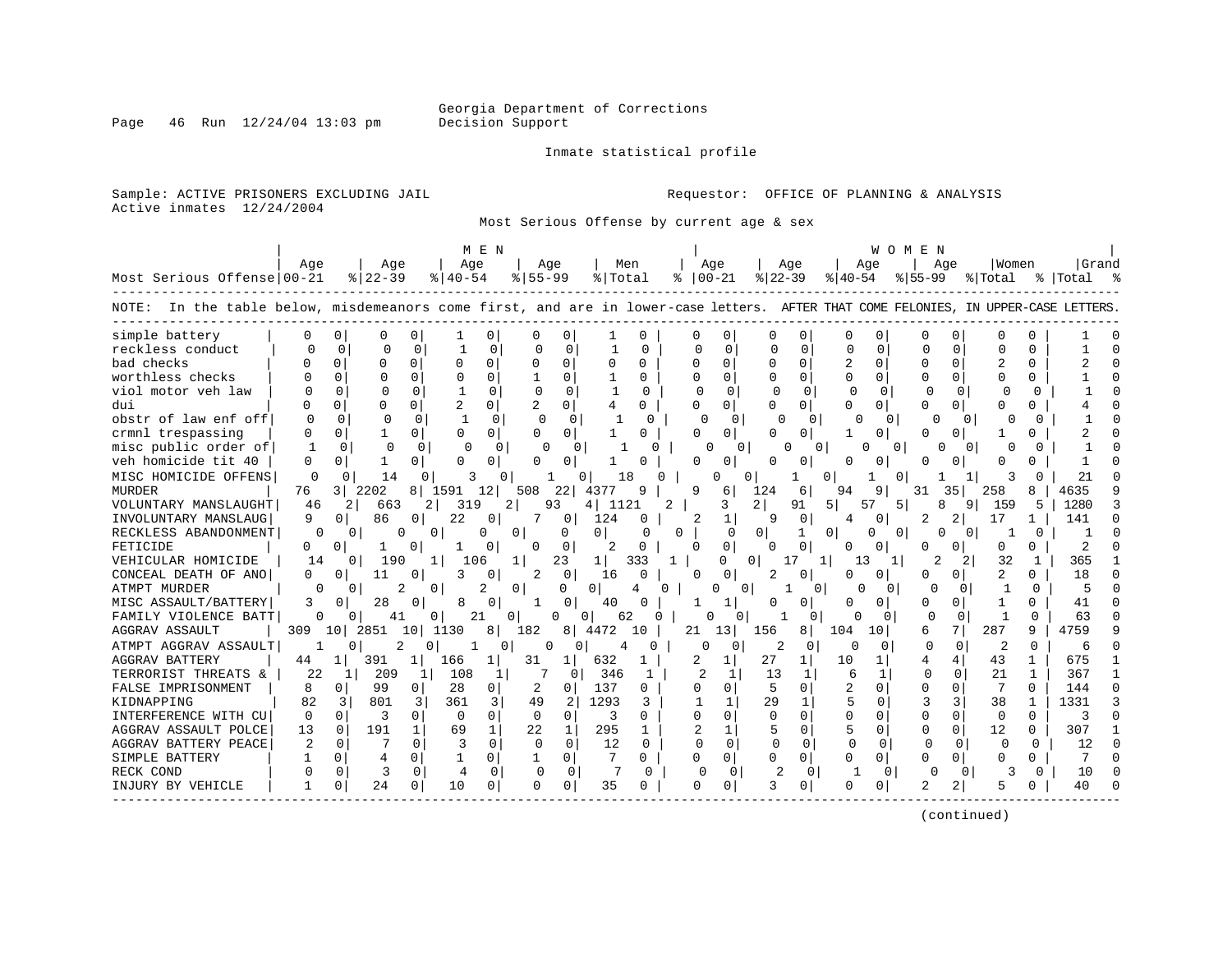Inmate statistical profile

Page  $47$  Run  $12/24/04$  13:03 pm

Active inmates 12/24/2004

Sample: ACTIVE PRISONERS EXCLUDING JAIL **Requestor:** OFFICE OF PLANNING & ANALYSIS

Most Serious Offense by current age & sex (CONTINUED)

|                            |              |              |                |                      | M E N       |           |                |         |              |              |          |               |          |          |           | WOMEN         |              |              |          |                |             |   |
|----------------------------|--------------|--------------|----------------|----------------------|-------------|-----------|----------------|---------|--------------|--------------|----------|---------------|----------|----------|-----------|---------------|--------------|--------------|----------|----------------|-------------|---|
|                            | Aqe          |              | Age            | Age                  |             | Age       |                |         | Men          |              | Age      |               | Age      |          |           | Aqe           |              | Aqe          | Women    |                | Grand       |   |
| Most Serious Offense 00-21 |              |              | $ 22-39$       | $8   40 - 54$        |             | $8 55-99$ |                | % Total |              | ႜ            | $ 00-21$ |               | $ 22-39$ |          | $ 40-54 $ |               | $ 55-99$     |              | % Total  |                | %   Total   |   |
| STALKING                   | 0            | 0            | 3              | 0<br>O               | 0           |           | U              | 3       | 0            |              |          | 0             |          | 0        | 0         | O             | $\Omega$     | 0            | $\left($ | 0              | 3           |   |
| AGGRAV STALKING            |              | 0            | 124            | 83<br>0              | 1           | 6         | 0              | 220     | 0            |              | 0        | $\Omega$      | 4        | 0        | 1         | 0             |              | 1            | 6        | $\Omega$       | 226         |   |
| ATMPT KIDNAP               | 0            | 0            | $\overline{2}$ | 0<br>-1              | 0           |           | 0              | 4       | 0            |              | 0        | 0             |          | 0        | 0         | 0             | <sup>0</sup> | $\Omega$     | 0        | 0              | 4           |   |
| ARSON MISC                 |              | $\Omega$     | $\overline{2}$ | $\Omega$<br>$\Omega$ | $\Omega$    | $\Omega$  | 0              | 2       | <sup>0</sup> |              | $\cap$   | $\Omega$      | $\Omega$ | U        |           |               |              | $\Omega$     | 1        | $\cap$         | ζ           | n |
| ARSON 1ST DEGREE           |              | 0            | 51             | 42<br>0              | 0           |           | $\Omega$       | 105     | O            |              |          | 1             | 11       |          | 6         |               | O            | $\Omega$     | 18       | 1              | 123         | £ |
| ARSON 2ND DEGREE           |              | 0            | 9              | O                    | 0           |           | $\Omega$       | 11      | 0            |              | N        | 0             | O        | O        | U         | O             | O            | 0            | U        | 0              | 11          | ∩ |
| ARSON 3RD DEGREE           |              | <sup>0</sup> | C              | N                    | $\Omega$    | O         | U              |         | U            |              |          | 0             | C        | O        | $\Omega$  | U             |              | <sup>0</sup> | Ω        | 0              |             |   |
| MISC CRIMINAL DAMAGE       | O            |              |                | 0                    | $\Omega$    | 0         | 0              |         | 0            |              | 0        | 0             |          | $\Omega$ | 0         |               | O            | 0            | 0        | 0              |             |   |
| CRMNL DAMAGE 1ST DEG       |              | O            | 20             | 8<br>$\cap$          | 0           | $\Omega$  | O              | 35      | <sup>0</sup> |              | O        | $\Omega$      | U        | $\Omega$ | ∩         | <sup>0</sup>  | $\Omega$     | <sup>0</sup> | U        | O              | 35          |   |
| CRMNL DAMAGE 2ND DEG       | 14           | <sup>0</sup> | 63             | 20<br>0              | $\Omega$    | 2         | 0              | 99      | $\Omega$     |              | U        | 0             | 6        | 0        | 2         | 0             | $\Omega$     | $\Omega$     | 8        | Ω              | 107         |   |
| ALTER ID                   | $\Omega$     | O            | 4              | O<br>2               | 0           | 0         | O              | 6       | O            |              | O        |               |          | $\Omega$ | O         | $\Omega$      | O            | 0            | O        | O              | 6           |   |
| <b>BURGLARY</b>            | 421          | 14           | 3018<br>11     | 1580                 | 12          | 83        | 4              | 5102    |              |              | 11       | 7.            | 11       | 6        | 61        | 6             | 0            | 0            | 189      | 6              | 529         |   |
| POSS BURGLAR TOOLS         | 5            | 0            | 27             | $\Omega$<br>11       | $\Omega$    | 2         | 0              | 45      | U            |              | O        | 0             |          | 2        | 0         | 0<br>$\Omega$ |              | 0            | 2        | 0              | $4^{\cdot}$ |   |
| ATMPT BURGLARY             |              | 0            | 12             | 0                    | 0           |           | 0              | 27      |              |              |          | 0             |          | 0        | 0         | 0             |              |              | 0        | U              | 27          |   |
| MISC FORGERY               | ∩            | 0            | 5              |                      | 3<br>O      |           |                | 0       |              | U            |          |               | 1        |          | 0         | 2<br>0        |              |              | 4        | U              | 12          |   |
| FORGERY 1ST DEGREE         | 29           | $\mathbf{1}$ | 617            | 2<br>396             | 3           | 29        |                | 1071    | 2            |              | 11       | 7             | 299      | 15       | 138       | 13            |              | 4            | 452      | 14             | 1523        |   |
| FORGERY 2ND DEGREE         |              | 0            | 23             | 0                    | 12          | 0         | 1              | 0       | 38           | <sup>0</sup> |          | $\Omega$      | 0        | 5        | 0         | κ<br>0        | U            |              | 8        | O              | 46          |   |
| <b>BAD CHECKS</b>          | 0            | 0            | 8              | 0<br>6               | 0           |           | 0              | 14      | 0            |              | 0        | 0             | 5        | $\Omega$ |           | 0             | O            |              | 6        | Ω              | 20          |   |
| THEFT CREDIT CARD          | O            | $\Omega$     | 17             | 0                    | 7           | 0         | 3              | 0       | 27           | 0            |          | 1             | $1\vert$ | 2        | O         | O             |              | ſ            |          | O              | 31          |   |
| FRAUDULENT CREDIT CA       | 4            | <sup>0</sup> | 40             | 0<br>14              | $\Omega$    | O         | 0              | 58      | $\Omega$     |              |          | 1             | 20       |          | 9         |               |              |              | 31       |                | 89          |   |
| RECV GDS, SRVS FRAUD       | 0            | $\Omega$     | 0              | 0                    | 1           | 0         | 0              | 0       |              | 0            |          | $\Omega$<br>n | 0        | 0        |           | $\Omega$      | n            | 0            |          | 0              | 2           |   |
| FINANCIAL IDENTITY F       | 0            | 0            |                | 0                    | 0           | 1         | 0              | 9       |              |              | Ω        | 0             |          | $\Omega$ |           | U             | O            | 0            | 2        | 0              | 11          |   |
| TELECOMMUNICATIONS F       | O            | $\Omega$     | 1              | 0                    | 0           | 0         | 0              | 0       | O            |              |          | 0             | O        | 0        | O         | 0             | $\Omega$     | $\Omega$     | $\Omega$ | O              | 1           |   |
| ATMPT FORGERY              | 0            | 0            | 0              | 0                    | 0           | $\Omega$  | 0 <sup>1</sup> |         |              |              | O        | 0             |          | 0        | 0         | 0             | $\Omega$     | $\Omega$     |          | 0              | 2           |   |
| FRAUDULENT ACCESS CO       | O            | 0            |                | 0                    | 0           | 0         | 0              | 2       | 0            |              | 0        | $\Omega$      |          | 0        | C         | 0             | 0            | 0            |          | $\Omega$       | 3           |   |
| MISC FRAUD                 |              | 0            | 12             | 0<br>6               | 0           |           | $\Omega$       | 20      | 0            |              | Ω        | 0             |          | 0        | 3         | Ω             | O            | $\Omega$     | 10       | 0              | 30          |   |
| THEFT BY TAKING            | 72           | 2            | 488            | 254<br>2             | 2           | 24        | -1             | 838     | 2            |              | 6        | 4             | 69       | 4        | 51        | 5             | 3            | 3            | 129      | 4              | 967         |   |
| THEFT BY DECEPTION         | <sup>0</sup> | 0            | 17             | 12<br>0              | 0           | 6         | 0              | 35      | 0            |              | U        | 0             | 6        | 0        | 2         | Ω             | O            | 0            | 8        | 0              | 43          | ∩ |
| THEFT BY EXTORTION         | U            | 0            | $\Omega$       | <sup>0</sup>         | 0           | n         | 0              |         | O            |              | U        | <sup>0</sup>  | O        | O        | $\Omega$  |               |              | 0            | O        | <sup>0</sup>   |             |   |
| THEFT OF LOST PROPER       | $\Omega$     | O            | $\Omega$       | 0                    | $\Omega$    |           | 0              |         | 0            |              |          | 0             |          | $\cap$   | $\Omega$  | O             |              | $\cap$       | -1       | 0              |             |   |
| THEFT BY REC STOLEN        | 106          | 3            | 619            | 209<br>2             | 2           | 20        | $\mathbf{1}$   | 954     | 2            |              | 5        | 3             | 33       | 2        | 14        | 1             |              | 1            | 53       | $\overline{a}$ | 1007        |   |
| THEFT OF SERVICES          | O            | <sup>0</sup> | 2              | 0<br>3               | $\Omega$    | 0         | <sup>0</sup>   | 5       | 0            |              | O        | $\Omega$      | U        | O        | 1         | $\Omega$      | U            | 0            |          | $\Omega$       | 6           |   |
| THEFT BY CONVERSION        |              | <sup>0</sup> | 19             | 18<br>0              | $\mathbf 0$ |           | $\Omega$       | 39      | 0            |              | U        | 0             | 3        | $\Omega$ | 5         |               | O            | $\Omega$     | 8        | 0              | 47          |   |
| ATMPT THEFT BY TAKIN       | 0            | 0            | 3              | 5<br>$\Omega$        | 0           | 0         | 0              | 8       | 0            |              | $\Omega$ | 0             |          | 0        | 0         | 0             | $\Omega$     | 0            |          | 0              | 9           |   |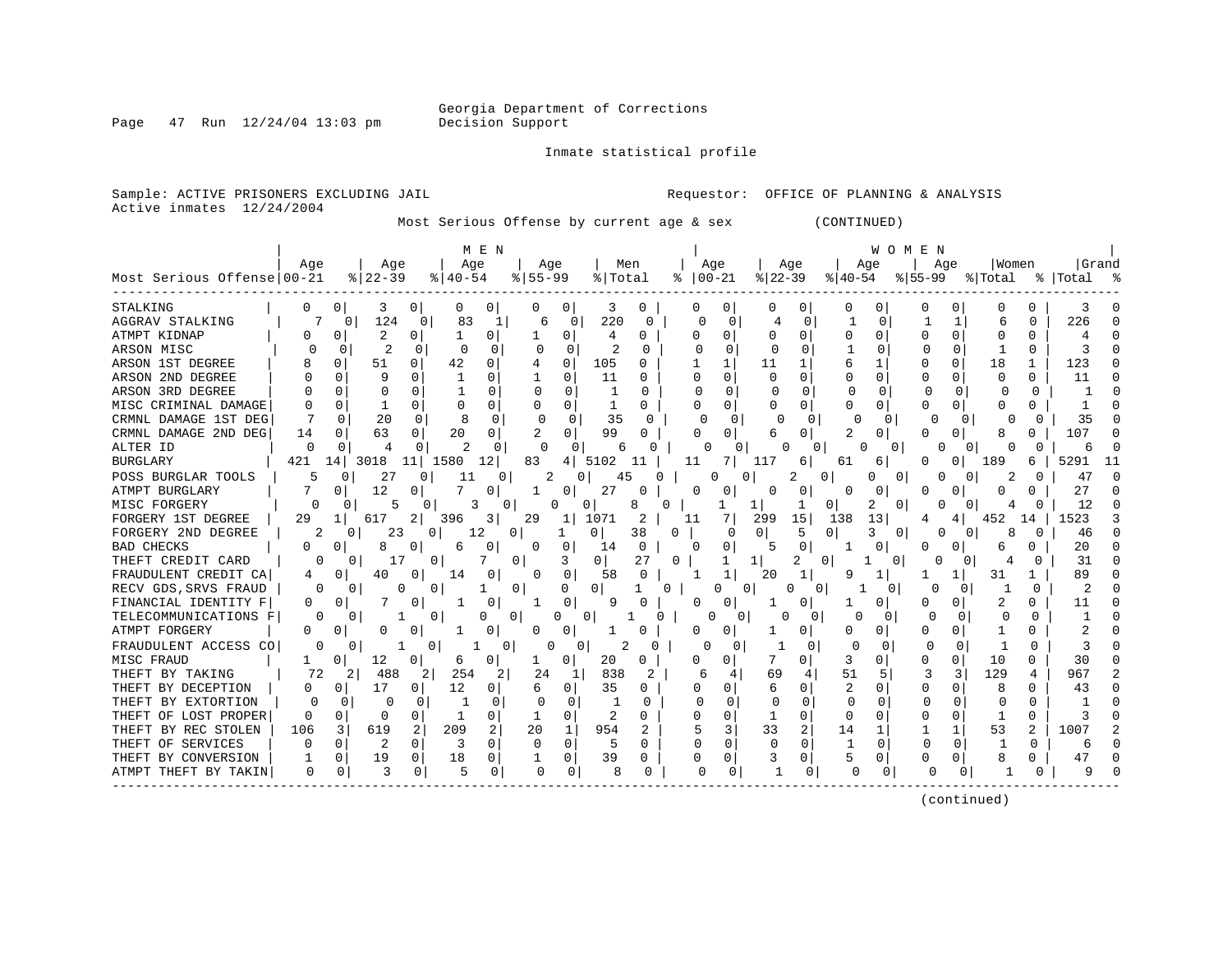Page  $48$  Run  $12/24/04$  13:03 pm

#### Inmate statistical profile

Active inmates 12/24/2004

Sample: ACTIVE PRISONERS EXCLUDING JAIL **Requestor:** OFFICE OF PLANNING & ANALYSIS

Most Serious Offense by current age & sex (CONTINUED)

|                            |              |                     |                       | M E N    |                      |               |                |          |          |          |              |                |              | W O M E N    |              |          |              |              |           |               |
|----------------------------|--------------|---------------------|-----------------------|----------|----------------------|---------------|----------------|----------|----------|----------|--------------|----------------|--------------|--------------|--------------|----------|--------------|--------------|-----------|---------------|
|                            | Age          | Age                 |                       | Age      |                      | Aqe           | Men            |          | Age      |          | Age          |                | Aqe          |              | Aqe          |          | l Women      |              | Grand     |               |
| Most Serious Offense 00-21 |              | $8   22 - 39$       |                       | $ 40-54$ | $8155 - 99$          |               | % Total        |          | ႜ        | $ 00-21$ | $ 22-39$     |                | $ 40-54$     |              | $ 55-99$     |          | % Total      |              | %   Total |               |
| THEFT MOTORVEH OR PA       | 17           | $\mathbf{1}$        | 130<br>0 <sup>1</sup> | 31       | 0                    | 3<br>0        | 181            | 0        | 0        | 0        | 10           | ı              | 2            | 0            | 0            | 0        | 12           | 0            | 193       |               |
| THEFT BRING PROP IN        | 0            | 10<br>0             | 0                     | 6        | 0                    | 0             | 17             | 0        | 0        | 0        | 0            | 0              | $\Omega$     | $\Omega$     | $\Omega$     | 0        | $\mathbf 0$  | $\Omega$     | 17        | $\Omega$      |
| THEFT RECV PROP OUT        | 1            | O                   | $\Omega$              |          | 0                    | $\Omega$<br>O | 3              | U        | $\Omega$ | $\Omega$ | C            | $\Omega$       | C            | 0            | O            | $\Omega$ | $\Omega$     | $\Omega$     | 3         |               |
| LIVESTOCK THEFT            | 0            | O<br>1              | 0                     | $\Omega$ | 0<br>∩               | $\Omega$      | 1              | O        |          | 0        | U            | <sup>0</sup>   | $\Omega$     | $\Omega$     | $\Omega$     | U        | $\Omega$     | <sup>0</sup> |           | $\Omega$      |
| THEFT BY SHOPLIFTING       | 8            | 230<br>O            | 1                     | 280      | 2<br>33              | 1             | 551            | 1        |          | 1        | 70           | 4              | 82           | 8            |              | 8        | 160          | 5            | 711       |               |
| ENTERING VEHICLE           | 28           | 109                 | 0                     | 54       | 0<br>$\overline{4}$  | $\Omega$      | 195            | O        |          |          |              | O              | $\Omega$     | $\Omega$     | $\Omega$     |          | 2            |              | 197       | <sup>0</sup>  |
| <b>ROBBERY</b>             | 280          | 1330<br>9           | 5                     | 416      | 3<br>27              | 1             | 2053           | 4        | 17       | 11       | 86           | 4              | 29           | 3            | 3            | 3        | 135          | 4            | 2188      |               |
| ARMED ROBBERY              | 449          | 15<br>3167          | 11                    | 854      | б.<br>83             | 4             | 4553           | 10       | 16       | 10       | 75           | $\overline{4}$ | 22           | 2            |              | 1        | 114          | 3            | 4667      | q             |
| ROBBERY BY FORCE           | 39           | 76<br>1             | $\Omega$              | 9        | 0<br>$\Omega$        | $\Omega$      | 124            | 0        | 3        | 2        | 3            | <sup>0</sup>   | 2            | O            | $\Omega$     | 0        | 8            | $\Omega$     | 132       | $\Omega$      |
| ROBBERY BY INTIMIDAT       | 35           | 97<br>1             | $\Omega$              | 22       | $\Omega$<br>0        | 0             | 154            | $\Omega$ | 2        | 1        |              | 0              |              | $\Omega$     | O            | $\Omega$ | 10           | 0            | 164       |               |
| ROBBERY BY SUDDEN SN       | 11           | 0<br>60             | 0                     | 21       | 0<br>2               | $\Omega$      | 94             | 0        | 0        | 0        |              | 0              | 1            | 0            | 0            | 0        | 6            | <sup>0</sup> | 100       |               |
| HIJACKING MOTOR VEHI       | 9            | 0<br>23             | 0                     | 2        | 0                    | $\Omega$<br>0 | 34             | O        | O        | 0        |              | 0              |              | 0            | 0            | 0        |              | 0            | 35        |               |
| ATMPT ROBBERY              | 6            | 20<br>O             | 0                     | 8        | 0<br><sup>0</sup>    | 0             | 34             | Ω        |          | 0        |              | 0              | $\Omega$     | 0            | 0            | 0        |              |              | 35        |               |
| ATMPT ARMED ROBBERY        | 15           | 51<br>$\Omega$      | 0                     | 6        | 0                    | 0<br>C        | 72             |          |          |          |              | 0              |              | $\Omega$     |              | 0        | 6            | O            | 78        |               |
| MISC SEXUAL OFFENSE        | $\mathbf{2}$ | 12<br>0             | 0                     | 6        | 0<br>1               | $\Omega$      | 21             |          |          | U        |              | O              | Λ            | <sup>0</sup> | O            |          | <sup>0</sup> | <sup>0</sup> | 21        |               |
| <b>RAPE</b>                | 31           | 738<br>-1           | 3                     | 859      | 6                    | 154           | 1782<br>7      |          |          |          | O            | 0              | 2            | $\Omega$     |              |          | 4            | O            | 1786      |               |
| SODOMY                     |              | 11<br>0             | 0                     | $\Omega$ | 5                    | 0             | 23             | $\Omega$ |          |          |              | 0              |              | 0            |              |          | O            |              | 23        |               |
| AGGRAV SODOMY              | 5            | O                   | 84<br>O               | 98       |                      | 47            | 2              | 234      |          | U        | 0            | U              |              | $\Omega$     |              |          |              | O            | 237       |               |
| <b>INCEST</b>              | 5            | 52<br>$\Omega$      |                       | 76       | 26                   | 1             | 159            | 0        | ∩        | 0        | 2            | 0              |              | <sup>0</sup> | <sup>0</sup> |          | 4            |              | 163       |               |
| <b>BIGAMY</b>              |              | 0                   | 0                     | 0        | $\Omega$             |               | 0 <sup>1</sup> | 2        | 0        | 0        | 0            | 0<br>0         | Ω            | 0            |              | 0        |              | 0            | 2         |               |
| AGGRAV SEXUAL BATTER       | 1            | 0<br>46             | 0                     | 54       | 0<br>14              | 1             | 115            | O        | n        | 0        | <sup>o</sup> | <sup>0</sup>   | 2            | O            | <sup>0</sup> | O        | 2            | 0            | 117       |               |
| PIMPING A MINOR UNDE       |              | O                   | 3<br>0                | 0        | 0                    | 0             | $\Omega$       | 4<br>0   |          | 1        |              | 0              | 0            | 0            | O            | 0        | 2            | 0            | 6         |               |
| PANDERING BY COMPULS       | 0            | O<br>$\Omega$       | 0                     |          | 0<br>0               | 0             | ı              |          |          | U        |              | 0              | Ω            | O            | <sup>0</sup> | 0        | $\Omega$     | 0            |           |               |
| STATUTORY RAPE             | 83           | 3                   | 496                   | 109      |                      | 18            | 706            |          |          | 0<br>U   | 5            | 0              | 2            | O            | $\Omega$     | 0        | 7            | $\Omega$     | 713       |               |
| CHILD MOLESTATION          | 113          | 1002<br>4           | 4                     | 816      | 6<br>294             | 13            | 2225           |          |          |          | 25           | 1              | 12           | 1            |              | 1        | 39           |              | 2264      |               |
| ENTICING CHILD-INDEC       | 4            | U                   | 43<br>0               | 26       | 0                    | 11            | 0<br>84        | O        | O        | O        | 4            | 0              | O            | 0            | 0            | $\Omega$ | 4            | $\Omega$     | 88        | $\cap$        |
| AGGRAV CHILD MOLESTA       | 28           | 486<br>$\mathbf{1}$ | 2                     | 533      | 4<br>167             |               | 1214           | 3        |          | 0        |              | 0              | 14           | 1            | <sup>0</sup> | 0        | 21           | 1            | 1235      | $\mathcal{D}$ |
| SEXL/ASSLT/AGN/PERS/       | U            | 0                   | 2<br><sup>0</sup>     |          | 0                    | ∩<br>0        | ₹              |          | $\Omega$ | 0        |              | 0              | $\Omega$     | 0            | $\Omega$     | $\Omega$ | $\Omega$     | 0            |           |               |
| SOLICIT SODOMY FROM        | 0            | 0                   | 0                     |          | 0                    | 0             | 2              | 0        | Ω        | 0        |              | 0              | 0            | 0            | 0            |          | C            |              |           |               |
| SEX OFFENDER FAIL RE       | O            | 12<br>O             | <sup>0</sup>          |          | 0                    | $\Omega$<br>0 | 14             | O        | O        | n        | O            | O              | $\Omega$     |              | n            | 0        | O            | O            | 14        | $\Omega$      |
| ENTICE CHILD, ATTEMP       | O            | 0<br>U              | 0                     | $\Omega$ | O                    | 0             | $\mathbf{1}$   | U        | Ω        | U        | $\cap$       | $\cap$         | <sup>0</sup> | $\Omega$     | $\cap$       | U        | $\cap$       | U            |           |               |
| ATMPT RAPE                 | 2            | 15<br>0             | $\Omega$              | 7        | $\Omega$<br>$\Omega$ | 0             | 24             | $\Omega$ | U        | $\Omega$ | U            | $\Omega$       | O            | $\Omega$     | <sup>0</sup> | 0        | ∩            | U            | 2.4       |               |
| ATMPT SODOMY               |              | 0<br>0              | $\Omega$              | 0        | 0                    | 0             |                | U        | O        | 0        | O            | O              |              | $\Omega$     | O            | U        | C            | U            |           | n             |
| ATMPT AGGRAV SODOMY        |              | 0                   | 0                     |          | $\Omega$<br>0        | $\Omega$      | 6              | 0        | $\Omega$ | 0        |              | $\Omega$       | Ω            | 0            | <sup>0</sup> | 0        | <sup>0</sup> |              |           |               |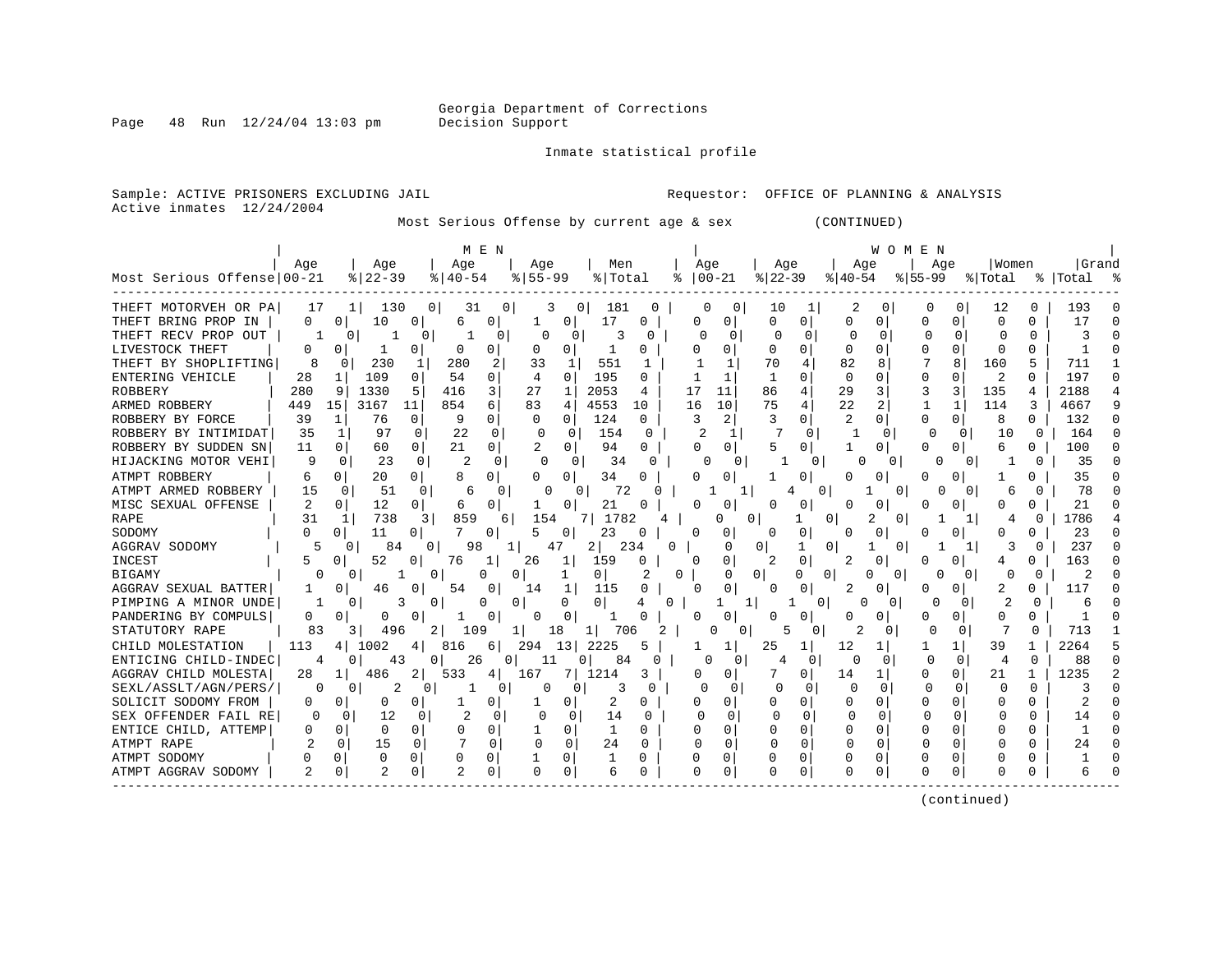Page 49 Run 12/24/04 13:03 pm

Inmate statistical profile

Sample: ACTIVE PRISONERS EXCLUDING JAIL **Requestor:** OFFICE OF PLANNING & ANALYSIS Active inmates 12/24/2004

Most Serious Offense by current age & sex (CONTINUED)

|                            |              |                |                |                |               | M E N         |              |                |                |              |              |                      |              |              |              | WOMEN         |          |              |                |              |                |        |
|----------------------------|--------------|----------------|----------------|----------------|---------------|---------------|--------------|----------------|----------------|--------------|--------------|----------------------|--------------|--------------|--------------|---------------|----------|--------------|----------------|--------------|----------------|--------|
|                            | Aqe          |                | Aqe            |                | Age           |               |              | Aqe            |                | Men          |              | Age                  |              | Age          |              | Aqe           |          | Aqe          | Women          |              | Grand          |        |
| Most Serious Offense 00-21 |              |                | $ 22-39$       |                | $8   40 - 54$ |               | $8 55-99$    |                | % Total        |              | ႜ            | $ 00-21$             | $ 22-39$     |              | $ 40-54 $    |               | $ 55-99$ |              | % Total        |              | %   Total      |        |
| ATMPT CHILD MOLESTAT       | 0            | $\overline{0}$ | 5              | 0 <sup>1</sup> |               | 0             | 0            | 0              | 6              | 0            | 0            | 0                    | O            | 0            | 0            | O             | 0        | O            | O              | O            | 6              |        |
| AGG ASLT W ATMPT TO        |              | 0              | 12             | 0              | 3             | 0             | 0            | $\overline{0}$ | 16             | 0            |              | 0<br>0               |              | O.<br>0      | 0            | 0             | C        | $\mathbf 0$  | Ω              | $\Omega$     | 16             | $\cap$ |
| AGG SEX BATTERY ATMP       | 0            | 0              | $\Omega$       | $\Omega$       |               | 0             |              | $\Omega$       |                | 0            | 0            | 0                    | O            | 0            | 0            | 0             | $\Omega$ | $\Omega$     | 0              | O            |                | $\cap$ |
| MISC OBSCENITY             | $\Omega$     | $\Omega$       | 1              | 0              | O             | 0             | $\cap$       | O              |                |              |              | $\Omega$<br>$\Omega$ | ∩            | $\Omega$     | $\Omega$     | $\Omega$      | $\cap$   | $\Omega$     |                | U            |                | $\cap$ |
| EXHIB SEX SHOWS TO M       | U            | O              | n              | 0              | U             | 0             |              | 0              |                | O            | U            | 0                    | O            | $\Omega$     | U            | $\Omega$      | $\cap$   | <sup>0</sup> | U              | O            |                |        |
| FALSE SWEARNG WRITTN       | 0            | O              | 2              |                | ſ             | 0             | <sup>0</sup> | 0              |                | <sup>0</sup> | O            | O                    |              | O            | $\Omega$     | <sup>0</sup>  | O        | $\Omega$     |                | U            |                |        |
| BRIBERY GOVT OFFICER       | Ω            |                | 2              | 0              |               | 0             |              | <sup>0</sup>   | 2              | U            |              | U                    | $\Omega$     | $\Omega$     | U            | O             | ∩        |              | U              | U            |                |        |
| INFLUENCE LEGISLATIV       | ∩            | U              | $\cap$         | $\Omega$       |               | 0             | O            | $\Omega$       |                | O            | U            | O                    | $\Omega$     | 0            | O            | $\Omega$      | O        | ∩            | U              | O            |                |        |
| DEFRAUDING STATE           | ∩            | ∩              | U              |                | U             | 0             |              | <sup>0</sup>   | U              | O            | $\Omega$     | O                    | 1            | <sup>0</sup> | 3            | $\Omega$      | O        | <sup>n</sup> |                | O            |                |        |
| INFLUENCING WITNESS        | <sup>0</sup> | $\cap$         | $\overline{4}$ | $\Omega$       | $\cap$        | 0             | U            | $\Omega$       | 4              | $\Omega$     | O            | 0                    | $\Omega$     | $\Omega$     | 0            | $\Omega$      | ∩        | $\Omega$     | $\Omega$       | 0            |                |        |
| OBSTR OF LAW ENF OFF       | 51           | $\overline{2}$ | 471            | 2              | 146           | $\mathbf{1}$  | 9            | $\Omega$       | 677            | 1            | 2            | $\mathbf{1}$         | 27           | 1            | 17           | 2             | 0        | $\Omega$     | 46             |              | 723            |        |
| PERJURY                    | O            | $\Omega$       | 3              | 0              | $\Omega$      | 0 I           | O            | 0              | 3              | 0            | 0            | $\overline{0}$       | $\mathbf{1}$ | $\Omega$     | $\Omega$     | 0             | O        | 0            |                | 0            |                |        |
| <b>FALSE SWEARING</b>      | <sup>0</sup> | O              |                | 0              |               | $\Omega$      | 0            | $\Omega$       | 2              | 0            |              | $\Omega$<br>0        | 0            | 0            | 0            | 0             | 0        | $\Omega$     | O              | O            | $\overline{c}$ |        |
| IMPERSONATING OFFICE       | O            | 0              | 3              | 0              |               | 0             | 0            | $\overline{0}$ | 5              | 0            | O            | 0                    | O            | 0            | O            | 0             | 0        | 0            | O              | U            |                |        |
| <b>EMBRACERY</b>           |              | $\Omega$       | $\mathbf{1}$   | $\Omega$       |               | 0             | $\Omega$     | 0              |                | U            |              | $\cap$               | 0            | U            |              | O             |          | O            | ∩              | 0            |                |        |
| FALSE STATEMENTS GOV       | U            | O              | 15             | 0              | 2             | 0             | 2            | $\Omega$       | 19             |              | Λ            | 0                    |              | 0            | 4            | ∩             | O        | <sup>0</sup> | 8              | U            | 27             |        |
| IMPERSNTNG IN LEGAL        | n            | 0              | 2              | O              | ∩             | 0             | በ            | O              |                | ∩            |              | $\Omega$             | 0            |              | <sup>o</sup> | ∩<br>0        |          |              |                | 0            | 3              | C      |
| <b>ESCAPE</b>              |              | 0              | 65             | O              | 25            | N             | 2            | 0              | 100            | 0            |              |                      | 4            | 0            |              | 0             | O        |              | 6              |              | 106            |        |
| AIDING ESCAPE              | $\Omega$     | O              |                |                |               | 0             |              | O              |                | O            |              | O                    | 0            | O            | 0            | 0<br>$\Omega$ |          |              | U              | $\Omega$     |                |        |
| HINDERING APPREH OR        | U            | $\Omega$       | Б              |                | 2             | 0             | n            | $\Omega$       | 8              |              | $\Omega$     | 0                    | -1           | 0            |              | $\Omega$      | U        | O            | 2              | U            | 10             |        |
| MUTINY IN PENAL INST       | U            | 0              | 3              | 0              |               | O<br>$\Omega$ |              | 0              | $\Omega$       | 3            |              | $\Omega$             | $\Omega$     | 0            | 0            | $\Omega$<br>0 |          | 0            | U              | 0            | 3              |        |
| <b>BAIL JUMPING</b>        |              | $\Omega$       | 4              | O              | 3             | 0             | <sup>0</sup> | 0              |                | 0            | ∩            | $\Omega$             | 0            | 0            | 0            | 0             | O        | $\Omega$     | O              | U            |                |        |
| ATMPT ESCAPE               | O            | 0              |                | 0              |               | O<br>0        |              | 0              | $\Omega$       |              | $\Omega$     | 0                    | 01           | O            | 0            | 0<br>0        | Ω        | $\Omega$     | Ω              | <sup>0</sup> |                |        |
| FALSE PUBLIC ALARM         |              | $\Omega$       |                | 0              | 0             | 0             | <sup>0</sup> | 0              | 2              | C            | 0            | 0                    | 0            | 0            | 0            | $\Omega$      | 0        | 0            | 0              | O            | 2              |        |
| CRMNL INTERFERE GOVT       | 4            | 0              | 26             | 0              |               | 8<br>0        |              | 2              | $\Omega$<br>40 | <sup>0</sup> |              | 0                    | 0            | 2<br>0       | O            | 0             | 0        | <sup>0</sup> |                | O            | 42             |        |
| LOTTERY VIOLATION          | U            | $\Omega$       |                | <sup>n</sup>   | O             | 0             | <sup>0</sup> | $\Omega$       | 1              | U            | $\Omega$     | 0                    | U            | 0            | U            | ∩             | O        | <sup>o</sup> | U              | O            |                |        |
| BUS HIJACKING              | $\Omega$     | $\Omega$       |                | $\Omega$       | ∩             | $\Omega$      | O            | $\Omega$       |                | 0            |              | ∩<br>$\Omega$        |              | ∩<br>0       | $\Omega$     | $\Omega$      | ∩        | $\Omega$     | O              | $\Omega$     |                |        |
| REMOVAL BAGGAGE, CARG      | <sup>0</sup> | 0              | 1              | 0              | 4             | 0             | U            | 0              | 5              | 0            | O            | 0                    | O            | 0            | O            | 0             | ∩        | $\Omega$     | O              | O            |                |        |
| CRUELTY TO CHILDREN        | 3            | 0              | 166            |                | 64            | $\Omega$      | 5            | 0              | 238            | 1            |              | 2                    | 58           | 3            |              | 1             |          | $\Omega$     | 68             | 2            | 306            |        |
| ATMPT CRUELTY TO CHI       | 0            | U              | ∩              |                |               | 0             |              | $\Omega$       | 1              | U            | O            | 0                    | $\Omega$     | $\Omega$     | U            | 0             | $\Omega$ | $\Omega$     | $\Omega$       | U            |                |        |
| SEX EXPLOITATION CHI       | <sup>0</sup> | 0              | 6              | 0              | $\mathbf{r}$  | $\Omega$      | 4            | 0              | 17             | $\Omega$     |              | $\Omega$<br>$\Omega$ |              | $\Omega$     | $\Omega$     | $\Omega$      | $\Omega$ | $\Omega$     | $\overline{2}$ | U            | 19             |        |
| ABANDONMENT OF CHILD       | 0            | 0              |                | 0              |               | 0             | O            | $\Omega$       | 5              | 0            | U            | 0                    |              | 0            | U            | $\Omega$      | O        | $\Omega$     | -1             | O            | 6              |        |
| CNTRBTNG DELINOENCY        | $\Omega$     | 0              | $\Omega$       | $\Omega$       | 0             | 0             | O            | $\Omega$       | $\overline{0}$ | 0            |              | $\Omega$             |              | $\mathbf 0$  | $\Omega$     | $\Omega$      | $\Omega$ | $\Omega$     |                | 0            |                |        |
| MISC WEAPON/EXPLOSIV       | 1            | 0              |                | $\Omega$       | 5             | 0             |              | 0              | 14             | 0            | <sup>0</sup> | $\Omega$             | O            | $\Omega$     | 0            | $\Omega$      | $\Omega$ | $\Omega$     | ∩              | U            | 14             |        |
|                            |              |                |                |                |               |               |              |                |                |              |              |                      |              |              |              |               |          |              |                |              |                |        |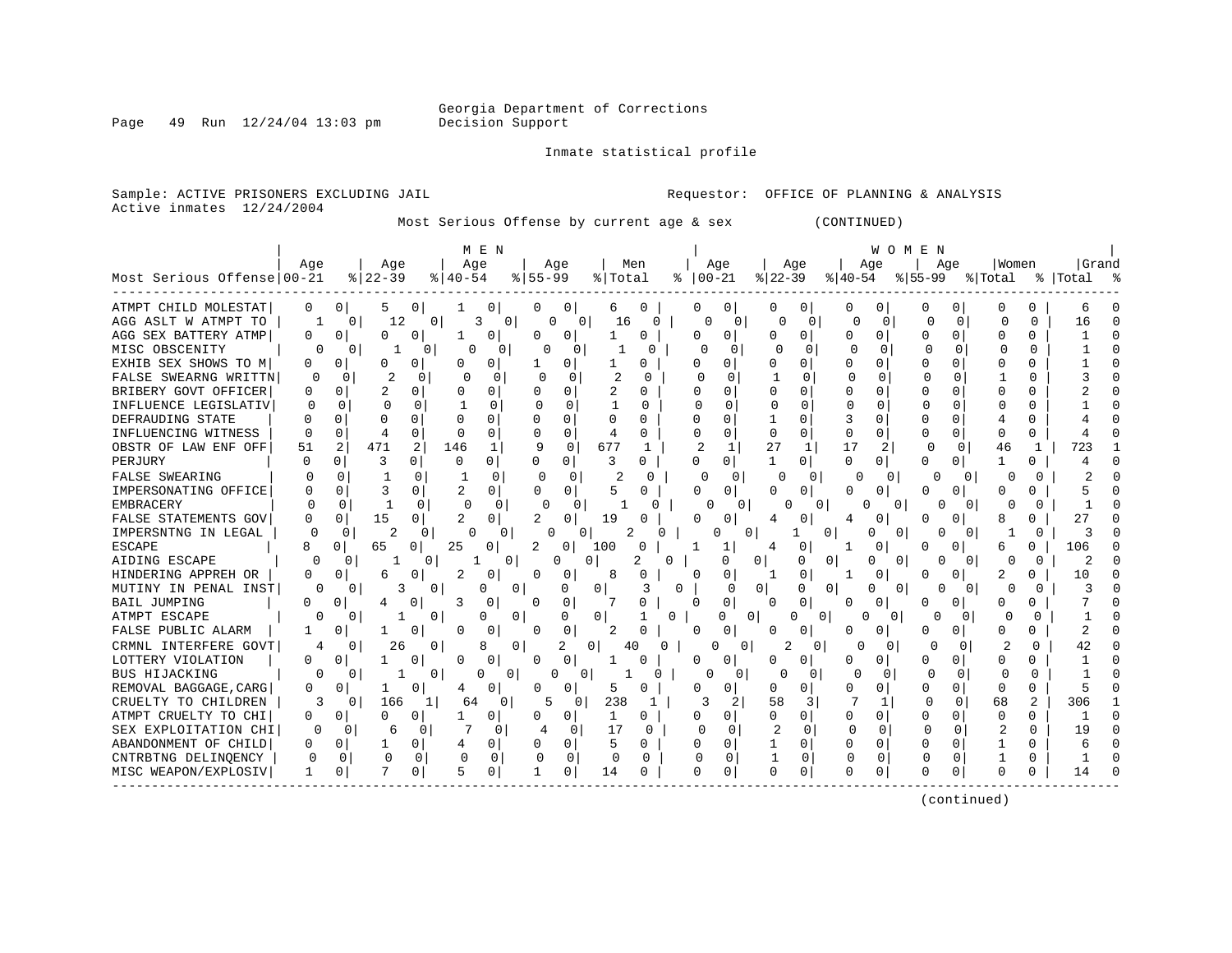Page 50 Run  $12/24/04$  13:03 pm

#### Inmate statistical profile

Active inmates 12/24/2004

Sample: ACTIVE PRISONERS EXCLUDING JAIL **Requestor:** OFFICE OF PLANNING & ANALYSIS

Most Serious Offense by current age & sex (CONTINUED)

|                            | M E N    |                          |                                  |                     |                      |              |                    | W O M E N           |                           |                      |               |              |                      |  |  |  |
|----------------------------|----------|--------------------------|----------------------------------|---------------------|----------------------|--------------|--------------------|---------------------|---------------------------|----------------------|---------------|--------------|----------------------|--|--|--|
|                            | Aqe      | Age                      | Aqe                              | Aqe                 | Men                  |              | Age                | Aqe                 | Age                       | Aqe                  | Women         |              | Grand                |  |  |  |
| Most Serious Offense 00-21 |          | $ 22-39 $                | $ 40-54 $                        | $8155 - 99$         | % Total              |              | $8   00 - 21$      | $ 22-39 $           | ୫∣40-54                   | $8155 - 99$          | % Total       |              | %   Total %          |  |  |  |
| CARRY CONCEALED WEAP       | O        | $\Omega$<br>2            | 0<br>2                           | 0 <sup>1</sup><br>0 | 01                   |              | 0<br>0             | 0                   | 0                         | $\Omega$<br>0        |               | O            | 5                    |  |  |  |
| POSS OF FIREARM DUR        | 11       | 167<br>$\Omega$          | 48<br>0<br>1                     | $\Omega$<br>8       | 234<br>O             |              | 1                  | 0<br>6              | 3<br>0                    | 0<br>0               | 10            | $\Omega$     | 244                  |  |  |  |
| POSS OF CERTAIN WEAP       | 2        | 14                       | $\Omega$<br>8                    | $\Omega$<br>3       | 27<br>0              | <sup>0</sup> | O                  | 0                   | U<br>$\Omega$             | $\Omega$<br>O        | -1            | $\Omega$     | 28                   |  |  |  |
| POSS FIREARM CONVCT        | 22       | 490<br>1                 | 2<br>2<br>212                    | 32<br>1             | 756<br>2             |              | 0                  | 12<br>1             | 6<br>1                    | U<br>0               | 18            | 1            | 774<br>$\mathcal{P}$ |  |  |  |
| CARRY WEAPON AT SCHO       | 3        | 4                        | 0                                | 0                   | 0<br>O               |              | n<br>0             | 0                   | $\Omega$<br>O             | $\Omega$             | 2             | O            | Q                    |  |  |  |
| POSS WEAPON BY PRISO       | 3        |                          | 0<br>0<br>1                      | 0                   | 5<br>U               | O            | O                  | O<br>O              | U<br><sup>0</sup>         | <sup>0</sup>         |               |              |                      |  |  |  |
| CRUELTY TO ANIMALS         |          | 0                        | N                                | 0<br>$\Omega$       | б<br>n               |              | U                  |                     |                           | 0                    | $\cap$        | U            |                      |  |  |  |
| AGGRAV CRUELTY TO AN       | 0        |                          | 0<br>0                           | 0                   |                      | O            | 0                  |                     | U<br><sup>0</sup>         | <sup>0</sup>         |               |              |                      |  |  |  |
| EAVESDROP & SURVEILL       | $\Omega$ | $\Omega$<br>1            | $\Omega$<br>$\Omega$<br>$\Omega$ | ∩<br>$\Omega$       | 0                    |              | $\cap$             | $\Omega$<br>O       | $\Omega$<br><sup>0</sup>  | $\Omega$<br>O        | $\Omega$      | O            |                      |  |  |  |
| PEEPING TOM                | 5        | $\Omega$<br>10           | 9<br>0<br>0                      | 0                   | 25<br>$\Omega$       | $\Omega$     | $\Omega$           | 0<br>O              | $\Omega$                  | 0<br>U               | $\Omega$      |              | 25                   |  |  |  |
| RACKETEERING               |          | 38<br>$\Omega$           | $\Omega$<br>19<br>0              | $\Omega$            | 62<br>0              | $\Omega$     | 0                  | $\mathbf{1}$<br>10  | 1<br>9                    | $\mathbf{1}$         | 20            |              | 82                   |  |  |  |
| S/D NARCOTICS OPIATE       | 3        | 51<br>$\Omega$           | 55<br>0<br>$\Omega$              | 6<br>$\Omega$       | 115<br>0             |              | 1                  | 3<br>$\Omega$       | $\Omega$<br>0             | 1                    | 5             | $\Omega$     | 120                  |  |  |  |
| S/D DEP STIM CNTRF D       | 11       | 154<br>$\Omega$          | 60<br>0                          | 0                   | 230                  |              | 1                  | 21<br>$\mathbf{1}$  | 12<br>1                   | 0<br>0               | 35            |              | 265                  |  |  |  |
| S/D OF LSD                 | $\Omega$ | $\mathbf{1}$<br>$\Omega$ | $\Omega$<br>$\Omega$<br>0        | $\Omega$<br>0       | -1<br>$\Omega$       |              | $\cap$<br>$\Omega$ | $\Omega$            | $\Omega$                  | $\Omega$<br>0        | $\Omega$      | $\Omega$     |                      |  |  |  |
| S/D OF MARIJUANA           | 23       | 206<br>1                 | 67<br>1<br>0                     | 10<br>$\Omega$      | 306                  |              | 0                  | 9<br>0              | 6<br>1                    | <sup>0</sup><br>0    | 15            | 0            | 321                  |  |  |  |
| POSS NARCOTICS OPIAT       | -11      | 119<br>$\Omega$          | 58<br>0                          | 9<br>$\Omega$       | 197                  |              |                    | 16                  | 16                        |                      | 34            |              | 231<br>$\cap$        |  |  |  |
| POSS DEP STIM CNTRF        | 38       | 365                      | 139<br>1                         | O                   | 549                  |              | 2                  | 42                  | 19<br>2                   | <sup>0</sup>         | 64            | 2            | 613                  |  |  |  |
| POSS OF LSD                |          | $\Omega$                 |                                  | O                   |                      |              | 0                  |                     | 0                         | 0<br>0               | 2             | 0            |                      |  |  |  |
| POSS OF MARIJUANA          | 41       | 250                      | 45<br>0                          | <sup>0</sup>        | 343                  | $\Omega$     | $\Omega$           | 16<br>1             | 5<br>0                    | <sup>0</sup>         | 21            |              | 364                  |  |  |  |
| ILLEGAL ATTM TO OBT        |          | O<br>5                   |                                  | O                   | $\Omega$<br>q        |              | 0                  | 0<br>6              | 0<br>4                    | $\Omega$<br>$\Omega$ | 10            | 0            | 19                   |  |  |  |
| VIOL GA CNTRL SBST A       | 0        | 22<br>0                  | 0<br>11<br>0                     | 0<br>0              | 33                   | 0            | 0                  | 0<br>0              | 0<br>1                    | O<br>0               | 1             |              | 34                   |  |  |  |
| VIOL DNGROUS DRGS AC       | $\Omega$ | 2<br>0                   | 0<br>O                           | 0<br>U              | $\mathbf{0}$<br>2    | O            | $\Omega$           | $\Omega$<br>0       | 0<br>0                    | 0<br>U<br>$\Omega$   | $\Omega$      | $\Omega$     | 2                    |  |  |  |
| UNLWFL MFG/DEL/DIST        |          | 16                       | 0<br>0<br>6                      | $\Omega$<br>0       | 23                   | 0            | 0                  | 0<br>O              | 0<br>0                    | 0<br>0               | $\Omega$      |              | 23                   |  |  |  |
| POSS DRUG RELATED MA       | $\Omega$ | $\Omega$                 | 2<br>0                           | 0<br>$\Omega$       | 0 <sup>1</sup>       | 0            | 0                  | 0<br>$\Omega$       | $\Omega$<br>N<br>$\Omega$ | O<br>$\Omega$        | O             |              | 2                    |  |  |  |
| S/D CONT SUB PUBLIC        | 6        | 77<br>0                  | 19<br>0<br>0                     | 0<br>4              | 106<br>0             |              |                    | 0                   | 3<br>0                    | <sup>0</sup><br>0    | 8             |              | 114                  |  |  |  |
| S/D CONT SUB SCHOOL        | $\Omega$ | 35<br>0                  | 9<br>0                           | 3<br>$\Omega$       | 47<br>0              | $\Omega$     | O                  | $\mathfrak{D}$<br>∩ | ∩<br>0                    | ∩<br>$\Omega$        | $\mathcal{P}$ | $\Omega$     | 49                   |  |  |  |
| S/D COCAINE                | 80       | 1056<br>3 I              | 3<br>448<br>4                    | 33<br>1             | 1617<br>3            | 6            |                    | 52<br>3             | 43                        | 1 <sup>1</sup>       | 102           | 3            | 1719<br>3            |  |  |  |
| POSS OF COCAINE            | 149      | 1513<br>5 <sub>1</sub>   | 5 <sub>1</sub><br>613            | 5<br>51             | 2 <br>2326           | 5            | 4                  | 149<br>8            | 93<br>9                   | 1<br>1               | 250           | 8            | 2576                 |  |  |  |
| ATMPT VIOL SUBSTANCE       | 3        | 55<br>0                  | 22<br>0<br>0                     | 2<br>0 <sup>1</sup> | 82                   | 0            | 0                  | 13<br>1             | 3<br>0                    | <sup>0</sup><br>0    | 16            |              | 98                   |  |  |  |
| MISC DRUGS TRAFFICKI       | 11       | 0<br>360                 | 100<br>$1\vert$                  | 1<br>19             | 1<br>$1\vert$<br>490 |              |                    | 28<br>1             | 16<br>1                   | 1                    | 50            |              | 540                  |  |  |  |
| TRAF COCAINE LESS 20       | 14       | 335<br>0 <sup>1</sup>    | 87<br>1<br>1                     | 10<br>01            | 446<br>1             |              | 0                  | 14<br>$1\vert$      |                           | $\Omega$             | 21            | $\mathbf{1}$ | 467                  |  |  |  |
| TRAF COCAINE 201-400       | 2        | $\Omega$<br>65           | $\Omega$<br>15                   | 0<br>3<br>$\Omega$  | 85<br>$\Omega$       |              |                    | 5<br>$\Omega$       | 2<br>$\Omega$             | $\Omega$<br>$\Omega$ | 8             | 0            | 93<br>n              |  |  |  |
| TRAF COCAINE 401+ GM       |          | 82<br>0 <sup>1</sup>     | 0<br>22<br>0                     | $\Omega$            | 112<br>O             | 0            | 0                  | 9<br>0              | 0                         | 0<br>0               | 10            | $\Omega$     | 122                  |  |  |  |
| TRAF NARCOTIC LESS 1       | 0        | 2<br>0 <sup>1</sup>      | 3<br>0<br>0                      | 0<br>0              | 5<br>0               |              | O<br>$\circ$       | 0                   | <sup>0</sup><br>0         | <sup>0</sup><br>0    |               | 0            | 6                    |  |  |  |
|                            |          |                          |                                  |                     |                      |              |                    |                     |                           |                      |               |              |                      |  |  |  |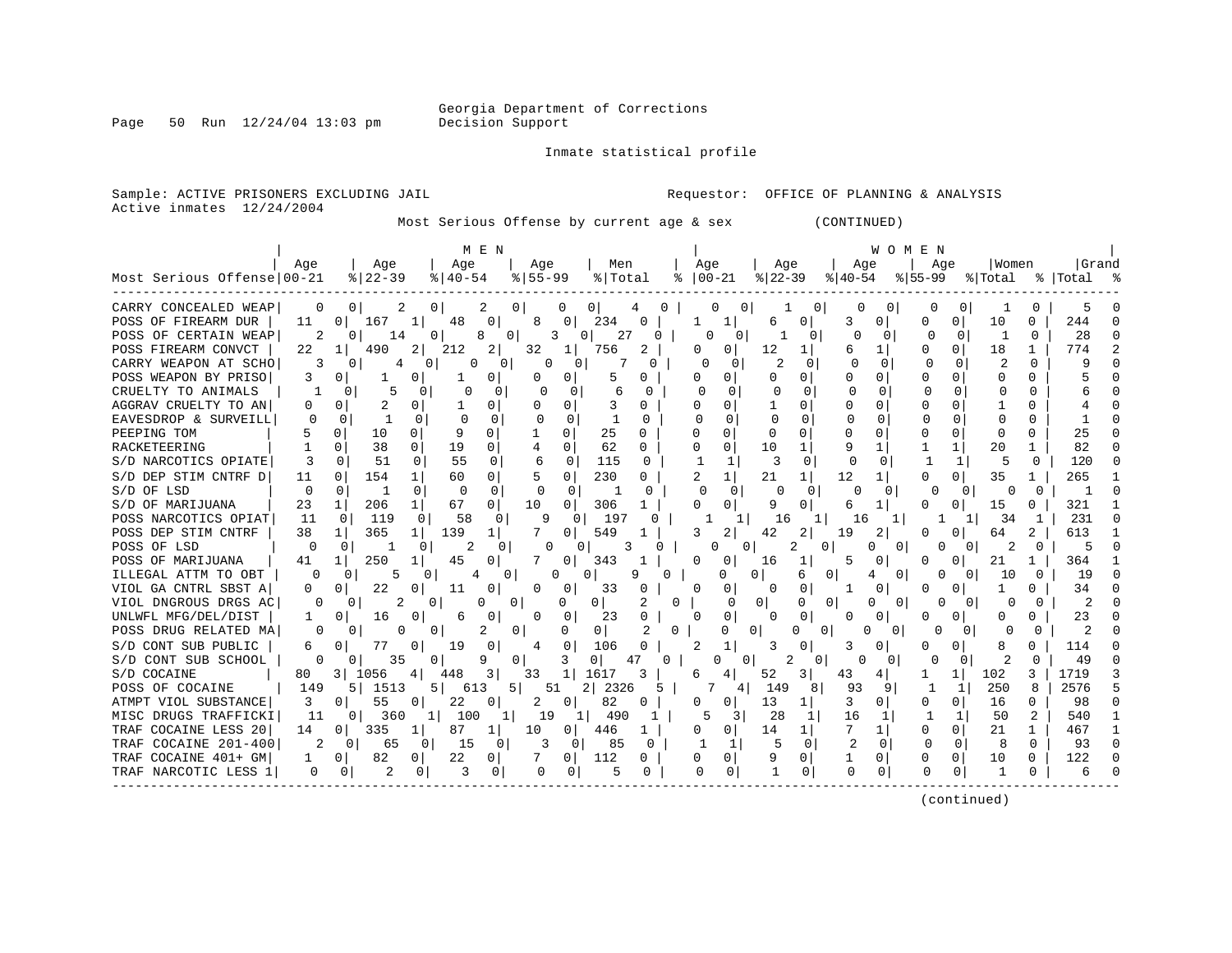Page 51 Run  $12/24/04$  13:03 pm

Inmate statistical profile

Sample: ACTIVE PRISONERS EXCLUDING JAIL **Requestor:** OFFICE OF PLANNING & ANALYSIS

Active inmates 12/24/2004

Most Serious Offense by current age & sex (CONTINUED)

|                            | M E N |              |          |              |             |              | WOMEN       |              |                |                  |          |               |              |           |                   |          |      |              |   |     |                              |              |           |  |
|----------------------------|-------|--------------|----------|--------------|-------------|--------------|-------------|--------------|----------------|------------------|----------|---------------|--------------|-----------|-------------------|----------|------|--------------|---|-----|------------------------------|--------------|-----------|--|
|                            | Age   |              | Aqe      |              | Age         |              |             | Age          |                | Men              |          |               | Age          |           | Age               |          | Age  |              |   | Aqe | Women                        |              | Grand     |  |
| Most Serious Offense 00-21 |       |              | $ 22-39$ |              | $8140 - 54$ |              | $8155 - 99$ |              | % Total        |                  |          | $8   00 - 21$ |              | $ 22-39 $ |                   |          |      |              |   |     | $ 40-54 \t  55-99 \t  Total$ |              | %   Total |  |
| TRAF NARCOTIC 15-28        |       | 0            |          | 0            |             | 01           |             | 0            |                |                  |          |               |              |           |                   |          |      |              |   |     |                              |              |           |  |
| TRAF NARCOTIC 29+ GM       |       | $\Omega$     | Q        | <sup>0</sup> | 2           |              | $\Omega$    | 0            | 0 <sup>1</sup> | 12               | $^{(1)}$ |               | $\Omega$     |           | O<br><sup>n</sup> |          |      |              |   |     |                              |              | 14        |  |
| TRAF MARIJNA 101-200       |       | 0            | 8        |              |             | 0            |             | 0            | 13             | 0                |          |               | O            |           |                   |          |      |              |   | U   |                              | <sup>o</sup> | 15        |  |
| TRAF MARIJNA 2001-10       |       |              |          |              |             | $\Omega$     |             |              | 0              |                  | 0        |               | 0            |           |                   |          |      |              |   |     |                              |              |           |  |
| TRAF AMPHTMINE 28-19       |       | 0            | 29       |              | 12          | 0            |             |              | 43             | $\left( \right)$ |          |               |              |           |                   |          |      |              |   |     |                              |              |           |  |
| TRAF AMPHTMINE 200-3       |       |              | 3        | 0            |             | O            |             | <sup>0</sup> |                | n                |          |               |              |           |                   |          |      | ∩            |   |     |                              |              |           |  |
| TRAF AMPHTMINE 400+        |       |              |          |              |             |              |             |              | 15             |                  |          |               |              |           |                   |          |      |              |   |     |                              |              | 16        |  |
| CNSPIRE TRAFFIC CNTR       |       |              |          |              |             |              |             |              |                |                  |          |               |              |           |                   |          |      |              |   |     |                              |              |           |  |
| USE COMM FACLTY VIO        |       | O            |          |              |             |              |             |              |                |                  |          |               |              |           |                   |          |      |              |   |     |                              |              |           |  |
| ATT/CONSPRCY COMMT C       | 2     |              | 13       |              |             |              |             |              | 25             | n                |          |               |              |           |                   |          |      |              |   |     |                              | U            | 30        |  |
| VIOL MOTOR VEHICLE L       | 5     |              | 33       |              | 27          |              |             |              | 65             |                  |          |               |              |           |                   |          |      |              |   |     | 10                           |              | 75        |  |
| CHOP SHOP VIOLATION        |       |              | $\Omega$ | 0            |             | <sup>n</sup> |             | U            |                |                  |          |               | ∩            |           | ∩                 |          |      |              |   |     |                              | 0            |           |  |
| DRVNG HABTL VIOLATOR       |       |              | 80       | <sup>0</sup> | 107         |              | 22          |              | 210            | U                |          |               | $\Omega$     |           |                   |          |      |              |   |     |                              | $\Omega$     | 217       |  |
| HABIT TRAF VOIL/IMPA       |       |              |          |              |             | U            |             |              | 14             |                  |          |               | U            |           |                   |          |      |              |   | U   |                              |              | 14        |  |
| HABIT TRAF VIOL/OTHE       |       |              |          |              |             |              |             | <sup>0</sup> |                |                  |          |               |              |           |                   |          |      |              |   |     |                              | n            |           |  |
| MISC MRALS/PBLIC H/S       |       |              |          |              |             |              |             | 0            | 13             |                  |          |               | 0            |           |                   |          |      |              |   | 0   |                              |              | 15        |  |
| MISC CORRECTIONL INS       |       |              | 6        |              |             | <sup>0</sup> | O           | <sup>n</sup> | 10             |                  |          |               | <sup>n</sup> |           | <sup>0</sup>      |          |      |              | O |     |                              |              | 11        |  |
| CONSPIRACY                 | 11    |              | 43       |              |             | 0            |             | <sup>o</sup> | 59             |                  |          |               |              |           | O                 |          |      |              |   |     |                              |              | 66        |  |
| CRMNL ATMPT                |       | <sup>0</sup> | 12       |              |             | $\Omega$     | 3           | 0            | 28             |                  |          |               |              |           |                   | 0        |      | $\Omega$     |   |     | 2                            |              | 30        |  |
| AIRCRAFT HIJACKING         |       |              |          |              |             | U            |             |              |                |                  |          |               |              |           |                   |          |      |              |   |     |                              |              |           |  |
| UNAUTH DIST RECRD DE       | n     |              |          |              |             | 0            |             |              | 0              |                  |          |               |              |           |                   | $\Omega$ |      |              | U |     |                              |              |           |  |
| CRMNL SOLICITATION         |       | O            | 3        | 0            | 3           | 0            | 3           |              | 9              |                  |          | O             | 0            |           | 0                 | $^{(1)}$ | 0    |              |   | 0   |                              |              |           |  |
| PARTY TO A CRIME           |       | 0            | 2        | 0            | O           | 0            |             | n            | 0              |                  | 0        |               |              |           |                   | $\Omega$ |      | <sup>0</sup> |   |     |                              |              |           |  |
| CRMNL TRESPASSING          | 0     |              |          |              |             | 0            |             |              |                |                  |          | 0             | 0            |           | $\Omega$          |          |      |              |   |     |                              |              |           |  |
| GANG PARTICIPATION         |       |              |          |              |             |              |             | N            |                |                  |          |               | U            |           |                   |          |      |              |   |     |                              |              |           |  |
| Total                      | 3149  |              | 28407    |              | 13789       |              |             | 2323         |                | 47668            |          |               | 165          |           | 2047              |          | 1133 |              |   | 91  | 3436                         |              | 51104     |  |